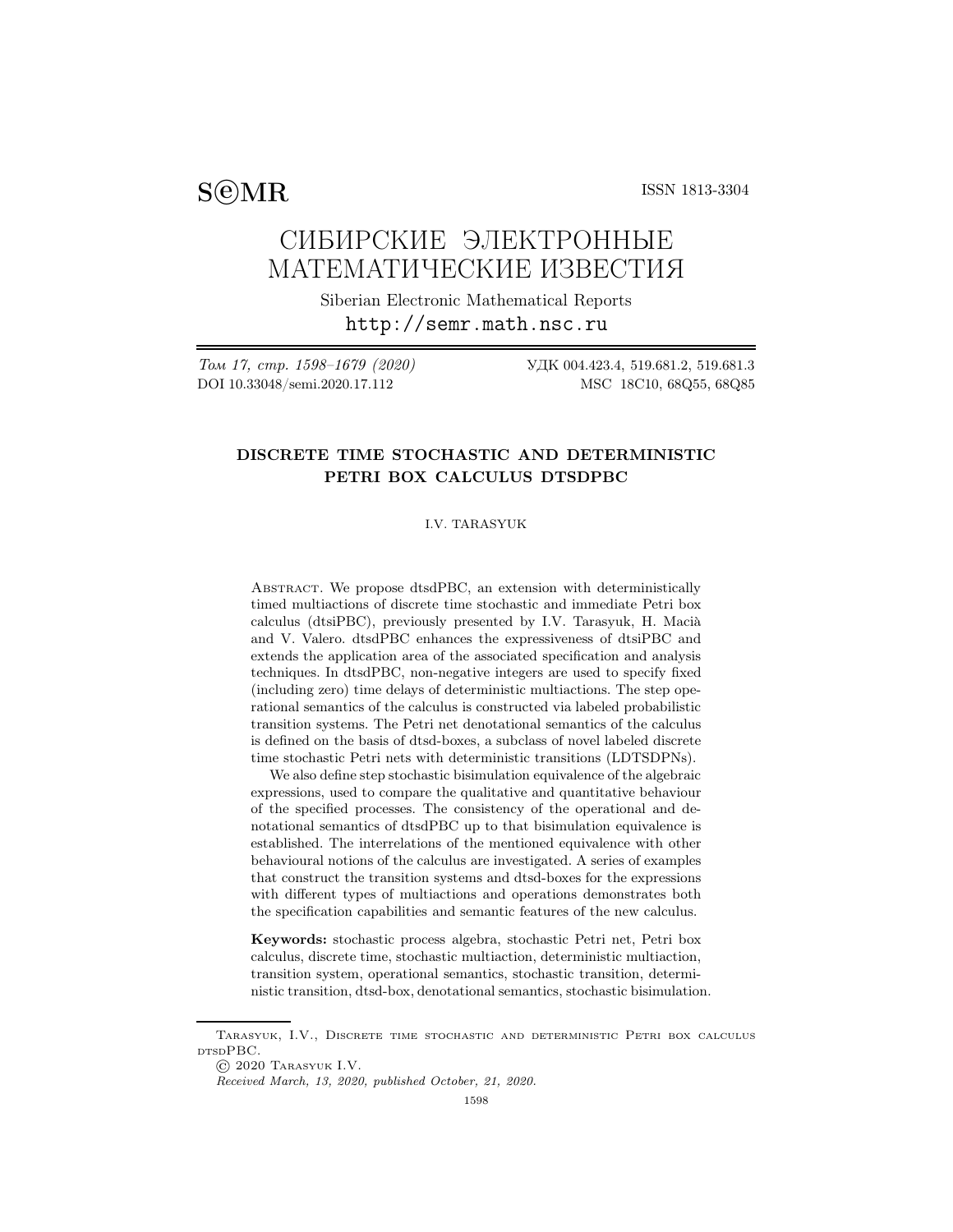## 1. INTRODUCTION

Algebraic process calculi like CSP [37], ACP [6] and CCS [56] are well-known formal models for specification of computing systems and analysis of their behaviour. In such process algebras (PAs), systems and processes are specified by formulas, and verification of their properties is accomplished at a syntactic level via equivalences, axioms and inference rules. In recent decades, stochastic extensions of PAs were proposed, such as MTIPP [34], PEPA [36] and EMPA [14]. Unlike standard PAs, stochastic process algebras (SPAs) do not just specify actions which can occur (qualitative features), but they associate with the actions the distribution parameters of their random time delays (quantitative characteristics).

1.1. Petri box calculus. PAs specify concurrent systems in a compositional way via an expressive formal syntax. On the other hand, Petri nets (PNs) provide a graphical representation of such systems and capture explicit asynchrony in their behaviour. To combine the advantages of both models, a semantics of algebraic formulas via PNs was defined.

Petri box calculus (PBC) [15, 17, 16] is a flexible and expressive process algebra developed as a tool for specification of the PNs structure and their interrelations. Its goal was also to propose a compositional semantics for high level constructs of concurrent programming languages in terms of elementary PNs. Formulas of PBC are combined not from single (visible or invisible) actions and variables, like in CCS, but from multisets of elementary actions and their conjugates, called multiactions (basic formulas). The empty multiset of actions is interpreted as the silent multiaction specifying some invisible activity. In contrast to CCS, synchronization is separated from parallelism (concurrent constructs). Synchronization is a unary multi-way stepwise operation, based on communication of actions and their conjugates. This extends the CCS approach with conjugate matching labels. Synchronization in PBC is asynchronous, unlike that in Synchronous CCS (SCCS) [56]. Other operations are sequence and choice (sequential constructs). The calculus includes also restriction and relabeling (abstraction constructs). To specify infinite processes, refinement, recursion and iteration operations were added (hierarchical constructs). Thus, unlike CCS, PBC has an additional iteration operation to specify infinite behaviour when the semantic interpretation in finite PNs is possible. PBC has a step operational semantics in terms of labeled transition systems, based on the rules of structural operational semantics (SOS). The operational semantics of PBC is of step type, since its SOS rules have transitions with (multi)sets of activities, corresponding to simultaneous executions of activities (steps). A denotational semantics of PBC was proposed via a subclass of PNs equipped with an interface and considered up to isomorphism, called Petri boxes. For more detailed comparison of PBC with other process algebras and the reasoning about importance of noninterleaving semantics see [15, 16].

The extensions of PBC with a deterministic, a nondeterministic or a stochastic model of time were presented.

1.2. Time extensions of Petri box calculus. To specify systems with time constraints, deterministic (fixed) or nondeterministic (interval) delays are used.

A time extension of PBC with a nondeterministic time model, called time Petri box calculus (tPBC), was proposed in [41]. In tPBC, timing information is added by associating time intervals (the earliest and the latest firing time) with instantaneous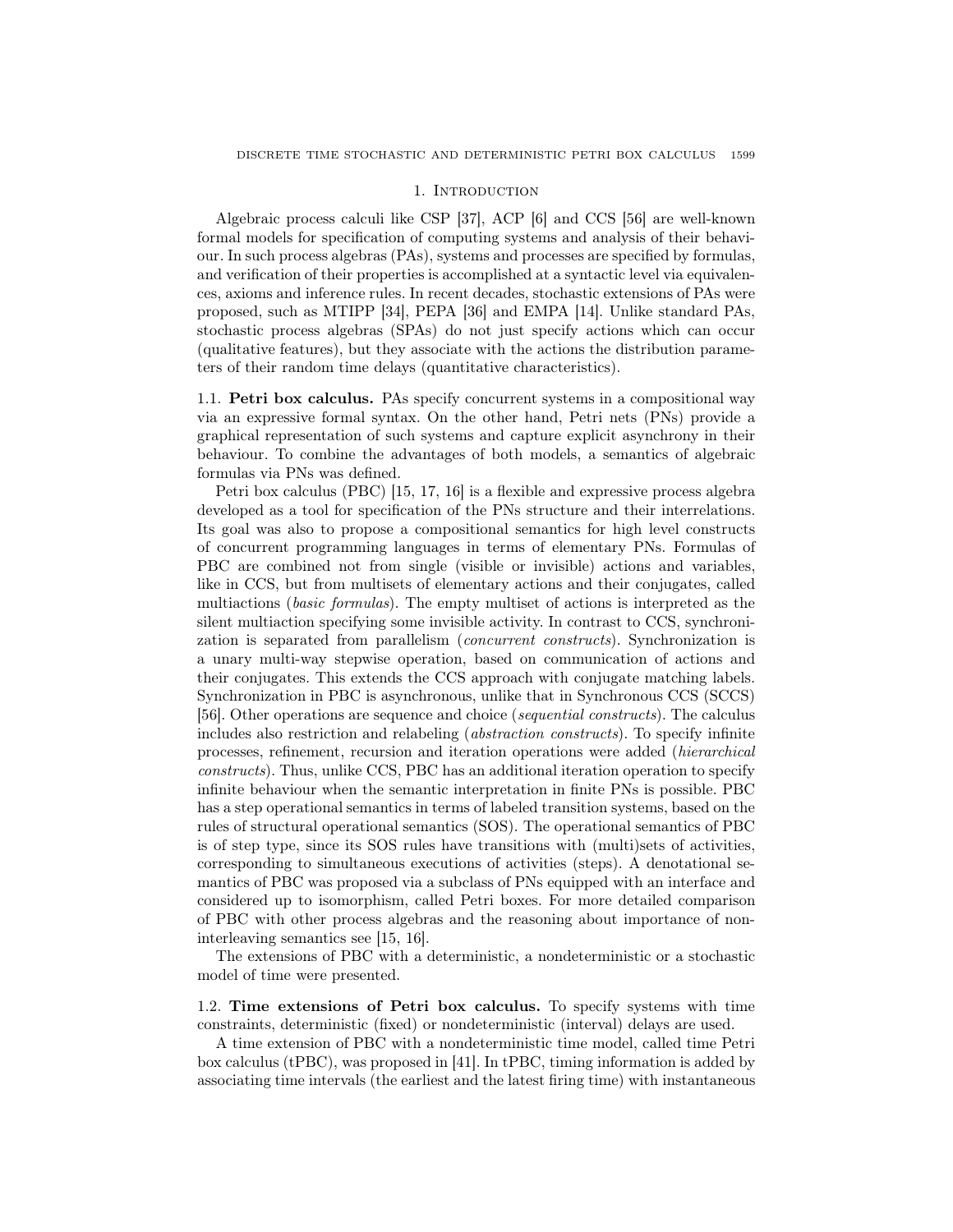actions. tPBC has a step time operational semantics in terms of labeled transition systems. Its denotational semantics was defined in terms of a subclass of labeled time Petri nets (LtPNs), based on tPNs [55] and called time Petri boxes (ct-boxes).

Another time enrichment of PBC, called Timed Petri box calculus (TPBC), was defined in [51, 52], it accommodates a deterministic model of time. In contrast to tPBC, multiactions of TPBC are not instantaneous, but have time durations. Additionally, in TPBC there exist no "illegal" multiaction occurrences, unlike tPBC. The complexity of "illegal" occurrences mechanism was one of the main intentions to construct TPBC though this calculus appeared to be more complicated than tPBC. TPBC has a step timed operational semantics in terms of labeled transition systems. The denotational semantics of TPBC was defined in terms of a subclass of labeled Timed Petri nets (LTPNs), based on TPNs [62] and called Timed Petri boxes (T-boxes). tPBC and TPBC differ in ways they capture time information, and they are not in competition but complement each other.

The third time extension of PBC, called arc time Petri box calculus (atPBC), was constructed in [59, 60], and it implements a nondeterministic time. In atPBC, multiactions are associated with time delay intervals. atPBC possesses a step time operational semantics in terms of labeled transition systems. Its denotational semantics was defined on a subclass of labeled arc time Petri nets (atPNs), based of those from [18, 33], where time restrictions are associated with the arcs, called arc time Petri boxes (at-boxes).

tPBC, TPBC and atPBC, all adapt the discrete time approach, but TPBC has no immediate (multi)actions.

1.3. Stochastic extensions of Petri box calculus. The set of states for the systems with deterministic or nondeterministic delays often differs drastically from that for the timeless systems, hence, the analysis results for untimed systems may be not valid for the time ones. To solve this problem, stochastic delays are considered, which are the random variables with a (discrete or continuous) probability distribution. If the random variables governing delays have an infinite support then the corresponding SPA can exhibit all the same behaviour as its underlying untimed PA.

A stochastic extension of PBC, called stochastic Petri box calculus (sPBC), was proposed in [47, 43]. In sPBC, multiactions have stochastic delays that follow (negative) exponential distribution. Each multiaction is equipped with a rate that is a parameter of the corresponding exponential distribution. The instantaneous execution of a stochastic multiaction is possible only after the corresponding stochastic time delay. The calculus has an interleaving operational semantics defined via transition systems labeled with multiactions and their rates. Its denotational semantics was defined in terms of a subclass of labeled continuous time stochastic PNs, based on CTSPNs [53, 4] and called stochastic Petri boxes (s-boxes). In sPBC, performance of the processes is evaluated by analyzing their underlying continuous time Markov chains (CTMCs). In [44], new equivalence relations were proposed for regular terms of sPBC to choose later a suitable candidate for a congruence.

sPBC was enriched with immediate multiactions having zero delay in [45, 46]. We call such an extension generalized sPBC (gsPBC). An interleaving operational semantics of gsPBC was constructed via transition systems labeled with stochastic or immediate multiactions together with their rates or probabilities. A denotational semantics of gsPBC was defined via a subclass of labeled generalized stochastic PNs, based on GSPNs [53, 4, 5] and called generalized stochastic Petri boxes (gs-boxes).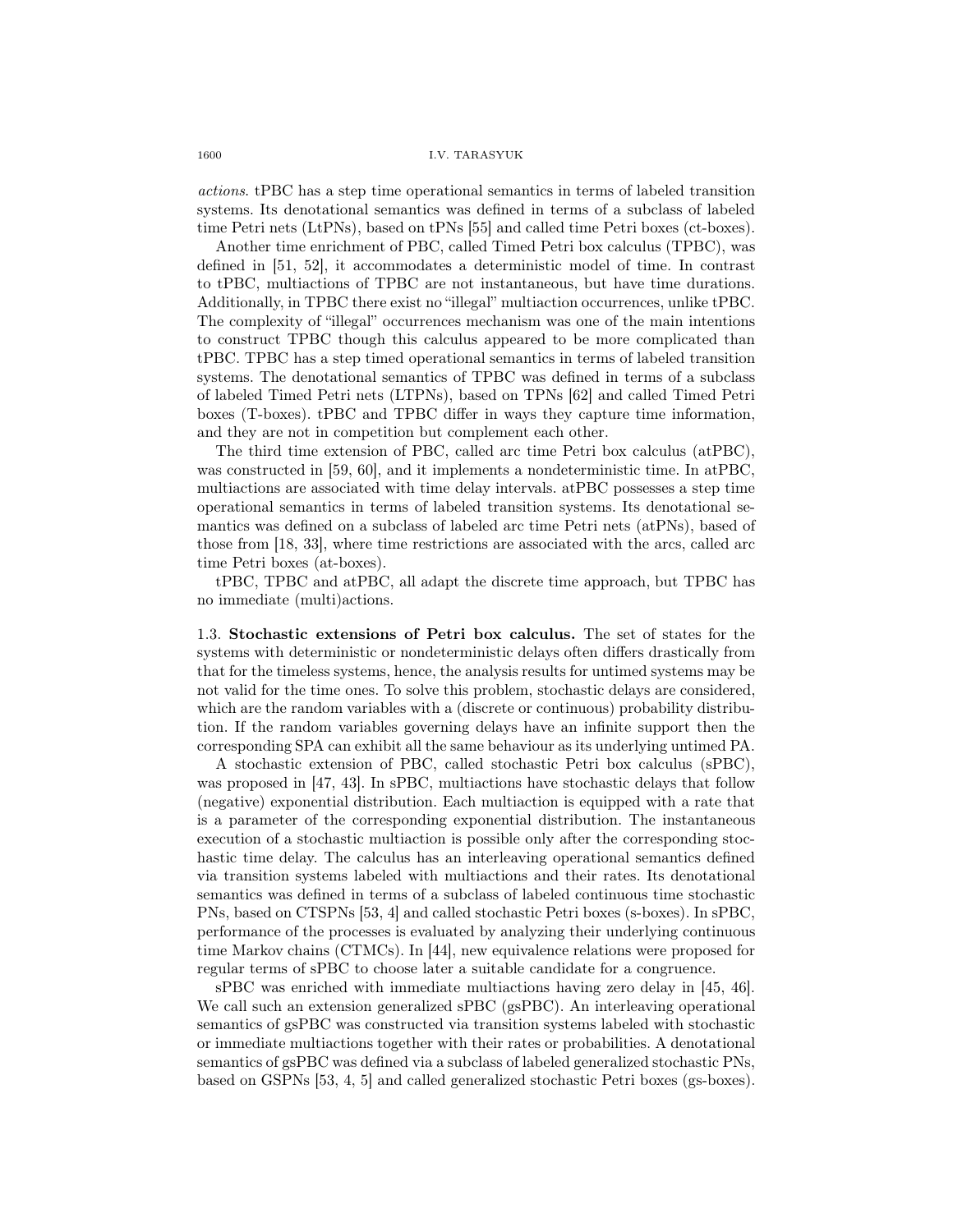PBC has a step operational semantics, whereas sPBC has an interleaving one. In step semantics, parallel executions of activities (steps) are permitted while in interleaving semantics, we can execute only single activities. Hence, a stochastic extension of PBC with a step semantics was needed to keep the concurrency degree of behavioural analysis at the same level as in PBC. As mentioned in [57, 58], in contrast to continuous time approach (used in sPBC), discrete time approach allows for constructing models of common clock systems and clocked devices. In such models, multiple transition firings (or executions of multiple activities) at time moments (ticks of the central clock) are possible, resulting in a step semantics. Moreover, employment of discrete stochastic time fills the gap between the models with deterministic (fixed) time delays and those with continuous stochastic time delays. As argued in [1], arbitrary delay distributions are much easier to handle in a discrete time domain. In [49, 50, 48], discrete stochastic time was preferred to enable simultaneous expiration of multiple delays.

In [64, 65, 66, 67], a discrete time stochastic extension dtsPBC of PBC was presented. In dtsPBC, the residence time in the process states is geometrically distributed. A step operational semantics of dtsPBC was constructed via labeled probabilistic transition systems. Its denotational semantics was defined in terms of a subclass of labeled discrete time stochastic PNs (LDTSPNs), based on DTSPNs [57, 58] and called discrete time stochastic Petri boxes (dts-boxes). The performance evaluation in dtsPBC is accomplished via the underlying discrete time Markov chains (DTMCs) of the algebraic processes. A variety of stochastic equivalences were proposed to identify stochastic processes with similar behaviour which are differentiated by the semantic equivalence. The interrelations of all the introduced equivalences were studied. Since dtsPBC has a discrete time semantics and geometrically distributed sojourn time in the process states, unlike sPBC with continuous time semantics and exponentially distributed delays, the calculi apply two different approaches to the stochastic extension of PBC, in spite of some similarity of their syntax and semantics inherited from PBC. The main advantage of dtsPBC is that concurrency is treated like in PBC having step semantics, whereas in sPBC parallelism is simulated by interleaving, obliging one to collect the information on causal independence of activities before constructing the semantics.

In [68, 69, 70, 71, 72], we presented an enhanced calculus dtsiPBC, an extension with immediate multiactions of dtsPBC. Immediate multiactions increase the specification capability: they can model logical conditions, probabilistic branching, instantaneous probabilistic choices and activities whose durations are negligible in comparison with those of others. They are also used to specify urgent activities and the ones that are not relevant for performance evaluation. Thus, immediate multiactions can be considered as a kind of instantaneous dynamic state adjustment and, in many cases, they result in a simpler and more clear system representation. The step operational semantics of dtsiPBC was constructed with the use of labeled probabilistic transition systems. Its denotational semantics was defined via a subclass of labeled discrete time stochastic and immediate PNs (LDTSIPNs), based on the extension of DTSPNs [57, 58] with transition labeling and immediate transitions, called dtsi-boxes. The corresponding stochastic process, the underlying SMC, was investigated, with the purpose of performance evaluation. In addition, the alternative solution methods were developed, based on the underlying (reduced) DTMC.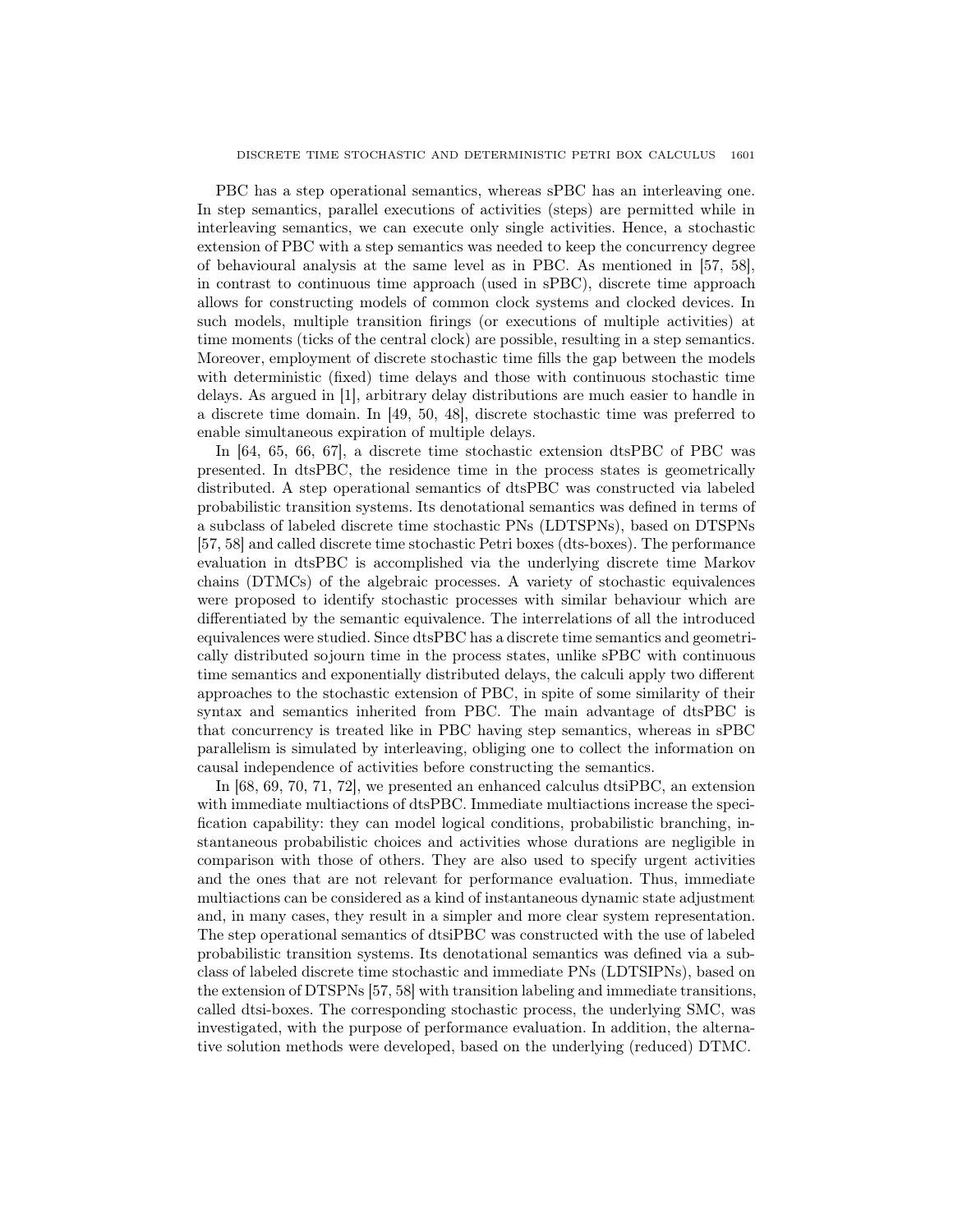1.4. Equivalence relations. A notion of equivalence is important in theory of computing systems. Equivalences are applied both to compare behaviour of systems and reduce their structure. There is a wide diversity of behavioural equivalences, and their interrelations are well explored in the literature. The best-known and widely used one is bisimulation. Typically, the mentioned equivalences take into account only functional (qualitative) but not performance (quantitative) aspects. Additionally, the equivalences are usually interleaving ones, i.e. they interpret concurrency as sequential nondeterminism. Interleaving equivalences permit to imitate parallel execution of actions via all possible occurrence sequences (interleavings) of them. Step equivalences require instead simulating such a parallel execution by simultaneous occurrence (step) of all the involved actions. To respect quantitative features of behaviour, probabilistic equivalences have an additional requirement on the execution probabilities. A different kind of quantitative relations is called Markovian equivalences, which take rate (the parameter of exponential distribution that governs time delays) instead of probability. Note that the probabilistic equivalences can be seen as discrete time analogues of the Markovian ones, since the latter are defined as the continuous time relations.

Interleaving probabilistic weak trace equivalence was introduced in [30] on labeled probabilistic transition systems. Interleaving probabilistic strong bisimulation equivalence was proposed in [42] on the same model. Interleaving probabilistic equivalences were defined for probabilistic processes in [40, 32]. Interleaving Markovian strong bisimulation equivalence was constructed in [34] for MTIPP, in [36] for PEPA and in [14, 13, 7] for EMPA. Some variants of interleaving Markovian weak bisimulation equivalence were considered in [25] on Markovian process algebras, in [26] on labeled CTSPNs and in [27] on labeled GSPNs. In [10, 11], interleaving probabilistic and Markovian trace, test and bisimulation equivalences on the respective sequential probabilistic (PPC) and Markovian (MPC) process calculi were logically characterized. In [8, 9], a comparison of interleaving Markovian trace, test, strong and weak bisimulation equivalences was carried out on sequential (SMPC or MPC) and concurrent (CMPC) Markovian process calculi. Nevertheless, no appropriate equivalence notion was defined for concurrent SPAs. The non-interleaving bisimulation equivalence in GSMPA [21, 20] uses ST-semantics for action particles while in  $S_{\pi}$  [61] it is based on a sophisticated labeling.

1.5. Our contributions. In this paper, we present an extension of dtsiPBC with deterministic multiactions, called discrete time stochastic and deterministic Petri box calculus (dtsdPBC), which enhances the expressiveness of dtsiPBC and extends the application area of the associated specification and analysis techniques. In dtsdPBC, besides the probabilities from the real-valued interval  $(0,1)$  that are used to calculate discrete time delays of stochastic multiactions, also non-negative integers are used to specify fixed time delays of deterministic multiactions (including zero delay, which is the case of immediate multiactions). To resolve conflicts among deterministic multiactions, they are additionally equipped with positive real-valued weights. As argued in [78, 74, 75], a combination of deterministic and stochastic delays fits well to model technical systems with constant (fixed) durations of the regular non-random activities and probabilistically distributed (stochastic) durations of the randomly occurring activities.

It should be stressed that dtsdPBC is rather a qualitative than merely a quantitative extension of dtsiPBC. The main reason is that in the former calculus, the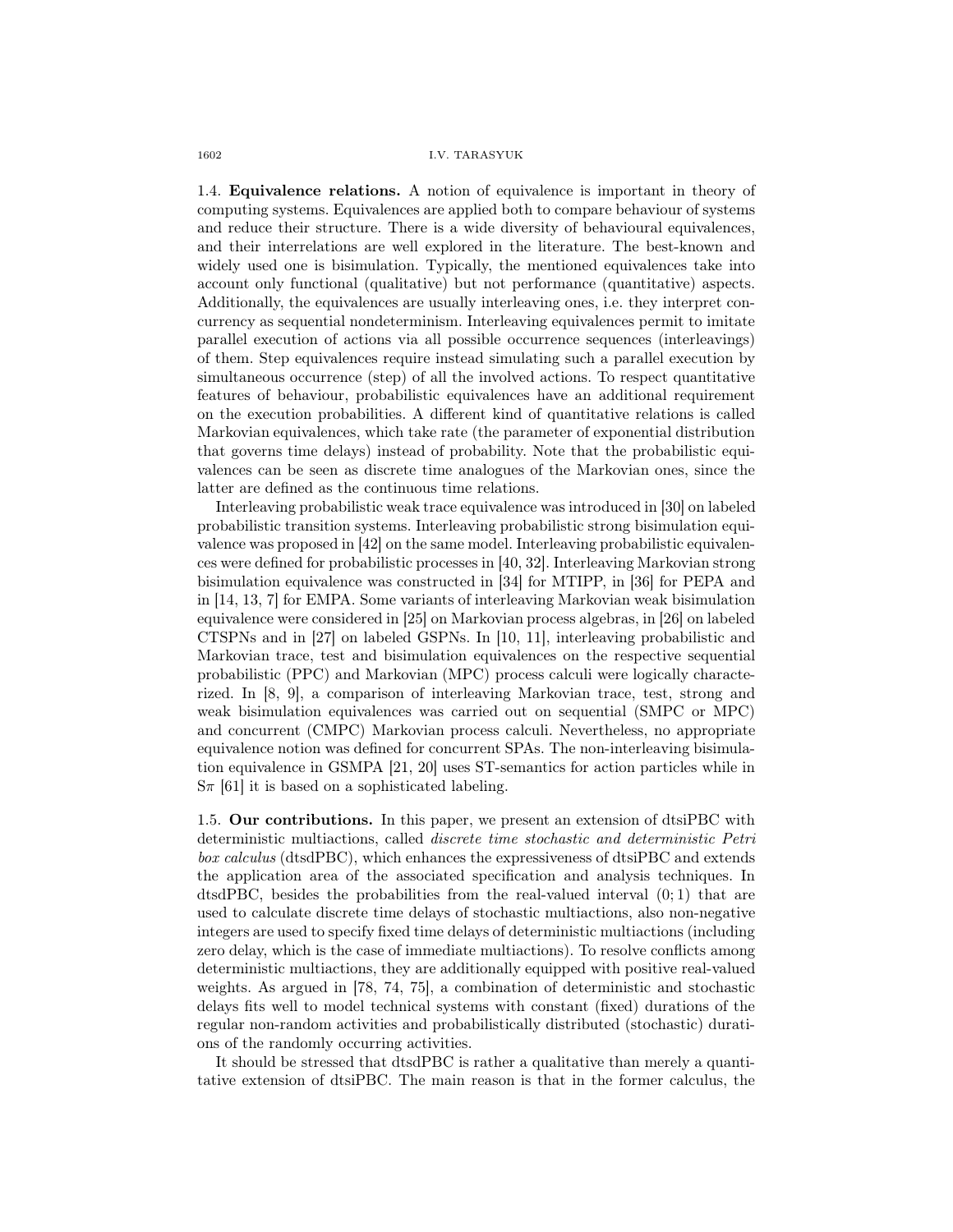probability of transitions between markings (untimed states, represented by overbars and underbars in the process expressions) generally depends both on the current marking and for how long the deterministic multiactions were enabled. Hence, the marking change probabilities in dtsdPBC may not possess the Markov (memoryless) property. Thus, the timer values should be associated with deterministic multiactions to specify the process states and then obtain the (semi-)Markovian state change probabilities as a result of "unfolding" the discrete residence times at the markings. In other words, the longer that one delays at the markings should be splitted into one time units and be allocated with the consecutive process states, in order to obtain a (semi-)Markovian model.

Another reason is that, unlike dtsiPBC, the activities of different types can be executed from the the same marking in dtsdPBC, depending on the (decreasing) timer values of the enabled deterministic multiactions. In particular, the enabled stochastic multiactions may preempt the enabled waiting (positively delayed deterministic) ones that cannot be executed at the next time moment from a marking. Otherwise, only enabled waiting multiactions are executed from it. Immediate multiactions are always executed first and separately from other types of activities. The activities are ordered according to their priorities as follows: immediate (highest priority), waiting (middle priority) and stochastic (lowest priority) multiactions.

Our novel approach was inspired by some ideas on combining deterministic and stochastic discrete time transition delays in DTSPNs [57, 58], discrete time deterministic and stochastic PNs (DTDSPNs) [78, 74, 75], dts-nets [1], non-Markovian SPNs (NMSPNs) [38] and stochastic preemptive time PNs (spTPNs) [24] (all with parallel step semantics), as well as in defective discrete phase SPNs (DDP-SPNs) [31], discrete deterministic and stochastic PNs (DDSPNs) [76, 77] and DTDSPNs from [80, 81, 79] (all featuring interleaving semantics). The key idea was to interpret the waiting multiactions with the timer values (remaining times to execute) one as the (stochastic) transitions of DTSPNs [57, 58] with the conditional probability 1. Then the waiting multiactions with the timer values greater than one are ignored, i.e. when enabled, they are executed with the probability 0 at the next time moment.

The step operational semantics of dtsdPBC is constructed with the use of labeled probabilistic transition systems. The Petri net denotational semantics of dtsdPBC is defined in terms of a special interface-featured subclass of labeled discrete time stochastic and deterministic PNs (LDTSDPNs), based on the extension of DTSPNs [57, 58] with transition labeling and deterministic transitions, called dtsd-boxes.

We also propose step stochastic bisimulation equivalence allowing one to identify algebraic processes with similar behaviour that are however differentiated by the semantics of the calculus. It enhances the corresponding relation from dtsiPBC, in that we now have to make difference between the states with positive sojourn times (called tangible states) and those with zero sojourn times (called vanishing states). Therefore, in the definition of step stochastic bisimulation for dtsdPBC, we add a condition stating that vanishing states may only be related with vanishing states. We establish consistency of the operational and denotational semantics up to step stochastic bisimulation equivalence, meaning that the transition systems of the process expressions are equivalent to the reachability graphs of their dtsd-boxes. We examine the interrelations of the proposed equivalence with other behavioural notions of the algebra.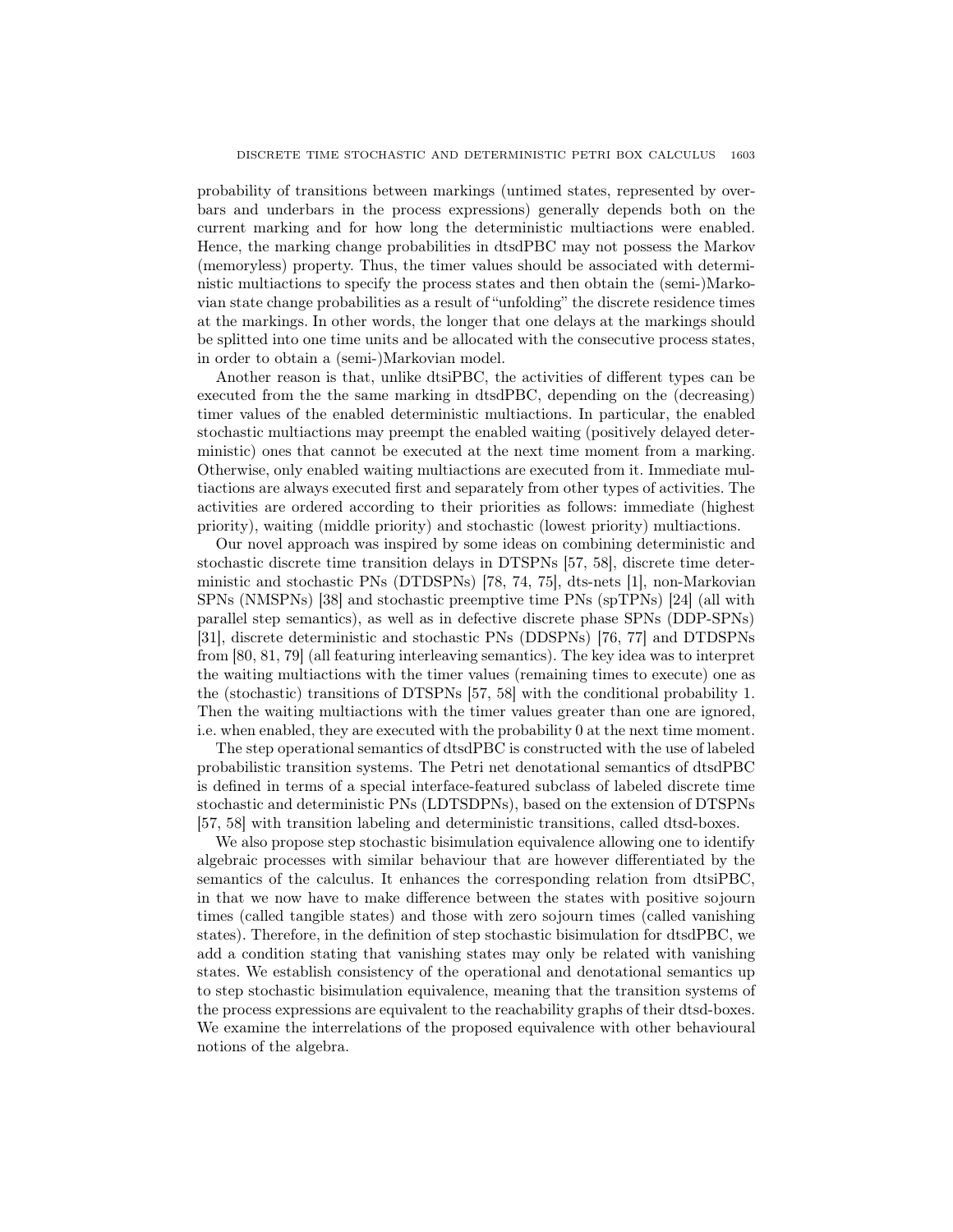1604 I.V. TARASYUK

With a number of interesting and non-trivial examples, we demonstrate how to construct the transition systems of the expressions with different types of multiactions (stochastic and deterministic, the latter consisting of immediate and waiting) and various operations, as well as the reachability graphs of the corresponding dtsdboxes. The resulted transition systems and reachability graphs have all 3 possible kinds of states (stochastically tangible, waitingly tangible and vanishing) and all 4 kinds of transitions (that capture executions of the empty multiset, stochastic, waiting or immediate multiactions). From stochastically tangible (s-tangible) states, only the empty set or stochastic multiactions can be executed at the next time moment (after one unit delay). From waitingly tangible (w-tangible) states, only waiting multiactions can be executed at the next time moment. From vanishing states, only immediate multiactions can be executed at the same time moment (after zero delay). The examples show as specification flexibility and expressive power of the calculus, as the most important features and peculiarities of its semantics.

Thus, the main contributions of the paper are the following.

- New discrete time SPA with stochastic and deterministic activities dtsdPBC.
- Step operational semantics via labeled probabilistic transition systems.
- Denotational semantics via discrete time stochastic and deterministic PNs.
- Stochastic bisimulation equivalence providing consistency of both semantics.

1.6. Structure of the paper. The paper is organized as follows. In Section 2, the syntax of stochastic process algebra dtsdPBC is proposed. In Section 3, we construct the operational semantics of the calculus in terms of labeled probabilistic transition systems and present examples of expressions with their transition systems. In Section 4, we propose the Petri net denotational semantics of the calculus, based on a subclass of novel LDTSDPNs, and give examples of dtsd-boxes with their reachability graphs. Step stochastic bisimulation equivalence, used to prove consistency of the both semantics, is defined and investigated in Section 5. Finally, Section 6 summarizes the results obtained and outlines research perspectives in this area.

## 2. Syntax

In this section, we propose the syntax of dtsdPBC. First, we recall a definition of multiset that is an extension of the set notion by allowing several identical elements.

**Definition 1.** Let X be a set. A finite multiset (bag) M over X is a mapping  $M: X \to \mathbb{N}$  such that  $|\{x \in X \mid M(x) > 0\}| < \infty$ , i.e. it can contain a finite number of elements only.

We denote the set of all finite multisets over a set X by  $\mathbb{N}_{fin}^X$ . Let  $M, M' \in \mathbb{N}_{fin}^X$ . The cardinality of M is  $|M| = \sum_{x \in X} M(x)$ . We write  $x \in M$  if  $M(x) > 0$  and  $M \subseteq M'$  if  $\forall x \in X$   $M(x) \leq M'(x)$ . We define  $(M + M')(x) = M(x) + M'(x)$  and  $(M - M')(x) = \max\{0, M(x) - M'(x)\}.$  When  $\forall x \in X$ ,  $M(x) \leq 1$ , M can be seen as a proper set  $M \subseteq X$ . The set of all subsets (powerset) of X is denoted by  $2^X$ .

Let  $Act = \{a, b, ...\}$  be the set of *elementary actions*. Then  $\widehat{Act} = \{\hat{a}, \hat{b}, ...\}$ is the set of *conjugated actions (conjugates)* such that  $\hat{a} \neq a$  and  $\hat{a} = a$ . Let  $\mathcal{A} = Act \cup \widehat{Act}$  be the set of all actions, and  $\mathcal{L} = \mathbb{N}_{fin}^{\mathcal{A}}$  be the set of all multiactions. Note that  $\emptyset \in \mathcal{L}$ , this corresponds to an internal move, i.e. the execution of a multiaction that contains no visible action names. The *alphabet* of  $\alpha \in \mathcal{L}$  is defined as  $\mathcal{A}(\alpha) = \{x \in \mathcal{A} \mid \alpha(x) > 0\}.$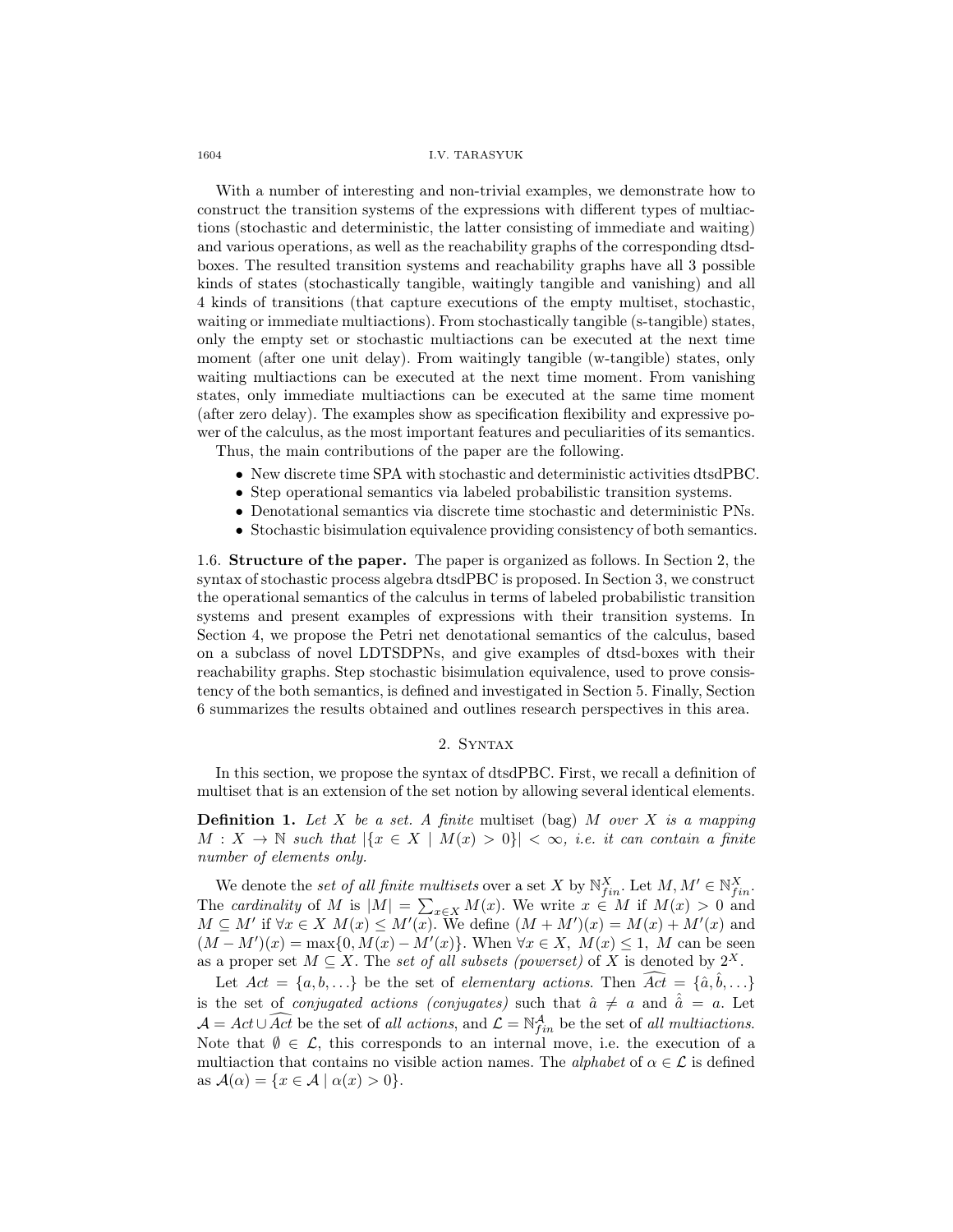A stochastic multiaction is a pair  $(\alpha, \rho)$ , where  $\alpha \in \mathcal{L}$  and  $\rho \in (0, 1)$  is the *probability* of the multiaction  $\alpha$ . This probability is interpreted as that of independent execution of the stochastic multiaction at the next discrete time moment. Such probabilities are used to calculate those to execute (possibly empty) sets of stochastic multiactions after one time unit delay. The probabilities of stochastic multiactions are required not to be equal to 1 to avoid extra model complexity, since in this case one should assign with them weights, needed to make a choice when several stochastic multiactions with probability 1 can be executed from a state. The difficulty is that when the stochastic multiactions with probability 1 occur in a step (parallel execution), all other with the less probabilities do not. In this case, the conflicts resolving requires a special attention, as discussed in [57, 58] within SPNs. This decision also allows us to avoid technical difficulties related to conditioning events with probability 0. The probability 1 is left for (implicitly assigned to) waiting multiactions (positively delayed deterministic multiactions, to be defined later), which are delayed for at least one time unit before their execution and have weights to resolve conflicts with other waiting multiactions. On the other hand, there is no sense to allow probability 0 of stochastic multiactions, since they would never be performed in this case. Let  $\mathcal{SL}$  be the set of all stochastic multiactions.

A deterministic multiaction is a pair  $(\alpha, \xi_l^{\theta})$ , where  $\alpha \in \mathcal{L}, \theta \in \mathbb{N}$  is the nonnegative integer-valued (fixed) delay and  $l \in \mathbb{R}_{>0} = (0, \infty)$  is the positive realvalued *weight* of the multiaction  $\alpha$ . This weight is interpreted as a measure of importance (urgency, interest) or a bonus reward associated with execution of the deterministic multiaction at the discrete time moment when the corresponding delay has expired. Such weights are used to calculate the probabilities to execute sets of deterministic multiactions after their time delays. An immediate multiaction is a deterministic multiaction with the delay 0 while a waiting multiaction is a deterministic multiaction with a positive delay. In case of no conflicts among waiting multiactions, whose remaining times to execute (RTEs, to be explained later in more detail) are equal to one time unit, they are executed with probability 1 at the next time moment. Deterministic multiactions have a priority over stochastic ones, and there is also difference in priorities between immediate and waiting multiactions. One can assume that all immediate multiactions have (the highest) priority 2 and all waiting multiactions have (the medium) priority 1, whereas all stochastic multiactions have (the lowest) priority 0. This means that in a state where all kinds of multiactions can occur, immediate multiactions always occur before waiting ones that, in turn, are always executed before stochastic ones. Different types of multiactions cannot participate together in some step (parallel execution), i.e. just the steps consisting only of immediate multiactions or waiting ones, or those including only stochastic multiactions, are allowed. Let  $\mathcal{DL}$  be the set of all deterministic multiactions,  $\mathcal{IL}$  be the set of all immediate multiactions and  $\mathcal{WL}$  be the set of all waiting multiactions. Obviously, we have  $\mathcal{DL} = \mathcal{IL} \cup \mathcal{WL}$ .

Let us note that the same multiaction  $\alpha \in \mathcal{L}$  may have different probabilities, (fixed) delays and weights in the same specification. An activity is a stochastic or a deterministic multiaction. Let  $SDE = \mathcal{SL} \cup \mathcal{DL} = \mathcal{SL} \cup \mathcal{IL} \cup \mathcal{WL}$  be the set of all activities. The alphabet of an activity  $(\alpha, \kappa) \in SDC$  is defined as  $\mathcal{A}(\alpha, \kappa) =$  $\mathcal{A}(\alpha)$ . The *alphabet* of a multiset of activities  $\Upsilon \in \mathbb{N}_{fin}^{S\mathcal{DL}}$  is defined as  $\mathcal{A}(\Upsilon)$  =  $\cup_{(\alpha,\kappa)\in\Upsilon}\mathcal{A}(\alpha)$ . For an activity  $(\alpha,\kappa)\in\mathcal{SDL}$ , we define its multiaction part as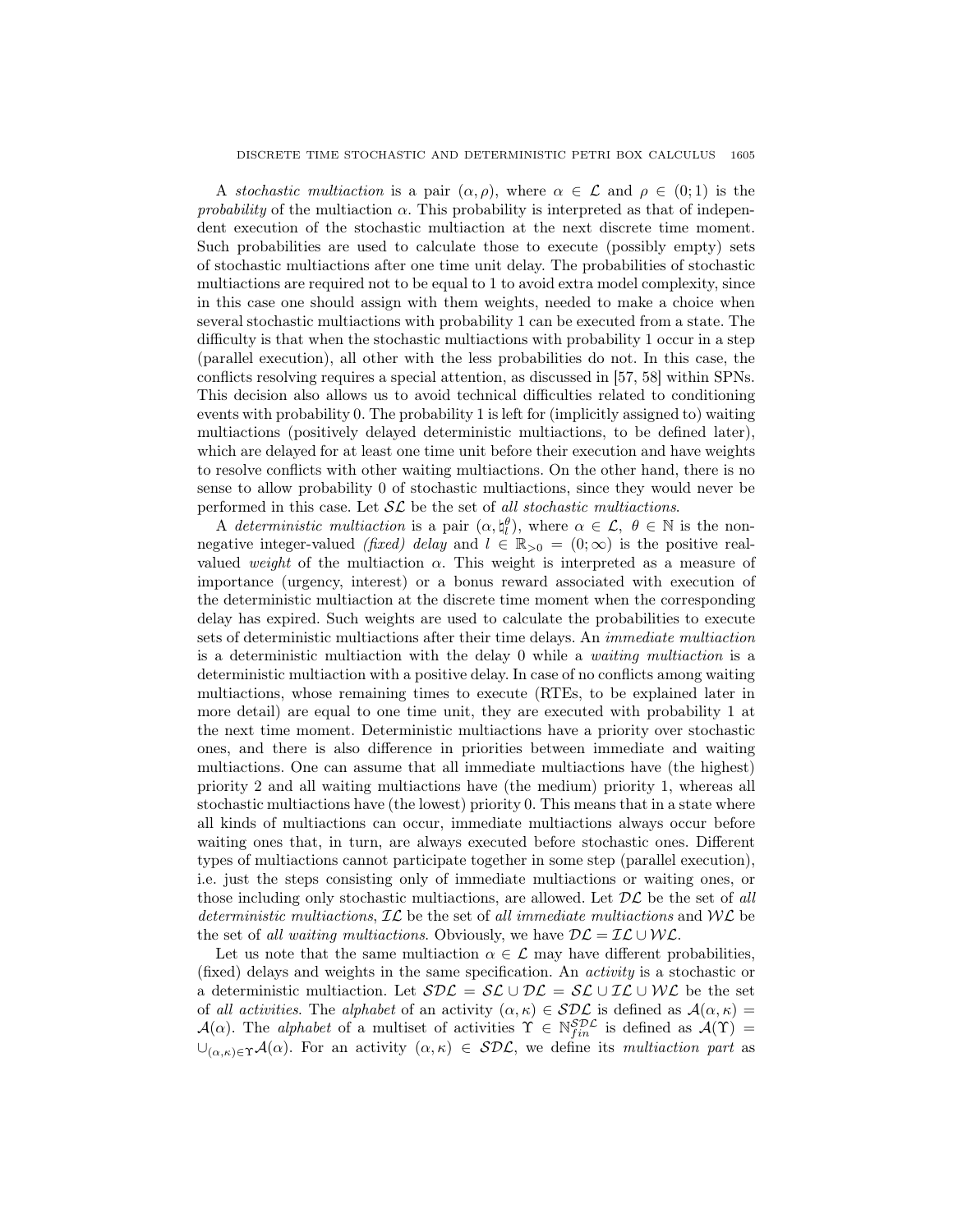$\mathcal{L}(\alpha,\kappa) = \alpha$  and its probability or weight part as  $\Omega(\alpha,\kappa) = \kappa$  if  $\kappa \in (0,1)$ ; or  $\Omega(\alpha,\kappa)=l \text{ if } \kappa=\natural_l^{\theta}, \ \theta\in\mathbb{N}, \ l\in\mathbb{R}_{>0}.$ 

Activities are combined into formulas (process expressions) by the following operations: sequence ;, choice  $\parallel$ , parallelism  $\parallel$ , relabeling  $[f]$  of actions, restriction rs over a single action, synchronization sy on an action and its conjugate, and iteration [ ∗ ∗ ] with three arguments: initialization, body and termination.

Sequence (sequential composition) and choice (composition) have a standard interpretation, like in other process algebras, but parallelism (parallel composition) does not include synchronization, unlike the corresponding operation in CCS [56].

Relabeling functions  $f : A \to A$  are bijections preserving conjugates, i.e.  $\forall x \in \mathbb{R}$  $\mathcal{A} f(\hat{x}) = f(x)$ . Relabeling is extended to multiactions in the usual way: for  $\alpha \in$  $\mathcal{L}$  we define  $f(\alpha) = \sum_{x \in \alpha} f(x)$ . Relabeling is extended to activities as follows: for  $(\alpha, \kappa) \in SDE$ , we define  $f(\alpha, \kappa) = (f(\alpha), \kappa)$ . Relabeling is extended to the multisets of activities as follows: for  $\Upsilon \in \mathbb{N}^{\mathcal{SDL}}_{fin}$  we define  $f(\Upsilon) = \sum_{(\alpha,\kappa) \in \Upsilon} (f(\alpha), \kappa)$ . Remember that sums are considered with the multiplicity when applied to multisets: for example,  $f(\alpha) = \sum_{x \in \alpha} f(x) = \sum_{x \in \mathcal{A}} \alpha(x) f(x)$ .

Restriction over an elementary action  $a \in Act$  means that, for a given expression, any process behaviour containing  $a$  or its conjugate  $\hat{a}$  is not allowed.

Let  $\alpha, \beta \in \mathcal{L}$  be two multiactions such that for some elementary action  $a \in Act$ we have  $a \in \alpha$  and  $\hat{a} \in \beta$ , or  $\hat{a} \in \alpha$  and  $a \in \beta$ . Then, synchronization of  $\alpha$  and  $\beta$ by a is defined as  $(\alpha \oplus_{\alpha} \beta)(x) = \begin{cases} \alpha(x) + \beta(x) - 1, & \text{if } x = a \text{ or } x = \hat{a}; \\ \alpha(x) + \beta(x) & \text{otherwise.} \end{cases}$  $\alpha(x) + \beta(x)$ , otherwise.

In other words, we require that  $\alpha \oplus_{a} \beta = \alpha + \beta - \{a, \hat{a}\}\)$ , i.e. we remove one exemplar of a and one exemplar of  $\hat{a}$  from the multiset sum  $\alpha + \beta$ , since the synchronization of a and  $\hat{a}$  produces  $\emptyset$ . Activities are synchronized with the use of their multiaction parts, i.e. the synchronization by a of two activities, whose multiaction parts  $\alpha$ and  $\beta$  possess the properties mentioned above, results in the activity with the multiaction part  $\alpha \oplus_{a} \beta$ . We may synchronize activities of the same type only: either both stochastic multiactions or both deterministic ones with the same delay, since stochastic, waiting and immediate multiactions have different priorities, and diverse delays of waiting multiactions contradict their joint timing. Hence, the multiactions of different types cannot be executed together (note also that the execution of immediate multiactions takes no time, unlike that of waiting or stochastic ones). Synchronization by a means that, for a given expression with a process behaviour containing two concurrent activities that can be synchronized by a, there exists also the process behaviour that differs from the former only in that the two activities are replaced by the result of their synchronization.

In the iteration, the initialization subprocess is executed first, then the body is performed zero or more times, and finally, the termination subprocess is executed.

Static expressions specify the structure of processes, i.e. how activities are combined by operations in order to construct the composite process-algebraic formulas. As we shall see, static expressions correspond to unmarked labeled discrete time stochastic and deterministic Petri nets (LDTSDPNs), which are marked by definition. A marking is the allocation of tokens in the places of a PN and markings are used to describe dynamic behaviour of PNs in terms of transition firings.

We assume that every waiting multiaction has a countdown timer associated, whose value is the discrete time amount left till the moment when the waiting multiaction can be executed. Therefore, besides standard (unstamped) waiting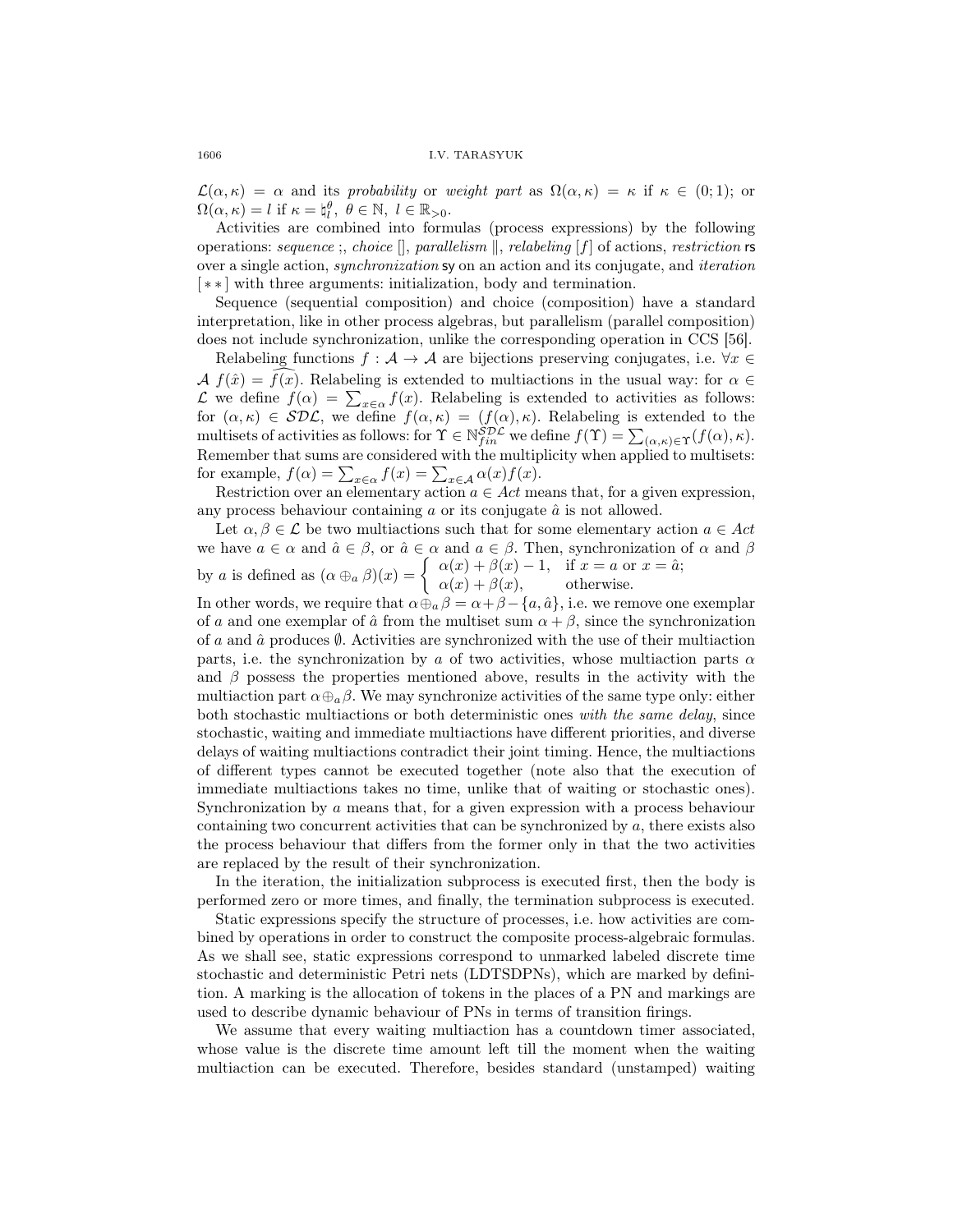multiactions in the form of  $(\alpha, \xi_l^{\theta}) \in \mathcal{WL}$ , a special case of the *stamped* waiting multiactions should be considered in the definition of static expressions. Each (time) stamped waiting multiaction in the form of  $(\alpha, \xi_l^{\theta})^{\delta}$  has an extra superscript  $\delta \in \{1, \ldots, \theta\}$  assigned that specifies a time stamp indicating the *latest* value of the countdown timer associated with that multiaction. The standard waiting multiactions have no time stamps, to demonstrate irrelevance of the timer values for them (for example, their timers have not yet started or have already finished their operation). The notions of the alphabet, multiaction part, weight part for (the multisets of) stamped waiting multiactions are defined, respectively, like those for (the multisets of) unstamped waiting multiactions.

By reasons of simplicity, we do not assign the timer value superscripts  $\delta$  to immediate multiactions, which are a special case of deterministic multiactions  $(\alpha, \natural_l^{\theta})$  with the delay  $\theta = 0$  in the form of  $(\alpha, \xi_l^0)$ , since their timer values can only be equal to 0. Analogously, the superscript  $\delta$  might be omitted for the waiting multiactions  $(\alpha, \natural_l^{\theta})$ with the delay  $\theta = 1$  in the form of  $(\alpha, \xi_l^1)$ , since the corresponding timer can only have a single value 1. Nevertheless, to maintain syntactic uniformity among waiting multiactions, we leave the timer value superscripts for those that are 1-delayed.

**Definition 2.** Let  $(\alpha, \kappa) \in \mathcal{SDL}$ ,  $(\alpha, \xi) \in \mathcal{WL}$ ,  $\delta \in \{1, ..., \theta\}$  and  $a \in Act$ . A static expression of dtsdPBC is defined as

 $E::= \ (\alpha,\kappa) \mid (\alpha,\natural^{\theta}_{l})^{\delta} \mid E; E \mid E[\![E\mid E]\!]\, E \mid E[f]\mid E$  rs  $a \mid E$  sy  $a \mid [E*E*E].$ 

Let  $StatExpr$  denote the set of all static expressions of dtsdPBC.

To make the grammar above unambiguous, one can add parentheses in the productions with binary operations:  $(E; E)$ ,  $(E||E)$ ,  $(E||E)$ . However, here and further we prefer the PBC approach and add them to resolve ambiguities only.

To avoid technical difficulties with the iteration operator, we should not allow any concurrency at the highest level of the second argument of iteration. This is not a severe restriction though, since we can always prefix parallel expressions by an activity with the empty multiaction part. Relaxing the restriction can result in PNs which are not safe. Alternatively, we can use a different, safe, version of the iteration operator, but its net translation has six arguments. See also [16] for discussion on this subject. Remember that a PN is *n*-bounded ( $n \in \mathbb{N}$ ) if for all its reachable (from the initial marking by the sequences of transition firings) markings there are at most n tokens in every place, and a PN is safe if it is 1-bounded.

**Definition 3.** Let  $(\alpha, \kappa) \in \mathcal{SDL}$ ,  $(\alpha, \xi_l^{\theta}) \in \mathcal{WL}$ ,  $\delta \in \{1, ..., \theta\}$  and  $a \in Act$ . A regular static expression of dtsdPBC is defined as

 $E ::= \left. \begin{array}{l l} (\alpha, \kappa) \mid (\alpha, \natural^{\theta}_{l})^{\delta} \mid E^{\cdot}_{l}E \mid E[\mid E \mid E \mid E[\mid F] \mid E \text{~rs~}a \mid E \text{~sy~}a \mid [E \ast D \ast E], \end{array} \right.$ where  $D ::= (\alpha, \kappa) | (\alpha, \natural_l^{\theta})^{\delta} | D; E | D[ D | D[ f] | D$  rs  $a | D$  sy  $a | [D * D * E].$ 

Let RegStatExpr denote the set of all regular static expressions of dtsdPBC.

Let  $E$  be a regular static expression. The *underlying timer-free regular static* expression  $E$  of E is obtained by removing from it all timer value superscripts.

The set of all stochastic multiactions (from the syntax) of E is  $\mathcal{SL}(E) = \{(\alpha, \rho) \mid$  $(\alpha, \rho)$  is a subexpression of E. The set of all immediate multiactions (from the syntax) of E is  $\mathcal{IL}(E) = \{(\alpha, \xi_i^0) \mid (\alpha, \xi_i^0) \text{ is a subexpression of } E\}.$  The set of all waiting multiactions (from the syntax) of E is  $W\mathcal{L}(E) = \{(\alpha, \natural_l^{\theta}) \mid (\alpha, \natural_l^{\theta}) \text{ or } (\alpha, \natural_l^{\theta})^{\delta} \}$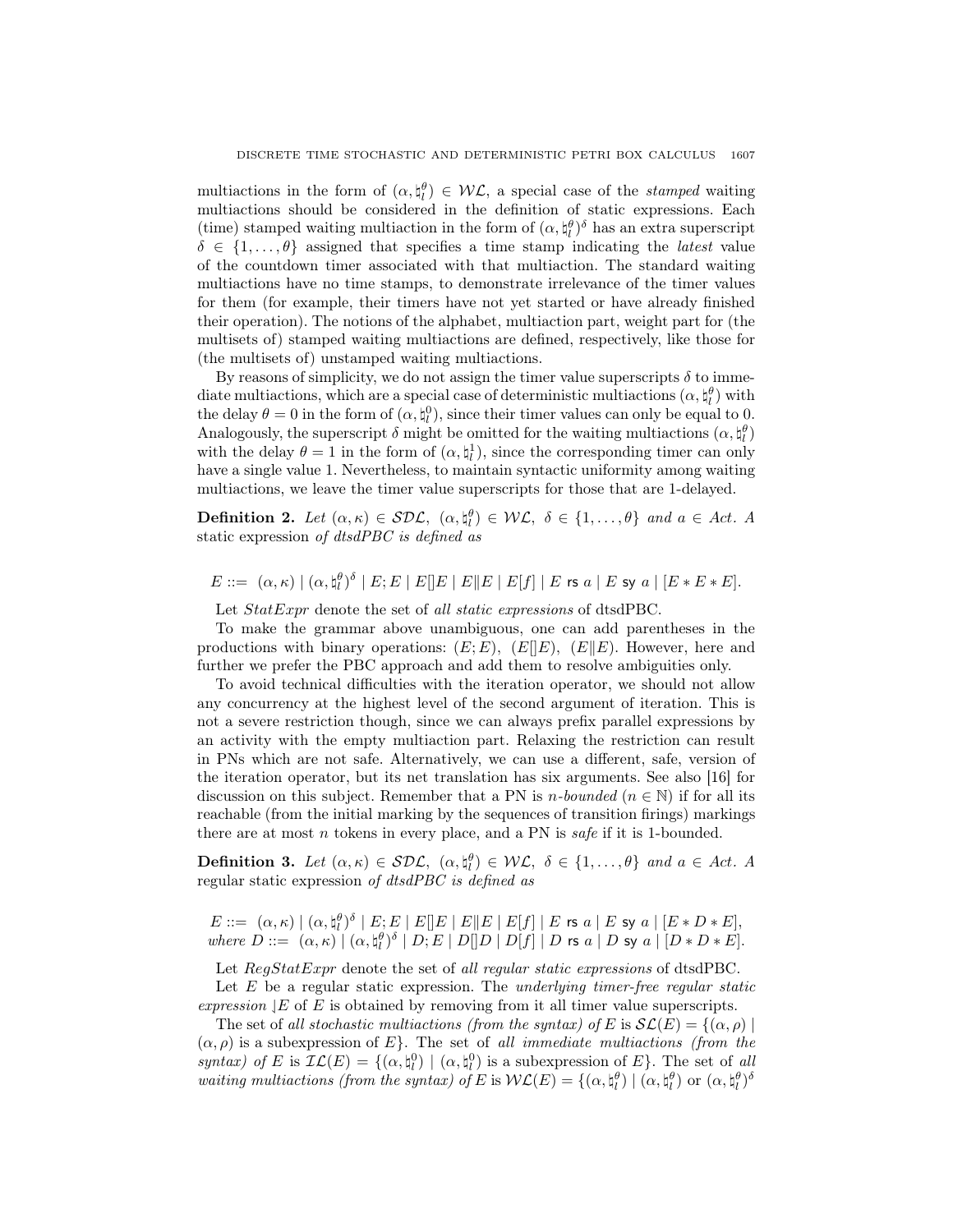is a subexpression of E for  $\delta \in \{1, \ldots, \theta\}$ . Thus, the set of all deterministic multiactions (from the syntax) of E is  $\mathcal{DL}(E)=\mathcal{IL}(E)\cup\mathcal{WLL}(E)$  and the set of all activities (from the syntax) of E is  $S\mathcal{DL}(E)=\mathcal{SL}(E)\cup\mathcal{DL}(E)=\mathcal{SL}(E)\cup\mathcal{DL}(E)\cup\mathcal{WL}(E).$ 

Dynamic expressions specify the states of processes, i.e. particular stages of the process behaviour. As we shall see, dynamic expressions correspond to LDTSDPNs, which are marked by default. Dynamic expressions are obtained from static ones, by annotating them with upper or lower bars which specify the active components of the system at the current moment of time. The dynamic expression with upper bar (the overlined one) E denotes the initial, and that with lower bar (the underlined one)  $E$  denotes the *final* state of the process specified by a static expression  $E$ .

For every overlined stamped waiting multiaction in the form of  $(\alpha, \xi_l^{\theta})^{\delta}$ , the superscript  $\delta \in \{1, \ldots, \theta\}$  specifies the *current* value of the *running* countdown timer associated with the waiting multiaction. That decreasing discrete timer is started with the *initial* value  $\theta$  (equal to the delay of the waiting multiaction) at the moment when the waiting multiaction becomes overlined. Then such a newly overlined stamped waiting multiaction  $(\alpha, \xi_l^{\theta})^{\theta}$  may be seen similar to the freshly overlined unstamped waiting multiaction  $(\alpha, \xi_l^{\theta})$ . Such similarity will be captured by the structural equivalence, to be defined later.

While the stamped waiting multiaction stays overlined with the process execution, the timer decrements by one discrete time unit with each global time tick until the timer value becomes 1. This means that one unit of time remains till execution of that multiaction (the remaining time to execute, RTE, equals one) that should follow in the next moment with probability 1, in case the stamped waiting multiaction is still overlined, there are no conflicting with it waiting multiactions, whose RTEs equal to one, and it is not affected by restriction. An activity is affected by restriction, if it is within the scope of a restriction operation with the argument action, such that it or its conjugate is contained in the multiaction part of that activity.

**Definition 4.** Let  $E \in StatExpr$  and  $a \in Act$ . A dynamic expression of dtsdPBC is defined as

 $G ::= \ \ E \ \vert \ \underline{E} \ \vert \ \overline{G}; E \ \vert \ \overline{E}; G \ \vert \ \overline{G} \ \vert \overline{E} \ \vert \ \overline{E} \ \vert \overline{G} \ \vert \ \overline{G} \ \vert \ \overline{G} \ \vert \ \overline{G} \ \vert \ \overline{f} \ \vert \ \vert \ \overline{G} \ \ \text{rs} \ \ a \ \vert \ \overline{G} \ \text{sy} \ \ a \ \vert$  $[G * E * E] | [E * G * E] | [E * E * G].$ 

Let  $DynExpr$  denote the set of all dynamic expressions of dtsdPBC.

Let G be a dynamic expression. The underlying static (line-free) expression  $|G|$ of G is obtained by removing from it all upper and lower bars. Note that if the underlying static expression of a dynamic one is not regular, the corresponding LDTSDPN can be non-safe (though, it is 2-bounded in the worst case [16]).

**Definition 5.** A dynamic expression  $G$  is regular if its underlying static expression  $|G|$  is regular.

Let  $RegDynExpr$  denote the set of all regular dynamic expressions of dtsdPBC. Let  $G$  be a regular dynamic expression. The underlying timer-free regular dynamic expression  $|G \text{ of } G$  is obtained by removing from it all timer value superscripts.

The set of all stochastic (immediate or waiting, respectively) multiactions (from the syntax) of G is defined as  $\mathcal{SL}(G) = \mathcal{SL}(|G|)$  ( $\mathcal{IL}(G) = \mathcal{IL}(|G|)$  or  $\mathcal{WL}(G) =$  $W\mathcal{L}(|G|)$ , respectively). Thus, the set of all deterministic multiactions (from the syntax) of G is  $\mathcal{DL}(G) = \mathcal{IL}(G) \cup \mathcal{WL}(G)$  and the set of all activities (from the syntax) of G is  $SDL(G) = SL(G) \cup DL(G) = SL(G) \cup LL(G) \cup WL(G)$ .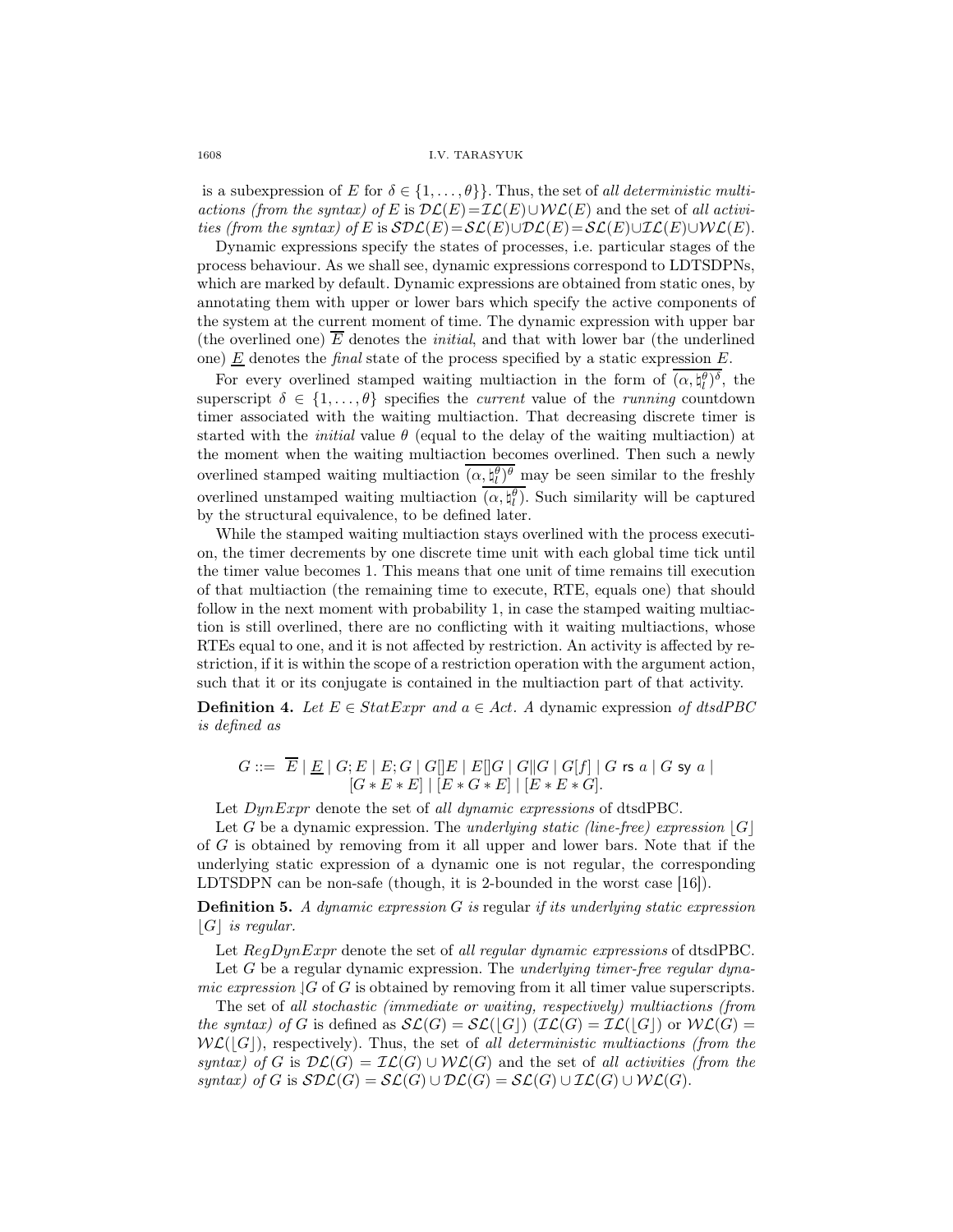#### 3. Operational semantics

In this section, we define the operational semantics via labeled transition systems.

3.1. Inaction rules. The inaction rules for dynamic expressions describe their structural transformations in the form of  $G \Rightarrow \tilde{G}$  which do not change the states of the specified processes. The goal of those syntactic transformations is to obtain the well-structured resulting expressions called operative ones to which no inaction rules can be further applied. As we shall see, the application of an inaction rule to a dynamic expression does not lead to any discrete time tick or any transition firing in the corresponding LDTSDPN, hence, its current marking stays unchanged.

Thus, an application of every inaction rule does not require any delay, i.e. the dynamic expression transformation described by the rule is accomplished instantly.

In Table 1, we define inaction rules for regular dynamic expressions being overlined and underlined static ones. In this table,  $(\alpha, \natural_l^{\theta}) \in \mathcal{WL}, \ \delta \in \{1, ..., \theta\}, \ E, F, K \in$  $RegStatExpr$  and  $a \in Act$ . The first inaction rule suggests that the timer value of each newly overlined waiting multiaction is set to the delay of it.

Table 1. Inaction rules for overlined and underlined regular static expressions

| $\overline{(\alpha, \natural_l^{\theta})} \Rightarrow (\alpha, \natural_l^{\theta})^{\theta}$                             | $\overline{E;F} \Rightarrow \overline{E};F$                                                                  | $E; F \Rightarrow E; \overline{F}$                       |
|---------------------------------------------------------------------------------------------------------------------------|--------------------------------------------------------------------------------------------------------------|----------------------------------------------------------|
| $E; E \Rightarrow E; F$                                                                                                   | $\overline{E  F} \Rightarrow \overline{E  F}$                                                                | $E  F \Rightarrow E  \overline{F}$                       |
| $E[ F \Rightarrow E[ F$                                                                                                   | $E[\underline{F} \Rightarrow E[\underline{F}]$                                                               | $E  \overline{F} \Rightarrow \overline{E}  \overline{F}$ |
| $E  E \Rightarrow E  F$                                                                                                   | $\overline{E[f]} \Rightarrow \overline{E}[f]$                                                                | $E[f] \Rightarrow E[f]$                                  |
| E rs $a \Rightarrow \overline{E}$ rs $a$                                                                                  | $\underline{E}$ rs $a \Rightarrow \underline{E}$ rs $\underline{a}$                                          | E sy $a \Rightarrow \overline{E}$ sy $a$                 |
| E sy $a \Rightarrow E$ sy $a$                                                                                             | $\overline{ E*F*K } \Rightarrow  \overline{E}*F*K  \quad  \underline{E}*F*K  \Rightarrow  E*\overline{F}*K $ |                                                          |
| $E[E*E*K] \Rightarrow [E*F*K] \quad [E*F*K] \Rightarrow [E*F*\overline{K}] \quad [E*F*\underline{K}] \Rightarrow [E*F*K]$ |                                                                                                              |                                                          |

In Table 2, we introduce inaction rules for regular dynamic expressions in the arbitrary form. In this table,  $E, F \in RegStatexpr$ ,  $G, H, \widetilde{G}, \widetilde{H} \in RegDynExpr$  and  $a \in Act$ . By reason of brevity, two distinct inaction rules with the same premises are collated in some cases, resulting in the inaction rules with double conclusion.

Table 2. Inaction rules for arbitrary regular dynamic expressions

| $G \Rightarrow \tilde{G}, o \in \{ ; , \ \}$                                                                                                                                                         | $G \Rightarrow G$                     |
|------------------------------------------------------------------------------------------------------------------------------------------------------------------------------------------------------|---------------------------------------|
| $G \circ E \Rightarrow \tilde{G} \circ E, E \circ G \Rightarrow E \circ \tilde{G} \quad \overline{G \parallel H \Rightarrow \tilde{G} \parallel H, H \parallel G \Rightarrow H \parallel \tilde{G}}$ |                                       |
| $G \Rightarrow \widetilde{G}$ $G \Rightarrow \widetilde{G}$ , $\circ \in \{\text{rs}, \text{sy}\}\$                                                                                                  | $G \Rightarrow G$                     |
| $\overline{G[f] \Rightarrow \widetilde{G}[f]}$ $\overline{G \circ a \Rightarrow \widetilde{G} \circ a}$ $\overline{G \ast E \ast F} \Rightarrow [\widetilde{G} \ast E \ast F]$                       |                                       |
| $G \Rightarrow \tilde{G}$                                                                                                                                                                            | $G \Rightarrow \tilde{G}$             |
| $[E * G * F] \Rightarrow [E * G * F]$                                                                                                                                                                | $[E * F * G] \Rightarrow [E * F * G]$ |

**Example 1.** Let  $E = (\{a\}, \{\alpha^3\})[(\{b\}, \frac{1}{3})$ . The following inferences by the inaction rules are possible from  $\overline{E}$ :

$$
\frac{(\{a\}, \natural_1^3) [(\{b\}, \frac{1}{3}) \Rightarrow (\{a\}, \natural_1^3) [(\{b\}, \frac{1}{3}) \Rightarrow (\{a\}, \natural_1^3) [(\{b\}, \frac{1}{3}) \Rightarrow (\{a\}, \natural_1^3) [(\{b\}, \frac{1}{3}) \Rightarrow (\{a\}, \natural_1^3) [(\{b\}, \frac{1}{3}) \Rightarrow (\{a\}, \natural_1^3) [(\{b\}, \frac{1}{3})
$$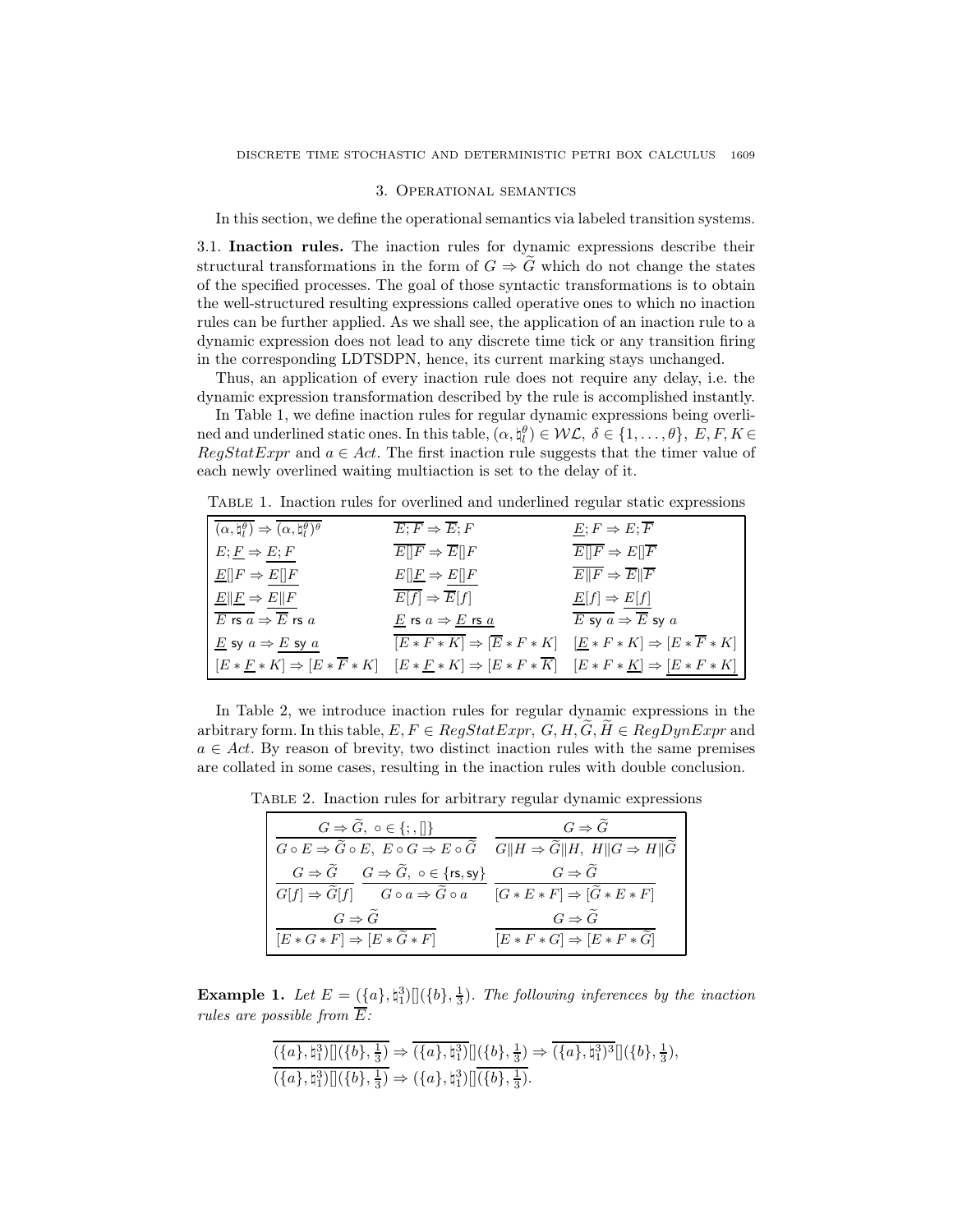**Definition 6.** A regular dynamic expression G is operative if no inaction rule can be applied to it.

Let  $OpRegDynExpr$  denote the set of all operative regular dynamic expressions of dtsdPBC. Note that any dynamic expression can be always transformed into a (not necessarily unique) operative one by using the inaction rules.

In the following, we consider regular expressions only and omit the word "regular".

**Definition 7.** The relation  $\approx$  =  $(\Rightarrow \cup \Leftarrow)^*$  is a structural equivalence of dynamic expressions in dtsdPBC, where  $*$  is the reflexive and transitive closure operation. Thus, two dynamic expressions  $G$  and  $G'$  are structurally equivalent, denoted by  $G \approx G'$ , if they can be reached from each other by applying the inaction rules in a forward or a backward direction.

Let X be some set. We denote the Cartesian product  $X \times X$  by  $X^2$ . Let  $\mathcal{E} \subseteq X^2$ be an equivalence relation on X. Then the *equivalence class* (with respect to  $\mathcal{E}$ ) of an element  $x \in X$  is defined by  $[x]_{\mathcal{E}} = \{y \in X \mid (x, y) \in \mathcal{E}\}\.$  The equivalence  $\mathcal{E}$ partitions X into the set of equivalence classes  $X/\varepsilon = \{ [x]_{\varepsilon} \mid x \in X \}.$ 

Let G be a dynamic expression. Then  $[G]_{\approx} = \{H \mid G \approx H\}$  is the equivalence class of G with respect to the structural equivalence, called the (corresponding) state. Next, G is an *initial* dynamic expression, denoted by  $init(G)$ , if  $\exists E \in$  $RegStatExpr$   $G \in \left[\overline{E}\right]_{\approx}$ . Further, G is a final dynamic expression, denoted by  $final(G)$ , if  $\exists E \in RegStatExpr \ G \in [E]_{\approx}$ .

**Example 2.** Let E be from Example 1. We have  $init(\overline{E})$  and  $[\overline{E}]_{\approx} = \{(\{a\}, \natural_1^3) \big[ \big(\{b\}, \frac{1}{3}), \overline{(\{a\}, \natural_1^3)} \big] \big] (\{b\}, \frac{1}{3}), (\{a\}, \natural_1^3) \big] \big[ (\{b\}, \frac{1}{3}), \overline{(\{a\}, \natural_1^3)^3} \big] \big] (\{b\}, \frac{1}{3}),$  $({a}, \natural_1^3)^3[[(\{b\}, \frac{1}{3}), ((\{a\}, \natural_1^3)^3]](\{b\}, \frac{1}{3})\}$ . Then  $[\overline{E}]_{\approx} \cap OpRegDynExpr =$  $\{(\{a\},\natural_1^3)]](\{b\},\frac{1}{3}), \overline{(\{a\},\natural_1^3)^3}]](\{b\},\frac{1}{3}), (\{a\},\natural_1^3)^3]](\{b\},\frac{1}{3})\}.$ 

Let G be a dynamic expression and  $s = [G]_{\approx}$ . The set of all enabled stochastic multiactions of s is  $EnaSto(s) = \{(\alpha, \rho) \in \mathcal{SL} \mid \exists H \in s \cap OpRegDynExpr (\alpha, \rho) \}$  is a subexpression of  $H$ , i.e. it consists of all stochastic multiactions that, being overlined, are the subexpressions of some operative dynamic expression from the state s. Analogously, the set of all enabled immediate multiactions of s is  $Enalmm(s) =$  $\{(\alpha, \natural_l^0) \in \mathcal{IL} \mid \exists H \in s \cap OpRegDynExpr \; (\alpha, \natural_l^0) \text{ is a subexpression of } H\}.$  The set of all enabled waiting multiactions of s is  $EnaWait(s) = \{(\alpha, \natural_l^{\theta}) \in \mathcal{WL} \mid \exists H \in s \cap \}$  $OpRegDynExpr \ (\alpha, \natural_l^{\theta})^{\delta}, \ \delta \in \{1, \ldots, \theta\}, \text{ is a subexpression of } H\}, \text{ i.e. it consists}$ of all waiting multiactions that, being superscribed with the values of their timers and overlined, are the subexpressions of some operative dynamic expression from the state s. The set of all newly enabled waiting multiactions of s is  $EnaWaitNew(s) =$  $\{(\alpha, \natural_l^{\theta}) \in \mathcal{WL} \mid \exists H \in s \cap OpRegDynExpr \ (\alpha, \natural_l^{\theta})^{\theta} \text{ is a subexpression of } H\}, \text{ i.e.}$ it consists of all waiting multiactions that, being superscribed with the initial values of their timers (delays of those waiting multiactions) and overlined, are the subexpressions of some operative dynamic expression from the state s.

Thus, the set of all enabled deterministic multiactions of s is  $EnaDet(s)$  =  $EnaImm(s) \cup EnaWait(s)$  and the set of all enabled activities of s is  $Ena(s)$  =  $EnaSto(s) \cup EnaDet(s) = EnaSto(s) \cup EnaImm(s) \cup EnaWait(s)$ . As we shall see,  $Ena(s) = Ena([G]_{\approx})$  is an algebraic analogue of the set of all transitions enabled at the initial marking of the LDTSDPN corresponding to G. Note that the activities, resulted from synchronization, are not present explicitly in the syntax of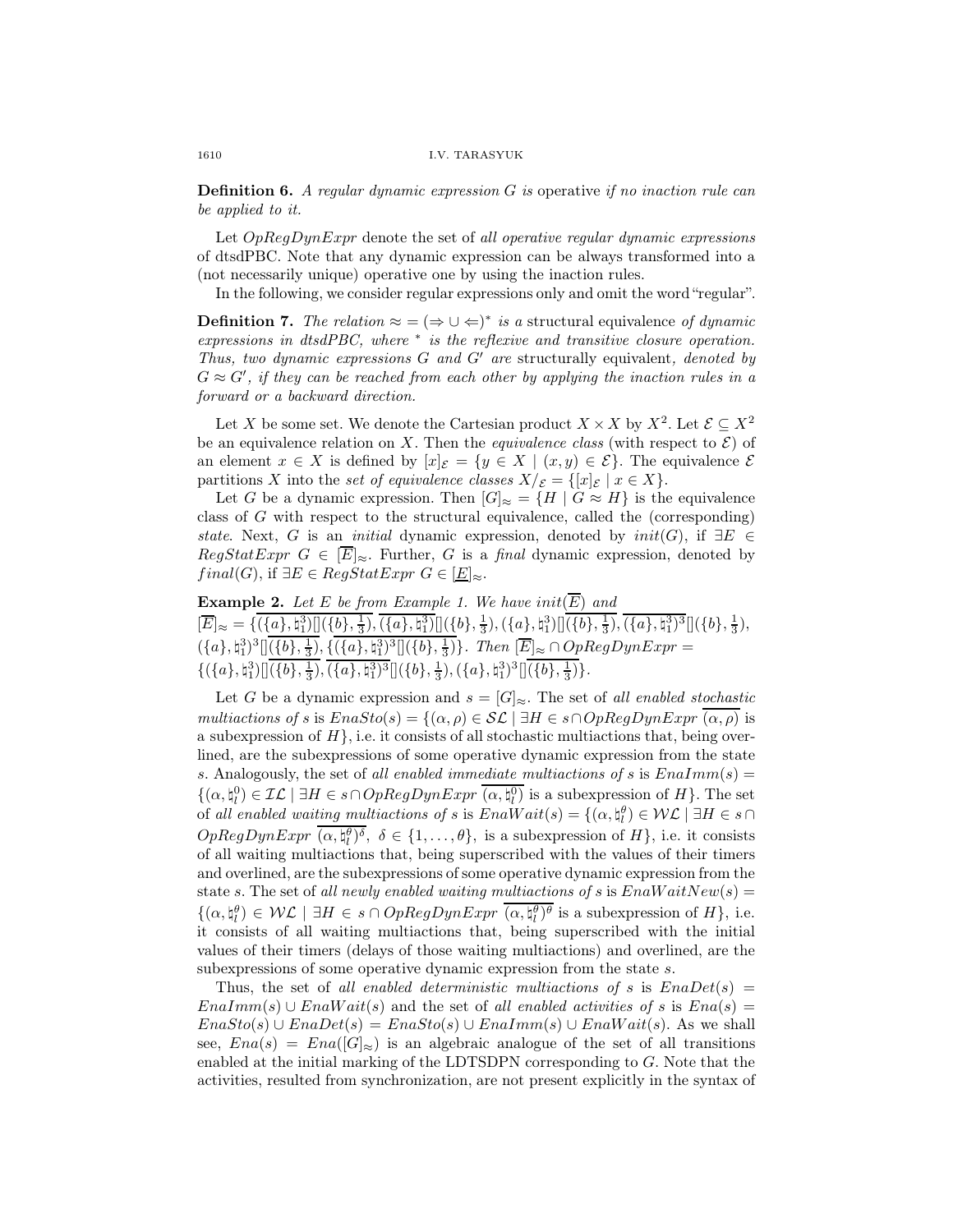the dynamic expressions. Nevertheless, their enabledness status can be recovered by observing that of the pair of synchronized activities from the syntax (they both should be enabled for enabling their synchronous product), even if they are affected by restriction after the synchronization.

**Example 3.** Let E be from Example 1. Then we have  $EnaSto([\overline{E}]_{\approx}) = \{(\{b\},\frac{1}{3})\},\$  $EnaImm([\overline{E}]_{\approx}) = \emptyset$  and  $EnaWait([\overline{E}]_{\approx}) = EnaWaitNew([\overline{E}]_{\approx}) = \{(\{a\}, \natural_1^3)\},\$ hence,  $Ena([\overline{E}]_{\approx}) = \{(\{a\}, \natural_1^3), (\{b\}, \frac{1}{3})\}.$ 

**Definition 8.** An operative dynamic expression  $G$  is saturated (with the values of timers), if each enabled waiting multiaction of  $[G] \approx$ , being (certainly) superscribed with the value of its timer and possibly overlined, is the subexpression of G.

Let  $SaOpReqDynExpr$  denote the set of all saturated operative dynamic expressions of dtsdPBC.

Proposition 1. Any operative dynamic expression can be always transformed into the saturated one by applying the inaction rules in a forward or a backward direction.

*Proof.* Let G be a dynamic expression,  $(\alpha, \xi)$   $\in$  EnaWait( $[G]_{\approx}$ ) and there exists  $H \in [G]_{\approx} \cap OpRegDynExpr$  that contains a subexpression  $(\alpha, \natural_l^{\theta})^{\delta}, \delta \in \{1, \ldots, \theta - l\}$ 1}. Then all operative dynamic expressions from  $[G] \approx \cap OpRegDynExpr$  contain a subexpression  $(\alpha, \xi_l^{\theta})^{\delta}$  or  $(\alpha, \xi_l^{\theta})^{\delta}$ , i.e. the (possibly overlined) enabled waiting multiaction  $(\alpha, \xi_l^{\theta})$  with the (non-initial) timer value superscript  $\delta \leq \theta - 1$ . Note that the timer value superscript  $\delta$  is the same for all such structurally equivalent operative dynamic expressions. Indeed, all inaction rules, besides the first one, do not change the values of timers, but those rules just modify the overlines and underlines of dynamic expressions. The first inaction rule just sets up the timer of each overlined waiting multiaction  $(\alpha, \xi_l^{\theta})$  with the initial value  $\delta = \theta$ , equal to the delay of that waiting multiaction, as follows:  $(\alpha, \xi_l^{\theta})^{\theta}$ . Then the remaining inaction rules can shift out the overline of that enabled waiting multiaction before setting up its timer, which results in a non-overlined enabled waiting multiaction without timer value superscript  $(\alpha, \xi_l^{\theta})$ . Thus, for  $(\alpha, \xi_l^{\theta}) \in EnaWait([G]_{\approx})$ , it may happen that  $(\alpha, \xi_l^{\theta})^{\theta}$  a subexpression of some  $H \in [G]_{\approx} \cap OpRegDynExpr$  and  $(\alpha, \xi_l^{\theta})$  is a subexpression of a different  $H' \in [G]_{\approx} \cap OpRegDynExpr$ .

Let now  $G$  be an operative dynamic expression that is not saturated. By the arguments above, the saturation can be violated only if G contains as a subexpression at least one newly enabled waiting multiaction  $(\alpha, \natural_l^{\theta})$  of  $[G]_{\approx}$  that is not superscribed with the timer value. By the definition of the new-enabling, there exists  $H \in [G]_{\approx} \cap OpRegDynExpr$  such that  $(\alpha, \xi_l^{\theta})^{\theta}$  is a subexpression of H. Since  $G \approx$ H, there is a sequence of the inaction rules applications (in a forward or a backward direction) that transforms  $G$  into  $H$ . Then the reverse sequence transforms  $H$  into G. Let us remove from that reverse sequence the following backward application of the first inaction rule:  $(\alpha, \xi_l^{\theta}) \leftarrow (\alpha, \xi_l^{\theta})^{\theta}$ . Then such a reduced reverse sequence will turn H into  $G_1 \in [G]_{\approx} \cap OpRegDynExpr$ , by replacing  $(\alpha, \natural_l^{\theta})$  in G with  $(\alpha, \natural_l^{\theta})^{\theta}$ .

Let us start from  $G_1$  and apply the above procedure to the remaining not superscribed with the timer values newly enabled waiting multiactions of  $[G]_{\approx}$  =  $[G_1]_{\approx}$ . After repeated application of the mentioned procedure for all  $n \geq 1$  nonsuperscribed newly enabled waiting multiactions of  $G$ , we shall get from it the saturated operative dynamic expression  $G_n = G \in [G]_{\approx} \cap OpRegDynExpr$ .  $\Box$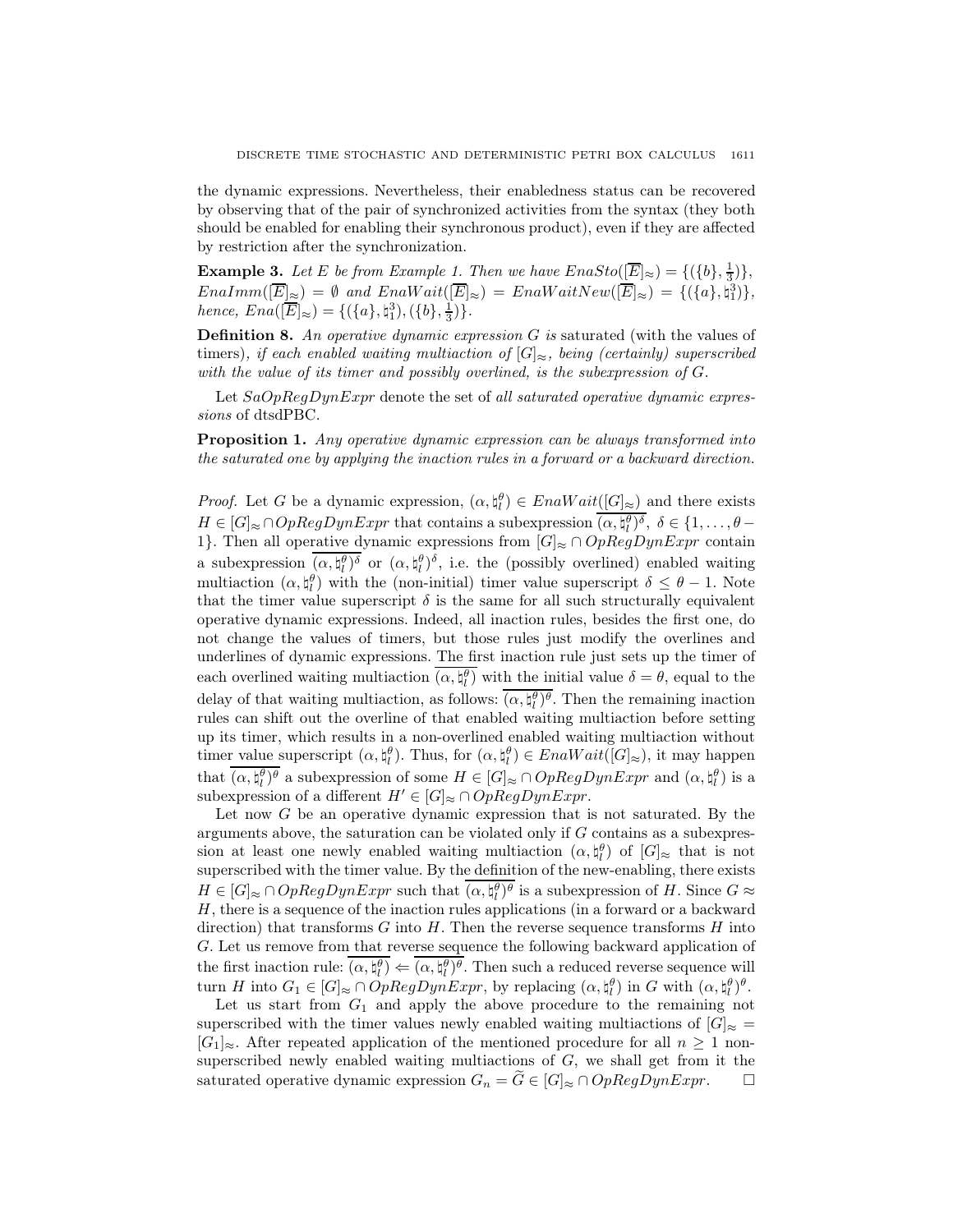1612 I.V. TARASYUK

Thus, any dynamic expression can be always transformed into a (not necessarily unique) saturated operative one by (possibly reverse) applying the inaction rules.

**Example 4.** Let E be from Example 1. We have  $\overline{[E]}_{\approx} \cap SaOpRegDynExpr =$  $\{\overline{(\{a\},\natural_1^3)^3}[(\{b\},\frac{1}{3}), (\{a\},\natural_1^3)^3][(\{b\},\frac{1}{3})\}$ . Consider the sequence of inaction rules, applied (in a forward or a backward direction) in the following transformation of a non-saturated  $G \in [\overline{E}]_{\approx} \cap OpRegDynExpr$  with the non-superscribed with the  $timer\_value$  (unstamped) enabled waiting multiaction  $(\{a\}, \natural_1^3)$  into (a saturated)  $H \in \{\overline{E}\}_{\approx} \cap OpRegDynExpr,$  in which  $(\{a\}, \mathfrak{h}_1^3)$  is stamped:

$$
G = (\{a\}, \natural_1^3) [(\{b\}, \frac{1}{3}) \approx (\{a\}, \natural_1^3) [(\{b\}, \frac{1}{3}) \approx (\{a\}, \natural_1^3) [](\{b\}, \frac{1}{3}) \approx (\{a\}, \natural_1^3)^3 [(\{b\}, \frac{1}{3}) = H.
$$

The reduced reverse sequence of inaction rules induces the following transformations of H that result in a saturated  $G_1 = \widetilde{G} \in [\overline{E}]_{\approx} \cap OpRegDynExpr$ , in which  $(\lbrace a \rbrace, \natural_1^3)$  is stamped:

$$
H = \overline{(\{a\},\natural_1^3)^3} \Big[ \big(\{b\},\tfrac{1}{3}\big) \approx \overline{(\{a\},\natural_1^3)^3} \Big[ \big(\{b\},\tfrac{1}{3}\big) \approx \big(\{a\},\natural_1^3\big)^3 \Big[ \overline{\big(\{b\},\tfrac{1}{3}\big)} = G_1 = \widetilde{G}.
$$

Let G be a saturated operative dynamic expression. Then  $\circlearrowleft G$  is written for the timer decrement operator  $\circlearrowleft$ , applied to G. It denotes a saturated operative dynamic expression, obtained from G via decrementing by one time unit all greater than 1 values of the timers associated with all (if any) stamped waiting multiactions from the syntax of G. Thus, each such stamped waiting multiaction changes its timer value from  $\delta$  in G to max $\{1, \delta -1\}$  in  $\circlearrowleft G$ , where  $\delta \in \mathbb{N}_{\geq 1}$ . More formally, the timer decrement operator affects the (possibly overlined) stamped waiting multiactions being the subexpressions of G as follows. The overlined stamped waiting multiaction  $(\alpha, \natural_l^{\theta})^{\delta}$  is replaced with  $(\alpha, \natural_l^{\theta})^{\max\{1, \delta - 1\}}$  while the stamped waiting multiaction without overline or underline  $(\alpha, \natural_l^{\theta})^{\delta}$  is replaced with  $(\alpha, \natural_l^{\theta})^{\max\{1, \delta - 1\}}$ .

Note that when  $\delta = 1$ , we have  $\max\{1, \delta - 1\} = \max\{1, 0\} = 1$ , hence, the timer value  $\delta = 1$  may remain unchanged for a stamped waiting multiaction that is not executed by some reason at the next time moment, but stays stamped. For example, that stamped waiting multiaction may be affected by restriction. If the timer values cannot be decremented with a time tick for all stamped waiting multiactions (if any) from G then  $\circ$  G = G and we obtain so-called *empty loop* transition, defined later.

Observe that the timer decrement operator keeps stamping of the waiting multiactions, since it may only decrease their timer values, so that the stamped waiting multiactions stay stamped (with their timer values, possibly decremented by one).

**Example 5.** Let E be from Example 1. We have  $Ena([\overline{E}]_{\approx}) = \{(\{a\}, \natural_1^3), (\{b\}, \frac{1}{3})\}$ and  $Ena([\overline{E}]_{\approx}) \cap \mathcal{WL} = \{(\{a\}, \natural_1^3)\}.$  The following one time unit timer decrements are possible from the saturated operative dynamic expressions belonging to  $\mathbb{E}$  $\mid_{\approx}$ :

$$
\circlearrowleft(\overline{(\{a\},\natural_1^{3})^3}[[(\{b\},\tfrac{1}{3}))=\overline{(\{a\},\natural_1^{3})^2}]](\{b\},\tfrac{1}{3}),\\\circlearrowleft((\{a\},\natural_1^{3})^3][\overline{(\{b\},\tfrac{1}{3})})= (\{a\},\natural_1^{3})^2][\overline{(\{b\},\tfrac{1}{3})}.
$$

Let G be a dynamic expression. Then  $I_G : \mathcal{W}\mathcal{L}(G) \to \mathbb{N}_{\geq 1}$  is the *timer valuation* function of the waiting multiactions of G, defined as follows. For  $(\alpha, \xi) \in \mathcal{WLC}(G)$ , let  $I_G((\alpha, \natural_l^{\theta})) = \delta \in \{1, ..., \theta\}$ , if  $\exists H \in [G]_{\approx} \cap SatOpRegDynExpr \ (\alpha, \natural_l^{\theta})^{\delta}$  or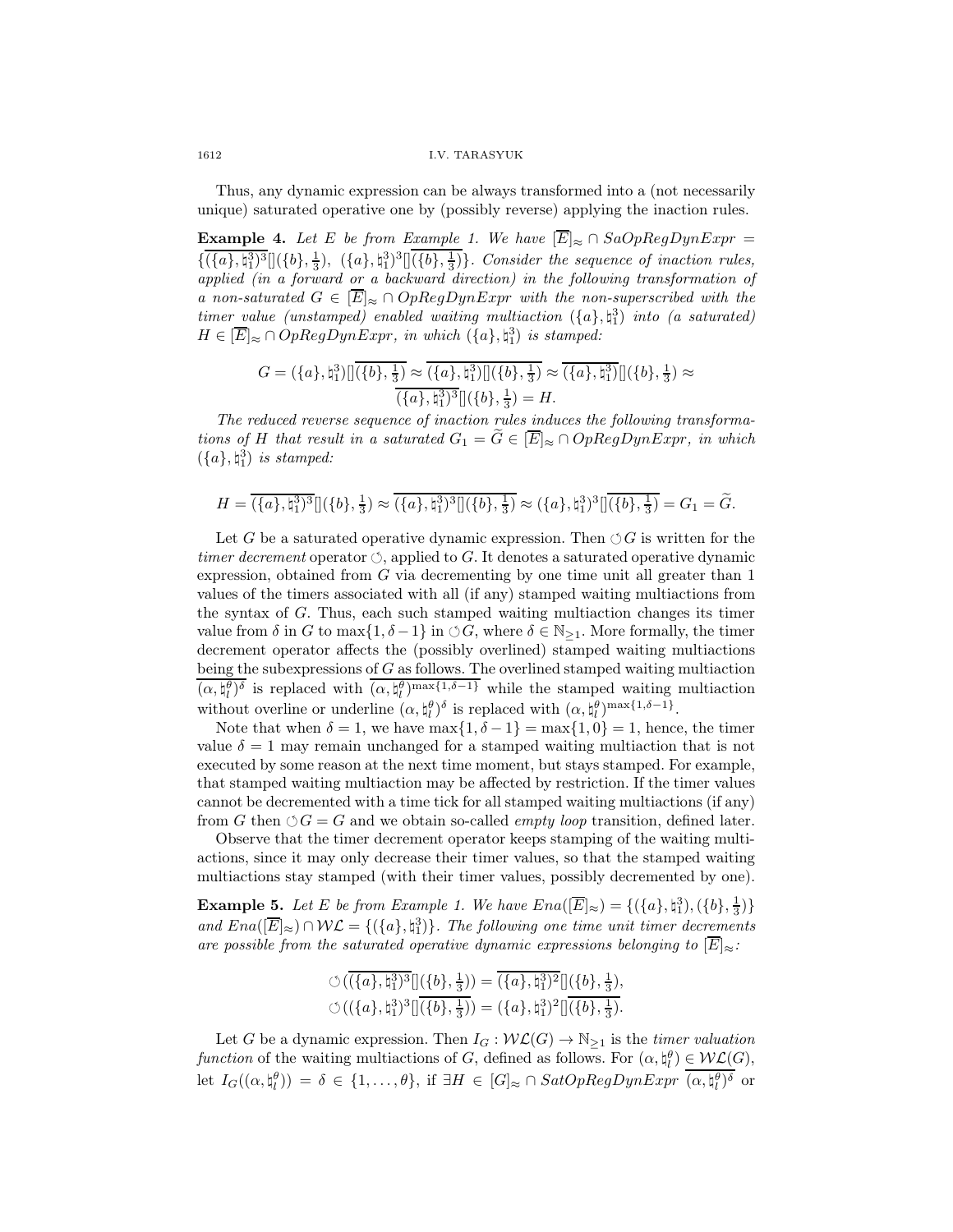$(\alpha, \natural_l^{\theta})^{\delta}$  is a subexpression of H. Otherwise, we let  $I_G((\alpha, \natural_l^{\theta})) = \infty$ , where ' $\infty$ ' denotes the undefined value (infinite time till the activity execution). The definition is correct by the argumentation from the proof of Proposition 1. Indeed, for each waiting multiaction of  $G$ , its timer value superscript (if any) is the same for every  $H \in [G] \approx \cap SatOpRegDynExpr$ , in which that waiting multiaction, possibly being superscribed with the value of its timer and overlined or underlined, is a subexpression. We may have  $I_G((\alpha, \natural_l^{\theta})) < \infty$  for  $(\alpha, \natural_l^{\theta}) \in \mathcal{WL}(G) \setminus EnaWait([G]_{\approx}),$ i.e. the non-enabled waiting multiactions of  $|G|_{\infty}$  may have finite timer valuations. The latter is allowed only in the "incomplete" specifications by the compositionality reasons. It is assumed that all such non-enabled waiting multiactions have infinite timer values in the "complete" specification, hence, all and only enabled waiting multiactions have finite timer values there. Let  $G \in SatOpRegDynExpr$ . For all  $(\alpha, \natural_l^{\theta}) \in \mathcal{WL}(G)$ , we have  $I_{\circlearrowleft G}((\alpha, \natural_l^{\theta})) = \max\{1, I_G((\alpha, \natural_l^{\theta})) - 1\}.$ 

3.2. Action and empty move rules. The action rules are applied when some activities are executed. With these rules we capture the prioritization among different types of multiactions. We also have the empty move rule, used to capture a delay of one discrete time unit when no immediate or waiting multiactions are executable. In this case, the empty multiset of activities is executed. The action and empty move rules will be used later to determine all multisets of activities which can be executed from the structural equivalence class of every dynamic expression (i.e. from the state of the corresponding process). This information together with that about probabilities or delays and weights of the activities to be executed from the current process state will be used to calculate the probabilities of such executions.

The action rules with stochastic (immediate or waiting, respectively) multiactions describe dynamic expression transformations in the form of  $G \stackrel{\Gamma}{\to} \widetilde{G}$  ( $G \stackrel{I}{\to} \widetilde{G}$  or  $G \stackrel{W}{\rightarrow} \tilde{G}$ , respectively) due to execution of non-empty multisets  $\Gamma$  of stochastic ( $I$  of immediate or  $W$  of waiting, respectively) multiactions. The rules represent possible state changes of the specified processes when some non-empty multisets of stochastic (immediate or waiting, respectively) multiactions are executed. The application of an action rule with stochastic (immediate or waiting, respectively) multiactions to a dynamic expression leads in the corresponding LDTSDPN to a discrete time tick at which some stochastic or waiting transitions fire (or to the instantaneous firing of some immediate transitions) and possible change of the current marking. The current marking stays unchanged only if there is a self-loop produced by the iterative execution of a non-empty multiset, which must be oneelement, i.e. a single stochastic (immediate or waiting, respectively) multiaction. The reason is the regularity requirement that allows no concurrency at the highest level of the second argument of iteration.

The empty move rule (applicable only when no immediate or waiting multiactions can be executed from the current state) describes dynamic expression transformations in the form of  $G \stackrel{\emptyset}{\rightarrow} \circlearrowleft G$ , called the *empty moves*, due to execution of the empty multiset of activities at a discrete time tick. When no timer values are decremented within  $G$  with the empty multiset execution at the next moment (for example, if  $G$ contains no stamped waiting multiactions), we have  $\circlearrowleft G = G$ . In such a case, the empty move from G is in the form of  $G \stackrel{\emptyset}{\to} G$ , called the *empty loop*. The application of the empty move rule to a dynamic expression leads to a discrete time tick in the corresponding LDTSDPN at which no transitions fire and the current marking is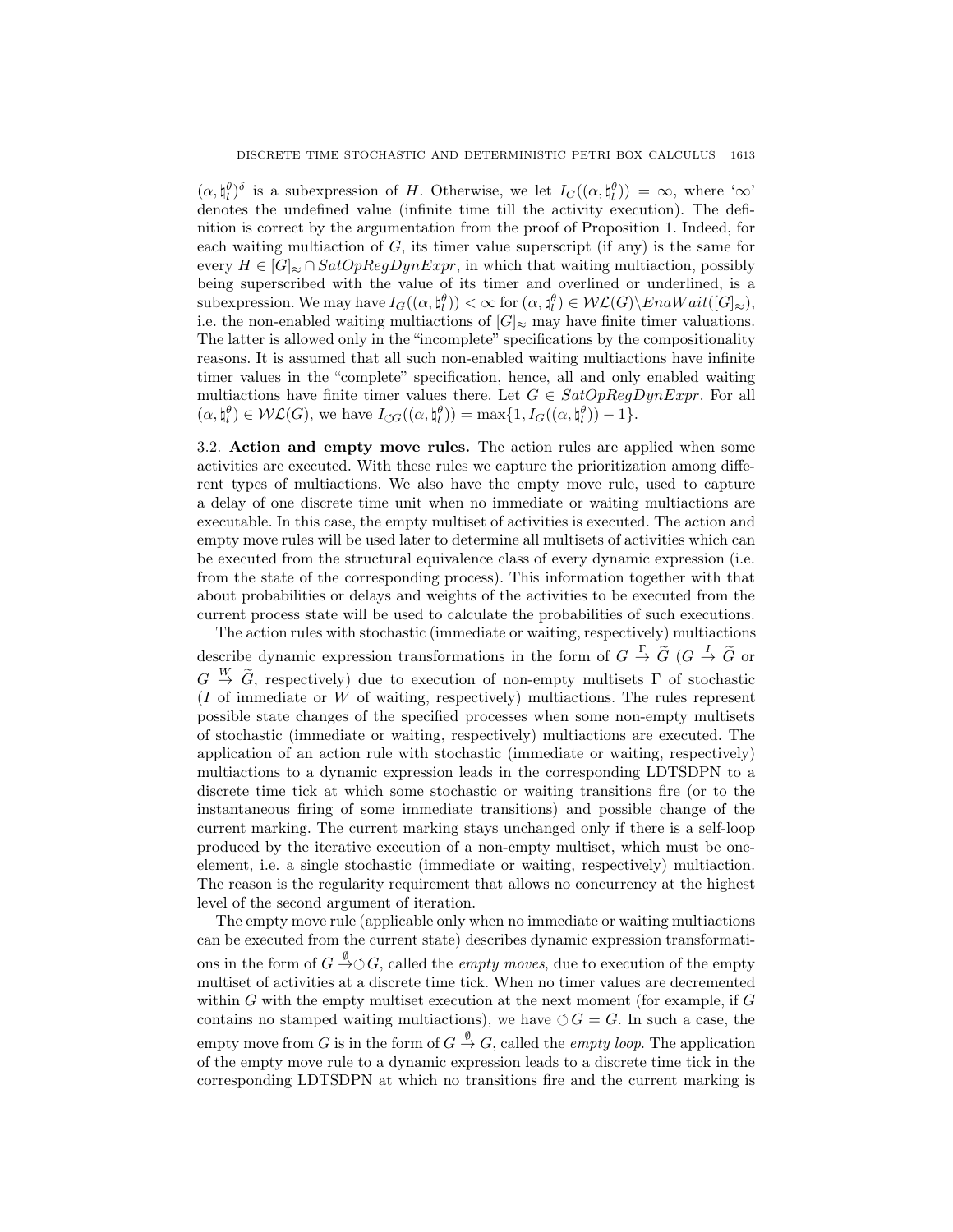1614 I.V. TARASYUK



FIG. 1. The binary trees encoded with the numberings 1,  $(1)(2)$ and  $(1)((2)(3))$ 

not changed, but the timer values of the waiting transitions enabled at the marking (if any) are decremented by one. This is a new rule that has no prototype among inaction rules of PBC, since it represents a time delay, but no notion of time exists in PBC. The PBC rule  $G\stackrel{\emptyset}{\to}G$  from [17, 16] in our setting would correspond to the rule  $G \Rightarrow G$  that describes staying in the current state when no time elapses. Since we do not need the latter rule to transform dynamic expressions into operative ones and it can destroy the definition of operative expressions, we do not have it in dtsdPBC.

Thus, an application of every action rule with stochastic or waiting multiactions or the empty move rule requires one discrete time unit delay, i.e. the execution of a (possibly empty) multiset of stochastic or (non-empty) multiset of waiting multiactions leading to the dynamic expression transformation described by the rule is accomplished instantly after one time unit. An application of every action rule with immediate multiactions does not take any time, i.e. the execution of a (non-empty) multiset of immediate multiactions is accomplished instantly at the current moment.

Note that expressions of dtsdPBC can contain identical activities. To avoid technical difficulties, such as the proper calculation of the state change probabilities for multiple transitions, we can always enumerate coinciding activities from left to right in the syntax of expressions. The new activities, resulted from synchronization will be annotated with concatenation of numberings of the activities they come from, hence, the numbering should have a tree structure to reflect the effect of multiple synchronizations. We now define the numbering which encodes a binary tree with the leaves labeled by natural numbers.

**Definition 9.** The numbering of expressions is  $\iota ::= n | (\iota)(\iota)$ , where  $n \in \mathbb{N}$ .

Let Num denote the set of all numberings of expressions.

**Example 6.** The numbering 1 encodes the binary tree in Figure  $1(a)$  with the root labeled by 1. The numbering  $(1)(2)$  corresponds to the binary tree in Figure  $1(b)$  without internal nodes and with two leaves labeled by 1 and 2. The numbering  $(1)((2)(3))$  represents the binary tree Figure 1(c) with one internal node, which is the root for the subtree  $(2)(3)$ , and three leaves labeled by 1, 2 and 3.

The new activities resulting from synchronizations in different orders should be considered up to permutation of their numbering. In this way, we shall recognize different instances of the same activity. If we compare the contents of different numberings, i.e. the sets of natural numbers in them, we shall identify the mentioned instances. The *content* of a numbering  $\iota \in Num$  is

$$
Cont(\iota) = \begin{cases} {\{\iota\}}, & \iota \in \mathbb{N}; \\ Cont(\iota_1) \cup Cont(\iota_2), & \iota = (\iota_1)(\iota_2). \end{cases}
$$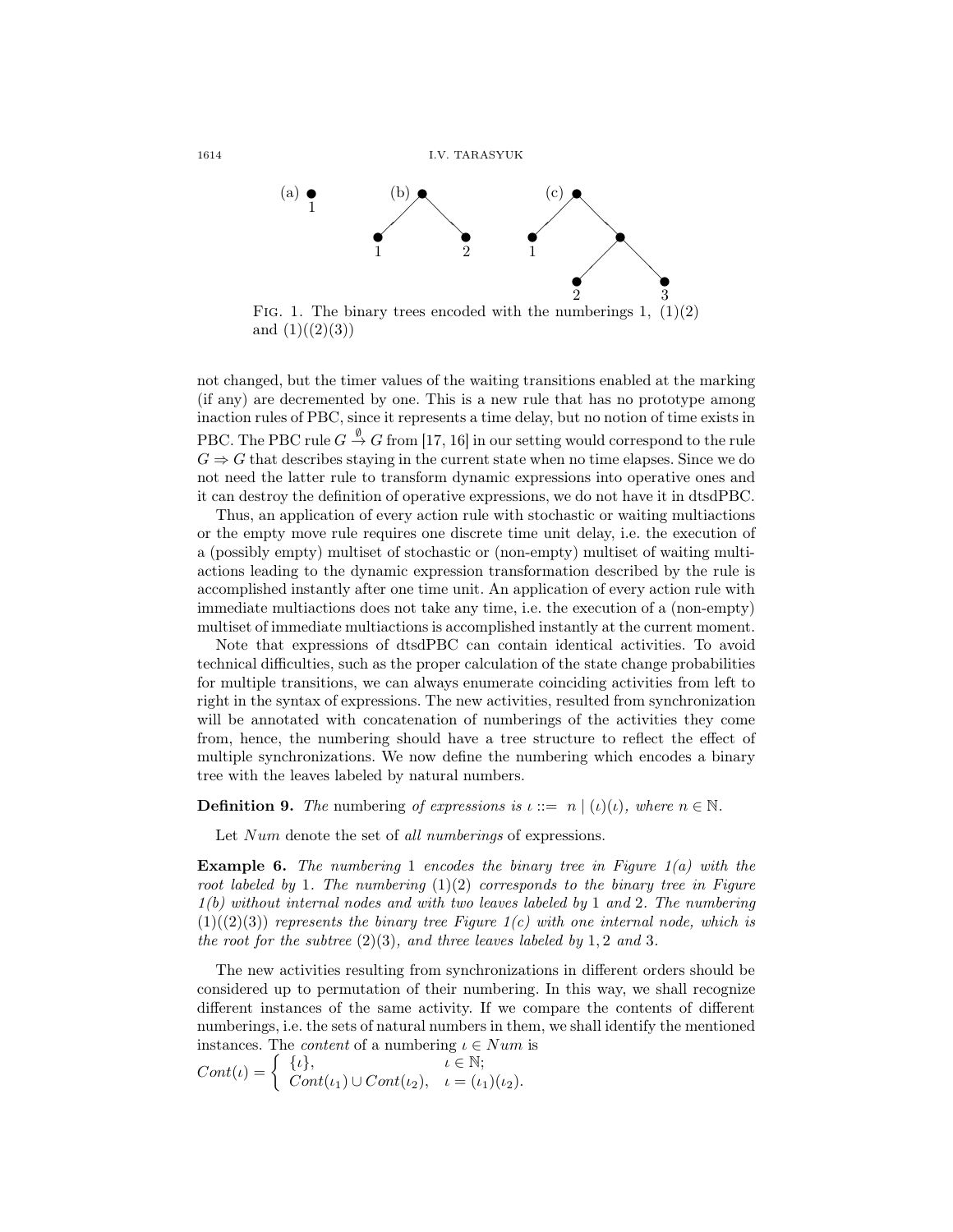After the enumeration, the multisets of activities from the expressions become the proper sets. In the following, we suppose that the identical activities are enumerated when needed to avoid ambiguity. This enumeration is considered to be implicit.

**Definition 10.** Let  $G \in OpRegDynExpr$ . We define the set of all non-empty multisets of activities which can be potentially executed from  $G$ , denoted by  $Can(G)$ . Let  $(\alpha, \kappa) \in \mathcal{SDL}$ ,  $E, F \in RegStatexpr$ ,  $H \in OpRegDynExpr$  and  $a \in Act$ .

- (1) If  $final(G)$  then  $Can(G) = \emptyset$ .
- (2) If  $G = \overline{(\alpha, \kappa)^{\delta}}$  and  $\kappa = \natural_{l}^{\theta}, \ \theta \in \mathbb{N}_{\geq 2}, \ l \in \mathbb{R}_{>0}, \ \delta \in \{2, \ldots, \theta\}, \ then \ Can(G) = \emptyset.$
- (3) If  $G = \overline{(\alpha, \kappa)}$  and  $\kappa \in (0, 1)$  or  $\kappa = \natural_l^0$ ,  $l \in \mathbb{R}_{>0}$ , then  $Can(G) = \{\{(\alpha, \kappa)\}\}.$
- (4) If  $G = \overline{(\alpha, \kappa)^1}$  and  $\kappa = \natural_l^{\theta}, \ \theta \in \mathbb{N}_{\geq 1}, \ l \in \mathbb{R}_{>0}, \ then \ Can(G) = \{\{(\alpha, \kappa)\}\}.$
- (5) If  $\Upsilon \in Can(G)$  then  $\Upsilon \in Can(G \circ E)$ ,  $\Upsilon \in Can(E \circ G)$  ( $\circ \in \{\cdot, \cdot\}$ ),  $\Upsilon \in Can(G||H), \Upsilon \in Can(H||G), f(\Upsilon) \in Can(G[f]), \Upsilon \in Can(G \text{ rs } a)$ (when  $a, \hat{a} \notin \mathcal{A}(\Upsilon)$ ),  $\Upsilon \in Can(G \text{ sy } a)$ ,  $\Upsilon \in Can([G * E * F])$ ,  $\Upsilon \in Can([E * G * F]), \ \Upsilon \in Can([E * F * G]).$
- (6) If  $\Upsilon \in Can(G)$  and  $\Xi \in Can(H)$  then  $\Upsilon + \Xi \in Can(G||H)$ .
- (7) If  $\Upsilon \in Can(G \text{ sy } a)$  and  $(\alpha, \kappa), (\beta, \lambda) \in \Upsilon$  are different,  $a \in \alpha$ ,  $\hat{a} \in \beta$ , then
	- (a)  $(\Upsilon + \{(\alpha \oplus_{a} \beta, \kappa \cdot \lambda)\} \{(\alpha, \kappa),(\beta, \lambda)\}) \in Can(G \text{ sy } a) \text{ if } \kappa, \lambda \in (0,1);$
	- (b)  $(\Upsilon + \{(\alpha \oplus_a \beta, \natural_{l+m}^{\theta})\} \{(\alpha, \kappa), (\beta, \lambda)\}) \in Can(G \text{ sy } a) \text{ if } \kappa = \natural_{l}^{\theta},$  $\lambda = \n\mid_m^\theta, \theta \in \mathbb{N}, \ l, m \in \mathbb{R}_{>0}.$

When we synchronize the same multiset of activities in different orders, we obtain several activities with the same multiaction and probability or delay and weight parts, but with different numberings having the same content. Then we only consider a single one of the resulting activities to avoid introducing redundant ones.

The synchronization of stochastic multiactions  $(\alpha, \rho)_1$  and  $(\beta, \chi)_2$  in different orders generates the activities  $(\alpha \oplus_{a} \beta, \rho \cdot \chi)_{(1)(2)}$  and  $(\beta \oplus_{a} \alpha, \chi \cdot$  $\rho)_{(2)(1)}$ . The synchronization of deterministic multiactions  $(\alpha, \natural_l^{\theta})_1$  and  $(\beta, \sharp_m^{\theta})_2$  in different orders generates the activities  $(\alpha \oplus_{a} \beta, \sharp_{l+m}^{\theta})_{(1)(2)}$ and  $(\beta \oplus_a \alpha, \sharp_{m+l}^{\theta})_{(2)(1)}$ . Since  $Cont((1)(2)) = \{1,2\} = Cont((2)(1)),$ in both cases, only the first activity (symmetrically, the second one) resulting from synchronization appears in a multiset from  $Can(G \leq a)$ .

If  $\Upsilon \in Can(G)$  then by definition of  $Can(G)$ ,  $\forall \Xi \subseteq \Upsilon$ ,  $\Xi \neq \emptyset$ , we have  $\Xi \in Can(G)$ .

Let  $G \in OpRegDynExpr$  and  $Can(G) \neq \emptyset$ . Obviously, if there are only stochastic (immediate or waiting, respectively) multiactions in the multisets from  $Can(G)$ then these stochastic (immediate or waiting, respectively) multiactions can be executed from G. Otherwise, besides stochastic ones, there are also deterministic (immediate and/or waiting) multiactions in the multisets from  $Can(G)$ . By the note above, there are non-empty multisets of deterministic multiactions in  $Can(G)$ as well, i.e.  $\exists \Upsilon \in Can(G) \ \Upsilon \in \mathbb{N}_{fin}^{\mathcal{DL}} \setminus \{\emptyset\}$ . In this case, no stochastic multiactions can be executed from  $G$ , even if  $\text{Can}(G)$  contains non-empty multisets of stochastic multiactions, since deterministic multiactions have a priority over stochastic ones, and should be executed first. Further, if there are no stochastic, but both waiting and immediate multiactions in the multisets from  $Can(G)$ , then, analogously, no waiting multiactions can be executed from  $G$ , since immediate multiactions have a priority over waiting ones (besides that over stochastic ones).

When there are only waiting and, possibly, stochastic multiactions in the multisets from  $Can(G)$  then, from above, only waiting ones can be executed from  $G$ .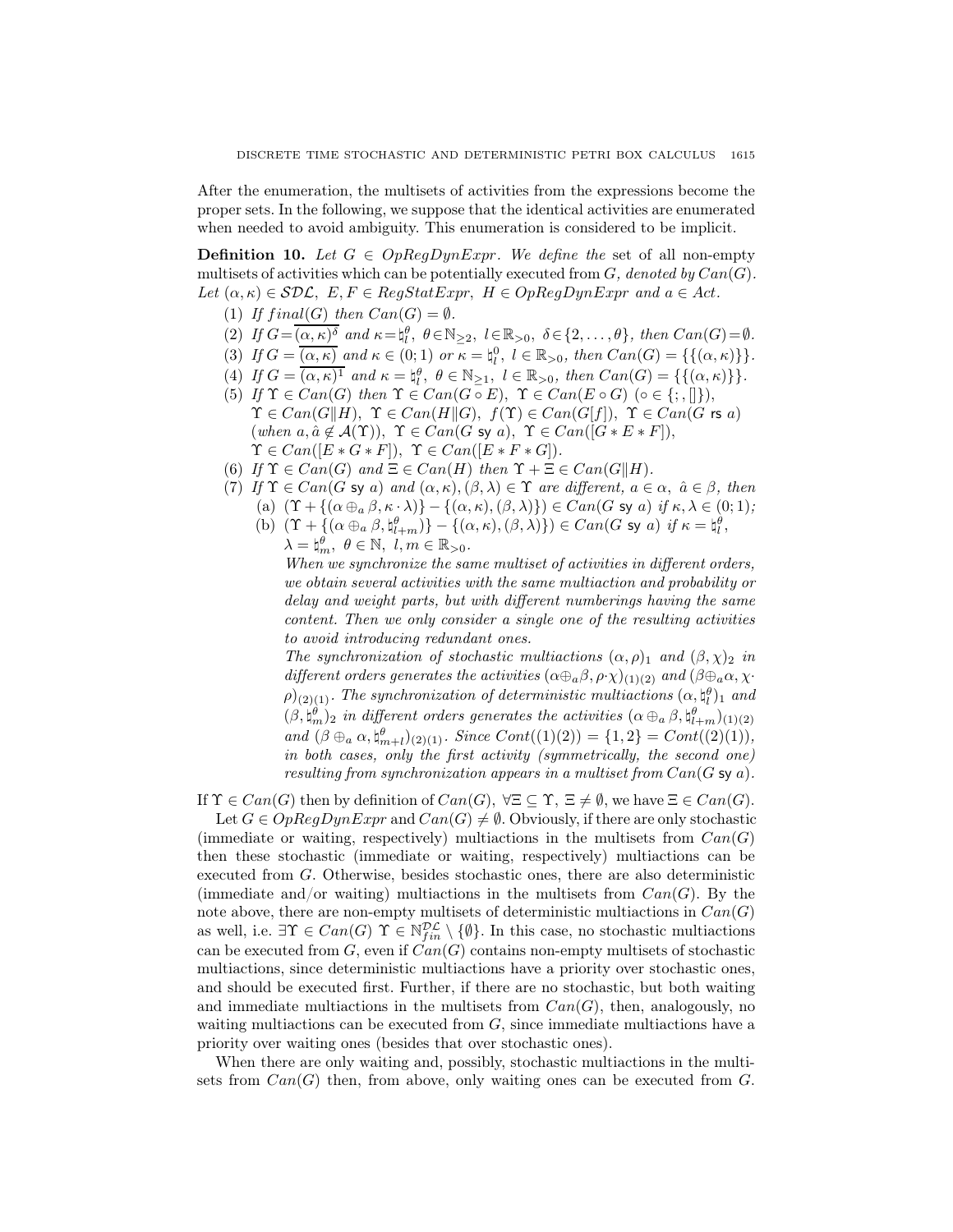Then just maximal non-empty multisets of waiting multiactions can be executed from G, since all non-conflicting waiting multiactions cannot wait anymore and they should occur at the next time moment with probability 1. The next definition formalizes these requirements.

**Definition 11.** Let  $G \in OpRegDynExpr$ . The set of all non-empty multisets of activities which can be executed from  $G$  is

$$
Now(G) = \begin{cases} Can(G) \cap \mathbb{N}_{fin}^{\mathcal{IL}}, & Can(G) \cap \mathbb{N}_{fin}^{\mathcal{IL}} \neq \emptyset; \\ \{W \in Can(G) \cap \mathbb{N}_{fin}^{\mathcal{WL}} \mid & (Can(G) \cap \mathbb{N}_{fin}^{\mathcal{IL}} \neq \emptyset; \\ \forall V \in Can(G) \cap \mathbb{N}_{fin}^{\mathcal{WL}} W \subseteq V \Rightarrow V = W \}, & (Can(G) \cap \mathbb{N}_{fin}^{\mathcal{UL}} \neq \emptyset); \\ Can(G), & otherwise. \end{cases}
$$

Consider an operative dynamic expression  $G \in OpRegDynExpr$ . The expression G is s-tangible (stochastically tangible), denoted by  $stang(G)$ , if  $Now(G) \subseteq N_{fin}^{\mathcal{SL}} \setminus$  $\{\emptyset\}$ . In particular, we have  $stang(G)$ , if  $Now(G) = \emptyset$ . The expression G is wtangible (waitingly tangible), denoted by  $wtang(G)$ , if  $\emptyset \neq Now(G) \subseteq \mathbb{N}_{fin}^{W\mathcal{L}} \setminus \{\emptyset\}.$ The expression G is tangible, denoted by  $tang(G)$ , if  $stang(G)$  or  $wtan(g(G))$ , i.e.  $Now(G) \subseteq (\mathbb{N}_{fin}^{\mathcal{SL}} \cup \mathbb{N}_{fin}^{\mathcal{W}\mathcal{L}}) \setminus \{\emptyset\}.$  Again, we particularly have  $tang(G)$ , if  $Now(G) = \emptyset$ . Otherwise, the expression G is vanishing, denoted by vanish(G), and in this case  $\emptyset \neq Now(G) \subseteq \mathbb{N}_{fin}^{\mathcal{IL}} \setminus \{\emptyset\}.$  Note that the operative dynamic expressions from  $[G]_{\approx}$ may have different types in general. The next example demonstrates two operative dynamic expressions H and H' with  $H \approx H'$ , such that  $vanish(H)$ , but  $stang(H')$ .

**Example 7.** Let  $G = (\overline{\langle \{a\}, \{a_1^0\} \rangle} \langle \{b\}, \{a_2^0\} \rangle) \| \langle \{c\}, \frac{1}{2} \rangle$  and  $G' = (\langle \{a\}, \{a_1^0\} \rangle \langle \overline{\langle \{b\}, \{a_2^0\} \rangle}) \|$  $(\{c\}, \frac{1}{2})$ . Then  $G \approx G'$ , since  $G \Leftarrow G'' \Rightarrow G'$  for  $G'' = ((\{a\}, \natural_1^0) || (\{b\}, \natural_2^0) || (\{c\}, \frac{1}{2}),$ but  $Can(G) = \{\{(\{a\}, \mathfrak{h}_1^0)\}, \{(\{c\}, \frac{1}{2})\}, \{(\{a\}, \mathfrak{h}_1^0), (\{c\}, \frac{1}{2})\}\}, Can(G') = \{\{(\{b\}, \mathfrak{h}_2^0)\},\}$  $\{(\{c\},\frac{1}{2})\},\{(\{b\},\natural_2^0),(\{c\},\frac{1}{2})\}\}\$ ,  $Now(G) = \{\{(\{a\},\natural_1^0)\}\}\$ ,  $Now(G') = \{\{(\{b\},\natural_2^0)\}\}\$ . Clearly, we have vanish(G) and vanish(G'). The executions like that of  $\{(\lbrace c \rbrace, \frac{1}{2})\}$ (and all multisets including it) from  $G$  and  $G'$  must be disabled using preconditions in the action rules, since immediate multiactions have a priority over stochastic ones, hence, the former are always executed first.

Let  $H = \overline{(\{a\}, \{a_1^0\})} \left[ (\{b\}, \frac{1}{2}) \text{ and } H' = (\{a\}, \{a_1^0\}) \left[ (\{b\}, \frac{1}{2}) \text{. Then } H \approx H', \text{ since }$  $H \Leftarrow H'' \Rightarrow H'$  for  $H'' = (\{a\}, \natural_1^0) [(\{b\}, \frac{1}{2}), \text{ but } Can(H) = Now(H) = \{\{(\{a\}, \natural_1^0)\}\}\$ and  $Can(H') = Now(H') = \{ \{ (\{b\}, \frac{1}{2}) \} \}$ . We have vanish(H), but stang(H'). To make the action rules correct under structural equivalence, the executions like that of  $\{(\{b\},\frac{1}{2})\}$  from H' must be disabled using preconditions in the action rules, since immediate multiactions have a priority over stochastic ones, hence, the choices between them are always resolved in favour of the former.

Let  $G \in RegDynExpr$ . We write  $stang([G]_{\approx})$ , if  $\forall H \in [G]_{\approx} \cap OpRegDynExpr$ stang(H). We write wtang( $[G]_{\approx}$ ), if  $\exists H \in [G]_{\approx} \cap OpRegDynExpr$  wtang(H) and  $\forall H' \in [G]_{\approx} \cap OpRegDynExpr$  tang $(H')$ . We write  $tang([G]_{\approx})$ , if  $stang([G]_{\approx})$  or  $wtang([G]_{\approx})$ . Otherwise, we write  $vanish([G]_{\approx})$ , and in this case  $\exists H \in [G]_{\approx} \cap$  $OpRegDynExpr$  vanish $(H)$ .

In Table 3, we define the action and empty move rules. In the table,  $(\alpha, \rho), (\beta, \chi) \in$  $\mathcal{SL}, \ (\alpha, \mathfrak{h}_l^0), (\beta, \mathfrak{h}_m^0) \in \mathcal{IL} \text{ and } (\alpha, \mathfrak{h}_l^{\theta}), (\beta, \mathfrak{h}_m^{\theta}) \in \mathcal{WL}. \text{ Further}, E, F \in RegStatexpr,$  $G, H \in SatOpRegDynExpr, \widetilde{G}, \widetilde{H} \in RegDynExpr, G[[E, E][G, [E * G * F], [E * F *$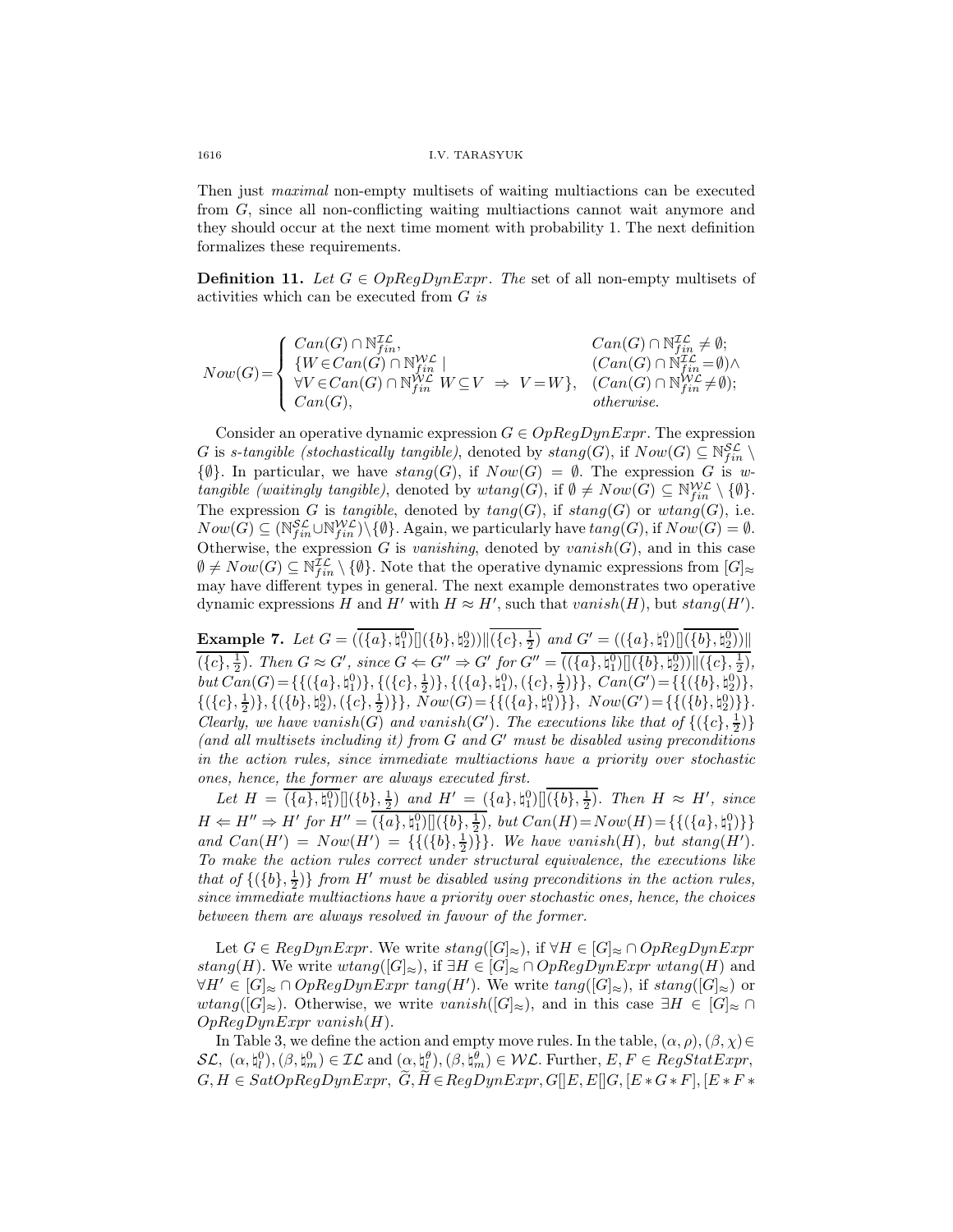$[G] \in SatOpRegDynExpr$  and  $a \in Act$ . Next,  $\Gamma, \Delta \in \mathbb{N}_{fin}^{\mathcal{SL}} \setminus \{\emptyset\}, \ \Gamma' \in \mathbb{N}_{fin}^{\mathcal{SL}}, \ I, J \in$  $\mathbb{N}_{fin}^{\mathcal{IL}} \setminus \{\emptyset\},\ I' \in \mathbb{N}_{fin}^{\mathcal{IL}},\ V, W \in \mathbb{N}_{fin}^{\mathcal{WL}} \setminus \{\emptyset\},\ V' \in \mathbb{N}_{fin}^{\mathcal{WL}}\$ and  $\Upsilon \in \mathbb{N}_{fin}^{\mathcal{SDL}} \setminus \{\emptyset\}.$ 

We use the following abbreviations in the names of the rules from the table: "E" for "Empty move", "B" for "Basis case", "S" for "Sequence", "C" for "Choice", "P" for "Parallel", "L" for "reLabeling", "R" for "Restriction", "I" for "Iteraton" and "Sy" for "Synchronization". The first rule in the table is the empty move rule E. The other rules are the action rules, describing transformations of dynamic expressions, which are built using particular algebraic operations. If we cannot merge the rules with stochastic, immediate ans waiting multiactions in one rule for some operation then we get the coupled action rules. In such cases, the names of the action rules with stochastic multiactions have a suffix 's', those with immediate multiactions have a suffix  $\ddot{\mathbf{i}}$ , and those with waiting multiactions have a suffix  $\ddot{\mathbf{w}}$ . To make presentation more compact, the action rules with double conclusion are combined from two distinct action rules with the same premises.

TABLE 3. Action and empty move rules

| $\mathbf{E} \xrightarrow[\alpha]{} \xrightarrow[\alpha]{} \mathbf{B} \mathbf{s} \xrightarrow[\alpha]{} \xrightarrow[\alpha]{} \xrightarrow[\alpha]{} (\alpha,\rho) \mathbf{B} \mathbf{i} \xrightarrow[\alpha]{} \xrightarrow[\alpha]{} \xrightarrow[\alpha]{} \xrightarrow[\alpha]{} \mathbf{B} \mathbf{w} \xrightarrow[\alpha]{} \xrightarrow[\alpha]{} \xrightarrow[\alpha]{} \xrightarrow[\alpha]{} \xrightarrow[\alpha]{} \xrightarrow[\alpha]{} \xrightarrow[\alpha]{} \xrightarrow[\alpha]{} \xrightarrow[\alpha]{} \xrightarrow[\alpha]{} \xrightarrow[\alpha]{} \xrightarrow[\alpha]{} \xrightarrow[\alpha]{} \xrightarrow[\alpha]{} \xrightarrow[\alpha]{} \xrightarrow[\alpha]{}$<br>$G \stackrel{\psi}{\rightarrow} \circlearrowleft G$ |                                                                                                                                                                                                                                                                                        |
|----------------------------------------------------------------------------------------------------------------------------------------------------------------------------------------------------------------------------------------------------------------------------------------------------------------------------------------------------------------------------------------------------------------------------------------------------------------------------------------------------------------------------------------------------------------------------------------------------------------------------------------------------------------------------------------------------------------------------------------------------|----------------------------------------------------------------------------------------------------------------------------------------------------------------------------------------------------------------------------------------------------------------------------------------|
| $\mathbf{S} \xrightarrow[G; E \xrightarrow{\Upsilon} \widetilde{G}; E, E; G \xrightarrow{\Upsilon} E; \widetilde{G}$                                                                                                                                                                                                                                                                                                                                                                                                                                                                                                                                                                                                                               | $\textbf{Cs} \xrightarrow{G \rightarrow \widetilde{G}, \ \neg init(G) \vee (init(G) \wedge \text{stag}([\overline{E}] \approx))} G  E \overset{\Gamma}{\rightarrow} \widetilde{G}  E, E  G \overset{\Gamma}{\rightarrow}  E  \widetilde{G}$                                            |
| $\mathbf{C}\mathbf{i} \xrightarrow[G][E \xrightarrow{I} \widetilde{G}]]\underbrace{G \xrightarrow{I} \widetilde{G}}_{G][ E, E][G \xrightarrow{I}  E][\widetilde{G}}$                                                                                                                                                                                                                                                                                                                                                                                                                                                                                                                                                                               | $\mathbf{C}\mathbf{w} \xrightarrow{G \xrightarrow{V} \widetilde{G}, \ \neg init(G) \vee (init(G) \wedge tang([\overline{E}]_{\approx}))} G  E \xrightarrow{V} \widetilde{G}  E, E  G \xrightarrow{V}  E  \widetilde{G}$                                                                |
| <b>P1s</b> $G \stackrel{\Gamma}{\rightarrow} \widetilde{G}$ , stang([H] $_{\approx}$ )                                                                                                                                                                                                                                                                                                                                                                                                                                                                                                                                                                                                                                                             |                                                                                                                                                                                                                                                                                        |
| $\frac{G \stackrel{\Gamma}{\rightarrow} \widetilde{G}, \ \text{stang}([H]_{\approx})}{G \  H \stackrel{\Gamma}{\rightarrow} \widetilde{G} \  \circ H, \ H \  G \stackrel{\Gamma}{\rightarrow} \circ H \  \widetilde{G}} \quad \textbf{P1i} \ \frac{G \stackrel{I}{\rightarrow} \widetilde{G}}{G \  H \stackrel{I}{\rightarrow} \widetilde{G} \  H, \ H \  G \stackrel{I}{\rightarrow} H \  \widetilde{G}}$                                                                                                                                                                                                                                                                                                                                         |                                                                                                                                                                                                                                                                                        |
| $\label{eq:11} \begin{array}{ll} \mathbf{P1w} \begin{array}{c} G \xrightarrow{V} \widetilde{G}, \ \text{stang}([H] \approx) \\ \hline G    H \xrightarrow{V} \widetilde{G}    \ \Diamond H, \ H    G \xrightarrow{V} \Diamond H    \widetilde{G} \end{array} \mathbf{P2s} \begin{array}{c} G \xrightarrow{\Gamma} \widetilde{G}, \ H \xrightarrow{\Delta} \widetilde{H} \\ \hline G    H \xrightarrow{\Gamma + \Delta} \widetilde{G}    \widetilde{H} \end{array} \begin{array}{ll} \mathbf{P2i} \begin{array}{c} G \xrightarrow{I} \wid$                                                                                                                                                                                                          |                                                                                                                                                                                                                                                                                        |
| $\mathbf{P2w} \xrightarrow[G][H] \xrightarrow{V+W} \widetilde{G} \parallel \widetilde{H}$                                                                                                                                                                                                                                                                                                                                                                                                                                                                                                                                                                                                                                                          | $\mathbf{L}\;\frac{G\stackrel{\Upsilon}{\to}\widetilde{G}}{G[f]}\;\frac{f(\Upsilon)}{\xrightarrow{G}[f]} \qquad \mathbf{R}\;\frac{G\stackrel{\Upsilon}{\to}\widetilde{G},\;a,\hat{a}\not\in\mathcal{A}(\Upsilon)}{G\;\text{rs}\;a\stackrel{\Upsilon}{\to}\widetilde{G}\;\text{rs}\;a}$ |
| $\label{eq:11} \begin{array}{l} \displaystyle \textbf{I1} \; \frac{G \stackrel{\gamma}{\to} \widetilde{G} }{[G*E*F] \stackrel{\gamma}{\to} [\widetilde{G}*E*F] } \; \textbf{I2s} \; \frac{G \stackrel{\Gamma}{\to} \widetilde{G}, \; \neg init(G) \vee (init(G) \wedge \, \text{\emph{stand}}([\overline{F}]_{\approx})) }{[E*G*F] \stackrel{\Gamma}{\to} [E*\widetilde{G}*]F], \; [E*F*G] \stackrel{\Gamma}{\to} [E*]F*\widetilde{G}]} \end{array}$                                                                                                                                                                                                                                                                                               |                                                                                                                                                                                                                                                                                        |
| $G \stackrel{I}{\rightarrow} \widetilde{G}$<br>$I2i-$                                                                                                                                                                                                                                                                                                                                                                                                                                                                                                                                                                                                                                                                                              |                                                                                                                                                                                                                                                                                        |
| $[E*G*F] \stackrel{I}{\rightarrow} [E*\widetilde{G}* F],\ [E*F*G] \stackrel{I}{\rightarrow} [E* F*\widetilde{G}]$<br>$\mathbf{I2w} \longrightarrow G \stackrel{V}{\rightarrow} \widetilde{G}$ , $\neg init(G) \vee (init(G) \wedge tang([\overline{F}]_{\approx}))$                                                                                                                                                                                                                                                                                                                                                                                                                                                                                |                                                                                                                                                                                                                                                                                        |
| $[E * G * F] \stackrel{V}{\rightarrow} [E * \widetilde{G} * F], [E * F * G] \stackrel{V}{\rightarrow} [E * F * \widetilde{G}]$                                                                                                                                                                                                                                                                                                                                                                                                                                                                                                                                                                                                                     |                                                                                                                                                                                                                                                                                        |
| $Syl \frac{G \stackrel{\Upsilon}{\rightarrow} \widetilde{G}}{G \text{ sy } a \stackrel{\Upsilon}{\rightarrow} \widetilde{G} \text{ sy } a}$                                                                                                                                                                                                                                                                                                                                                                                                                                                                                                                                                                                                        | $\textbf{Sy2s}\xrightarrow{G\textbf{sy}}\xrightarrow{G'+\{(\alpha,\rho)\}+\{(\beta,\chi)\}}\widetilde{G}\textbf{sy}\ a,\ a\in\alpha,\ \hat{a}\in\beta$<br>$\overline{G\textbf{sy}}\ a\xrightarrow{I'+\{(\alpha\oplus_a\beta,\rho\cdot\chi)\}}\widetilde{G}\textbf{sy}\ a$              |
| Sy2i $\frac{G \text{ sy } a \xrightarrow{I'+\{(\alpha, \natural^0_l)\}+\{(\beta, \natural^0_m)\}} \widetilde{G} \text{ sy } a, a \in \alpha, \hat{a} \in \beta}{G \text{ sy } a \xrightarrow{I'+\{(\alpha \oplus_a \beta, \natural^0_{l+m})\}} \widetilde{G} \text{ sy } a}$                                                                                                                                                                                                                                                                                                                                                                                                                                                                       |                                                                                                                                                                                                                                                                                        |
|                                                                                                                                                                                                                                                                                                                                                                                                                                                                                                                                                                                                                                                                                                                                                    |                                                                                                                                                                                                                                                                                        |
| $\textbf{Sy2w}\xrightarrow{G\text{ sy }a\xrightarrow{V'+\{(\alpha,\natural^{\theta}_{l})\}+\{(\beta,\natural^{\theta}_{m})\}}{\widetilde{G}\text{ sy }a,\ a\in\alpha,\ \hat{a}\in\beta}\xrightarrow{G'\text{ sy }a\xrightarrow{V'+\{(\alpha\oplus_a\beta,\natural^{\theta}_{l+m})\}}{\widetilde{G}\text{ sy }a}\widetilde{G}\text{ sy }a$                                                                                                                                                                                                                                                                                                                                                                                                          |                                                                                                                                                                                                                                                                                        |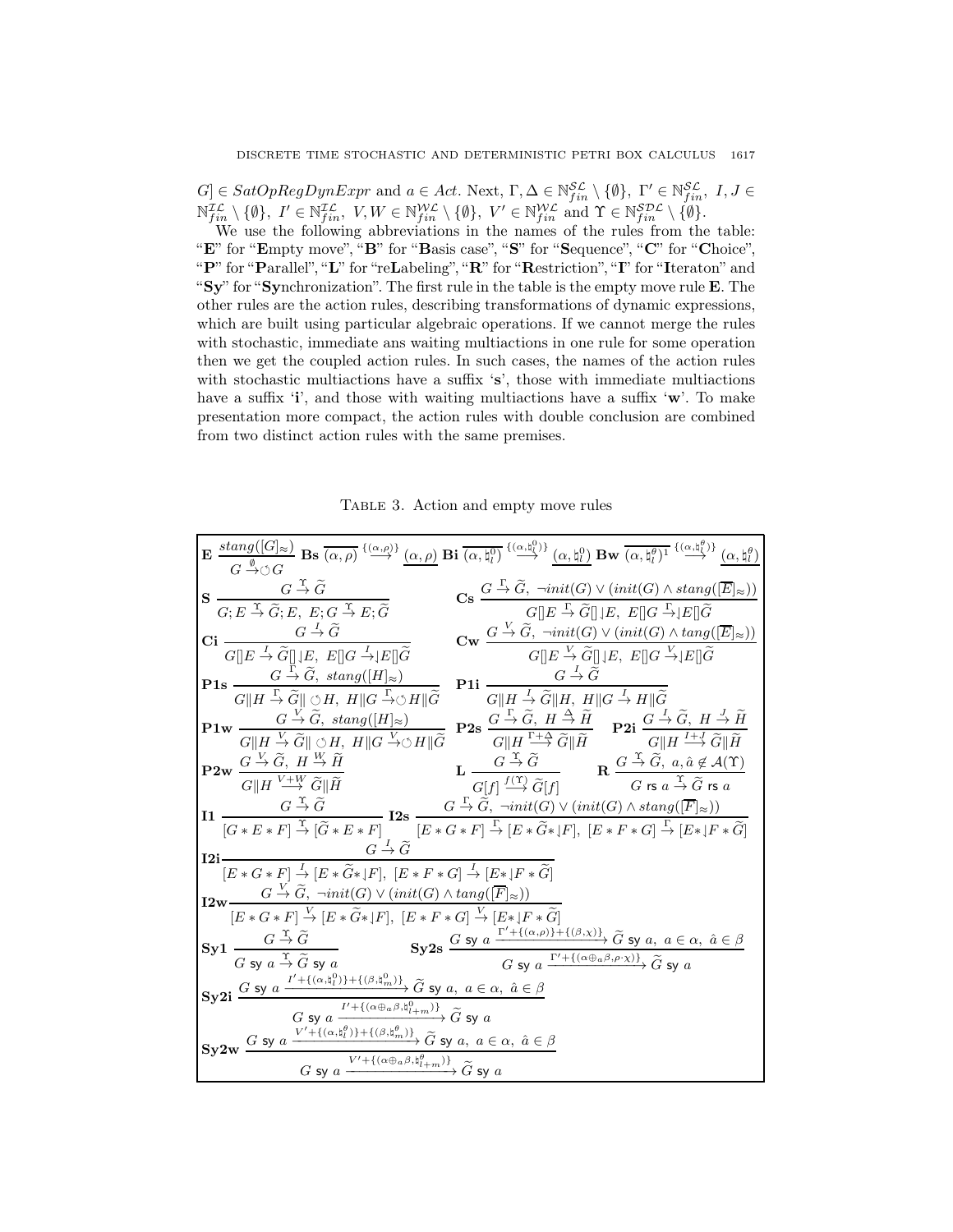1618 I.V. TARASYUK

Almost all the rules in Table 3 (excepting  $E$ ,  $Bw$ ,  $P2s$ ,  $P2i$ ,  $P2w$ ,  $Sy2s$ ,  $Sy2i$ and  $Sy2w$ ) resemble those of gsPBC, but the former correspond to execution of multisets of activities, not of single activities, as in the latter, and our rules have simpler preconditions (if any), since all immediate multiactions in dtsdPBC have the same priority level, unlike those of gsPBC.

The preconditions in rules  $E$ ,  $Cs$ ,  $P1s$ , and  $I2s$  are needed to ensure that (possibly empty) multisets of stochastic multiactions are executed only from s-tangible saturated operative dynamic expressions, such that all dynamic expressions structurally equivalent to them are s-tangible as well. For example, assuming that stang( $[G]_{\approx}$ ) in rule Cs, if init(G) then  $G \approx \overline{F}$  for a static expression F and  $G[[E]_{\approx}$  $\overline{F}||E \approx \overline{F||E} \approx F||\overline{E}$ . Hence, it should be guaranteed  $stang([F||\overline{E}]\approx)$ , which holds iff stang( $[\overline{E}]\approx$ ). The case  $E[[G]$  is treated similarly. Assuming that stang( $[G]_{\approx}$ ) in rule **P1s**, it should be guaranteed  $stang([G||H]_{\approx})$  and  $stang([H||G]_{\approx})$ , which holds iff  $stang([H]_{\approx})$ . The precondition in rule **I2s** is analogous to that in rule **Cs**.

Analogously, the preconditions in rules  $\mathbf{C}\mathbf{w}$ , and  $\mathbf{I2}\mathbf{w}$  are needed to ensure that non-empty multisets of waiting multiactions are executed only from w-tangible saturated operative dynamic expressions, such that all dynamic expressions structurally equivalent to them are tangible. This requirement (about tangible expressions) means that only (possibly empty) multisets of stochastic multiactions or nonempty multisets of waiting multiactions, and no immediate multiactions, can be executed from the subprocess that is composed *alternatively (in choice)* with the subprocess  $G$ . Hence, the multiset W of waiting multiactions, executed from  $G$ , can also be executed from the composition of G and that alternative subprocess, since immediate multiactions cannot occur from the latter. Otherwise, it would prevent the execution of  $W$  from  $G$  in the composite process, by disregarding the alternative choice of the branch specified by  $G$ , due to the zero delays and priority (captured by all action rules) of immediate multiactions over all other multiaction types.

The precondition in rule  $P1w$  is an exception from the above. It also ensures that non-empty multisets of waiting multiactions are executed only from w-tangible saturated operative dynamic expressions, such that all dynamic expressions structurally equivalent to them are tangible, but all the expressions structurally equivalent to  $H$  specifying parallel with  $G$  subprocess should be s-tangible. This stricter requirement (about s-tangible, instead of just tangible, expressions) means that only (possibly empty) multisets of stochastic multiactions, and no immediate or waiting multiactions, can be executed from the subprocess  $H$  that is composed *concurrently*  $(in parallel)$  with the subprocess  $G$ . Hence, the multiset  $W$  of waiting multiactions, executed from G, is also a maximal (by the inclusion relation) multiset that can be executed from the parallel composition of  $G$  and  $H$ . The reason is that only the timers decrement by one time unit (by applying rule  $\bf{E}$ ) is actually possible in H while executing  $W$  from  $G$ , due to priority (captured by all action rules) of waiting multiactions over stochastic ones. Thus, taking the rule precondition  $stang([H]_{\approx})$ instead of  $tang([H]_{\approx})$  preserves maximality of the steps of waiting multiactions while applying parallel composition.

In rules **P1s** and **P1w**, the timer value decrementing by one  $\circlearrowleft H$ , applied to the stangible saturated operative dynamic expression  $H$  that is composed in parallel with G, from which stochastic multiactions are executed at the next time tick, is used to maintain the time progress uniformity in the composite expression. Although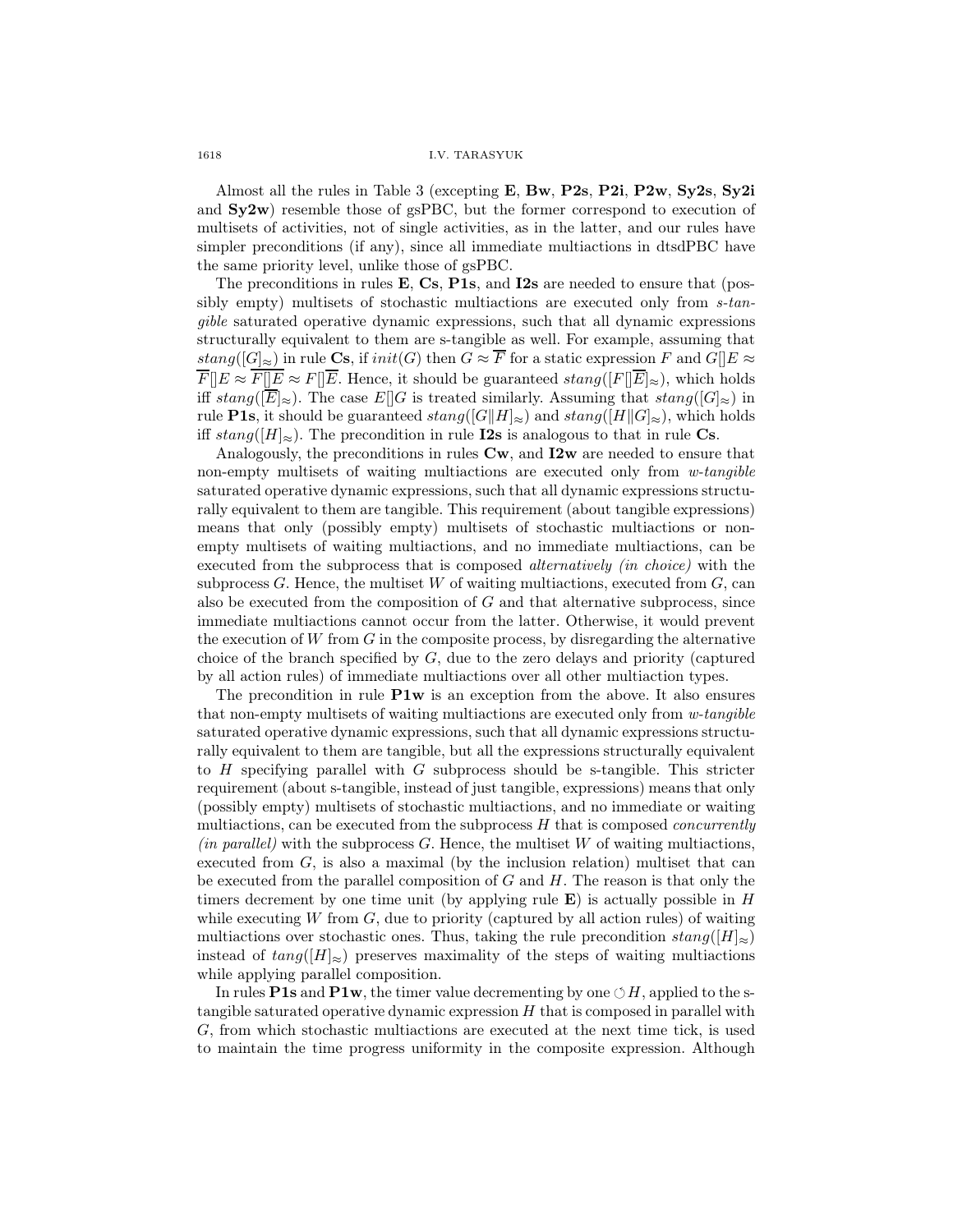rules P1s and P1w can be merged, we have not done it, aiming to emphasize the exceptional precondition in rule P1w.

In rules Cs, Ci and Cw, the timer values discarding  $|E|$ , applied to the static expression  $E$  that is composed in choice with  $G$ , from which activities are executed, signifies that the timer values of the non-chosen subexpression (branch) become irrelevant in the composite expression and thus may be removed. Analogously, in rules I2s, I2i and I2w, the timer values discarding  $\downarrow$  F is applied to the static expression  $F$  that is an alternative to  $G$ , from which activities are executed, since the choice is always made between the body and termination subexpressions of the composite iteration expression (between the second and third iteration arguments).

Rule E corresponds to one discrete time unit delay (passage of one unit of time) while executing no activities and therefore it has no analogues among the rules of gsPBC with the continuous time model. Rule  $E$  is a *global* one, i.e. it is applied only to the whole (topmost level of) expressions, rather than to their parts. The reason is that all other action rules describe dynamic expressions transformations due to execution of non-empty multisets of activities. Hence, the actionless time move described by rule E cannot "penetrate" with action rules through the expressions structure. This guarantees that time progresses uniformly in all their subexpressions.

Rule Bw differs from the more standard ones Bs and Bi that both resemble rule B in gsPBC. The reason is that in Bw, the overlined waiting multiaction has an extra superscript '1', indicating that one time unit is remained until the multiaction's execution (RTE equals one) that should follow in the next moment.

Rules P2s, P2i and P2w have no similar rules in gsPBC, since interleaving semantics of the algebra allows no simultaneous execution of activities. On the other hand, P2s, P2i and P2w have in PBC the analogous rule PAR that is used to construct step semantics of the calculus, but the former two rules correspond to execution of multisets of activities, unlike that of multisets of multiactions in the latter rule. Rules  $P2s$ ,  $P2i$  and  $P2w$  cannot be merged, since otherwise simultaneous execution of different types of multiactions would be allowed.

Rules  $S_y2s$ ,  $S_y2i$  and  $S_y2w$  differ from the corresponding synchronization rules in gsPBC, since the probability or the weight of synchronization in the former rules and the rate or the weight of synchronization in the latter rules are calculated in two distinct ways. Rules Sy2i and Sy2w cannot be merged, since otherwise synchronous execution of immediate and waiting multiactions would be allowed.

Rule Sy2s establishes that the synchronization of two stochastic multiactions is made by taking the product of their probabilities, since we are considering that both must occur for the synchronization to happen, so this corresponds, in some sense, to the probability of the independent event intersection, but the real situation is more complex, since these stochastic multiactions can also be executed in parallel. Nevertheless, when scoping (the combined operation consisting of synchronization followed by restriction over the same action [16]) is applied over a parallel execution, we get as final result just the simple product of the probabilities, since no normalization is needed there. Multiplication is an associative and commutative binary operation that is distributive over addition, i.e. it fulfills all practical conditions imposed on the synchronization operator in [35]. Further, if both arguments of multiplication are from  $(0, 1)$  then the result belongs to the same interval, hence, multiplication naturally maintains probabilistic compositionality in our model. Our approach is similar to the multiplication of rates of the synchronized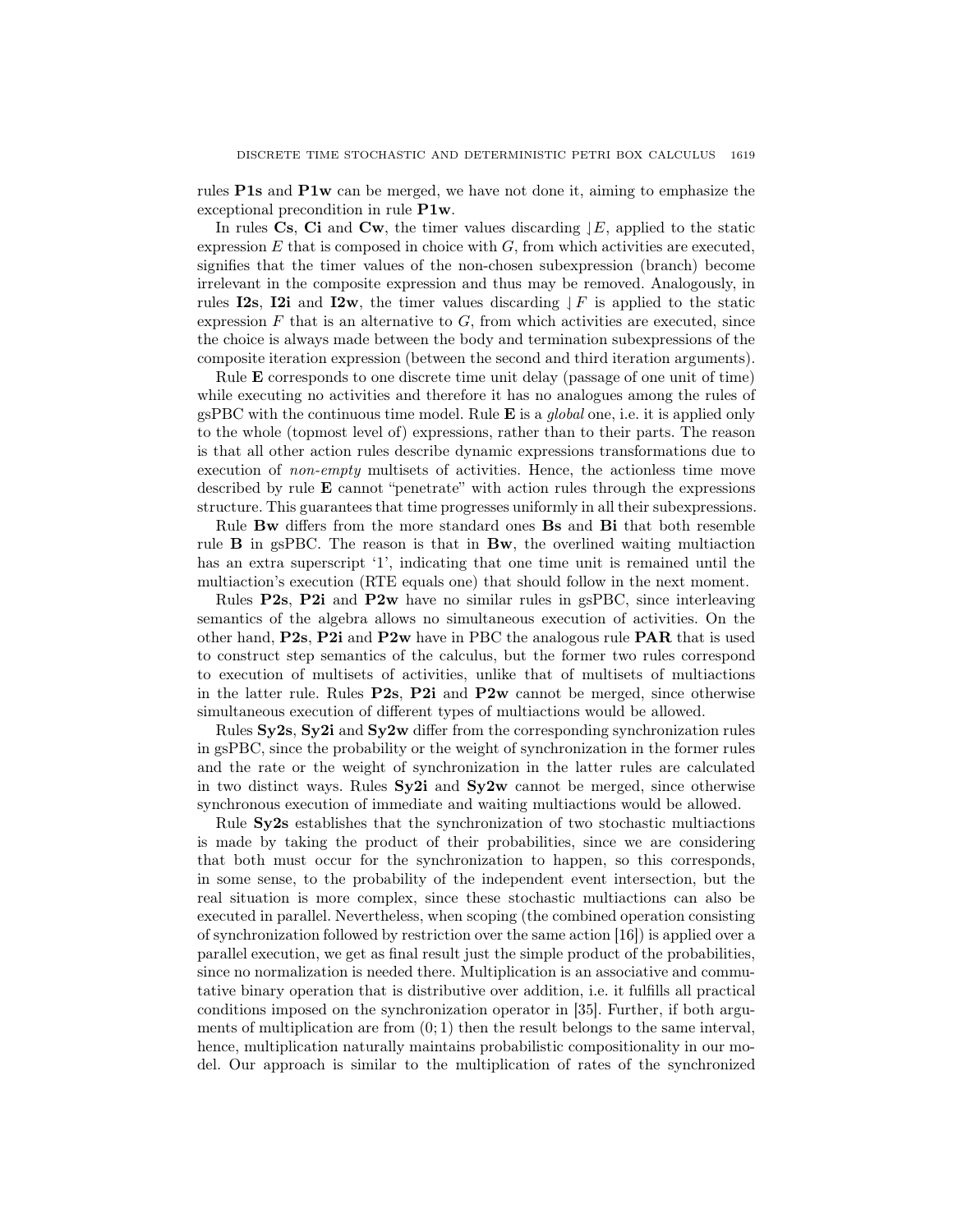actions in MTIPP [34] in the case when the rates are less than 1. Moreover, for the probabilities  $\rho$  and  $\chi$  of two stochastic multiactions to be synchronized we have  $\rho \cdot \chi < \min\{\rho, \chi\},$  i.e. multiplication meets the performance requirement stating that the probability of the resulting synchronized stochastic multiaction should be less than the probabilities of the two ones to be synchronized. While performance evaluation, it is usually supposed that the execution of two components together require more system resources and time than the execution of each single one. This resembles the *bounded capacity* assumption from [35]. Thus, multiplication is easy to handle with and it satisfies the algebraic, probabilistic, time and performance requirements. Therefore, we have chosen the product of the probabilities for the synchronization. See also [23, 22] for a discussion about binary operations producing the rates of synchronization in the continuous time setting.

In rules  $Sv2i$  and  $Sv2w$ , we sum the weights of two synchronized immediate (waiting, respectively) multiactions, since the weights can be interpreted as the rewards [63], thus, we collect the rewards. Moreover, we express that the synchronized execution of immediate (waiting) multiactions has more importance than that of every single one. The weights of immediate and waiting (i.e. deterministic) multiactions can also be seen as bonus rewards associated with transitions [12]. The rewards are summed during synchronized execution of immediate (waiting) multiactions, since in that case all the synchronized activities can be seen as participated in the execution. We prefer to collect more rewards, thus, the transitions providing greater rewards will have a preference and they will be executed with a greater probability. In particular, since execution of immediate multiactions takes no time, we prefer to collect in a step (parallel execution) as many synchronized immediate multiactions as possible to get more significant progress in behaviour. Under behavioural progress we understand an advance in executing activities, which does not always imply a progress in time, as in the case when the activities are immediate multiactions. This aspect will be used later, while evaluating performance via analysis of the embedded discrete time Markov chains (EDTMCs) of expressions. Since every state change in EDTMC takes one unit of (its local) time, greater advance in operation of the EDTMC allows one to calculate quicker many performance indices. As for waiting multiactions, only the maximal multisets of them, executable from a state, occur with a time tick. The reason is that each waiting multiaction has a probability 1 to occur in the next moment, when the remaining time of its timer (RTE) equals one and there exist no conflicting waiting multiactions. Hence, all waiting multiactions with the RTE being one that are executable together from a state must participate in a step from that state. Since there may exist different such maximal multisets of waiting multiactions, a probabilistic choice among all possible steps is made, imposed by the weights of those multiactions. Thus, the steps of waiting multiactions always produce maximal overall weights, but they are mainly used to calculate the probabilities of alternative maximal steps rather than the cumulative bonus rewards.

We do not have self-synchronization, i.e. synchronization of an activity with itself, since all the (enumerated) activities executed together are considered to be different. This allows us to avoid rather cumbersome and unexpected behaviour, as well as many technical difficulties [16].

Notice that the timers of all waiting multiactions that lose their enabledness when a state change occurs become inactive (turned off) and their values become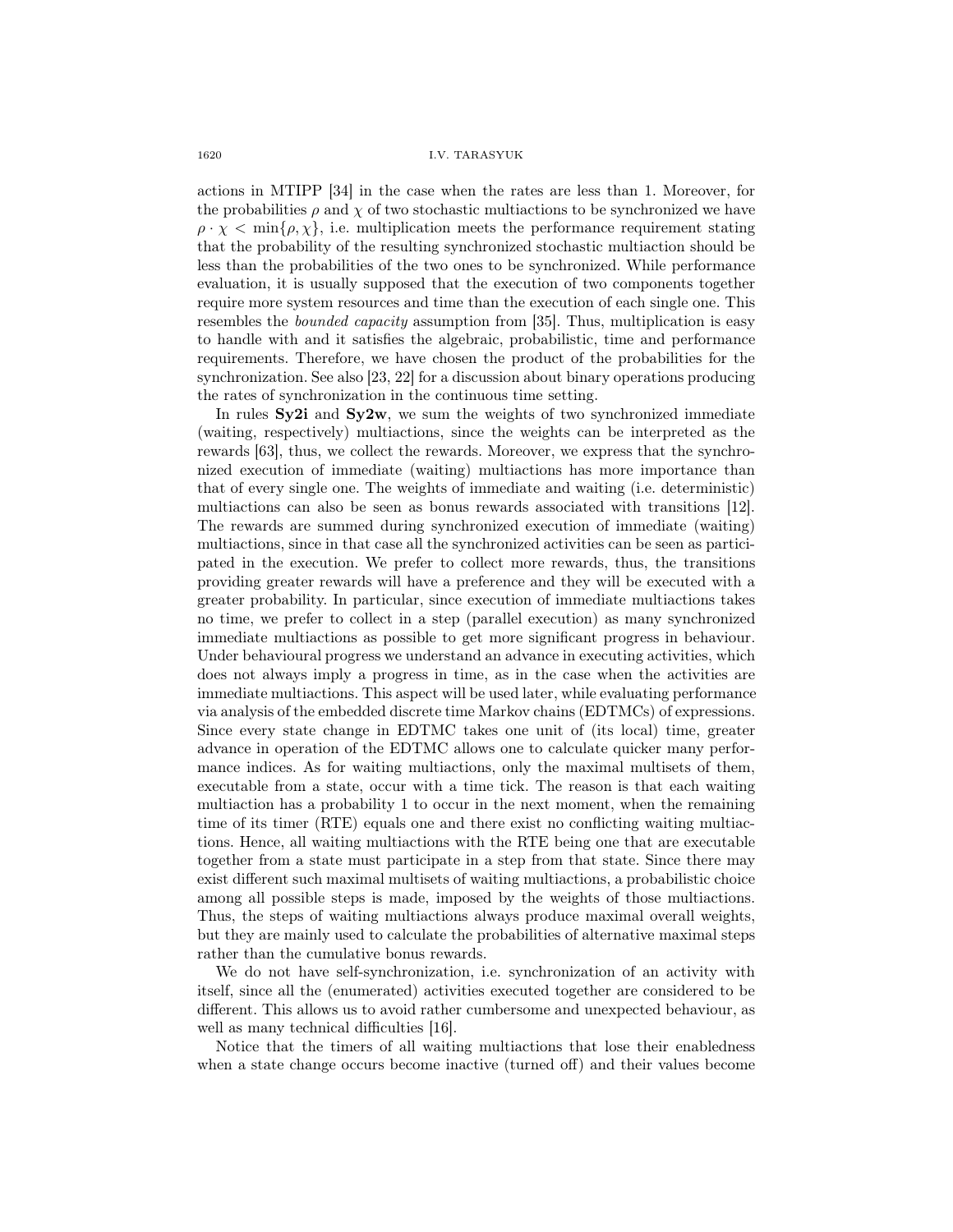irrelevant while the timers of all those preserving their enabledness continue running with their stored values. Hence, we adapt the *enabling memory* memory policy [54, 1, 4, 5] when the process states are changed and the enabledness of deterministic multiactions is possibly modified (remember that immediate multiactions may be seen as those with the timers displaying a single value 0, so we do not need to store their values). Then the timer values of waiting multiactions are taken as the enabling memory variables.

Similar in [41], we are mainly interested in the dynamic expressions, inferred by applying the inaction rules (also in the reverse direction) and action rules from the overlined static expressions, such that no stamped (i.e. superscribed with the timer values) waiting multiaction is a subexpression of them. The reason is to ensure that time proceeds uniformly and only enabled waiting multiactions are stamped. We call such dynamic expressions reachable, by analogy with the reachable states of LDTSDPNs, to be presented later. Formally, a dynamic expression  $G$  is *reachable*, if there exists a static expression  $E$  without timer value superscripts, such that  $\overline{E} \approx G$  or  $\overline{E} \approx G_0 \stackrel{\Upsilon_1}{\to} H_1 \approx G_1 \stackrel{\Upsilon_2}{\to} \ldots \stackrel{\Upsilon_n}{\to} H_n \approx G$  for some  $\Upsilon_1, \ldots, \Upsilon_n \in \mathbb{N}_{fin}^{SDL}$ .

Therefore, we consider a dynamic expression  $G = (\{a\}, \mathfrak{h}_1^2)^1 \mathcal{L}((b), \mathfrak{h}_2^3)^1$  as "illegal" and that  $H = (\{a\}, \natural_1^2)^1 \sim \{b\}, \natural_2^3)^2$  as "legal", since the latter is obtained from the overlined static expression without timer value superscripts  $\overline{E} = (\{a\}, \natural_1^2) [](\{b\}, \natural_2^3)$ after one time tick. On the other hand, G is "illegal" only when it is intended to specify a complete process, but it may become "legal" as a part of some complete specification, like G rs a, since after two time ticks from E rs a, the timer values cannot be decreased further when the value 1 is approached. Thus, we should allow the dynamic expressions like  $G$ , by assuming that they are incomplete specifications, to be further composed. Further, a dynamic expression  $G = (\{a\}, \frac{1}{2}); (\{b\}, \natural_1^2)^1$  is "illegal", since the waiting multiaction  $(\{b\}, \natural_1^2)$  is not enabled in  $[G]_{\approx}$  and its timer cannot start before the stochastic multiaction  $(\lbrace a \rbrace, \frac{1}{2})$  is executed. Enabledness of the stamped waiting multiactions is considered in the next proposition.

Proposition 2. Let G be a reachable dynamic expression. Then only waiting multiactions from EnaW ait( $[G]_{\approx}$ ) are stamped in G.

*Proof.* By the definition of reachability, there exists  $E \in StatExpr$  without stamped waiting multiactions, such that G is derived from  $\overline{E}$  by applying the inaction rules (also those reversed) and action rules.

In that derivation, only the first *inaction* rule can add timer value superscripts to the waiting multiactions from  $W\mathcal{L}(G) = W\mathcal{L}(E)$  that are overlined. The other inaction rules (also reversed) can just "shift" the upper bars from / to those stamped waiting multiactions while preserving the enabledness of all waiting multiactions from  $W\mathcal{L}(G)$ . Thus, just the waiting multiactions from  $EnaWait([G]_{\approx})$  become stamped in the subexpressions of G, such as  $(\alpha, \natural_l^{\theta})^{\theta}$  or  $(\alpha, \natural_l^{\theta})^{\theta}$ .

Further, in the derivation, the action rules cannot add timer value superscripts to the waiting multiactions from  $\mathcal{W}\mathcal{L}(G)$ , but the action rules can make such waiting multiactions non-enabled (disabled), i.e. belonging to  $\mathcal{W}\mathcal{L}(G) \setminus \text{EnaWait}(|G|_{\approx}).$ Such "disabling" action rules correspond either to the executing an overlined stamped (with the value 1) waiting multiaction (rule Bw) or to the choice of some alternative process branch (rules Cs, Ci, Cw, I2s, I2i, I2w). In the both cases, all the disabled waiting multiactions loose their timer value superscripts. Thus, only the waiting multiactions from  $EnaWait([G]_{\approx})$  remain stamped in G.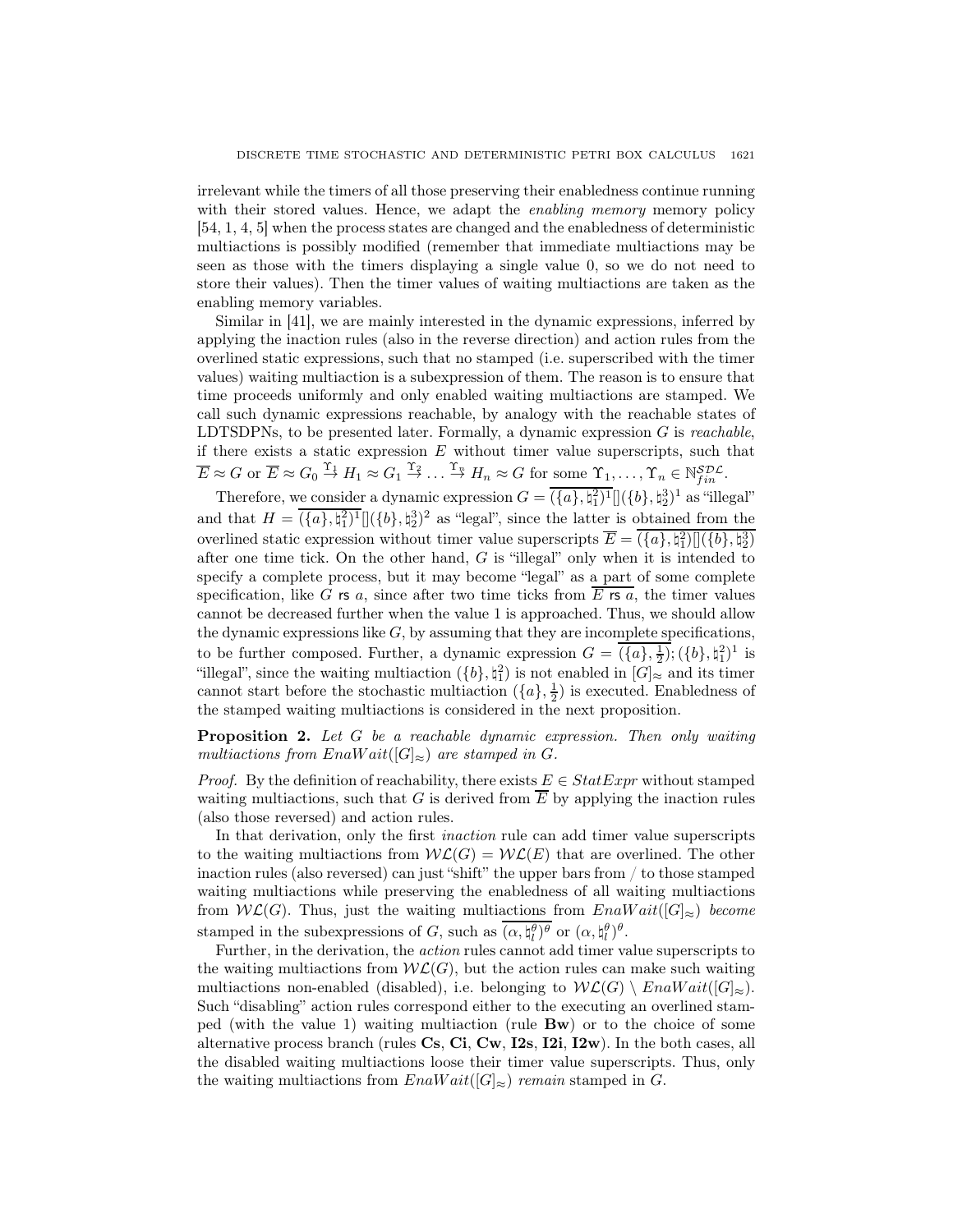#### 1622 I.V. TARASYUK

| Rules                           | State change | Time progress | Activities execution |
|---------------------------------|--------------|---------------|----------------------|
| Inaction rules                  |              |               |                      |
| Action rules with               |              |               |                      |
| stochastic/waiting multiactions |              |               |                      |
| Action rules with               |              |               |                      |
| immediate multiactions          |              |               |                      |
| Empty move rule                 |              |               |                      |

Table 4. Comparison of inaction, action and empty move rules

Hence,  $\overline{E}$  does not contain stamped waiting multiactions and in the derivation of G from it, only the waiting multiactions from  $EnaWait([G]_{\approx})$  become and remain stamped in G. Therefore, only waiting multiactions from  $EnaWait([G]_{\approx})$ are stamped in  $G$ .

In Table 4, inaction rules, action rules (with stochastic or immediate, or waiting multiactions) and empty move rule are compared according to the three questions about their application: whether it changes the current state, whether it leads to a time progress, and whether it results in execution of some activities. Positive answers to the questions are denoted by the plus sign while negative ones are specified by the minus sign. If both positive and negative answers can be given to some of the questions in different cases then the plus-minus sign is written. Notice that the process states are considered up to structural equivalence of the corresponding expressions, and time progress is not regarded as a state change.

3.3. Transition systems. We now construct labeled probabilistic transition systems associated with dynamic expressions. The transition systems are used to define the operational semantics of dynamic expressions.

Let G be a dynamic expression and  $s = [G]_{\approx}$ . The set of all multisets of activities executable in s is defined as  $Exec(s) = \{\Upsilon \mid \exists H \in s \exists \widetilde{H} \ H \stackrel{\Upsilon}{\rightarrow} \widetilde{H}\}\.$  Here  $H \stackrel{\Upsilon}{\rightarrow} \widetilde{H}$ is an inference by the rules from Table 3. It can be proved by induction on the structure of expressions that  $\Upsilon \in Excel(s) \setminus \{\emptyset\}$  implies  $\exists H \in s \Upsilon \in Now(H)$ . The reverse statement does not hold in general, since the preconditions in the action rules disable executions of the activities with the lower-priority types from every  $H \in s$ , as the next example shows.

**Example 8.** Let H, H' be from Example 7 and  $s = [H]_{\approx} = [H']_{\approx}$ . We have  $Now(H) = \{ \{ (\{a\}, \dagger_1^0) \} \}$  and  $Now(H') = \{ \{ (\{b\}, \dfrac{1}{2}) \} \}$ . Since only rules Ci and Bi can be applied to H while no action rule can be applied to H', we get  $Exec(s)$  =  $\{\{(\{a\},\sharp_1^0)\}\}\.$  Then, for  $H' \in s$  and  $\Upsilon = \{(\{b\},\frac{1}{2})\}\in Now(H')$ , we get  $\Upsilon \notin Excel(s)$ .

The state s is s-tangible (stochastically tangible), denoted by stang(s), if  $Exec(s) \subseteq$  $\mathbb{N}_{fin}^{\mathcal{SL}}$ . For an s-tangible state s we always have  $\emptyset \in \mathit{Exec}(s)$  by rule **E**, hence, we may have  $Exec(s) = \{\emptyset\}$ . The state s is w-tangible (waitingly tangible), denoted by wtang(s), if  $Exec(s) \subseteq \mathbb{N}_{fin}^{W\mathcal{L}} \setminus \{\emptyset\}$ . The state s is tangible, denoted by  $tang(s)$ , if  $stang(s)$  or  $wtang(s)$ , i.e.  $Exec(s) \subseteq \mathbb{N}_{fin}^{\mathcal{SL}} \cup \mathbb{N}_{fin}^{\mathcal{W\L}}$ . Again, for a tangible state s we may have  $\emptyset \in Excel(s)$  and  $Exec(s) = \{\emptyset\}$ . Otherwise, the state s is vanishing, denoted by  $vanish(s)$ , and in this case  $Exec(s) \subseteq \mathbb{N}_{fin}^{\mathcal{IL}} \setminus \{\emptyset\}.$ 

Since for every  $H \in s$ ,  $Now(H)$  containing the multisets of activities with the lower-priority types is not included into  $Exec(s)$ , and the types of states are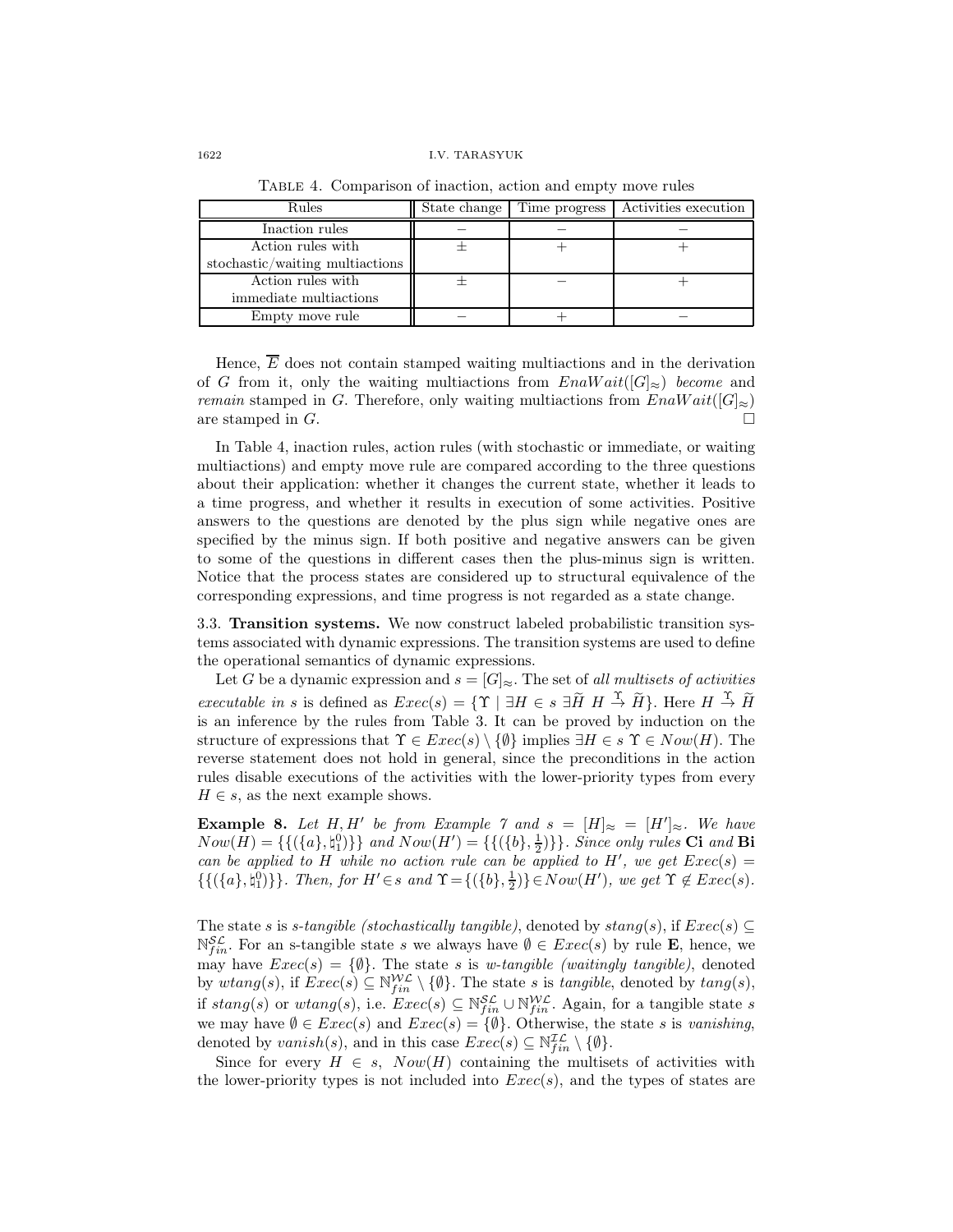determined from the highest-priority types of the executable activities, the state type definitions based on  $Now(H)$ ,  $H \in s$ , and on  $Exec(s)$  are consistent.

If  $\Upsilon \in \text{Exec}(s)$  and  $\Upsilon \in \mathbb{N}_{fin}^{\mathcal{SL}} \cup \mathbb{N}_{fin}^{\mathcal{IL}}$  then by rules **P2s**, **P2i**, **Sy2s**, **Sy2i** and definition of  $Exec(s)$   $\forall \Xi \subseteq \Upsilon$ ,  $\Xi \neq \emptyset$ , we have  $\Xi \in Excel(s)$ , i.e.  $2^{\Upsilon} \setminus {\emptyset} \subseteq Excel(s)$ .

Since the inaction rules only distribute and move upper and lower bars along the syntax of dynamic expressions, all  $H \in s$  have the same underlying static expression  $F$ . Process expressions always have a finite length, hence, the number of all (enumerated) activities and the number of all operations in the syntax of F are finite as well. The action rules Sy2s, Sy2i and Sy2w are the only ones that generate new activities. They result from the handshake synchronization of actions and their conjugates belonging to the multiaction parts of the first and second constituent activity, respectively. Since we have a finite number of operators sy in F and all the multiaction parts of the activities are finite multisets, the number of the new synchronized activities is also finite. The action rules contribute to  $Exec(s)$ (in addition to the empty set, if rule E is applicable) only the sets consisting both of activities from F and the new activities, produced by  $S_{\rm V2s}$ ,  $S_{\rm V2i}$  and  $S_{\rm V2w}$ . Since we have a finite number *n* of all such activities, we get  $|Exec(s)| \leq 2^n < \infty$ . Thus, summation and multiplication by elements from the finite set  $Exec(s)$  are well-defined. Similar reasoning can be used to demonstrate that for all dynamic expressions  $H$  (not just for those from s),  $Now(H)$  is a finite set.

**Definition 12.** The derivation set of a dynamic expression  $G$ , denoted by  $DR(G)$ . is the minimal set such that

- $[G]_{\approx} \in DR(G);$
- if  $[H]_{\approx} \in DR(G)$  and  $\exists \Upsilon \ H \stackrel{\Upsilon}{\rightarrow} \widetilde{H}$  then  $[\widetilde{H}]_{\approx} \in DR(G)$ .

The set of all s-tangible states from  $DR(G)$  is denoted by  $DR_{ST}(G)$ , and the set of all w-tangible states from  $DR(G)$  is denoted by  $DR_{WT}(G)$ . The set of all tangible states from  $DR(G)$  is denoted by  $DR_T(G) = DR_{ST}(G) \cup DR_{WT}(G)$ . The set of all vanishing states from  $DR(G)$  is denoted by  $DR_V(G)$ . Then  $DR(G)$  =  $DR_T(G) \oplus DR_V(G) = DR_{ST}(G) \oplus DR_{WT}(G) \oplus DR_V(G)$  ( $\oplus$  denotes disjoint union). Let now G be a dynamic expression and  $s, \tilde{s} \in DR(G)$ .

Let  $\Upsilon \in \text{Exec}(s) \setminus \{\emptyset\}$ . The probability that the multiset of stochastic multiactions  $\Upsilon$  is ready for execution in s or the weight of the multiset of deterministic multiactions Υ which is ready for execution in s is

$$
PF(\Upsilon,s) = \begin{cases} \prod_{(\alpha,\rho) \in \Upsilon} \rho \cdot \prod_{\{ \{ (\beta,\chi) \} \in E \, xec(s) | (\beta,\chi) \not\in \Upsilon \} } (1-\chi), & s \in DR_{ST}(G); \\ \sum_{(\alpha,\natural_l^\theta) \in \Upsilon} l, & s \in DR_{WT}(G) \cup DR_V(G). \end{cases}
$$

In the case  $\Upsilon = \emptyset$  and  $s \in DR_{ST}(G)$  we define

$$
PF(\emptyset, s) = \begin{cases} \prod_{\{(\beta, \chi)\}\in\text{Exec}(s)} (1 - \chi), & \text{Exec}(s) \neq \{\emptyset\}; \\ 1, & \text{Exec}(s) = \{\emptyset\}. \end{cases}
$$

If  $s \in DR_{ST}(G)$  and  $Exec(s) \neq {\emptyset}$  then  $PF(\Upsilon, s)$  can be interpreted as a joint probability of independent events (in a probability sense, i.e. the probability of intersection of these events is equal to the product of their probabilities). Each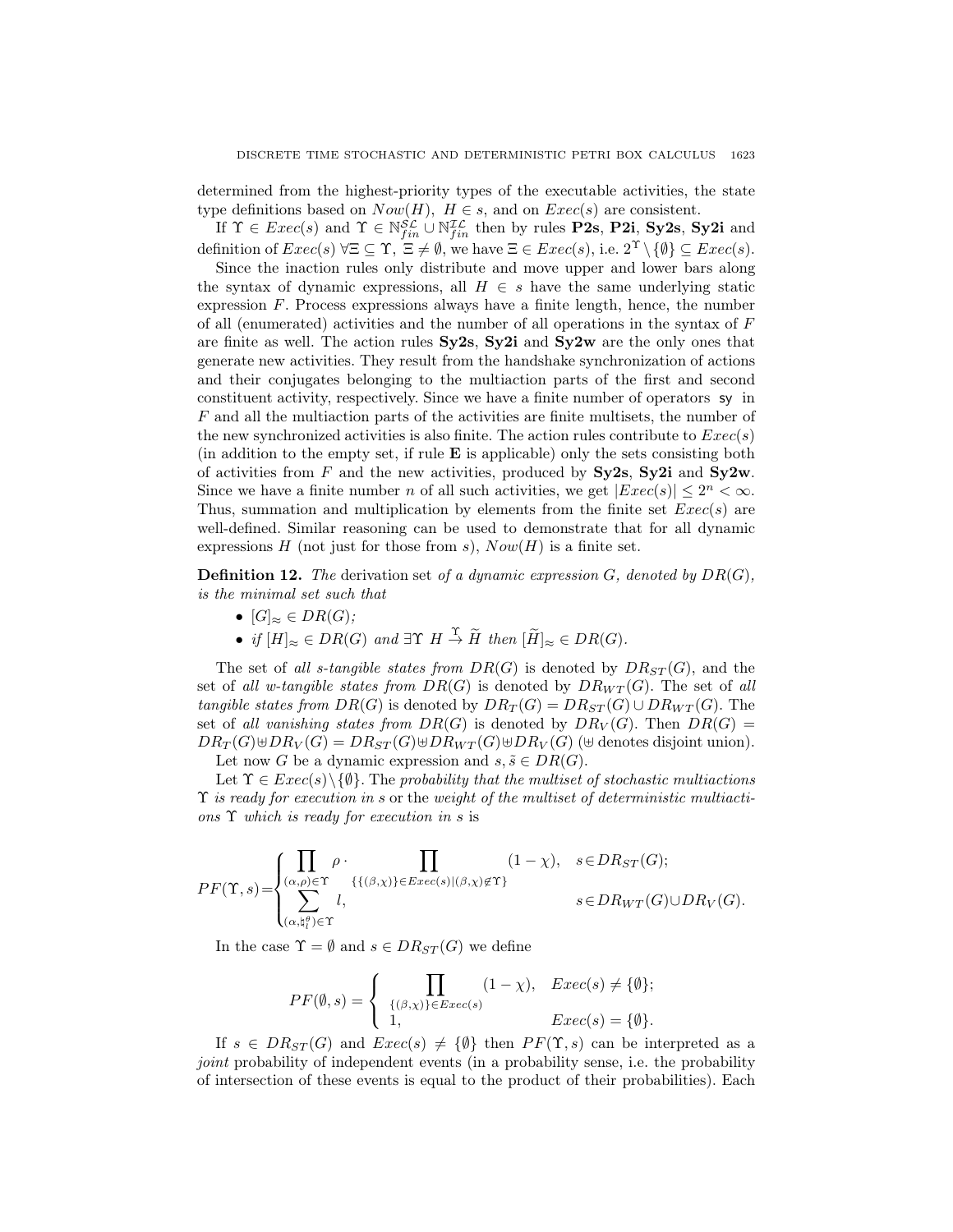1624 I.V. TARASYUK

such an event consists in the positive or the negative decision to be executed of a particular stochastic multiaction. Every executable stochastic multiaction decides probabilistically (using its probabilistic part) and independently (from others), if it wants to be executed in s. If  $\Upsilon$  is a multiset of all executable stochastic multiactions which have decided to be executed in s and  $\Upsilon \in \text{Exec}(s)$  then  $\Upsilon$ is ready for execution in s. The multiplication in the definition is used because it reflects the probability of the independent event intersection. Alternatively, when  $\Upsilon \neq \emptyset$ ,  $PF(\Upsilon, s)$  can be interpreted as the probability to execute exclusively the multiset of stochastic multiactions  $\Upsilon$  in s, i.e. the probability of *intersection* of two events calculated using the conditional probability formula in the form of  $P(X \cap Y) = P(X|Y)P(Y)$ . The event X consists in the execution of  $\Upsilon$  in s. The event  $Y$  consists in the non-execution in  $s$  of all the executable stochastic multiactions not belonging to Υ. Since the mentioned non-executions are obviously independent events, the probability of  $Y$  is a product of the probabilities of the non-executions:  $P(Y) = \prod_{\{\{(\beta,\chi)\}\in Excel(s)|(\beta,\chi)\notin\Upsilon\}} (1-\chi)$ . The conditioning of X by Y makes the executions of the stochastic multiactions from  $\Upsilon$  independent, since all of them can be executed in parallel in s by definition of  $Exec(s)$ . Hence, the probability to execute  $\Upsilon$  under condition that no executable stochastic multiactions not belonging to  $\Upsilon$  are executed in s is a product of probabilities of these stochastic multiactions:  $P(X|Y) = \prod_{(\alpha,\rho)\in\Upsilon} \rho$ . Thus, the probability that  $\Upsilon$  is executed and no executable stochastic multiactions not belonging to  $\Upsilon$  are executed in s is the probability of  $X$  conditioned by  $Y$  multiplied by the probability of  $Y$ :  $P(X \cap Y) = P(X|Y)P(Y) = \prod_{(\alpha,\rho) \in \Upsilon} \rho \cdot \prod_{\{\{\beta,\chi\}\}\in Excel(s)|(\beta,\chi) \notin \Upsilon\}} (1-\chi)$ . When  $\Upsilon = \emptyset$ ,  $PF(\Upsilon, s)$  can be interpreted as the probability not to execute in s any executable stochastic multiactions, thus,  $PF(\emptyset, s) = \prod_{\{(\beta, \chi)\}\in Exercise(s)} (1-\chi)$ . When only the empty multiset of activities can be executed in s, i.e.  $Exec(s) = \{\emptyset\}$ , we take  $PF(\emptyset, s) = 1$ , since nothing more can be executed in s in this case. Since the probabilities of all stochastic multiactions are strictly less than 1, for  $s \in DR_{ST}(G)$ we have  $PF(\emptyset, s) \in (0, 1]$ . Hence, we always execute the empty multiset of activities in s at the next moment with a certain positive probability.

If  $s \in DR_{WT}(G) \cup DR_V(G)$  then  $PF(\Upsilon, s)$  could be interpreted as the *overall* (cumulative) weight of the deterministic multiactions from  $\Upsilon$ , i.e. the sum of all their weights. The summation here is used since the weights can be seen as the rewards which are collected [63]. This means that concurrent execution of the deterministic multiactions has more importance than that of every single one. The weights of deterministic multiactions can also be interpreted as bonus rewards of transitions [12]. The rewards are summed when deterministic multiactions are executed in parallel, because all of them participated in the execution. In particular, since execution of immediate multiactions takes no time, we prefer to collect in a step (parallel execution of activities) as many parallel immediate multiactions as possible to get more progress in behaviour. This aspect will be used later, while while evaluating performance on the basis of the EDTMCs of expressions. Concerning waiting multiactions, only the maximal multisets of them executable from a state occur in the next moment. Therefore, the steps of waiting multiactions produce maximal overall weights, which are used to calculate probabilities of alternative maximal steps rather than the cumulative bonuses. Note that this reasoning is the same as that used to define the weight of synchronized immediate (waiting, respectively) multiactions in the rules Sy2i and Sy2w.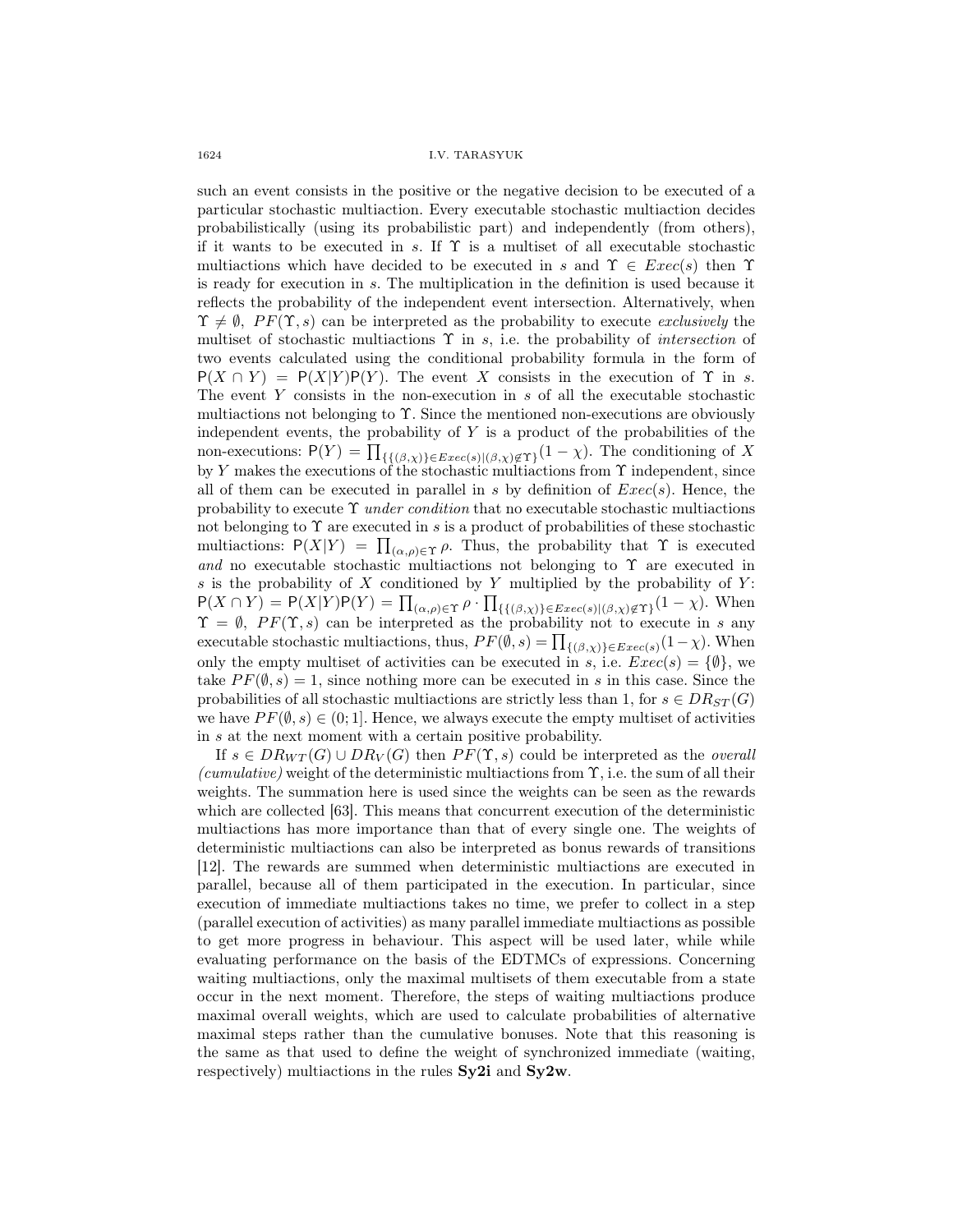Note that the definition of  $PF(\Upsilon, s)$  (and those of other probability functions we shall present) is based on the enumeration of activities which is considered implicit.

Let  $\Upsilon \in \text{Exec}(s)$ . Besides  $\Upsilon$ , some other multisets of activities may be ready for execution in s, hence, a conditioning or normalization is needed to calculate the execution probability. The probability to execute the multiset of activities  $\Upsilon$  in s is

$$
PT(\Upsilon, s) = \frac{PF(\Upsilon, s)}{\sum_{\Xi \in E \text{zero}(s)} PF(\Xi, s)}.
$$

If  $s \in DR_{ST}(G)$  then  $PT(\Upsilon, s)$  can be interpreted as the *conditional* probability to execute  $\Upsilon$  in s calculated using the conditional probability formula in the form of  $P(Z|W) = \frac{P(Z \cap W)}{P(W)}$ . The event Z consists in the exclusive execution of  $\Upsilon$  in s, hence,  $P(Z) = PF(\Upsilon, s)$ . The event W consists in the exclusive execution of any set (including the empty one)  $\Xi \in Excel(s)$  in s. Thus,  $W = \cup_i Z_i$ , where  $\forall j, Z_j$  are mutually exclusive events (in a probability sense, i.e. intersection of these events is the empty event) and  $\exists i, Z = Z_i$ . We have  $P(W) = \sum_j P(Z_j) =$  $\sum_{\Xi \in E \text{vec}(s)} PF(\Xi, s)$ , because summation reflects the probability of the mutually exclusive event union. Since  $Z \cap W = Z_i \cap (\cup_j Z_j) = Z_i = Z$ , we have  $P(Z|W) = \frac{P(Z)}{P(W)} = \frac{PF(\Upsilon,s)}{\sum_{\overline{\neg} \in \text{Exec}(s)} PF(\Xi,\overline{s})}$ . Note that  $PF(\Upsilon, s)$  can also be seen as the *potential*  $\frac{F F(\Gamma, s)}{F F(\Xi, s)}$ . Note that  $PF(\Upsilon, s)$  can also be seen as the *potential* probability to execute  $\Upsilon$  in s, since we have  $PF(\Upsilon, s) = PT(\Upsilon, s)$  only when all sets (including the empty one) consisting of the executable stochastic multiactions can be executed in s. In this case, all the mentioned stochastic multiactions can be executed in parallel in s and we have  $\sum_{\Xi \in Exercise(s)} PF(\Xi, s) = 1$ , since this sum collects the products of all combinations of the probability parts of the stochastic multiactions and the negations of these parts. But in general, for example, for two stochastic multiactions  $(\alpha, \rho)$  and  $(\beta, \chi)$  executable in s, it may happen that they cannot be executed in s together, i.e.  $\emptyset$ ,  $\{(\alpha, \rho)\}, \{(\beta, \chi)\}\in \text{Exec}(s)$ , but  $\{(\alpha, \rho),$  $(\beta, \chi)$   $\notin E \text{vec}(s)$ . For  $s \in DR_{ST}(G)$  we have  $PT(\emptyset, s) \in (0, 1]$ , i.e. there is a nonzero probability to execute the empty multiset of activities in s at the next moment.

If  $s \in DR_{WT}(G) \cup DR_V(G)$  then  $PT(\Upsilon, s)$  can be interpreted as the weight of the set of deterministic multiactions  $\Upsilon$  which is ready for execution in s normalized by the weights of all the sets executable in s. This approach is analogous to that used in the EMPA definition of the probabilities of immediate actions executable from the same process state [14] (inspired by way in which the probabilities of conflicting immediate transitions in GSPNs are calculated [5]). The only difference is that we have a step semantics and, for every set of deterministic multiactions executed in parallel, we should use its cumulative weight. For the analogy with the interleaving semantics of EMPA, we should interpret the weights of immediate actions of EMPA as the cumulative weights of the sets of deterministic multiactions of dtsdPBC.

The advantage of our two-stage approach to definition of the probability to execute a set of activities is that the resulting probability formula  $PT(\Upsilon, s)$  is valid both for (sets of) stochastic and deterministic multiactions. It allows one to unify the notation used later while constructing the operational semantics.

Note that the sum of outgoing probabilities for the expressions belonging to the derivations of G is equal to 1. More formally,  $\forall s \in DR(G)$   $\sum_{\Upsilon \in Exercise(s)} PT(\Upsilon, s)$ 1. This, obviously, follows from the definition of  $PT(\Upsilon, s)$ , and guarantees that it defines a probability distribution.

The probability to move from s to  $\tilde{s}$  by executing any multiset of activities is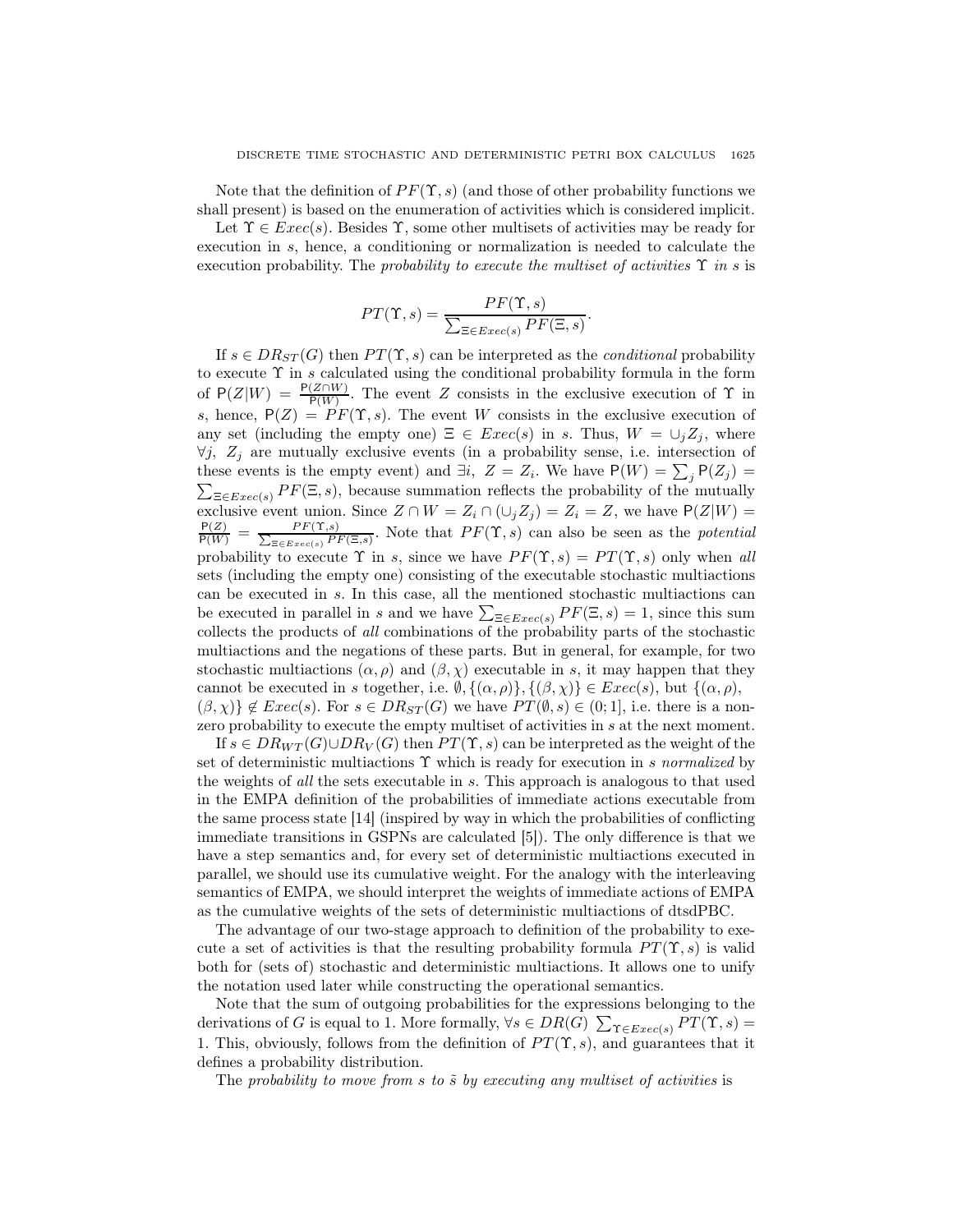TABLE 5. Calculation of the probability functions  $PF$ ,  $PT$ ,  $PM$ for  $s_1 \in DR(\overline{E})$  and  $E = (\{a\}, \rho)$   $[(\{a\}, \chi)$ 

| $\mathbf{e}$<br>ಲ |                | $\boldsymbol{a}$<br>$\Omega$ | $\boldsymbol{a}$<br>$\cdot Y$ |  |
|-------------------|----------------|------------------------------|-------------------------------|--|
| Рŀ                |                |                              |                               |  |
| PТ                |                |                              |                               |  |
| РM                | S <sub>1</sub> |                              | $s_2$                         |  |

$$
PM(s, \tilde{s}) = \sum_{\{\Upsilon \mid \exists H \in s \ \exists \tilde{H} \in \tilde{s} \ H \stackrel{\Upsilon}{\rightarrow} \tilde{H}\}} PT(\Upsilon, s).
$$

The summation in the definition above reflects the probability of the mutually exclusive event union, since  $\sum_{\{\Upsilon | \exists H \in s, \exists \widetilde{H} \in \tilde{s}, H \rightarrow \widetilde{H}\}} PT(\Upsilon, s) = \frac{1}{\sum_{\Xi \in E \text{zero}(s)} PF(\Xi, s)}$ .  $\sum_{\{\Upsilon \mid \exists H \in \mathcal{S}, \ H \to \widetilde{H}\}} PF(\Upsilon, s)$ , where for each  $\Upsilon$ ,  $PF(\Upsilon, s)$  is the probability of  $\overline{\Sigma}$ the exclusive execution of  $\Upsilon$  in s. Note that  $\forall s \in DR(G)$  $\sum_{\{\tilde{s}|\exists H\in s\; \exists \tilde{H}\in \tilde{s}\; \exists \Upsilon\; H\stackrel{\Upsilon}{\rightarrow} \tilde{H}\}} PM(s,\tilde{s}) = \sum_{\{\tilde{s}|\exists H\in s\; \exists \tilde{H}\in \tilde{s}\; \exists \Upsilon\; H\stackrel{\Upsilon}{\rightarrow} \tilde{H}\}} PM(s,\tilde{s}) = \sum_{\{\tilde{s}|\exists H\in s\; \exists \tilde{H}\in \tilde{s}\; \Pi'\big(\Upsilon,\;s)\} = 1.}$ 

**Example 9.** Let  $E = (\{a\}, \rho) [(\{a\}, \chi),$  where  $\rho, \chi \in (0, 1)$ .  $DR(\overline{E})$  consists of the equivalence classes  $s_1 = [\overline{E}]_{\approx}$  and  $s_2 = [\underline{E}]_{\approx}$ . We have  $DR_T(\overline{E}) = \{s_1, s_2\}$ . The execution probabilities are calculated as follows. Since  $Exec(s_1) = \{\emptyset, \{(\{a\}, \rho)\},\}$  $\{(\{a\}, \chi)\}\}\,$ , we get  $PF(\{(\{a\}, \rho)\}\, s_1) = \rho(1-\chi), PF(\{(\{a\}, \chi)\}\, s_1) = \chi(1-\rho)$ and  $PF(\emptyset, s_1) = (1 - \rho)(1 - \chi)$ . Then  $\sum_{\Xi \in E \text{,} \text{z} \in c(s_1)} PF(\Xi, s_1) = \rho(1 - \chi) + \chi(1 - \rho) +$  $(1 - \rho)(1 - \chi) = 1 - \rho\chi$ . Thus,  $PT(\{(\{a\}, \rho)\}, s_1) = \frac{\rho(1 - \chi)}{1 - \rho\chi}, PT(\{(\{a\}, \chi)\}, s_1) =$  $\chi(1-\rho)$  $\frac{\zeta(1-\rho)}{1-\rho\chi}$  and  $PT(\emptyset, s_1) = PM(s_1, s_1) = \frac{(1-\rho)(1-\chi)}{1-\rho\chi}$ . Further,  $Exec(s_2) = \{\emptyset\}$ , hence,  $\sum_{\Xi \in \text{Exec}(s_2)} PF(\Xi, s_2) = PF(\emptyset, s_2) = 1$  and  $PT(\emptyset, s_2) = PM(s_2, s_2) = \frac{1}{1} = 1$ . Finally,  $PM(s_1, s_2) = PT(\{(\{a\}, \rho)\}, s_1) + PT(\{(\{a\}, \chi)\}, s_1) = \frac{\rho(1-\chi)}{1-\rho\chi} + \frac{\chi(1-\rho)}{1-\rho\chi} = \frac{\rho+\chi-2\rho\chi}{1-\rho\chi}$ . In Table 5, the calculation of the probability functions  $PF(\Upsilon, s_1)$ ,  $PT(\Upsilon, s_1), PM(s_1, s)$  is explained, where  $\Upsilon \in Exec(s_1), s \in \{s_1, s_2\}$  (the value of s is depicted in the parentheses near the value of  $PM(s_1, s)$  and  $\Sigma = \sum_{\Xi \in \text{Exec}(s_1)} P\overline{X}(\Xi, s_1), \ P\overline{X} \in \{PF, PT, PM\}.$ 

Let  $E' = (\{a\}, \natural^0_L) [](\{a\}, \natural^0_m)$ , where  $l, m \in \mathbb{R}_{>0}$ .  $DR(\overline{E'})$  consists of the equivalence classes  $s'_1 = [\overline{E'}]_{\approx}$  and  $s'_2 = [\underline{E'}]_{\approx}$ . We have  $DR_T(\overline{E'}) = \{s'_2\}$  and  $DR_V(\overline{E'}) =$  $\{s'_1\}$ . The execution probabilities are calculated as follows. Since  $Exec(s'_1)$  ${1 \choose {\{a\}, \{a\} \}}$ ,  ${(\{a\}, \{a_n\})\}}$ , we get  $PF({(\{(a), \{a\}, \{a\})\}, s'_1) = l$  and  $PF({(\{(a), \{a_n\}, \{a_n\})\}, s'_1) = l'}$ m. Then  $\sum_{\Xi \in \text{Exec}(s'_1)} PF(\Xi, s'_1) = l + m$ . Thus,  $PT(\{(\{a\}, \phi_i^0)\}, s'_1) = \frac{l}{l+m}$  and  $PT(\{(\{a\}, \phi_m^0)\}, s'_1) = \frac{m}{l+m}$ . Next,  $Exec(s'_2) = \{\emptyset\}$ , hence,  $\sum_{\Xi \inExec(s'_2)} PF(\Xi, s'_2) =$  $PF(\emptyset, s'_2) = 1$  and  $PT(\emptyset, s'_2) = PM(s'_2, s'_2) = \frac{1}{1} = 1$ . Finally,  $PM(s'_1, s'_2) =$  $PT({{(a}, \phi_0^0)}, s_1') + PT({{(a}, \phi_m^0)}, s_1') = \frac{l}{l+m} + \frac{m}{l+m} = 1$ . In Table 6, the calculation of the probability functions  $PF(\Upsilon, s'_1)$ ,  $PT(\Upsilon, s'_1)$ ,  $PM(s'_1, s')$  is explained, where  $\Upsilon \in \text{Exec}(s'_1)$ ,  $s' \in \{s'_2\}$  (the value of s' is depicted in the parentheses near the value of  $PM(s'_1, s')$  and  $\Sigma = \sum_{\Xi \in Excel(s'_1)} PX(\Xi, s'_1)$ ,  $PX \in \{PF, PT, PM\}$ .

Definition 13. Let G be a dynamic expression. The (labeled probabilistic) transition system of G is a quadruple  $TS(G) = (S_G, L_G, \mathcal{T}_G, s_G)$ , where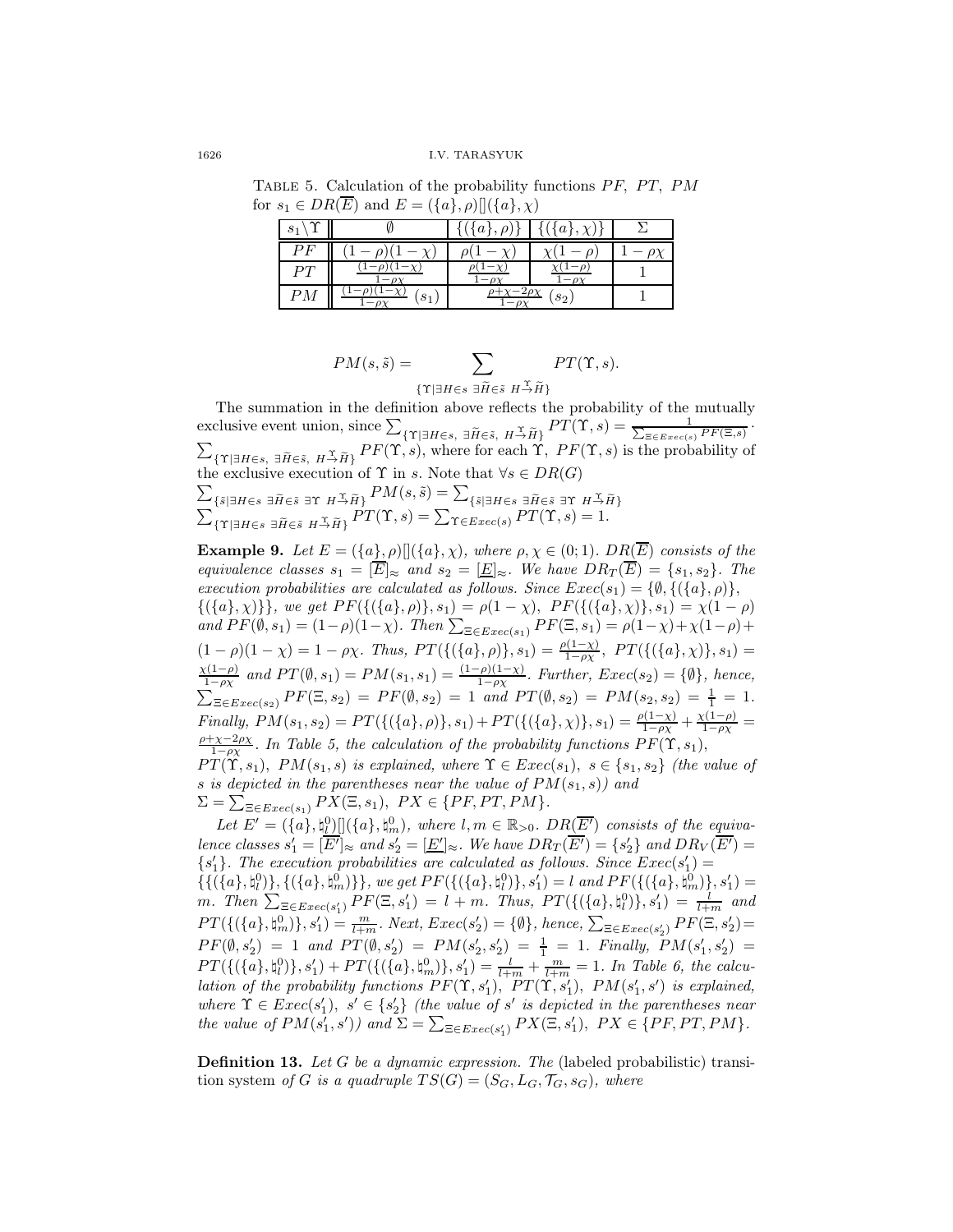TABLE 6. Calculation of the probability functions  $PF$ ,  $PT$ ,  $PM$ for  $s'_1 \in DR(\overline{E}')$  and  $E' = (\{a\}, \natural_l^0) [](\{a\}, \natural_m^0)$ 

|    |                  | .<br>.               |      |
|----|------------------|----------------------|------|
| S' | $\boldsymbol{a}$ | $ai$ .<br>$\cdot$ m  |      |
| эF |                  | m                    | $+m$ |
|    | m                | m<br>$\overline{-m}$ |      |
| РM |                  |                      |      |

- the set of states is  $S_G = DR(G);$
- the set of labels is  $L_G = \mathbb{N}_{fin}^{\mathcal{SDL}} \times (0, 1];$
- the set of transitions is  $\mathcal{T}_G = \{ (s, (\Upsilon, PT(\Upsilon, s)), \tilde{s}) \mid s, \tilde{s} \in DR(G), \exists H \in s \}$  $\exists \widetilde{H} \in \widetilde{s} \ H \stackrel{\Upsilon}{\rightarrow} \widetilde{H} \};$
- the initial state is  $s_G = [G]_{\approx}$ .

**Example 10.** Let  $E$  be from Example 1. The next inferences by rule  $E$  are possible from the elements of  $\overline{E}|_{\approx}$ :

$$
\frac{\overline{(\{a\},\natural_1^3)\|}(\{b\},\frac{1}{3})}{(\{a\},\natural_1^3)\|} \approx \overline{(\{a\},\natural_1^3)^3}\|(\{b\},\frac{1}{3}) \stackrel{\emptyset}{\rightarrow} \overline{(\{a\},\natural_1^3)^2}\|(\{b\},\frac{1}{3}),
$$
  

$$
\overline{(\{a\},\natural_1^3)\|}(\{b\},\frac{1}{3})} \approx (\{a\},\natural_1^3)^3\| \overline{(\{b\},\frac{1}{3})} \stackrel{\emptyset}{\rightarrow} (\{a\},\natural_1^3)^2\| \overline{(\{b\},\frac{1}{3})}.
$$

The first and second inferences suggest the empty move transition  $[\overline{E}]_{\approx} \stackrel{\emptyset}{\rightarrow}$ 

 $[({a}, \mathfrak{h}_1^3)^2][(\{b\}, \frac{1}{3})]_{\approx} \neq [\overline{E}]_{\approx}$ . The intuition is that the timer of the enabled waiting multiaction  $({a},\mathfrak{h}_1^3)$  is decremented by one time unit in the both cases, whenever it is overlined or not. Later we shall see that in the both cases, the respective waiting transition of the LDTSDPN corresponding to  $\overline{E}$  will be enabled at a "common" marking (that also enables a stochastic transition, matched up to  $({b}, \frac{1}{3})$ ), so its timer should be decreased by one with a time tick while staying at the same marking, and such a time move will lead to a different state of the LDTSDPN.

The definition of  $TS(G)$  is correct, i.e. for every state, the sum of the probabilities of all the transitions starting from it is 1. This is guaranteed by the note after the definition of  $PT(\Upsilon, s)$ . Thus, we have a *generative* model of probabilistic processes, according to the classification from [32]. The reason is that the sum of the probabilities of the transitions with all possible labels should be equal to 1, not only of those with the same labels (up to enumeration of activities they include) as in the reactive models, and we do not have a nested probabilistic choice as in the *stratified* models.

The transition system  $TS(G)$  associated with a dynamic expression G describes all the steps (parallel executions) that occur at discrete time moments with some (one-step) probability and consist of multisets of activities. Every step consisting of stochastic (waiting, respectively) multiactions or the empty step (i.e. that consisting of the empty multiset of activities) occurs instantly after one discrete time unit delay. Each step consisting of immediate multiactions occurs instantly without any delay. The step can change the current state to a different one. The states are the structural equivalence classes of dynamic expressions obtained by application of action rules starting from the expressions belonging to  $[G]_{\approx}$ . A transition

 $(s,(\Upsilon,\mathcal{P}),\tilde{s}) \in \mathcal{T}_G$  will be written as  $s \stackrel{\Upsilon}{\to} \tilde{s}$ . It is interpreted as follows: the probability to change the state s to  $\tilde{s}$  as a result of executing  $\Upsilon$  is  $\mathcal{P}$ .

Note that from every s-tangible state the empty multiset of activities can always be executed by rule E. Hence, for s-tangible states,  $\Upsilon$  may be the empty multiset,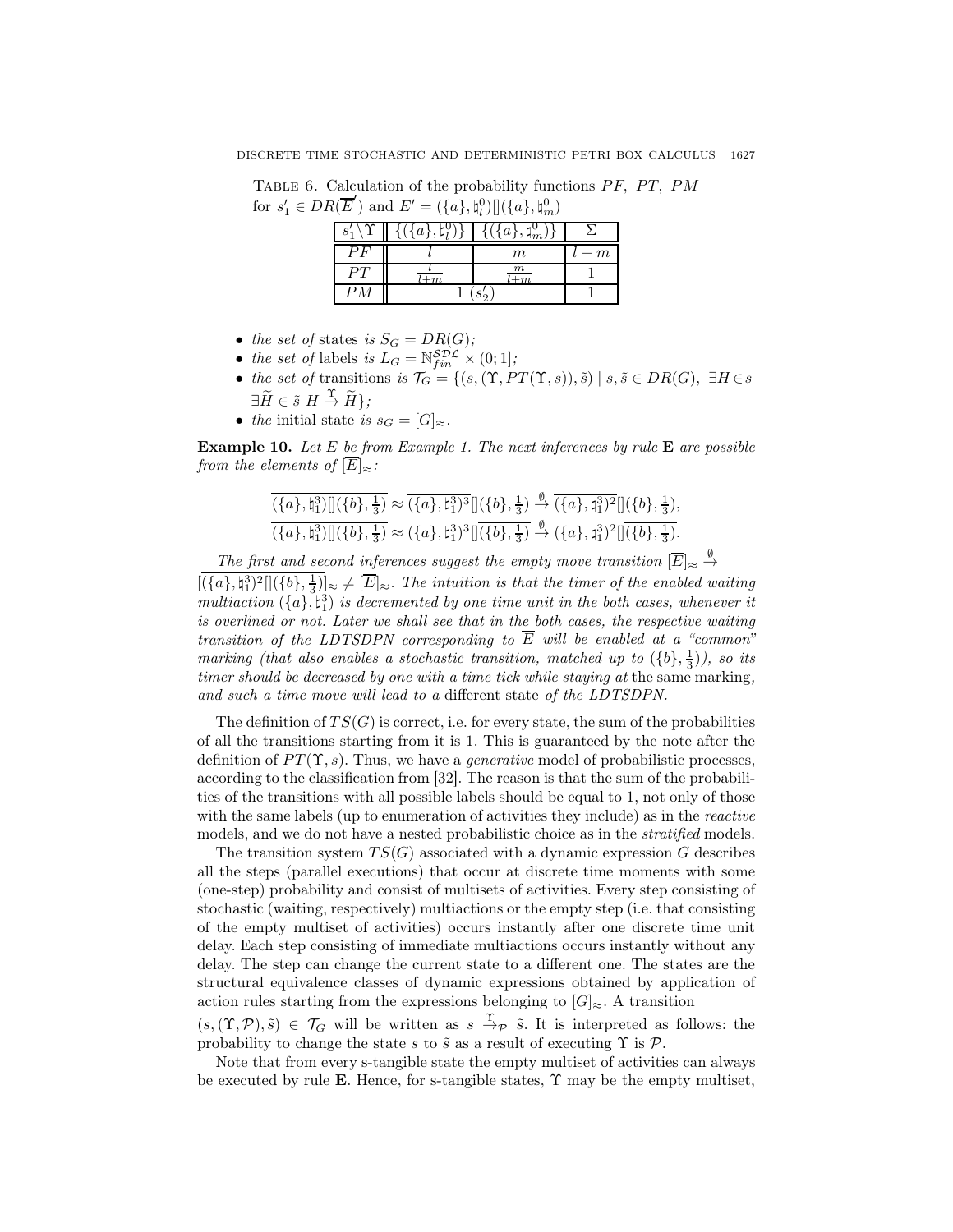and its execution only decrements by one the timer values (if any) of the current state (i.e. the equivalence class). Then we may have a transition  $s \stackrel{\emptyset}{\to} \rho \circ s$  from an stangible state s to the tangible (i.e. s-tangible or w-tangible) state  $\circ$  s =  $\bigcup\{[\circ H]_{\approx} \mid$  $H \in s \cap SatOpRegDynExpr$ . Thus,  $\Diamond s$  is the union of the structural equivalence classes of all saturated operative dynamic expressions from s, whose timer values have been decremented by one, prior to combining them into the equivalence classes. This corresponds to applying the empty move rule to all saturated operative dynamic expressions from s, followed by unifying the structural equivalence classes of all the resulting expressions. We have to keep track of such executions, called the empty moves, because they affect the timers and have non-zero probabilities. The latter follows from the definition of  $PF(\emptyset, s)$  and the fact that the probabilities of stochastic multiactions cannot be equal to 1 as they belong to the interval  $(0, 1)$ . When it holds  $\forall H \in s \cap \text{SatOpRegDynExpr}$   $\Diamond H = H$ , we obtain  $\Diamond s = s$  by definition of  $\circlearrowleft s$ . Then the empty move from s is in the form of  $s \stackrel{\emptyset}{\rightarrow} \mathcal{P} s$ , called the empty loop. For w-tangible and vanishing states  $\Upsilon$  cannot be the empty multiset, since we must execute some immediate (waiting, respectively) multiactions from them at the current (next, respectively) time moment.

The step probabilities belong to the interval  $(0, 1]$ , being 1 in the case when we cannot leave an s-tangible state  $s$  and the only transition leaving it is the empty move one  $s \stackrel{\emptyset}{\rightarrow}_1 \circ s$ , or if there is just a single transition from a w-tangible or a vanishing state to any other one.

We write  $s \stackrel{\Upsilon}{\rightarrow} \tilde{s}$  if  $\exists \mathcal{P} \ s \stackrel{\Upsilon}{\rightarrow} \tilde{s}$  and  $s \rightarrow \tilde{s}$  if  $\exists \Upsilon \ s \stackrel{\Upsilon}{\rightarrow} \tilde{s}$ .

The first equivalence we are going to introduce is isomorphism which is a coincidence of systems up to renaming of their components or states.

**Definition 14.** Let  $G, G'$  be dynamic expressions and  $TS(G) = (S_G, L_G, \mathcal{T}_G, s_G)$ ,  $TS(G') = (S_{G'}, L_{G'}, \mathcal{T}_{G'}, s_{G'})$  be their transition systems. A mapping  $\beta : S_G \to S_{G'}$ is an isomorphism between  $TS(G)$  and  $TS(G')$ , denoted by  $\beta: TS(G) \simeq TS(G')$ , if

- (1)  $\beta$  is a bijection such that  $\beta(s_G) = s_{G'}$ ;
- (2)  $\forall s, \tilde{s} \in S_G \ \forall \Upsilon \ s \stackrel{\Upsilon}{\rightarrow} \mathcal{P} \ \tilde{s} \ \Leftrightarrow \ \beta(s) \stackrel{\Upsilon}{\rightarrow} \mathcal{P} \ \beta(\tilde{s}).$

Two transition systems  $TS(G)$  and  $TS(G')$  are isomorphic, denoted by  $TS(G) \simeq$  $TS(G')$ , if  $\exists \beta : TS(G) \simeq TS(G')$ .

Transition systems of static expressions can also be defined. For  $E \in RegStatExpr$ , let  $TS(E) = TS(\overline{E}).$ 

**Definition 15.** Two dynamic expressions  $G$  and  $G'$  are equivalent with respect to transition systems, denoted by  $G =_{ts} G'$ , if  $TS(G) \simeq TS(G')$ .

3.4. Examples of transition systems. We now present a series of examples that demonstrate how to construct the transition systems of the dynamic expressions that include various compositions of stochastic, waiting and immediate multiactions.

**Example 11.** Let  $E = (\{a\}, \{a\})[(\{b\}, \{a\})]$ . DR $(\overline{E})$  consists of the equivalence classes

$$
s_1 = \overline{[(\{a\}, \natural_1^2)^2]}[(\{b\}, \natural_2^3)^3]_{\approx} = [(\{a\}, \natural_1^2)^2] \overline{[(\{b\}, \natural_2^3)^3]}_{\approx},
$$
  
\n
$$
s_2 = \overline{[(\{a\}, \natural_1^2)^1]}[(\{b\}, \natural_2^3)^2]_{\approx} = [(\{a\}, \natural_1^2)^1] \overline{(\{b\}, \natural_2^3)^2}]_{\approx},
$$
  
\n
$$
s_3 = \overline{[(\{a\}, \natural_1^2)]} \overline{[(\{b\}, \natural_2^3)]}_{\approx}.
$$
  
\nWe have  $DR_{ST}(\overline{E}) = \{s_1, s_3\}, DR_{WT}(\overline{E}) = \{s_2\}$  and  $DR_V(\overline{E}) = \emptyset$ .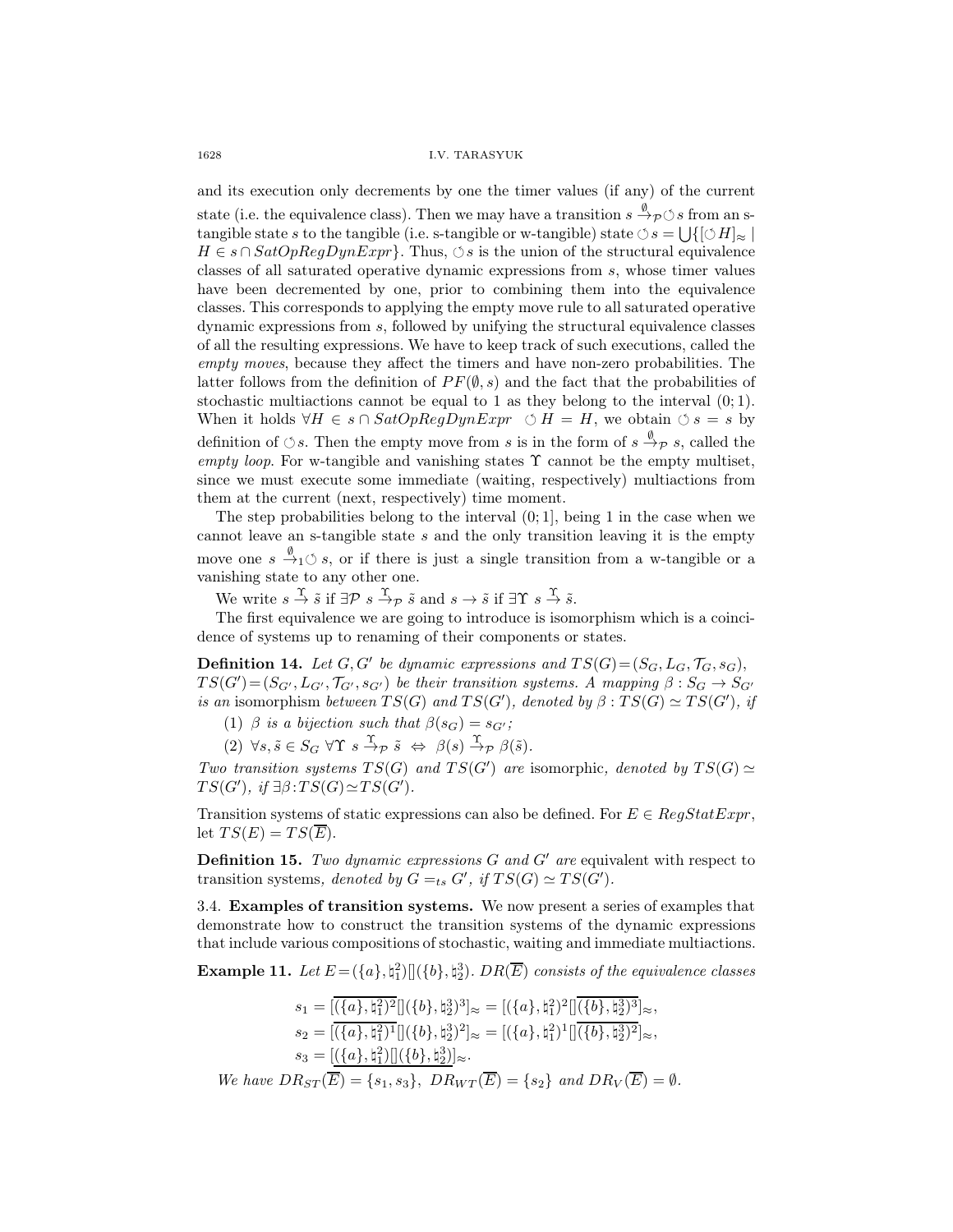

FIG. 2. The transition system of  $\overline{E}$  for  $E = (\lbrace a \rbrace, \natural_1^2) [](\lbrace b \rbrace, \natural_2^3)$ 

In Figure 2, the transition system  $TS(\overline{E})$  is shown. The s-tangible and w-tangible states are placed in ordinary and double ovals, respectively. To simplify the graphical representation, the singleton multisets of activities are written without outer braces.

This example demonstrates a choice between two waiting multiactions with different delays. It shows that the waiting multiaction  $({a}, {a}^2)$  with a less delay 2 is always executed first, hence, the choice is resolved in favour of it in any case and an absorbing state is then reached, so that the waiting multiaction  $({b}, {\dagger}_{2}^{3})$  with a greater delay 3 is never executed.

**Example 12.** Let  $E = (\{a\}, \{\dagger_1^3\}](\{b\}, \frac{1}{3})$ . DR $(\overline{E})$  consists of the equivalence classes

$$
\begin{aligned} s_1 &= [(\{a\},\natural_1^3)^3] [(\{b\},\tfrac{1}{3})]_{\approx} = [(\{a\},\natural_1^3)^3] [\overline{(\{b\},\tfrac{1}{3})}]_{\approx},\\ s_2 &= [(\{a\},\natural_1^3)^2] [(\{b\},\tfrac{1}{3})]_{\approx} = [(\{a\},\natural_1^3)^2] [\overline{(\{b\},\tfrac{1}{3})}]_{\approx},\\ s_3 &= [(\{a\},\natural_1^3)^1] [(\{b\},\tfrac{1}{3})]_{\approx} = [(\{a\},\natural_1^3)^1] [\overline{(\{b\},\tfrac{1}{3})}]_{\approx},\\ s_4 &= [(\{a\},\natural_1^3)] [(\{b\},\tfrac{1}{3})]_{\approx}. \end{aligned}
$$

We have  $DR_{ST}(\overline{E}) = \{s_1, s_2, s_4\}, \ D R_{WT}(\overline{E}) = \{s_3\} \text{ and } DR_V(\overline{E}) = \emptyset.$ 

In Figure 3, the transition system  $TS(\overline{E})$  is shown. The s-tangible and w-tangible states are depicted in ordinary and double ovals, respectively.

This example demonstrates a choice between waiting and stochastic multiactions. It shows that the stochastic multiaction  $({b}, \frac{1}{3})$  can be executed until the timer value of the waiting multiaction  $({a}, {t_1}^3)$  becomes 1, after which only the waiting multiaction can be executed in the next moment, leading to an absorbing state. Thus, in our setting, a waiting multiaction that cannot be executed in the next time moment and whose timer is still running may be interrupted (preempted) by executing a stochastic multiaction.

**Example 13.** Let  $E = ((\{a\}, \{a\}) \mid ((\{b\}, \frac{1}{3}))$  rs a.  $DR(\overline{E})$  consists of the equivalence classes

$$
s_1 = [((\overline{\{a\}, \natural_1^3\}^3][(\{b\}, \frac{1}{3})) \text{ rs } a]_{\approx} = [((\{a\}, \natural_1^3)^3][\overline{(\{b\}, \frac{1}{3})}) \text{ rs } a]_{\approx},
$$
  
\n
$$
s_2 = [((\overline{\{a\}, \natural_1^3\}^2][(\{b\}, \frac{1}{3})) \text{ rs } a]_{\approx} = [((\{a\}, \natural_1^3)^2][\overline{(\{b\}, \frac{1}{3})}) \text{ rs } a]_{\approx},
$$
  
\n
$$
s_3 = [((\overline{\{a\}, \natural_1^3)^1}][(\{b\}, \frac{1}{3})) \text{ rs } a]_{\approx} = [((\{a\}, \natural_1^3)^1][\overline{(\{b\}, \frac{1}{3})}) \text{ rs } a]_{\approx},
$$
  
\n
$$
s_4 = [((\{a\}, \natural_1^3)][(\{b\}, \frac{1}{3})) \text{ rs } a]_{\approx}.
$$

We have  $DR_{ST}(\overline{E}) = \{s_1, s_2, s_3, s_4\}$  and  $DR_{WT}(\overline{E}) = \emptyset = DR_V(\overline{E}).$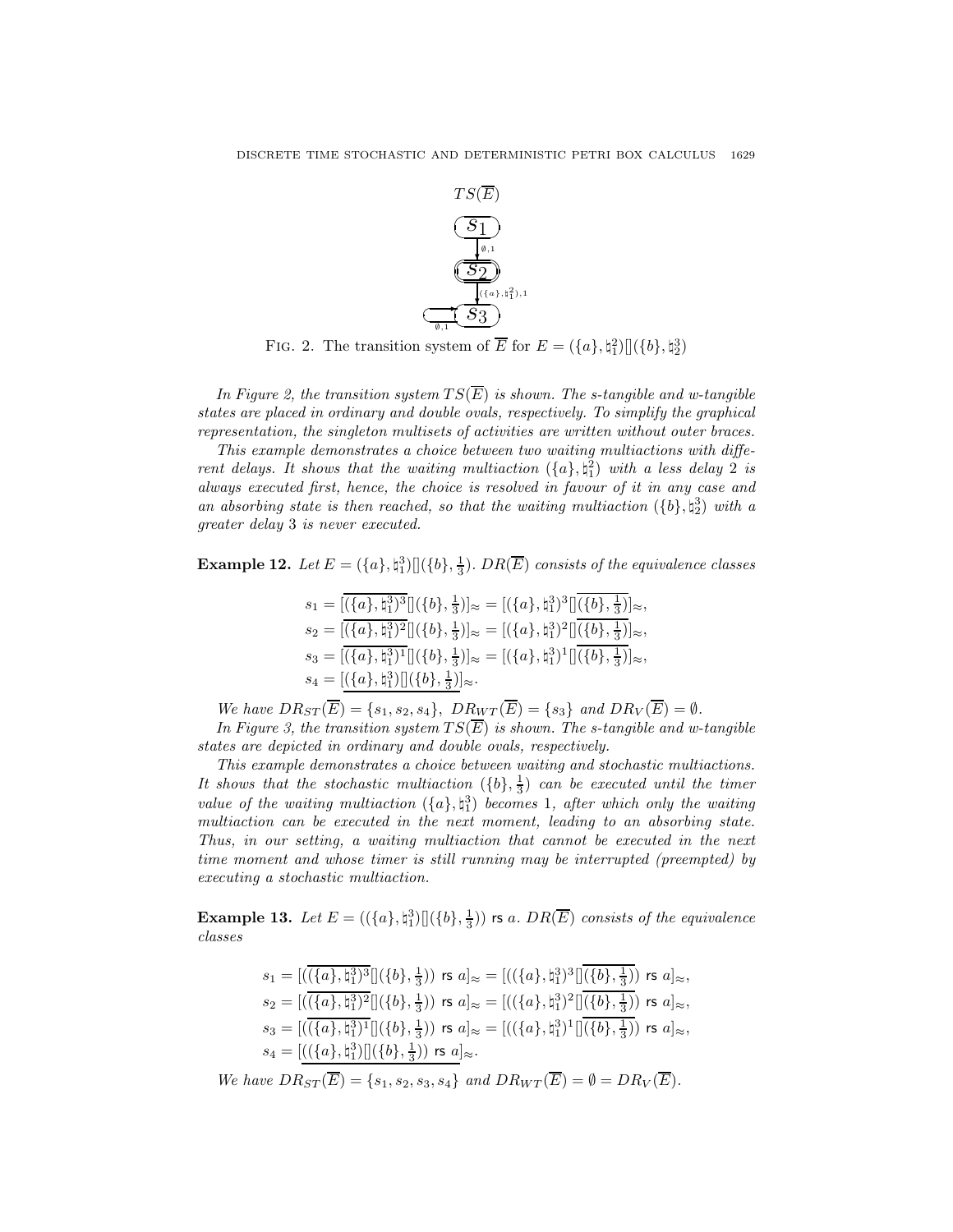

FIG. 3. The transition system of  $\overline{E}$  for  $E = (\{a\}, \natural_1^3) [](\{b\}, \frac{1}{3})$ 

In Figure 4, the transition system  $TS(\overline{E})$  is shown. The s-tangible states are depicted in ordinary ovals.

This example is a modification of the previous Example 12 by applying a restriction operation by action a to the whole expression. The present example shows that the stochastic multiaction  $({b}, \frac{1}{3})$  can be executed until the timer value of the "restricted" waiting multiaction  $(\lbrace a \rbrace, \natural_1^3)$  becomes 1, after which the waiting multiaction also cannot be executed in the next moment, since it is affected by the restriction. Instead, the stochastic multiaction  $(\{b\}, \frac{1}{3})$  can be executed again, leading to an absorbing state, or we return to the current state after one time tick (the empty loop in that state). Thus, a waiting multiaction that cannot be executed because of the restriction and whose timer runs until reaching its final value 1 may always be preempted by executing a stochastic multiaction. To verify that the timer value 1 remains unchanged with the time progress, recall the empty move rule  $E$  from Table 3 and the definition of  $\circlearrowleft G$  with  $\max\{1,\delta-1\} = \max\{1,0\} = 1$  when  $\delta = 1$ .

Note that the timer decrement of the "restricted" waiting multiaction  $({a}, {}_{5}^{3})$ induces a partial (for the first 2 time ticks) unfolding of the behaviour consisting in a choice between executing and non-executing the stochastic multiaction  $({b}, \frac{1}{3})$ . In our setting, the timer values are kept even for the waiting multiactions that cannot be executed because of the restriction, since they can potentially participate in a synchronization, but the activities resulted from synchronization do not appear explicitly in the syntax of the process expressions, and their timer values can be detected only by observing those of the both synchronized waiting multiactions. We shall see an importance of such a construction, particularly, in Examples 17 and 21.

**Example 14.** Let  $E = [(\{a\}, \frac{1}{2}) * (\{b\}, \natural_1^3) * (\{c\}, \frac{1}{3})]$ . DR(E) consists of the equivalence classes

$$
s_1 = [[({a}, \frac{1}{2}) * ({b}, \frac{1}{4}) * ({c}, \frac{1}{3})]]\approx,s_2 = [[({a}, \frac{1}{2}) * \overline{({b}, \frac{1}{4})}]^3 * ({c}, \frac{1}{3})]]\approx = [[({a}, \frac{1}{2}) * ({b}, \frac{1}{4})^3 * \overline{({c}, \frac{1}{3})}]]\approx,s_3 = [[({a}, \frac{1}{2}) * \overline{({b}, \frac{1}{4})}]^2 * ({c}, \frac{1}{3})]]\approx = [[({a}, \frac{1}{2}) * ({b}, \frac{1}{4})^2 * \overline{({c}, \frac{1}{3})}]]\approx,s_4 = [[({a}, \frac{1}{2}) * \overline{({b}, \frac{1}{4})}]^1 * ({c}, \frac{1}{3})]]\approx = [[({a}, \frac{1}{2}) * ({b}, \frac{1}{4})^1 * \overline{({c}, \frac{1}{3})}]]\approx,s_5 = [[({a}, \frac{1}{2}) * ({b}, \frac{1}{4}) * ({c}, \frac{1}{3})]]\approx.
$$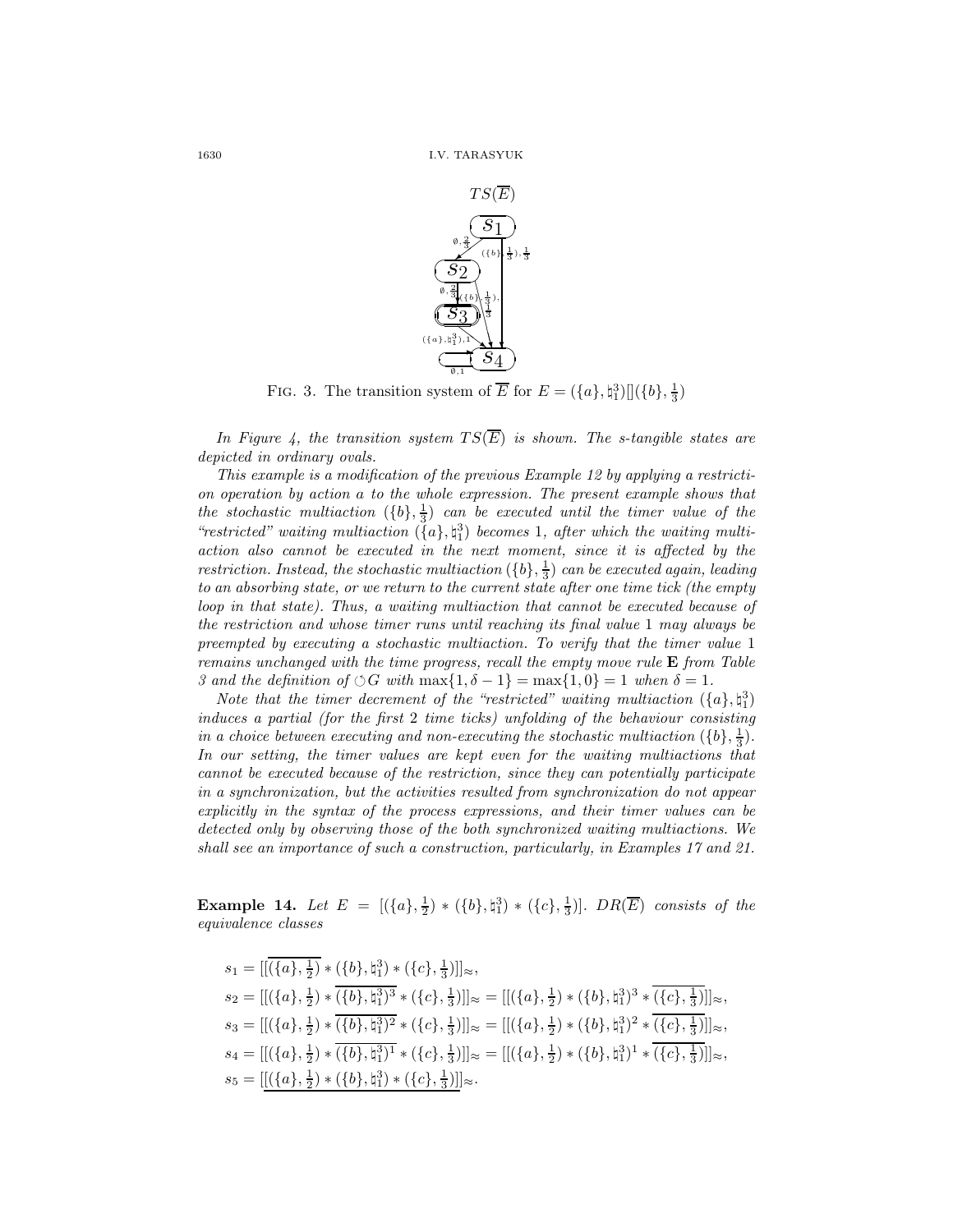

FIG. 4. The transition system of  $\overline{E}$  for  $E = ((\{a\}, \natural_1^3) || (\{b\}, \frac{1}{3}))$  rs a



FIG. 5. The transition system of  $\overline{E}$  for  $E = [(\lbrace a \rbrace, \frac{1}{2}) * (\lbrace b \rbrace, \natural_1^3) * (\lbrace c \rbrace, \frac{1}{3})]$ 

We have  $DR_{ST}(\overline{E}) = \{s_1, s_2, s_3, s_5\}, \ D R_{WT}(\overline{E}) = \{s_4\} \text{ and } DR_V(\overline{E}) = \emptyset.$ In Figure 5, the transition system  $TS(\overline{E})$  is shown. The s-tangible and w-tangible

states are depicted in ordinary and double ovals, respectively.

This example demonstrates an iteration loop with a waiting multiaction. The iteration initiation is modeled by a (initiating) stochastic multiaction  $(\{a\},\frac{1}{2})$ . The iteration body that corresponds to the loop consists of a (looping) waiting multiaction  $({b}, \nvert_1^3)$ . The iteration termination is represented by a (terminating) stochastic multiaction  $({c}, \frac{1}{3})$ . The terminating stochastic multiaction can be executed until the timer value of the waiting multiaction becomes 1, after which only the waiting multiaction can be executed in the next moment. Thus, the iteration termination can either complete the repeated execution of the iteration body or break its execution when the waiting multiaction timer shows some intermediate value (that is less than the initial value, being the multiaction delay, but greater than 1). The execution of the waiting multiaction  $({b}, \nless_{1}^{3})$  leads to the repeated start of the iteration body. The execution of the terminating stochastic multiaction  $({c}, \frac{1}{3})$  brings to the final absorbing state of the iteration construction.

**Example 15.** Let  $E = (\{a\}, \mathfrak{h}_1^0) || (\{b\}, \mathfrak{h}_2^2) || (\{c\}, \mathfrak{h}_3^3)$ . DR $(\overline{E})$  consists of the equivalence classes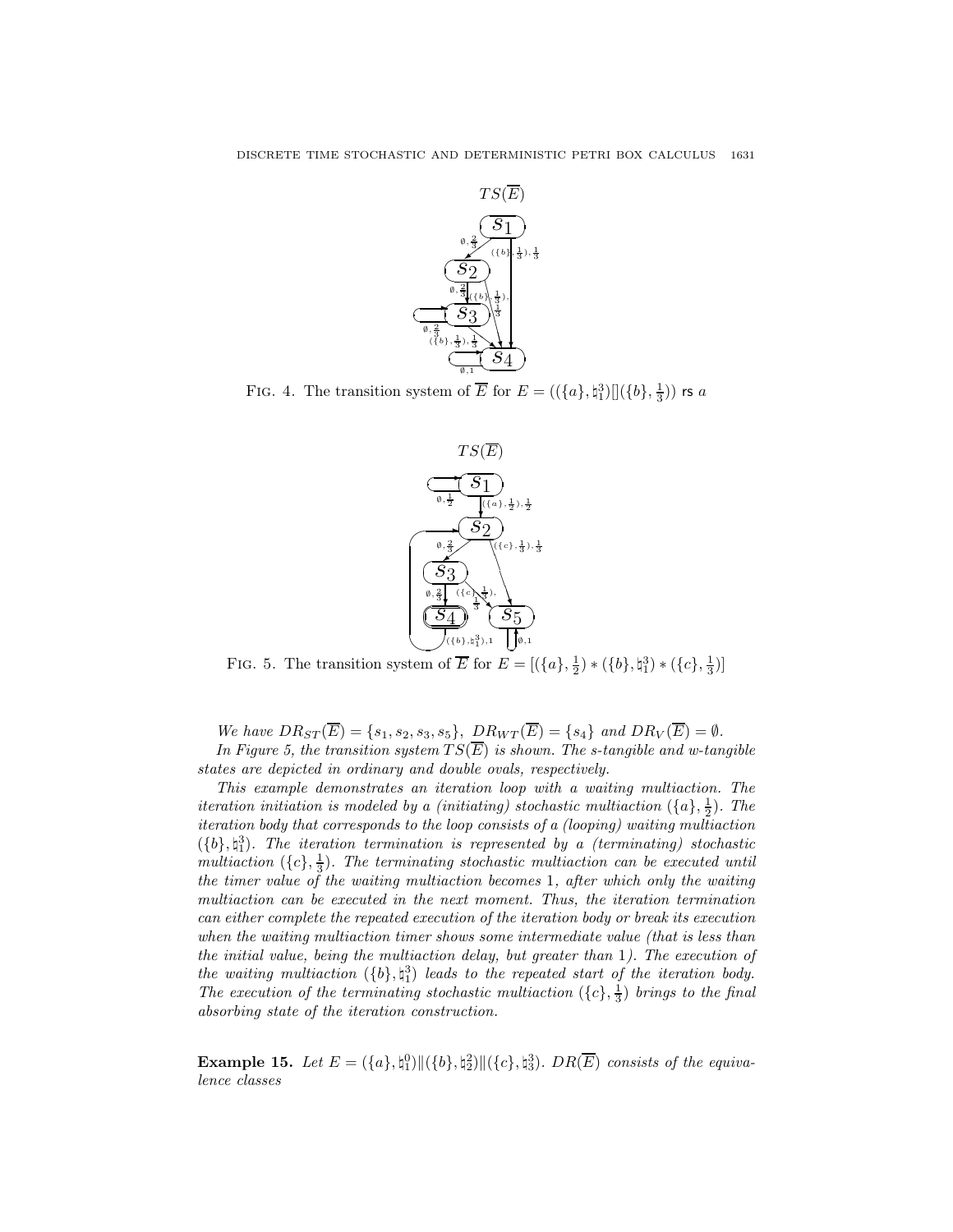

FIG. 6. The transition system of  $\overline{E}$  for  $E = (\{a\}, \{a_1\}) \| (\{b\}, \{a_2\}) \| (\{c\}, \{a_3\})$ 

| $s_1=[\overline{(\{a\},\natural_1^0)}\ \overline{(\{b\},\natural_2^2)^2}\ \overline{(\{c\},\natural_3^3)^3}]_{\approx},\quad s_2=[(\{a\},\natural_1^0)\ \overline{(\{b\},\natural_2^2)^2}\ \overline{(\{c\},\natural_3^3)^3}]_{\approx},$ |  |
|-------------------------------------------------------------------------------------------------------------------------------------------------------------------------------------------------------------------------------------------|--|
| $s_3=[(\{a\},\natural_1^0)\ (\{b\},\natural_2^2)^1\ (\{c\},\natural_3^3)^2]_{\approx},\quad s_4=[(\{a\},\natural_1^0)\ (\{b\},\natural_2^2)\ (\{c\},\natural_3^3)^1]_{\approx},$                                                          |  |
| $s_5 = [(\lbrace a \rbrace, \natural_1^0) \  (\lbrace b \rbrace, \natural_2^2) \  (\lbrace c \rbrace, \natural_3^3) ]_{\approx}.$                                                                                                         |  |

We have  $DR_{ST}(\overline{E}) = \{s_2, s_5\}, \ D R_{WT}(\overline{E}) = \{s_3, s_4\} \ and \ DR_V(\overline{E}) = \{s_1\}.$ In Figure 6, the transition system  $TS(\overline{E})$  is shown. The s-tangible and w-tangible states are depicted in ordinary and double ovals, respectively, and the vanishing ones are depicted in boxes.

This example demonstrates a parallel composition of an immediate and two waiting multiactions with different delays. It shows that the immediate multiaction  $({a},{\natural}_{1}^{0})$  is always executed before any parallel with it waiting multiaction. Further, from the two parallel waiting multiactions, that  $(\{b\}, \natural_2^2)$  with a less delay 2 executed first in any case. Finally, the execution of the waiting multiaction  $({c}, \natural_3^3)$  with a greater delay 3 leads to an absorbing state. Thus, in spite of parallelism of those three deterministic multiactions, they are executed sequentially in fact, in the increasing order of their (different) delays. That sequence also includes the empty set, executed after the immediate multiaction  $({a}, {\uparrow}_{1}^{0}),$  since the waiting multiaction  $({b}, {\uparrow}_{2}^{2})$ with a less delay will then need a passage of one time unit (one time tick) for its timer value (RTE) become 1 and it can be executed itself. Though the example is not complex, it shows a transition system with all three types of states: s-tangible, w-tangible and vanishing.

**Example 16.** Let  $E = (\{a\}, \{\dagger_1^3\} \| (\{b\}, \frac{1}{3})$ . DR $(\overline{E})$  consists of the equivalence classes

$$
\begin{aligned} s_1 &= [\overline{(\{a\},\natural_1^3)^3} \| \overline{(\{b\},\tfrac{1}{3})}]_\approx, \quad s_2 = [\overline{(\{a\},\natural_1^3)^2} \| \overline{(\{b\},\tfrac{1}{3})}]_\approx, \\ s_3 &= [\overline{(\{a\},\natural_1^3)^2} \| \underline{(\{b\},\tfrac{1}{3})}]_\approx, \quad s_4 = [\overline{(\{a\},\natural_1^3)^1} \| \overline{(\{b\},\tfrac{1}{3})}]_\approx, \\ s_5 &= [\overline{(\{a\},\natural_1^3)^1} \| \overline{(\{b\},\tfrac{1}{3})}]_\approx, \quad s_6 = [\underline{(\{a\},\natural_1^3) \| \overline{(\{b\},\tfrac{1}{3})}]_\approx, \\ s_7 &= [\underline{(\{a\},\natural_1^3) \| \overline{(\{b\},\tfrac{1}{3})}]_\approx. \end{aligned}
$$

We have  $DR_{ST}(\overline{E}) = \{s_1, s_2, s_3, s_6, s_7\}, \ D R_{WT}(\overline{E}) = \{s_4, s_5\} \ and \ DR_V(\overline{E}) = \emptyset.$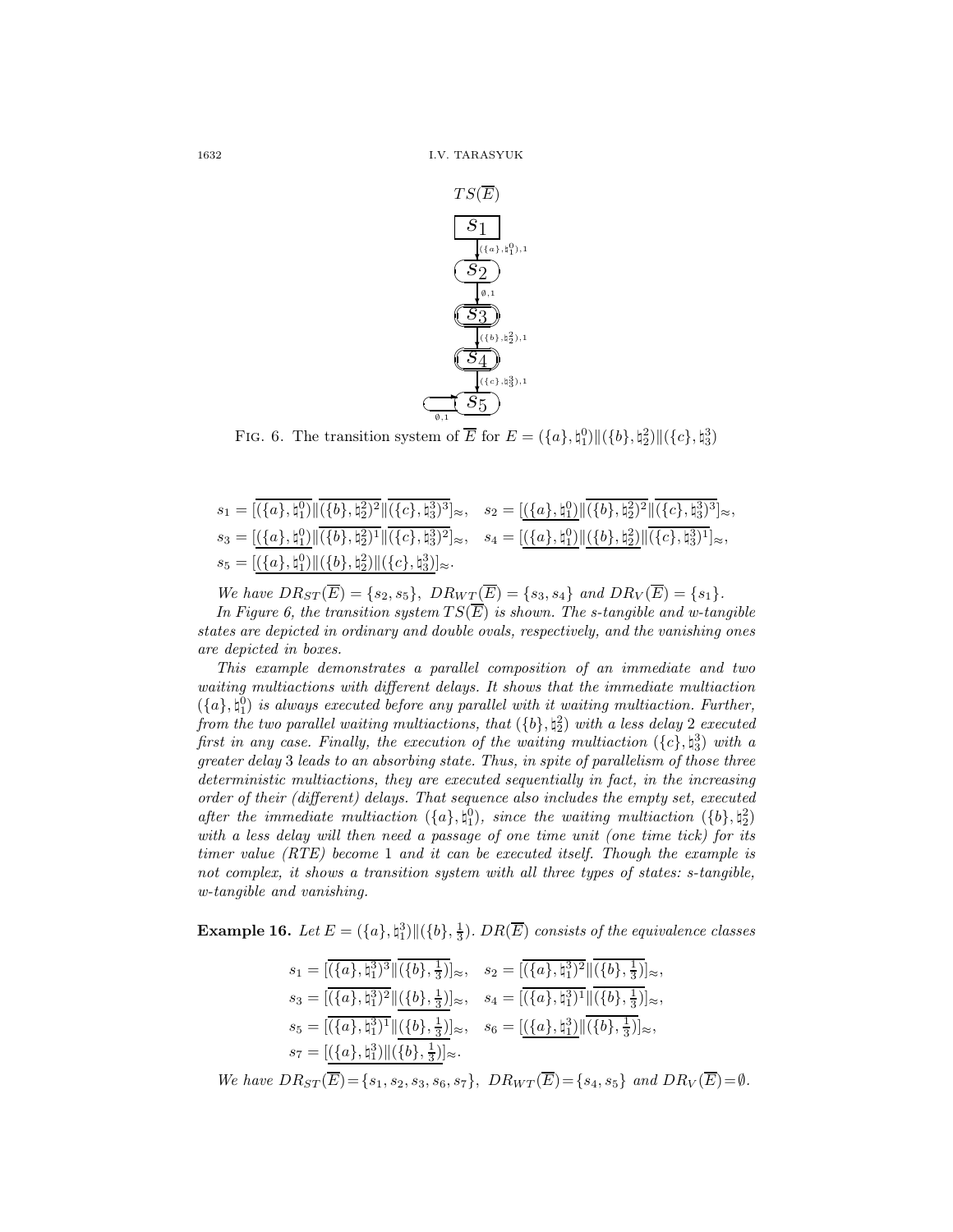

FIG. 7. The transition system of  $\overline{E}$  for  $E = (\{a\}, \natural_1^3) || (\{b\}, \frac{1}{3})$ 

In Figure 7, the transition system  $TS(\overline{E})$  is shown. The s-tangible and w-tangible states are depicted in ordinary and double ovals, respectively.

This example demonstrates a parallel composition of waiting and stochastic multiactions. It shows that the stochastic multiaction  $({b}, \frac{1}{3})$  can be executed until the timer value of the waiting multiaction  $({a}, {t_1}^3)$  becomes 1, after which only the waiting multiaction can be executed in the next moment. The execution of the latter leads to an absorbing state either directly or indirectly, via executing a possible empty loop, followed (via sequential composition) by the stochastic multiaction  $(\{b\}, \frac{1}{3})$  that has not been executed in the preceding states.

**Example 17.** Let  $E$  =  $((\{a\},\natural_1^2) \|(\{\hat{a}\},\natural_2^2))$  sy a rs a.  $DR(\overline{E})$  consists of the equivalence classes

 $s_1=[((\{a\},\natural_1^2)^2\|(\{\hat a\},\natural_2^2)^2)$  sy  $a$  rs  $a]_\approx, \quad s_2=[((\{a\},\natural_1^2)^1\|(\{\hat a\},\natural_2^2)^1)$  sy  $a$  rs  $a]_\approx,$  $s_3 = [((\{a\},\natural_1^2) \|(\{\hat{a}\},\natural_2^2))$  sy  $a$  rs  $a]_{\approx}$ .

We have  $DR_{ST}(\overline{E}) = \{s_1, s_3\}, \ D R_{WT}(\overline{E}) = \{s_2\} \ and \ DR_V(\overline{E}) = \emptyset.$ 

In Figure 8, the transition system  $TS(\overline{E})$  is shown. The s-tangible and w-tangible states are depicted in ordinary and double ovals, respectively.

This example demonstrates a parallel composition of two waiting multiactions  $({a}, {t<sub>1</sub><sup>2</sup>})$  and  $({\hat{a}}, {t<sub>2</sub><sup>2</sup>})$ , whose multiaction parts are singleton multisets with an action a and its conjugate  $\hat{a}$ , respectively. The resulting composition is synchronized and then restricted by that action, which (and its conjugate) therefore "disappears" from the composite process behaviour. From the initial state, only the empty multiset of activities is executed that decrements by one the values of the timers. That evolution follows by the execution of a new waiting multiaction  $(\emptyset, \natural_3^2)$  with the empty multiaction part, resulted from synchronization of the two waiting multiactions, which leads to an absorbing state.

Note that the timer values of the two waiting multiactions and that of the new waiting multiaction  $(\emptyset, \natural_3^2)$  (being their synchronous product) coincide until all of them remain enabled with the time progress. Thus, it is very useful that the expression syntax preserves such two enabled synchronized waiting multiactions, removed by restriction from the behaviour, since their timer values suggest that of their synchronous product, which is not explicit in the syntax. Thus, the timer values of those two "virtual" enabled waiting multiactions cannot just be marked as undefined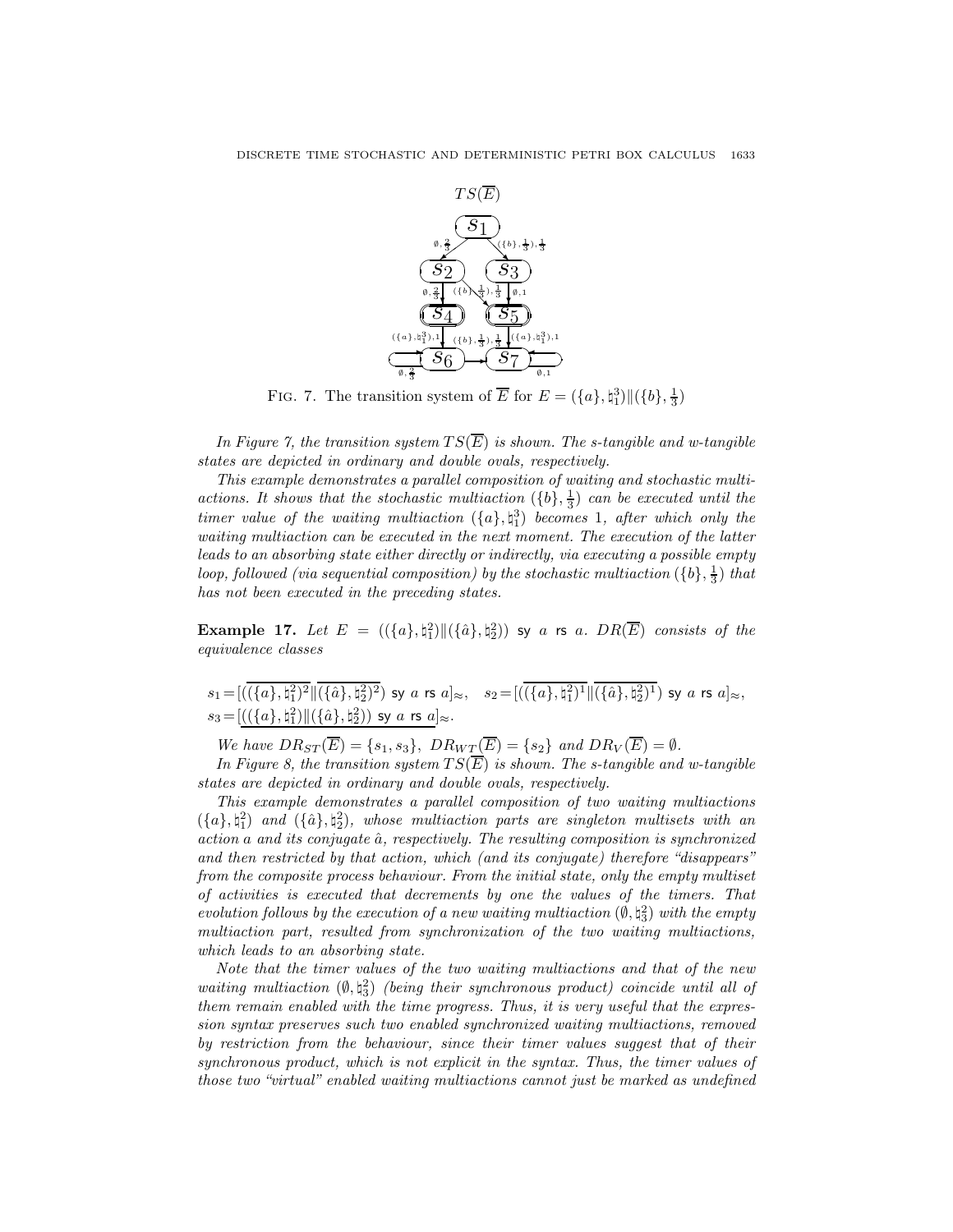

FIG. 8. The transition system of  $\overline{E}$  for  $E = ((\{a\}, \natural_1^2) \| (\{\hat{a}\}, \natural_2^2))$  sy a rs a

in the syntax, provided that one keeps track of the timer value of their synchronous product being only implicit in the syntax.

If both synchronized waiting multiactions lose their enabledness with the time progress then their synchronous product  $(\emptyset, \natural_3^2)$  also loses its enabledness and all of them obviously loose their timer value annotations. It may happen that one of the synchronized waiting multiactions loses its enabledness (for example, when a conflicting waiting multiaction is executed) while the other one keeps its enabledness. Then their synchronous product also loses its enabledness, together with its timer value annotation. In such a case, the timer value of the enabled synchronized waiting multiaction does not suggest anymore that of the synchronous product. That "saved" timer value merely decrements with every time tick unless it becomes equal to 1, after which either the enabled synchronized waiting multiaction is executed or it cannot be executed by some reason (for example, when affected by restriction) and then the timer value 1 remains unchanged with the time progress. To verify this, recall the empty move rule **E** from Table 3 and the definition of  $\circ$  G with max $\{1, \delta - 1\}$  =  $\max\{1,0\} = 1$  when  $\delta = 1$ .

**Example 18.** Let  $E = (((\{a\}, \{\dagger\}) ; (\{b\}, \{\dagger\}) ) \| (\{\hat{b}\}, \{\dagger\}) )$  sy b.  $DR(\overline{E})$  consists of the equivalence classes

$$
s_1 = [((\overline{\langle \{a\}, \natural_1^1 \rangle^1}; \{\{b\}, \natural_2^3\}) || \overline{\langle \{\hat{b}\}, \natural_3^3 \rangle^3}) \text{ sy } b]_{\approx},
$$
  
\n
$$
s_2 = [(((\{\{a\}, \natural_1^1\}; \overline{\langle \{b\}, \natural_2^3 \rangle^3}) || \overline{\langle \{\hat{b}\}, \natural_3^3 \rangle^2}) \text{ sy } b]_{\approx},
$$
  
\n
$$
s_3 = [(((\{\{a\}, \natural_1^1\}; \overline{\langle \{b\}, \natural_2^3 \rangle^2}) || \overline{\langle \{\hat{b}\}, \natural_3^3 \rangle^1}) \text{ sy } b]_{\approx},
$$
  
\n
$$
s_4 = [(((\{\{a\}, \natural_1^1\}; \overline{\langle \{b\}, \natural_2^3 \rangle^1}) || \underline{\langle \{\hat{b}\}, \natural_3^3 \rangle}) \text{ sy } b]_{\approx},
$$
  
\n
$$
s_5 = [(((\{\{a\}, \natural_1^1\}; \{\{b\}, \natural_2^3\}) || \overline{\langle \{\hat{b}\}, \natural_3^3 \rangle}) \text{ sy } b]_{\approx}.
$$

We have  $DR_{ST}(\overline{E}) = \{s_2, s_5\}, \ DR_{WT}(\overline{E}) = \{s_1, s_3, s_4\} \text{ and } DR_V(\overline{E}) = \emptyset.$ 

In Figure 9, the transition system  $TS(\overline{E})$  is shown. The s-tangible and w-tangible states are depicted in ordinary and double ovals, respectively.

This example demonstrates a parallel composition of two subprocesses. The first subprocess is a sequential composition of two waiting multiactions  $({a}, {t<sub>1</sub>})$  and  $({b}, \natural_2^3)$ . The second subprocess consists of a single waiting multiaction  $({\hat{b}}, \natural_3^3)$ . The resulting composition is synchronized by the action b, which (and its conjugate) therefore "disappears" from the behaviour of their synchronous product. From the initial state, only the waiting multiaction  $(\{a\},\natural_1^1)$  is executed and the timer of the newly enabled waiting multiaction  $({b}, \natural_2^3)$  starts with the value 3 while the timer value 3 of  $(\{\hat{b}\}, \natural_3^3)$  is decreased by one and becomes 2. That evolution follows by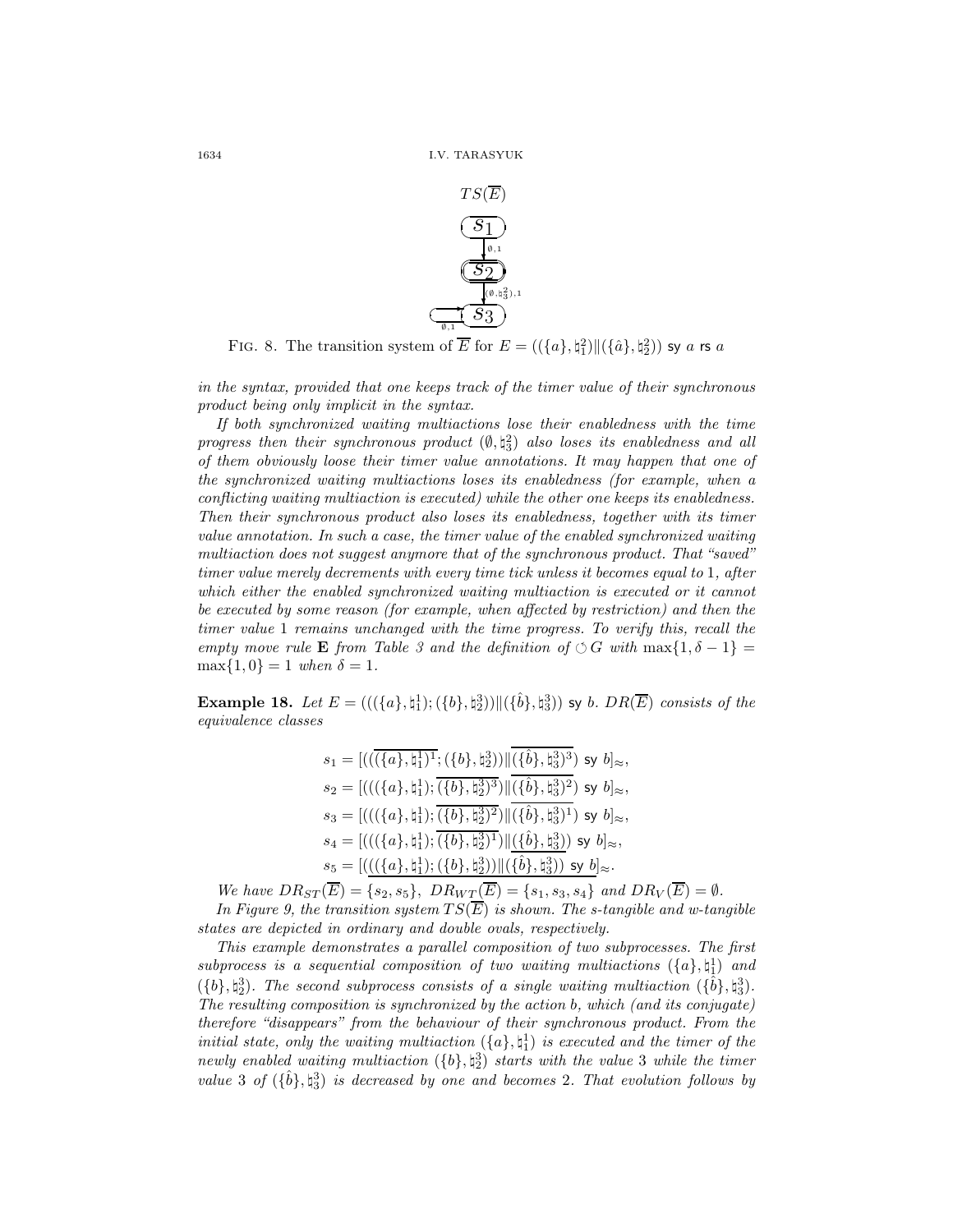

FIG. 9. The transition system of  $\overline{E}$  for  $E = (((\{a\}, \natural_1^1); (\{b\}, \natural_2^3)) \| (\{\hat{b}\}, \natural_3^3))$  sy b

the execution of the empty multiset of activities that further decrements the values of those timers that become 2 and 1, respectively. Then the waiting multiaction  $(\{\hat{b}\}, \natural_3^3)$  is executed and its timer value annotation disappears while the timer value of  $({b}, \natural_2^3)$  becomes 1. Then the execution of waiting multiaction  $({b}, \natural_2^3)$  finally leads to an absorbing state.

Thus, the new waiting multiaction  $(\emptyset, \natural_5^3)$ , resulted from synchronization of  $({b}, \natural_2^3)$  and  $({\hat{b}}, \natural_3^3)$ , cannot be executed, since those synchronized waiting multiactions cannot be executed together (in parallel) in any reachable state. Note that a synchronous product cannot be executed even if one (the latest, in case the timers are disbalanced) of the synchronized activities cannot be executed. Then only the maximum timer value of the two synchronized waiting multiactions suggests the timer value of their synchronous product  $(\emptyset, \natural_5^3)$ , until all of them remain enabled with the time progress. The enabledness keeps the corresponding timer value annotations present in the syntax and those values defined. Each defined timer value of  $({b}, \natural_2^3)$ is always less by one than that of  $(\{\hat{b}\}, \{\hat{a}^3\})$ , since the execution of the former waiting multiaction is delayed for one time unit due to the execution of the preceding  $({a},{\natural},\natural]$ . Then simultaneous starting the timers of the two synchronized waiting multiactions is prevented, resulting in the disbalanced timers. If just one timer value of the two synchronized waiting multiactions is undefined then that of their synchronous product is undefined too, since it is not enabled in that case.

Example 19. Let  $E\;=\;(((\{a\},\natural_1^1);(\{b,\hat{x}\},\natural_2^0))\|((\{x\},\natural_3^0)\|(\{c\},\natural_4^1)))$  sy  $x$  rs  $x.$  $DR(\overline{E})$  consists of the equivalence classes

$$
s_1 = [((\overline{(\{a\},\natural_1^1)^1};(\{b,\hat{x}\},\natural_2^0)) \| ((\{x\},\natural_3^0) \| \overline{(\{c\},\natural_4^1)^1})) \text{ sy } x \text{ rs } x]_{\approx} = \\ [((\overline{(\{a\},\natural_1^1)^1};(\{b,\hat{x}\},\natural_2^0)) \| (\overline{(\{x\},\natural_3^0)} \| (\{c\},\natural_4^1)^1)) \text{ sy } x \text{ rs } x]_{\approx}, \\ s_2 = [(((\{a\},\natural_1^1); \overline{(\{b,\hat{x}\},\natural_2^0)}) \| ((\{x\},\natural_3^0) \| (\{c\},\natural_4^1))) \text{ sy } x \text{ rs } x]_{\approx}. \label{eq:4.1}
$$

We have  $DR_{ST}(\overline{E}) = \{s_2\}, \, DR_{WT}(\overline{E}) = \{s_1\} \,$  and  $DR_V(\overline{E}) = \emptyset$ .

In Figure 10, the transition system  $TS(\overline{E})$  is shown. The s-tangible and wtangible states are depicted in ordinary and double ovals, respectively.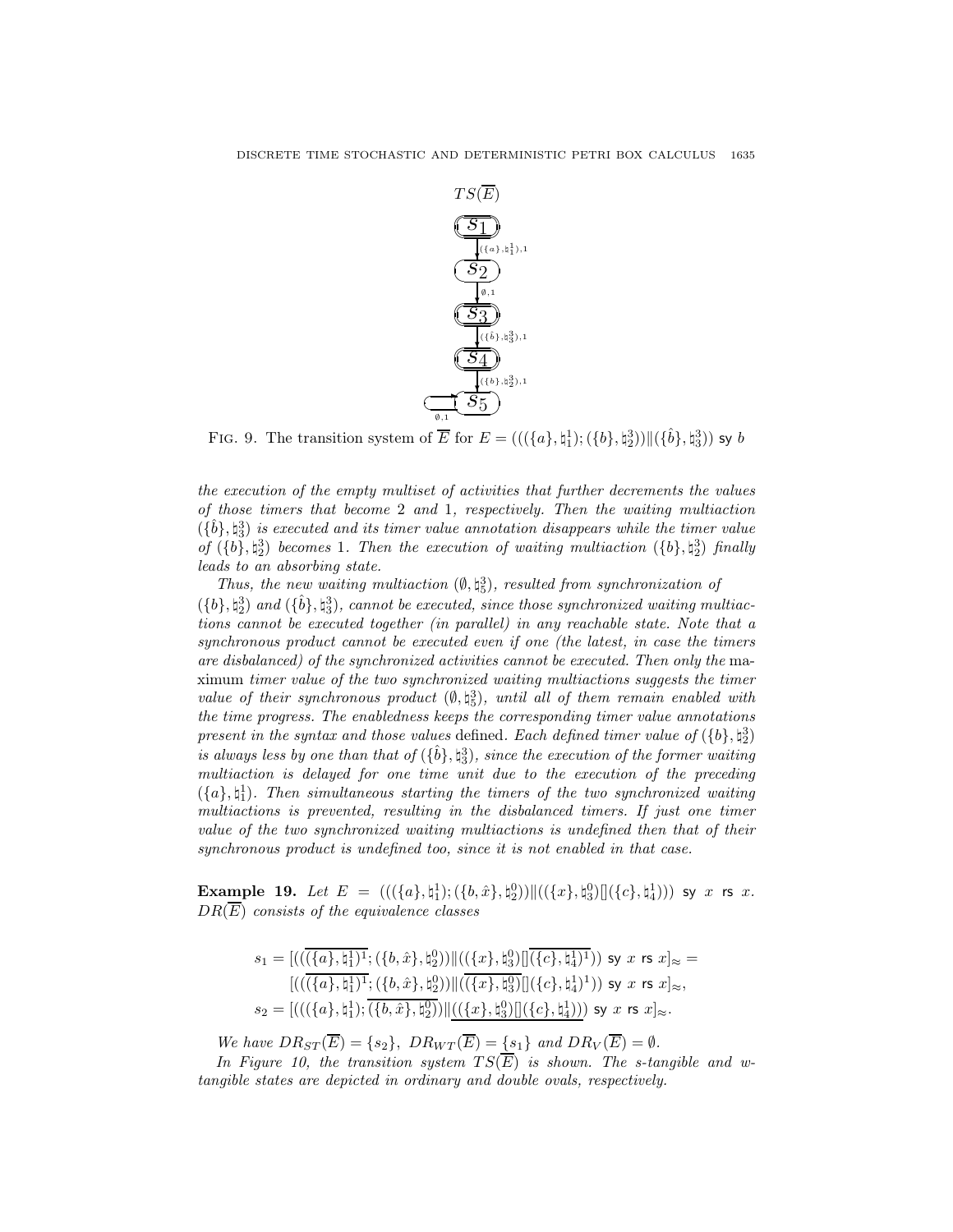

FIG. 10. The transition system of  $\overline{E}$  for  $E=(((\{a\},\natural_1^1);(\{b,\hat{x}\},\natural_2^0))\|((\{x\},\natural_3^0)\|(\{c\},\natural_4^1)))$  sy  $x$  rs  $x$ 

This example demonstrates a parallel composition of two subprocesses, synchronized and then restricted by an auxiliary action that (and its conjugate) hereupon "disappears" from the composite process behaviour. The first subprocess is a sequential composition of the waiting  $({a}, {t_1})$  and immediate  $({b}, \hat{x}), {t_2}$  multiactions. The second subprocess is a choice between the immediate  $({x}, \sharp_{3}^{0})$  and waiting  $({c}, \natural)$  multiactions. The immediate multiactions  $({b}, \hat{x}), \natural_2^0$  and  $({x}, \natural_3^0)$  in the first and second subprocesses are synchronized via an auxiliary action x that (and its conjugate) is then removed from the behaviour by the restriction operation. Since those immediate multiactions are within coverage of restriction by the auxiliary action, they cannot be executed. The new immediate multiaction  $({b}, \natural_{5}^{0})$ , resulted from that synchronization can only be executed if the waiting multiaction  $(\{a\},\natural_1^1)$ (preceding it via sequential composition) in the first subprocess has occurred and the waiting multiaction  $({c}, \mathfrak{t}_4)$  (conflicting with it via the choice composition) in the second subprocess has not occurred. Since only maximal multisets of parallel waiting multiactions may be executed, the waiting multiactions in both the subprocesses must occur, thus preventing execution of the new immediate multiaction  $({b}, \natural_{5}^{0}),$ generated by synchronization.

Example 20. Let  $E \;=\; (((\{a\},\natural_1^2);(\{b,\hat{x}\},\natural_2^2))\|((\{x\},\natural_3^2)\|(\{c\},\natural_4^2)))$  sy  $x$  rs  $x.$  $DR(\overline{E})$  consists of the equivalence classes

$$
s_1 = [((\overline{(\{a\}, \natural_1^2)^2}; (\{b, \hat{x}\}, \natural_2^2)) \| ((\{x\}, \natural_3^2)^2 \| (\{c\}, \natural_4^2)^2)) \text{ sy } x \text{ rs } x]_{\approx} =
$$
  
\n
$$
[((\overline{(\{a\}, \natural_1^2)^2}; (\{b, \hat{x}\}, \natural_2^2)) \| ((\overline{\{x\}, \natural_3^2)^2} \| (\{c\}, \natural_4^2)^2)) \text{ sy } x \text{ rs } x]_{\approx},
$$
  
\n
$$
s_2 = [((\overline{(\{a\}, \natural_1^2)^1}; (\{b, \hat{x}\}, \natural_2^2)) \| ((\{x\}, \natural_3^2)^1 \| (\{c\}, \natural_4^2)^1)) \text{ sy } x \text{ rs } x]_{\approx} =
$$
  
\n
$$
[(((\overline{\{a\}, \natural_1^2)^1}; (\{b, \hat{x}\}, \natural_2^2)) \| ((\overline{\{x\}, \natural_3^2)^1} \| (\{c\}, \natural_4^2)^1)) \text{ sy } x \text{ rs } x]_{\approx},
$$
  
\n
$$
s_3 = [(((\{a\}, \natural_1^2); \overline{(\{b, \hat{x}\}, \natural_2^2)^2}) \| ((\{x\}, \natural_3^2) \| (\{c\}, \natural_4^2))) \text{ sy } x \text{ rs } x]_{\approx},
$$
  
\n
$$
s_4 = [(((\{a\}, \natural_1^2); \overline{(\{b, \hat{x}\}, \natural_2^2)^1}) \| ((\{x\}, \natural_3^2) \| (\{c\}, \natural_4^2))) \text{ sy } x \text{ rs } x]_{\approx}.
$$

We have  $DR_{ST}(\overline{E}) = \{s_1, s_3, s_4\}, \ D R_{WT}(\overline{E}) = \{s_2\} \ and \ DR_V(\overline{E}) = \emptyset.$ In Figure 11, the transition system  $TS(\overline{E})$  is shown. The s-tangible and wtangible states are depicted in ordinary and double ovals, respectively.

This example is a modification of the previous Example 19 by replacing all the immediate multiactions with the waiting ones and by setting to 2 the delays of all the waiting multiactions from the syntax. Thus, we examine a compound process, constructed with parallelism, synchronization and restriction operations from the following two subprocesses. The first subprocess is a sequential composition of two waiting multiactions  $(\{a\},\natural_1^2)$  and  $(\{b,\hat{x}\},\natural_2^2)$ . The second subprocess is a choice between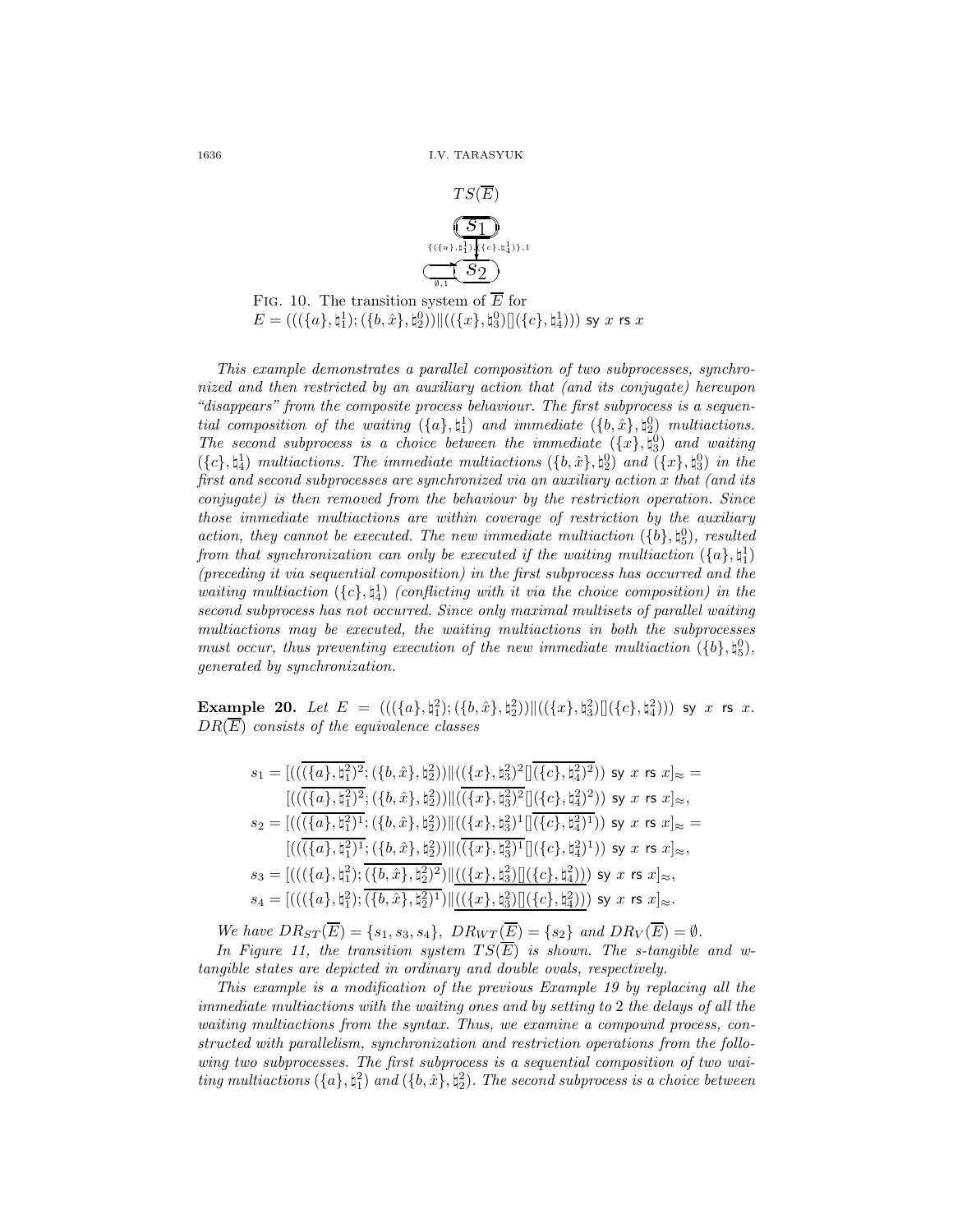

other two waiting multiactions  $({x}, \natural_3^2)$  and  $({c}, \natural_4^2)$ . The second waiting multiaction  $(\lbrace b, \hat{x} \rbrace, \natural_2^2)$  in the first subprocess and the first waiting multiaction  $(\lbrace x \rbrace, \natural_3^2)$  in the second subprocess are synchronized via an auxiliary action x that (and its conjugate) is then removed from the behaviour by the restriction operation. The new waiting multiaction  $({b}, \natural_5^2)$ , resulted from that synchronization has the same delay 2 as the two synchronized waiting multiactions. It can only be executed if the first waiting multiaction  $({a}, {}^{\circ}I_{1})$  (preceding it via sequential composition) in the first subprocess has occurred and the second waiting multiaction  $(\{c\}, \natural^2_4)$  (conflicting with it via the choice composition) in the second subprocess has not occurred. Since only maximal multisets of parallel waiting multiactions may be executed, the mentioned ("first in first" and "second in second") waiting multiactions in both the subprocesses must occur, thus preventing execution of the new waiting multiaction  $({b}, \xi)$ , generated by synchronization.

The overlined second waiting multiaction in the first subprocess is within coverage of restriction by the auxiliary action. Consider the state, reached from the initial state by execution of the empty multiset of activities, followed by the parallel execution of the mentioned ('first in first" and "second in second") waiting multiactions. After the empty multiset execution from the considered state, the associated timer value of that overlined waiting multiaction is decremented to 1. Then an absorbing state is reached, from which only the empty loop is possible, which leaves that timer value 1 unchanged though. To verify this, recall the empty move rule  $\bf{E}$  from Table 3 and the definition of  $\circlearrowleft G$  with  $\max\{1,\delta-1\} = \max\{1,0\} = 1$  when  $\delta = 1$ .

**Example 21.** Let  $E = (((\{a\}, \{a_1^2\}; (\{b, \hat{x}\}, \{a_2^2\}) \| ((\{x\}, \{a_3^2\}) \| (\{c\}, \{a_4^2\}))$  sy  $x$ .  $DR(\overline{E})$ consists of the equivalence classes

$$
s_1 = [(((\overline{\{a\}, \natural_1^2})^2; (\{b, \hat{x}\}, \natural_2^2)) \| ((\overline{\{x\}, \natural_3^2})^2] ((\{c\}, \natural_4^2)^2)) \text{ sy } x]_{\approx} =
$$
  
\n
$$
[(\overline{(\{a\}, \natural_1^2)^2}; (\{b, \hat{x}\}, \natural_2^2)) \| ((\{x\}, \natural_3^2)^2] \overline{(\{c\}, \natural_4^2)^2}) \text{ sy } x]_{\approx},
$$
  
\n
$$
s_2 = [((\overline{\{a\}, \natural_1^2)^1}; (\{b, \hat{x}\}, \natural_2^2)) \| ((\overline{\{x\}, \natural_3^2)^1} \overline{(\{c\}, \natural_4^2)^1}) \text{ sy } x]_{\approx} =
$$
  
\n
$$
[(\overline{(\{a\}, \natural_1^2)^1}; (\{b, \hat{x}\}, \natural_2^2)) \| ((\{x\}, \natural_3^2)^1 \overline{(\{c\}, \natural_4^2)^1}) \text{ sy } x]_{\approx},
$$
  
\n
$$
s_3 = [(((\{a\}, \natural_1^2); \overline{(\{b, \hat{x}\}, \natural_2^2)^2}) \| ((\{x\}, \natural_3^2) \overline{(\{c\}, \natural_4^2)})) \text{ sy } x]_{\approx},
$$
  
\n
$$
s_4 = [(((\{a\}, \natural_1^2); \overline{(\{b, \hat{x}\}, \natural_2^2)^1}) \| ((\{x\}, \natural_3^2) \overline{(\{c\}, \natural_4^2)})) \text{ sy } x]_{\approx},
$$
  
\n
$$
s_5 = [(((\{a\}, \natural_1^2); (\{b, \hat{x}\}, \natural_2^2)) \| ((\{x\}, \natural_3^2) \overline{(\{c\}, \natural_4^2)})) \text{ sy } x]_{\approx}.
$$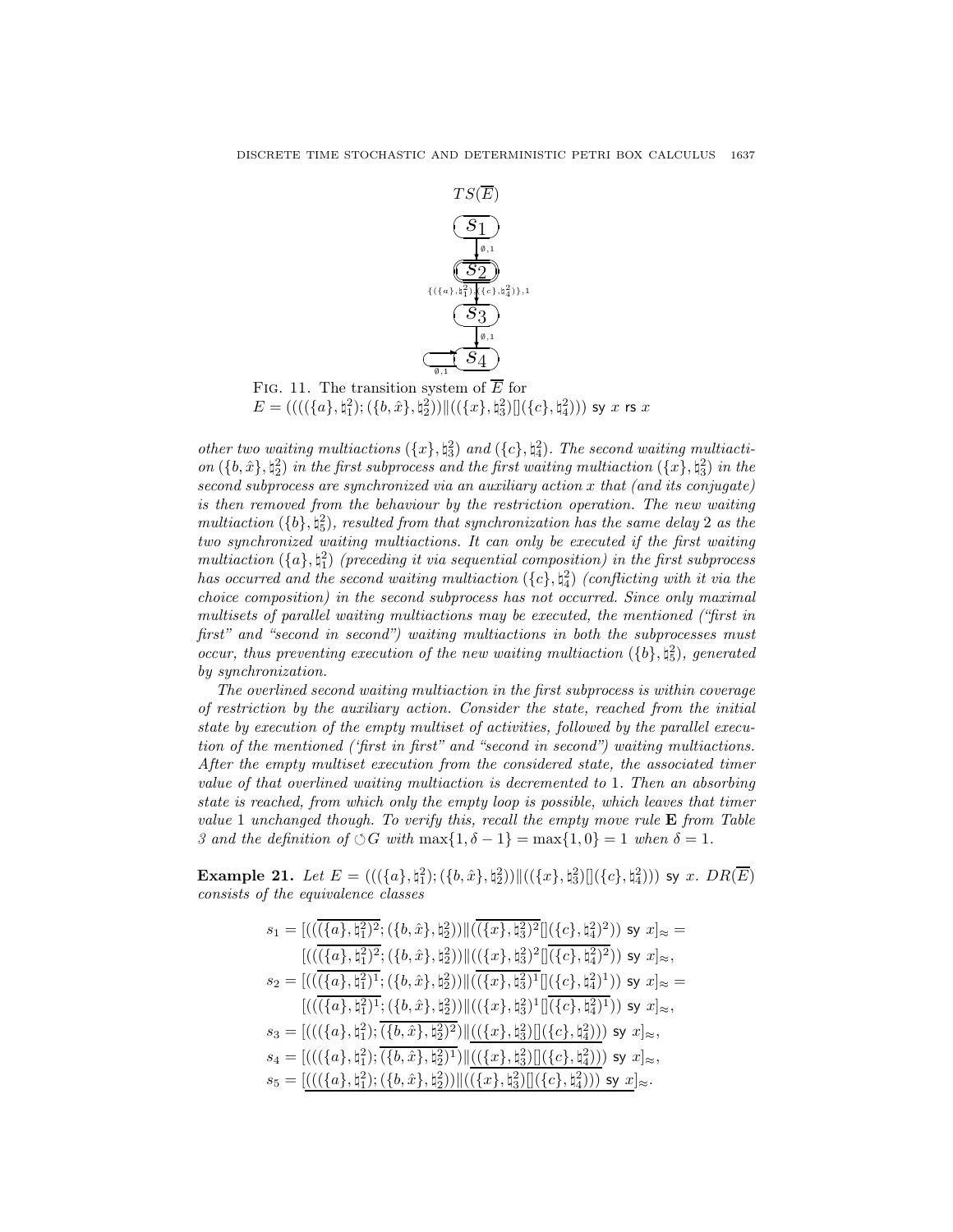

 $E=(((\{(a\},\natural_1^2);(\{b,\hat{x}\},\natural_2^2))\|((\{x\},\natural_3^2)\|(\{c\},\natural_4^2)))$  sy  $x$ 

We have  $DR_{ST}(\overline{E}) = \{s_1, s_3, s_5\}, \ D R_{WT}(\overline{E}) = \{s_2, s_4\} \text{ and } DR_V(\overline{E}) = \emptyset.$ In Figure 12, the transition system  $TS(\overline{E})$  is shown. The s-tangible and wtangible states are depicted in ordinary and double ovals, respectively.

This example is a modification of the previous Example 20 by removing restriction from the syntax. Thus, we examine a compound process, constructed with parallelism and synchronization operations from the two subprocesses being a sequential composition of two waiting multiactions  $(\{a\},\natural_1^2)$  and  $(\{b,\hat{x}\},\natural_2^2)$  and a choice between other two waiting multiactions  $({x}, \natural_3^2)$  and  $({c}, \natural_4^2)$ , respectively. All the four waiting multiactions have the same delay 2. The second waiting multiaction  $(\lbrace b, \hat{x} \rbrace, \natural_2^2)$ in the first subprocess and the first waiting multiaction  $({x}, \sharp_{3}^{2})$  in the second subprocess are synchronized via an auxiliary action x. The new waiting multiaction  $({b}, \natural_5^2)$ , resulted from that synchronization has the same delay 2 as the two synchronized waiting multiactions. It can only be executed if the first waiting multiaction  $({a}, {}^{\dagger}{}^2)$  (preceding it via sequential composition) in the first subprocess has occurred and the second waiting multiaction  $({c}, \xi)$ ,  $\xi$ <sup>2</sup> (conflicting with it via the choice composition) in the second subprocess has not occurred. Since only maximal multisets of parallel waiting multiactions may be executed, the mentioned ("first in first" and "second in second") waiting multiactions in the subprocesses must occur, thus preventing execution of the new waiting multiaction  $({b}, \natural_{5}^{2})$ , generated by synchronization. The alternative maximal multiset of parallel waiting multiactions that may be executed from the same state consists of the "first in first"  $(\lbrace a \rbrace, \natural_1^2)$  and "first in second"  $({x},\xi)$  waiting multiactions in the subprocesses, but the 'first in second' waiting multiaction  $({x}, {t}_3^2)$  is the second of the two synchronized waiting multiactions, and its occurrence prevents execution of their synchronous product  $(\{b\}, \natural_5^2)$ .

**Example 22.** Consider the expression  $\text{Stop} = (\{g\}, \frac{1}{2})$  is g specifying the nonterminating process that performs only empty loops with probability 1.

Let  $E = [(\{a\}, \frac{1}{2}) * ((\{b\}, \natural_1^1)]]((\{c\}, \natural_2^1); (\{d\}, \frac{1}{3}))) * \text{Stop}]. \, DR(\overline{E}) \text{ consists of the}$ equivalence classes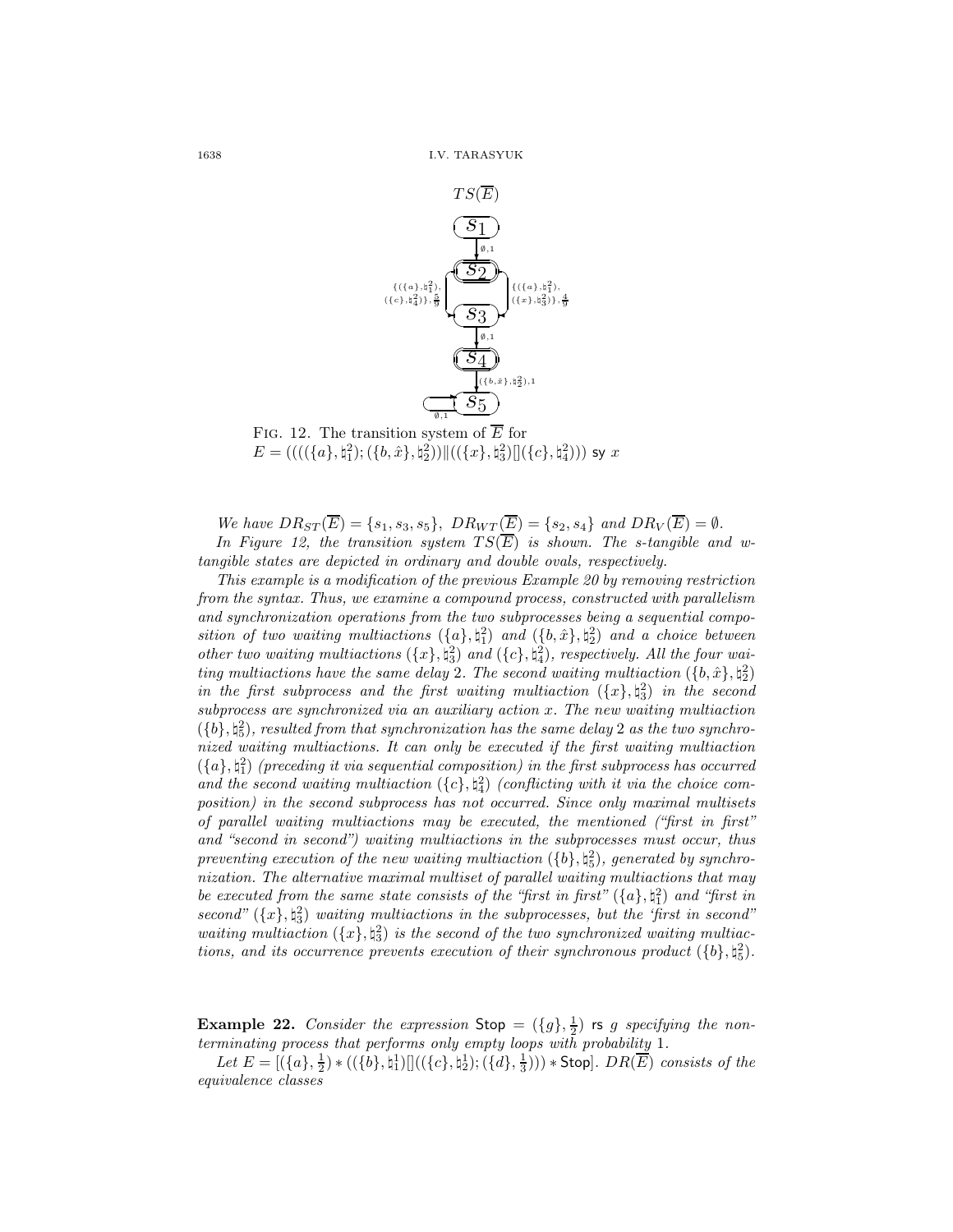

FIG. 13. The transition system of  $\overline{E}$  for  $E = [(\lbrace a \rbrace, \frac{1}{2}) * ((\lbrace b \rbrace, \natural_1^1)$  $((\{c\},\natural_2^1);(\{d\},\frac{1}{3}))) * \mathsf{Stop}]$ 

$$
\begin{aligned} s_1 = & [[\overline{(\{a\},\tfrac{1}{2})}\ast ((\{b\},\natural_1^1)][((\{c\},\natural_2^1);(\{d\},\tfrac{1}{3})))\ast \mathsf{Stop}]_{\approx},\\ s_2 = & [[(\{a\},\tfrac{1}{2})\ast (\overline{(\{b\},\natural_1^1)^1}[((\{c\},\natural_2^1)^1;(\{d\},\tfrac{1}{3})))\ast \mathsf{Stop}]_{\approx} = \\ & [[(\{a\},\tfrac{1}{2})\ast ((\{b\},\natural_1^1)^1][((\{c\},\natural_2^1)^1;(\{d\},\tfrac{1}{3})))\ast \mathsf{Stop}]_{\approx},\\ s_3 = [[(\{a\},\tfrac{1}{2})\ast ((\{b\},\natural_1^1)][((\{c\},\natural_2^1);(\overline{\{d\},\tfrac{1}{3})}))\ast \mathsf{Stop}]_{\approx}. \end{aligned}
$$

We have  $DR_{ST}(\overline{E}) = \{s_1, s_3\}, \, DR_{WT}(\overline{E}) = \{s_2\} \,$  and  $DR_V(\overline{E}) = \emptyset$ .

In Figure 13, the transition system  $TS(\overline{E})$  is presented. The s-tangible and wtangible states are depicted in ordinary and double ovals, respectively.

This example demonstrates an infinite iteration loop. The loop is preceded with the iteration initiation, modeled by a (first) stochastic multiaction  $(\{a\},\frac{1}{2})$ . The iteration body that corresponds to the loop consists of the choice between two conflicting waiting multiactions  $({b}, \n, \n, \n, \n)$  and  $({c}, \n, \n, \n, \n, \n)$  with the same delay 1, the second of them followed (via sequential composition) by a (second) stochastic multiaction  $({d}, \frac{1}{3})$ . Hence, the iteration loop actually consists of the two alternative subloops, such that the first one is a self-loop (one-state loop from a state to itself) with the first waiting multiaction  $({b}, \n, \n, 1)$ , and the second one  $({c}, \n, \n, 1)$  is a two-state loop with an intermediate state, reached after the second waiting multiaction has been executed, and from which the second stochastic multiaction  $(\{d\}, \frac{1}{3})$  is then started. Thus, the iteration generates the self-loop with probability less than one (since the two-state loop from the same state has a non-zero probability) from the state in which only waiting multiactions are executed. The iteration termination Stop demonstrates an empty behaviour, assuring that the iteration does not reach its final state after any number of repeated executions of its body.

Example 23. Let  $E=[(\{a\}, \rho)*((\{b\}, \natural_k^1); (((\{c\}, \natural_l^0); (\{d\}, \theta))]]((\{e\}, \natural_m^0);$  $(\{f\}, \phi)))$  \* Stop], where  $\rho, \theta, \phi \in (0, 1)$  and  $k, l, m \in \mathbb{R}_{>0}$ .  $DR(\overline{E})$  consists of the equivalence classes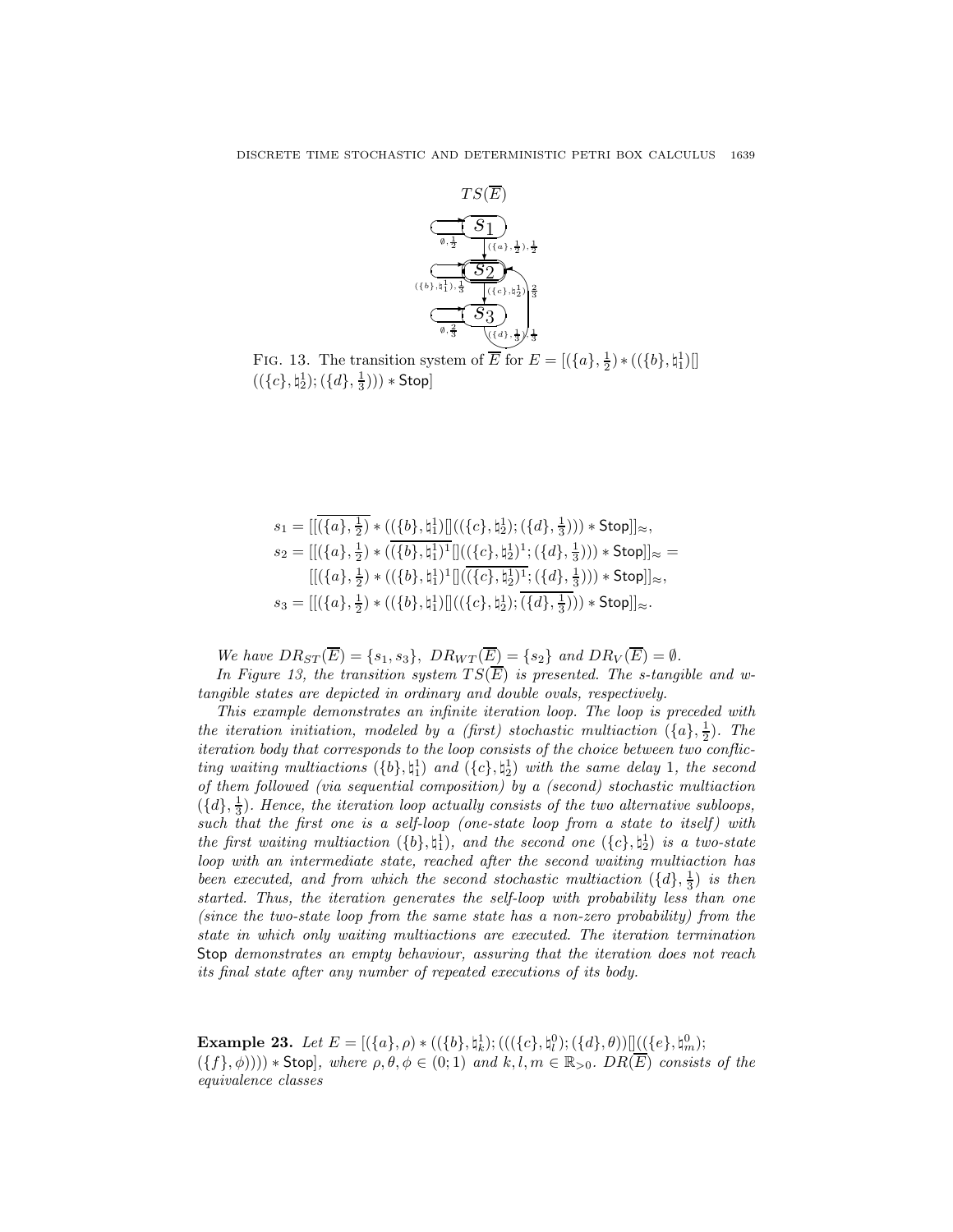

FIG. 14. The transition system of  $\overline{E}$  for  $E = [(\lbrace a \rbrace, \rho) * ((\lbrace b \rbrace, \natural_k^1);$  $\left( ((\{c\},\natural^0_l);(\{d\},\theta))[ \left( ((\{e\},\natural^0_m);(\{f\},\phi))) \right) \ast \mathsf{Stop} \right]$ 

 $s_1 = [[\overline{(\{a\}, \rho)} * ((\{b\},\natural_k^1);(((\{c\},\natural_l^0);(\{d\},\theta))]]((\{e\},\natural_m^0);(\{f\},\phi)))) * \mathsf{Stop}]]_\approx,$  $s_2 = [[(\{a\}, \rho) * ((\{b\}, \natural_k^1)^1; (((\{c\}, \natural_l^0); (\{d\}, \theta))]((\{e\}, \natural_m^0); (\{f\}, \phi)))) * \mathsf{Stop}]]_{\approx},$  $s_3 = [[(\{a\}, \rho) * ((\{b\}, \natural_k^1); (((\{c\}, \natural_l^0); (\{d\}, \theta))]((\{e\}, \natural_m^0); (\{f\}, \phi)))) * \mathsf{Stop}]_{\approx} =$  $[[(\{a\},\rho)*((\{b\},\natural_k^1);(((\{c\},\natural_l^0);(\{d\},\theta))[](\overline{(\{e\},\natural_m^0)};(\{f\},\phi)))))*\mathsf{Stop}]]_{\approx},$  $s_4 = [[(\{a\},\rho) * ((\{b\},\natural_k^1);(((\{c\},\natural_l^0);\overline{(\{d\},\theta))}]]((\{e\},\natural_m^0);(\{f\},\phi)))) * \mathsf{Stop}]]_{\approx},$  $s_5 = [[(\{a\},\rho) * ((\{b\},\natural_k^1);(((\{c\},\natural_l^0);(\{d\},\theta))]]((\{e\},\natural_m^0);\overline{(\{f\},\phi)))) * \mathsf{Stop}]]_{\approx}.$ 

We have  $DR_{ST}(\overline{E}) = \{s_1, s_4, s_5\}, \ D R_{WT}(\overline{E}) = \{s_2\} \text{ and } DR_V(\overline{E}) = \{s_3\}.$ 

In Figure 14, the transition system  $TS(\overline{E})$  is presented. The s-tangible and w-tangible states are depicted in ordinary and double ovals, respectively, and the vanishing ones are depicted in boxes.

This example demonstrates an infinite iteration loop. The loop is preceded with the iteration initiation, modeled by a stochastic multiaction  $({a}, \rho)$ . The iteration body that corresponds to the loop consists of a waiting multiaction  $({b}, \natural_k^1)$ , followed (via sequential composition) by the probabilistic choice, modeled via two conflicting immediate multiactions  $(\{c\}, \natural_l^0)$  and  $(\{e\}, \natural_m^0)$ , followed by different stochastic multiactions ( $\{d\}, \theta$ ) and  $(\{f\}, \phi)$ . The iteration termination Stop demonstrates an empty behaviour, assuring that the iteration does not reach its final state after any number of repeated executions of its body.

Due to the time constraints and since waiting multiactions may be preempted by stochastic ones, some simple dynamic expressions can have complex transition systems (Examples 11–16, 18, 21), or vice versa (Examples 17, 19, 20, 22, 23).

# 4. DENOTATIONAL SEMANTICS

In this section, we construct the denotational semantics in terms of a subclass of labeled discrete time stochastic and deterministic PNs (LDTSDPNs), called discrete time stochastic and immediate Petri boxes (dtsd-boxes).

4.1. Labeled DTSDPNs. Let us introduce a class of labeled discrete time stochastic and deterministic PNs (LDTSDPNs), which are essentially a subclass of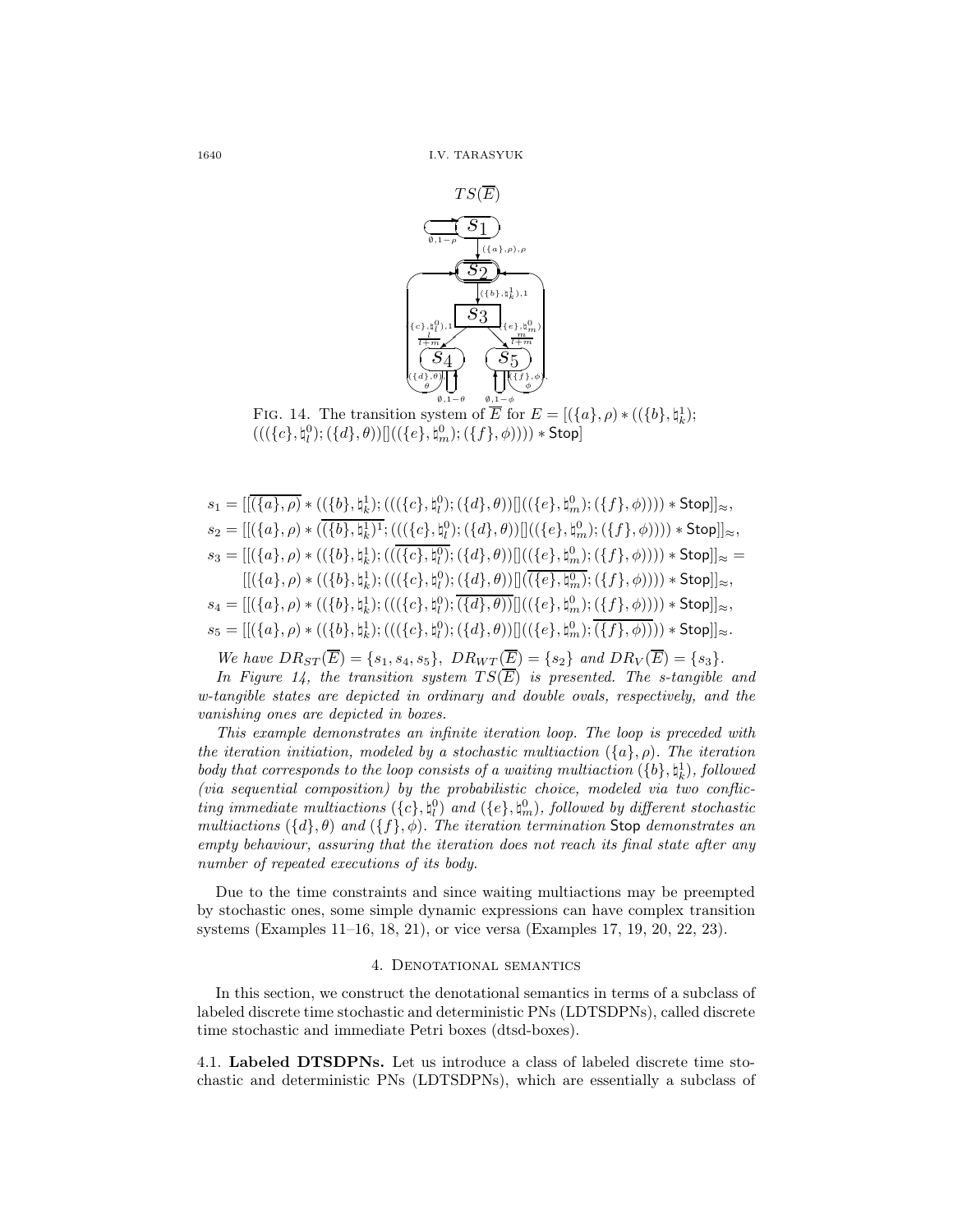DTSPNs [57, 58] (since we do not allow the stochastic transition probabilities to be equal to 1) extended with transition labeling and deterministic transitions. LDTSDPNs resemble in part discrete time deterministic and stochastic PNs (DTDSPNs) [78, 74, 75, 80, 81, 79], as well as discrete deterministic and stochastic PNs (DDSPNs) [76, 77]. DTDSPNs and DDSPNs are the extensions of DTSPNs with deterministic transitions (having fixed delay that can be zero), inhibitor arcs, priorities and guards. In addition, while stochastic transitions of DTDSPNs, like those of DTSPNs, have geometrically distributed delays, stochastic transitions of DDSPNs have discrete time phase-type distributed delays. At the same time, LDTSDPNs are not subsumed by DTDSPNs or DDSPNs, by the following reasons. First, in DTDSPNs from [78, 74, 75], both stochastic and deterministic (including

immediate) transitions have probabilities and weights associated, but in LDTSDPNs only stochastic transitions have probabilities and only immediate ones have weights, hence, the state change probabilities of the underlying Markov chains for those PN classes are calculated in two different ways. Second, LDTSDPNs have a step semantics while DTDSPNs from [80, 81, 79] and DDSPNs have interleaving one, since in in the first PN class simultaneous transition firings are possible while in the second and third PN classes only firings of single transitions are allowed. LDTSDPNs are somewhat similar to labeled weighted DTSPNs (LWDTSPNs) from [28], but in LWDTSPNs there are no deterministic transitions, all (stochastic) transitions have weights, the transition probabilities may be equal to 1 and only maximal fireable subsets of the enabled transitions are fired.

Stochastic preemptive time PNs (spTPNs) [24] is a discrete time model with a maximal step semantics, where both time ticks and instantaneous parallel firings of maximal transition sets are possible, but the transition steps in LDTSDPNs are not obliged to be maximal (excepting the steps of waiting transitions). The transition delays in spTPNs are governed by static general discrete distributions, associated with the transitions, while the transitions of LDTSDPNs are only associated with probabilities, used later to calculate the step probabilities after one unit (from tangible markings) or zero (from vanishing markings) delay. Further, LDTSDPNs have just geometrically distributed or deterministic zero delays at the markings. Moreover, the discrete time tick and concurrent transition firing are treated in spTPNs as different events while firing every (possibly empty) set of stochastic or waiting transitions in LDTSDPNs requires one unit time delay. spTPNs are essentially a modification and extension of unlabeled LWDTSPNs with additional facilities, such as inhibitor arcs, priorities, resources, preemptions, schedulers etc. However, the price of such an expressiveness of spTPNs is that the model is rather intricate and difficult to analyze.

Note also that guards in DTDSPNs and DDSPNs, inhibitor arcs and priorities in DTDSPNs, DDSPNs and spTPNs, as well as the maximal step semantics of LWDTSPNs and spTPNs make all these models Turing powerful, resulting in undecidability of many important behavioural properties.

First, we present a formal definition of LDTSDPNs. The set of all row vectors of  $n \in \mathbb{N}_{\geq 1}$  elements from a set X is defined as  $X^n = \{(x_1, \ldots, x_n) \mid x_i \in X \ (1 \leq i \leq n)\}.$ 

Definition 16. A labeled discrete time stochastic and deterministic PN (LDTSDPN) is a tuple  $N = (P_N, T_N, W_N, D_N, \Omega_N, \mathcal{L}_N, Q_N)$ , where

•  $P_N$  and  $T_N = Ts_N \oplus T d_N$  are finite sets of places and stochastic and deterministic transitions, respectively, such that  $P_N \cup T_N \neq \emptyset$  and  $P_N \cap T_N = \emptyset$ ;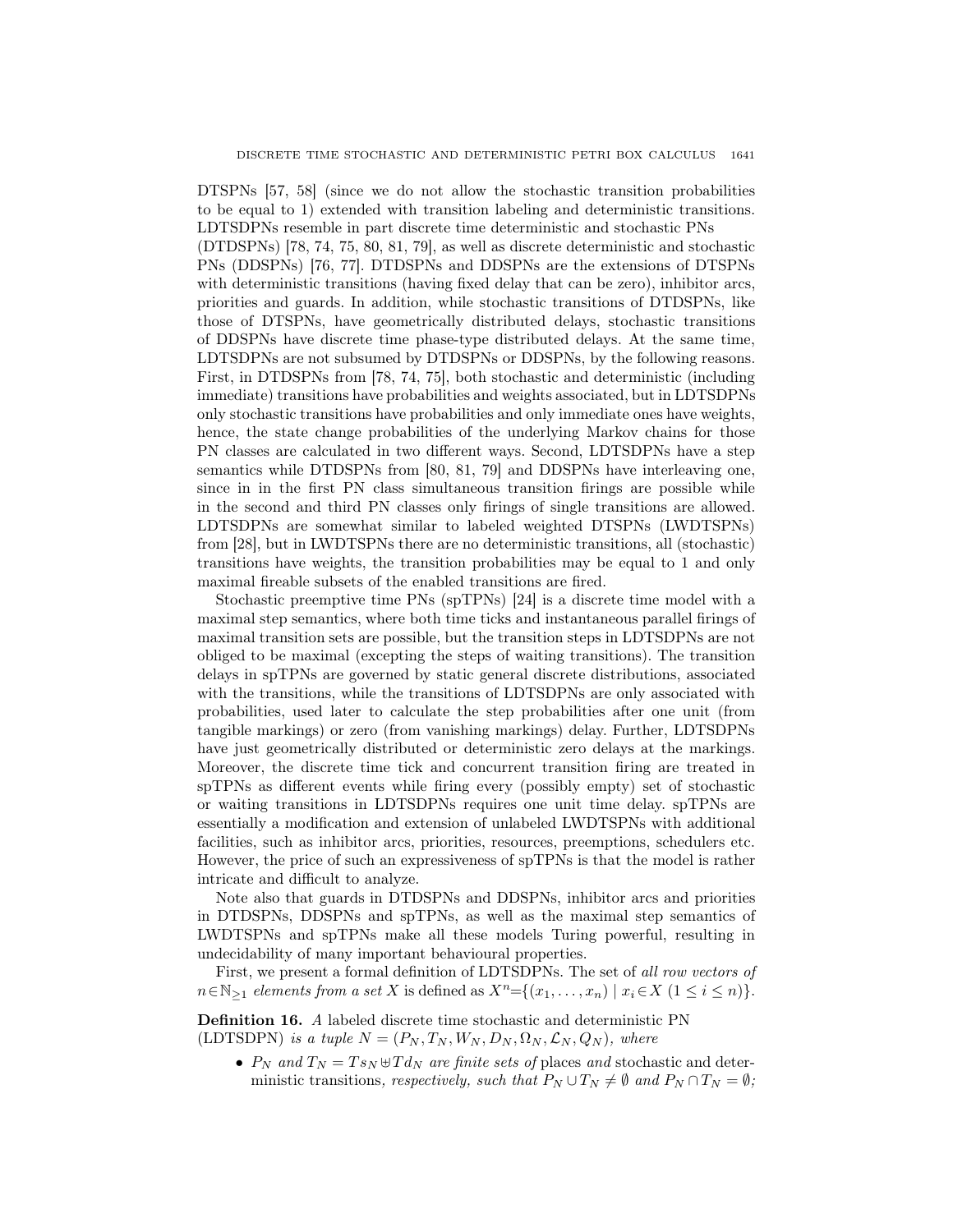#### 1642 I.V. TARASYUK

- $W_N : (P_N \times T_N) \cup (T_N \times P_N) \to \mathbb{N}$  is a function providing the weights of arcs between places and transitions;
- $D_N: T d_N \to \mathbb{N}$  is the transition delay function imposing delays to deterministic transitions;

An immediate transition is a deterministic transition with the delay 0 while a waiting transition is that with a positive delay. Then  $Td_N = Ti_N \oplus$  $Tw_N$  consists of the sets of immediate and waiting transitions.

- $\Omega_N$  is the transition probability and weight function such that
	- $\Omega_N |_{Ts_N} :Ts_N \to (0,1)$  (it assigns probabilities to stochastic transitions);  $- \Omega_N |_{T d_N}: T d_N \to \mathbb{R}_{>0}$  (it assigns weights to deterministic transitions);
- $\mathcal{L}_N: T_N \to \mathcal{L}$  is the transition labeling function (assigns multiactions to them);
- $Q_N = (M_N, V_N)$  is the initial state, where  $M_N \in \mathbb{N}_{fin}^{P_N}$  is the initial marking (distribution of tokens in the places) and  $V_N : Tw_N \to \mathbb{N}_{\geq 1} \cup$  $\{\infty\}$  is the initial timer valuation function of the waiting transitions (in the vector notation,  $V_N \in (\mathbb{N}_{\geq 1} \cup {\infty})^{|Tw_N|}$ , where ' $\infty$ ' denotes the undefined value of inactive timers (infinite time till the transition firing); we define  $\forall t \in Tw_N \cap Ena(M_N)$   $V_N(t) = D_N(t)$  (each enabled waiting transition is initially valuated with its transition delay) and  $\forall t \in Tw_N \setminus$  $Ena(M_N)$   $V_N(t) = \infty$  (each non-enabled waiting transition is initially valuated with the undefined value), where  $Ena(M)$  denotes the set of transitions enabled at the marking M, to be defined later.

The graphical representation of LDTSDPNs is like that for standard labeled PNs, but with probabilities or delays and weights written near the corresponding transitions. Square boxes of normal thickness depict stochastic transitions, and those with thick borders represent deterministic transitions. In the case the probabilities or the delays and weights are not given in the picture, they are taken to be of no importance in the corresponding examples. The weights of arcs are depicted with them. The names of places and transitions are depicted near them when needed.

We now consider the semantics of LDTSDPNs. Let N be an LDTSDPN and  $t \in T_N$ ,  $U \in \mathbb{N}_{fin}^{T_N}$ . The precondition  $\cdot^*$  and the postcondition  $t^{\bullet}$  of t are the multisets of places defined as  $(\bullet t)(p) = W_N(p, t)$  and  $(t^{\bullet})(p) = W_N(t, p)$ . The precondition  $\bullet U$ and the *postcondition*  $U^{\bullet}$  of  $U$  are the multisets of places defined as  $^{\bullet}U = \sum_{t \in U} {}^{\bullet}t$ and  $U^{\bullet} = \sum_{t \in U} t^{\bullet}$ . Note that for  $U = \emptyset$  we have  $^{\bullet} \emptyset = \emptyset = \emptyset^{\bullet}$ .

Let  $Q = (M, V), \widetilde{Q} = (\widetilde{M}, \widetilde{V}) \in \mathbb{N}_{fin}^{P_N} \times (\mathbb{N}_{\geq 1} \cup {\infty})^{|Tw_N|}$  be the states of N.

Deterministic transitions have a priority over stochastic ones, and there is also difference in priorities between immediate and waiting transitions. One can assume that all immediate transitions have (the highest) priority 2 and all waiting transitions have (the medium) priority 1, whereas all stochastic transitions have (the lowest) priority 0. This means that at a marking where all kinds of transitions can occur, immediate transitions always occur before waiting ones that, in turn, are always executed before stochastic ones.

A transition  $t \in T_N$  is enabled at a marking  $M \in \mathbb{N}_{fin}^{P_N}$ , if  $\bullet t \subseteq M$ , i.e. it has enough tokens in its input places (i.e. in the places from its precondition) at the marking. Let  $Ena(M)$  be the set of all transitions enabled at M.

Firings of transitions are atomic operations, and transitions can fire in parallel by taking part in steps. We assume that all transitions participating in a step should differ, hence, only the sets (not multisets) of transitions may fire. Thus,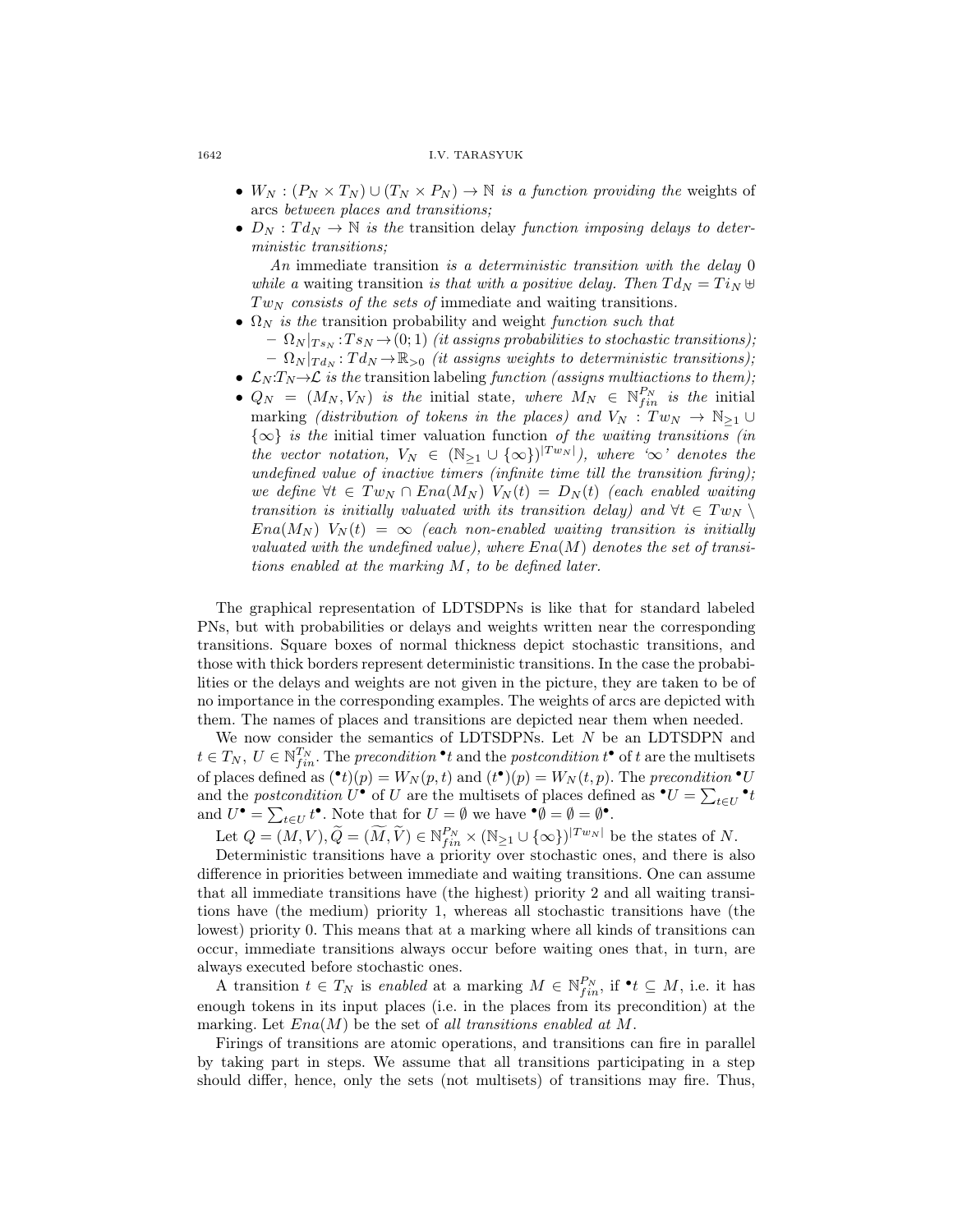we do not allow self-concurrency, i.e. firing of transitions in parallel to themselves. This restriction is introduced to avoid some technical difficulties while calculating probabilities for multisets of transitions as we shall see after the following formal definitions. Moreover, we do not need to consider self-concurrency, since denotational semantics of expressions will be defined via dtsd-boxes which are safe LDTSDPNs (hence, no self-concurrency is possible).

The following definition of fireability respects the prioritization among different types of transitions. A set of transitions  $U \subseteq Ena(M)$  is fireable in a state  $Q =$  $(M, V)$ , if  $\bullet U \subseteq M$  and one of the following holds:

- (1)  $\emptyset \neq U \subseteq Ti_N$ ; or
- (2)  $\emptyset \neq U \subseteq Tw_N$  and
	- $\forall t \in U \ V(t) = 1,$ 
		- $Ena(M ^{\bullet}U) \cap \{u \in Tw_N \mid V(u) = 1\} = \emptyset,$
	- $Ena(M) \subseteq Tw_N \cup Ts_N$ ; or
- (3)  $U \subseteq Ts_N$  and
	- $Ena(M) \subseteq Ts_N$ .

In other words, a set of transitions  $U$  is fireable in a state, if it has enough tokens in its input places at the substituent marking  $M$  of the state and the following holds. If U consists of immediate transitions then it is enabled, since no additional condition is needed for its fireability. If U consists of waiting transitions then the countdown timer value (called remaining time to fire or  $RTF$ ) of each transition from U equals one,  $U$  is a maximal (by the inclusion relation) set of the enabled at  $M$  waiting transitions with the RTF equal to one and enough tokens in its input places at  $M$ , and there exist no immediate transitions enabled at  $M$ . If  $U$  is empty or it consists of stochastic transitions then there exist no immediate or waiting transitions enabled at M. Note that the second condition of item 2 of the above definition means that no waiting transition (from  $Ena(M)$ ) with the RTF being one can be added to U so that the resulting transition set will still have enough tokens in its input places at M. This condition is equivalent to the following maximality requirement (informally mentioned above):  $\forall T \subseteq Ena(M), (\forall u \in T \ V(u) = 1) \land (\mathbf{Y} \subseteq M) \land (U \subseteq T) \Rightarrow$  $T = U$ . Let  $Fire(Q)$  be the set of all transition sets fireable in Q.

Thus, concerning the LDTSDPNs transitions fireable in a state, the enabled waiting transitions with the RTF greater than one are ignored while those with the RTF being one are treated like (stochastic) transitions of DTSPNs [57, 58] with the conditional probability 1, which have a priority in firing over the (stochastic) transitions with the conditional probability less than 1.

By the definition of fireability, it follows that  $Fire(Q) \subseteq 2^{T_{i_N}} \setminus \{\emptyset\}$  or  $Fire(Q) \subseteq$  $2^{Tw_N} \setminus \{\emptyset\}$ , or  $Fire(Q) \subseteq 2^{Ts_N}$  (to be convinced of it, check the definition's items in the reverse order). The state  $Q$  is  $s$ -tangible (stochastically tangible), denoted by  $stang(Q)$ , if  $Fire(Q) \subseteq 2^{Ts_N}$ . For an s-tangible state Q we always have  $\emptyset \in$  $Fire(Q)$  by the definition of fireability (item 3), hence, we may have  $Fire(Q) = \{\emptyset\}.$ The state Q is w-tangible (waitingly tangible), denoted by wtang $(Q)$ , if  $Fire(Q) \subseteq$  $2^{Tw_{N}} \setminus \{\emptyset\}$ . The state Q is tangible, denoted by  $tang(Q)$ , if  $stang(Q)$  or  $wtang(Q)$ , i.e.  $Fire(Q) \subseteq 2^{Ts_N} \cup 2^{Tw_N}$ . Again, for a tangible state Q we may have  $\emptyset \in Fire(Q)$ and  $Fire(Q) = \{\emptyset\}$ . Otherwise, the state Q is vanishing, denoted by vanish(Q), and in this case  $Fire(Q) \subseteq 2^{Ti_N} \setminus \{\emptyset\}$ . A transition  $t \in Era(M)$  is fireable in a state Q, denoted by  $t \in Fire(Q)$ , if  $\{t\} \in Fire(Q)$ . If  $stang(Q)$  then a stochastic transition  $t \in Fire(Q)$  fires with probability  $\Omega_N(t)$  when no different stochastic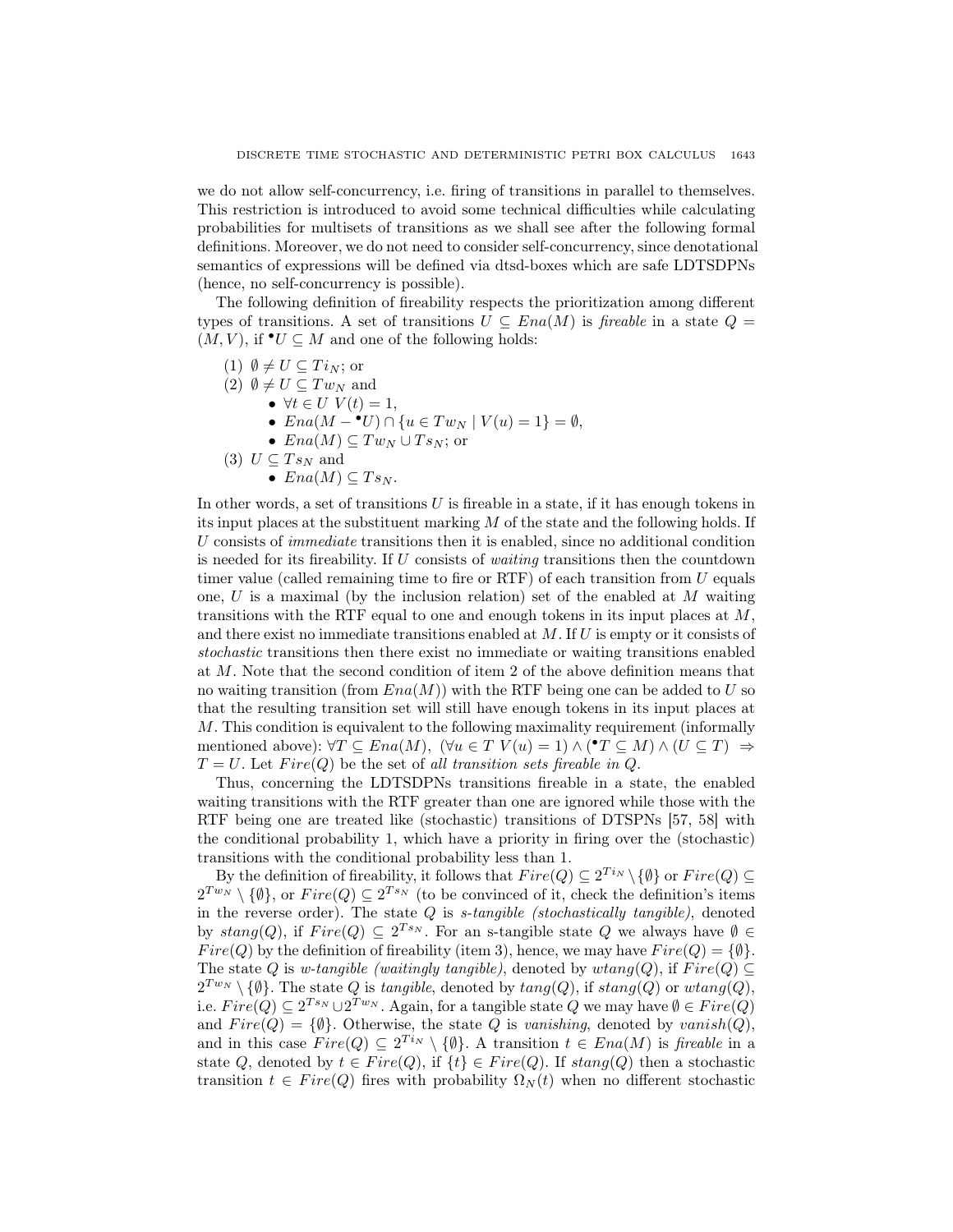transition is fireable in Q, i.e.  $Fire(Q) = \{\emptyset, \{t\}\}\.$  By the definition of fireability, if  $stang(Q)$  or  $vanish(Q)$  then  $\forall U \in \text{Fire}(Q)$   $2^U \setminus \{ \emptyset \} \subseteq \text{Fire}(Q)$ .

Let  $U \in Fire(Q)$  and  $U \neq \emptyset$ . The probability that the set of stochastic transitions U is ready for firing in  $Q$  or the weight of the set of deterministic transitions  $U$ which is ready for firing in Q is

$$
PF(U,Q) = \begin{cases} \prod_{t \in U} \Omega_N(t) \cdot \prod_{\{u \in Fire(Q) | u \notin U\}} (1 - \Omega_N(u)), & stang(Q); \\ \sum_{t \in U} \Omega_N(t), & wtag(Q) \vee vanish(Q). \end{cases}
$$

In the case  $U = \emptyset$  and  $stang(Q)$  we define

$$
PF(\emptyset, Q) = \begin{cases} \prod_{u \in Fire(Q)} (1 - \Omega_N(u)), & Fire(Q) \neq \{\emptyset\}; \\ 1, & Fire(Q) = \{\emptyset\}. \end{cases}
$$

Let  $U \in Fire(Q)$ . Besides U, some other sets of transitions may be ready for firing in Q, hence, a kind of conditioning or normalization is needed to calculate the firing probability. The parallel firing of the transitions from  $U$  changes the state  $Q = (M, V)$  to another state  $\widetilde{Q} = (\widetilde{M}, \widetilde{V})$ , denoted by  $Q \xrightarrow{U} \widetilde{Q}$ , where

(1) 
$$
\widetilde{M} = M - \bullet U + U^{\bullet};
$$
  
\n(2)  $\forall u \in Tw_N \ \widetilde{V}(u) = \begin{cases} \infty, & u \notin Ena(\widetilde{M}); \\ V_N(u), & u \in Ena(\widetilde{M}) \setminus Ena(M - \bullet U); \\ V(u), & (u \in Ena(M - \bullet U)) \wedge (U \subseteq Ti_N); \\ V(u) - 1, & \text{otherwise}; \end{cases}$ 

(3)  $\mathcal{P} = PT(U, Q)$  is the probability that the set of transitions U fires in Q:

$$
PT(U,Q) = \frac{PF(U,Q)}{\sum_{V \in Fire(Q)} PF(V,Q)}.
$$

Let us explain the definition above. The first case of the item 2 demonstrates a waiting transition  $u$  that is not enabled at the marking  $M$ , regardless of whether it was enabled at the "intermediate" marking  $M - \bullet U$  (obtained by removing from M the input places of all transitions belonging to  $U$ , and that should be examined, especially when  $N$  has structural loops), and therefore the transition timer becomes inactive (turned off) and it is set to the undefined value  $\infty$ . The second case of the item 2 describes a waiting transition u that was not enabled at  $M - \nu$  and has first been enabled at M, hence, its timer is restored to the initial value  $V_N(u)$ , which is the delay of that transition. The third case of the item 2 explains a waiting transition u that was enabled at  $M - U$  and, hence, still is enabled at M, resulted in an firing of a set of immediate transitions  $U$  instantly (in zero time), so the transition timer does not decrement and its value stays equal to  $V(u)$ . The fourth case of the item 2 corresponds to the remaining option, i.e. a waiting transition  $u$ that was enabled at  $M - \mathbf{v}U$  and, hence, still is enabled at M, resulted in an firing of a set of stochastic (waiting) transitions  $U$  at a time tick (in one time unit), so the transition timer decrements by one and its value becomes  $V(u) - 1$ .

We do not have to worry that for  $u \in Tw_N$ , such that  $u \in Ena(M - \bullet U)$ , where  $U \subseteq Ts_N \cup Tw_N$ , the value of  $\tilde{V}(u) = V(u) - 1$  could become zero or negative, by the following reasons. Note that by the definition of fireability, we have  $Ena(M) \subseteq Tw_N \cup Ts_N$ . If  $V(u) = 1$  then u must fire in the next time moment within some maximal (by the inclusion relation) set of the enabled at M waiting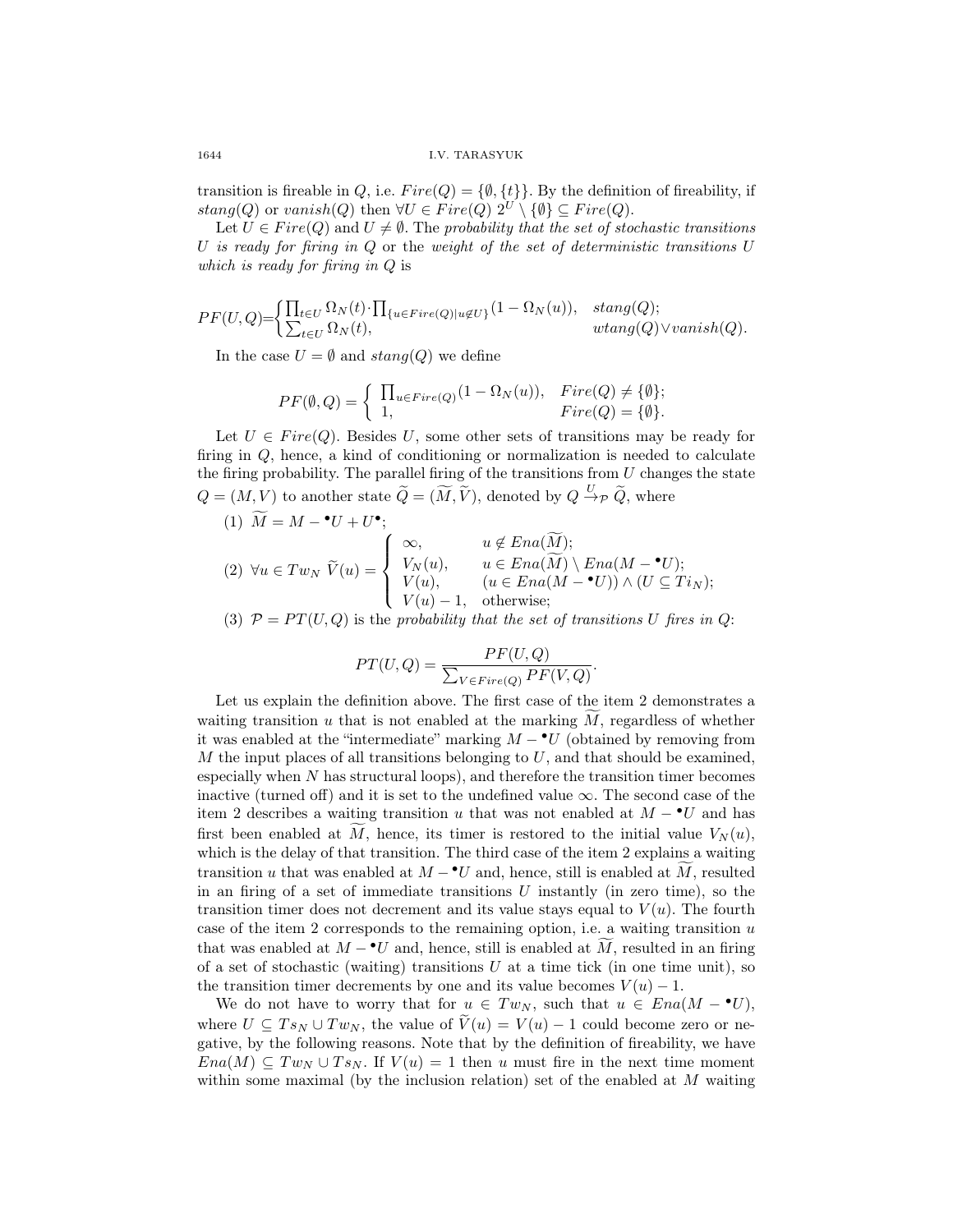transitions with the RTF equal to one and enough tokens in the set's input places at M. Then we get  $U \in Fire(Q) \subseteq 2^{Tw_N} \setminus \{\emptyset\}$ , hence,  $\emptyset \neq U \subseteq Tw_N$ . Therefore,  $\forall t \in U \ V(t) = 1$  and  $Ena(M - \mathbf{C}U) \cap \{w \in Tw_N \mid V(w) = 1\} = \emptyset$ , which contradicts to  $u \in Ena(M - \bullet U) \cap \{w \in Tw_N \mid V(w) = 1\}.$  Thus, there exists no transition  $u \in Tw_N$ , such that  $u \in Ena(M - \bullet U)$  and  $V(u) = 1$ . In regard to the transitions  $t \in U \subseteq Tw_N$  with  $V(t) = 1$ , we have  $\widetilde{V}(t) = \infty$ , if  $t \notin Ena(\widetilde{M})$ , or  $\widetilde{V}(t) = V_N(t)$ , if  $t \in Ena(M) \setminus Ena(M - \bullet U)$ .

Note that when  $U = \emptyset$  and  $stanq(Q)$ , we get  $M = \widetilde{M}$  and  $\forall u \in Tw_N$  $\widetilde{V}(u) = \begin{cases} \infty, & u \notin Ena(M); \\ V(u) - 1, & u \in Ena(M). \end{cases}$  $V(u) - 1, u \in Ena(M).$ 

Notice that the timers of all waiting transitions that are disabled when a marking change occurs become inactive (turned off) and their values become undefined while the timers of all those staying enabled continue running with their stored values. Hence, we adapt the enabling memory policy [54, 1, 4, 5] when the markings are changed and the enabling of deterministic transitions is possibly modified (remember that immediate transitions may be seen as those with the timers displaying a single value 0, so we do not need to store their values). Then the timer values of waiting transitions are taken as the enabling memory variables.

The advantage of our two-stage approach to definition of the probability that a set of transitions fires is that the resulting probability formula  $PT(U, Q)$  is valid both for (sets of) stochastic and deterministic transitions. It allows one to unify the notation used later while constructing the denotational semantics.

For all states of an LDTSDPN  $N$ , the sum of outgoing probabilities is equal to 1, i.e.  $\forall Q = (M, V) \in \mathbb{N}_{fin}^{P_N} \times (\mathbb{N}_{\geq 1} \cup \{\infty\})^{|Tw_N|} \sum_{U \in Fire(Q)} PT(U, Q) = 1$ . This obviously follows from the definition of  $PT(U, Q)$  and guarantees that it defines a probability distribution.

We write  $Q \stackrel{U}{\rightarrow} \widetilde{Q}$  if  $\exists \mathcal{P} \ Q \stackrel{U}{\rightarrow} \rho \ \widetilde{Q}$  and  $Q \rightarrow \widetilde{Q}$  if  $\exists U \ Q \stackrel{U}{\rightarrow} \widetilde{Q}$ . The probability to move from Q to  $\tilde{Q}$  by firing any set of transitions is

$$
PM(Q, \widetilde{Q}) = \sum_{\{U|Q \stackrel{U}{\rightarrow} \widetilde{Q}\}} PT(U, Q).
$$

Since  $PM(Q, \tilde{Q})$  is the probability for any (including the empty one) transition set to change marking Q to  $\tilde{Q}$ , we use summation in the definition.

Note that 
$$
\forall Q = (M, V) \in \mathbb{N}_{fin}^{P_N} \times (\mathbb{N}_{\geq 1} \cup \{\infty\})^{|Tw_N|} \sum_{\{\tilde{Q} | Q \to \tilde{Q}\}} PM(Q, \tilde{Q}) =
$$
  

$$
\sum_{\{\tilde{Q} | Q \to \tilde{Q}\}} \sum_{\{U | Q \stackrel{U}{\to} \tilde{Q}\}} PT(U, Q) = \sum_{U \in Fire(Q)} PT(U, Q) = 1.
$$

**Definition 17.** Let  $N$  be an LDTSDPN. The reachability set of  $N$ , denoted by  $RS(N)$ , is the minimal set of markings such that

- $Q_N \in RS(N);$
- if  $Q \in RS(N)$  and  $Q \to \widetilde{Q}$  then  $\widetilde{Q} \in RS(N)$ .

**Definition 18.** Let N be an LDTSDPN. The reachability graph of N is a (labeled probabilistic) transition system  $RG(N) = (S_N, L_N, \mathcal{T}_N, s_N)$ , where

- the set of states is  $S_N = RS(N);$
- the set of labels is  $L_N = 2^{T_N} \times (0, 1]$ ;
- the set of transitions is  $\mathcal{T}_N = \{ (Q,(U,\mathcal{P}), \widetilde{Q}) \mid Q, \widetilde{Q} \in RS(N), Q \xrightarrow{U}_{\mathcal{P}} \widetilde{Q} \};$
- the initial state is  $s_N = Q_N$ .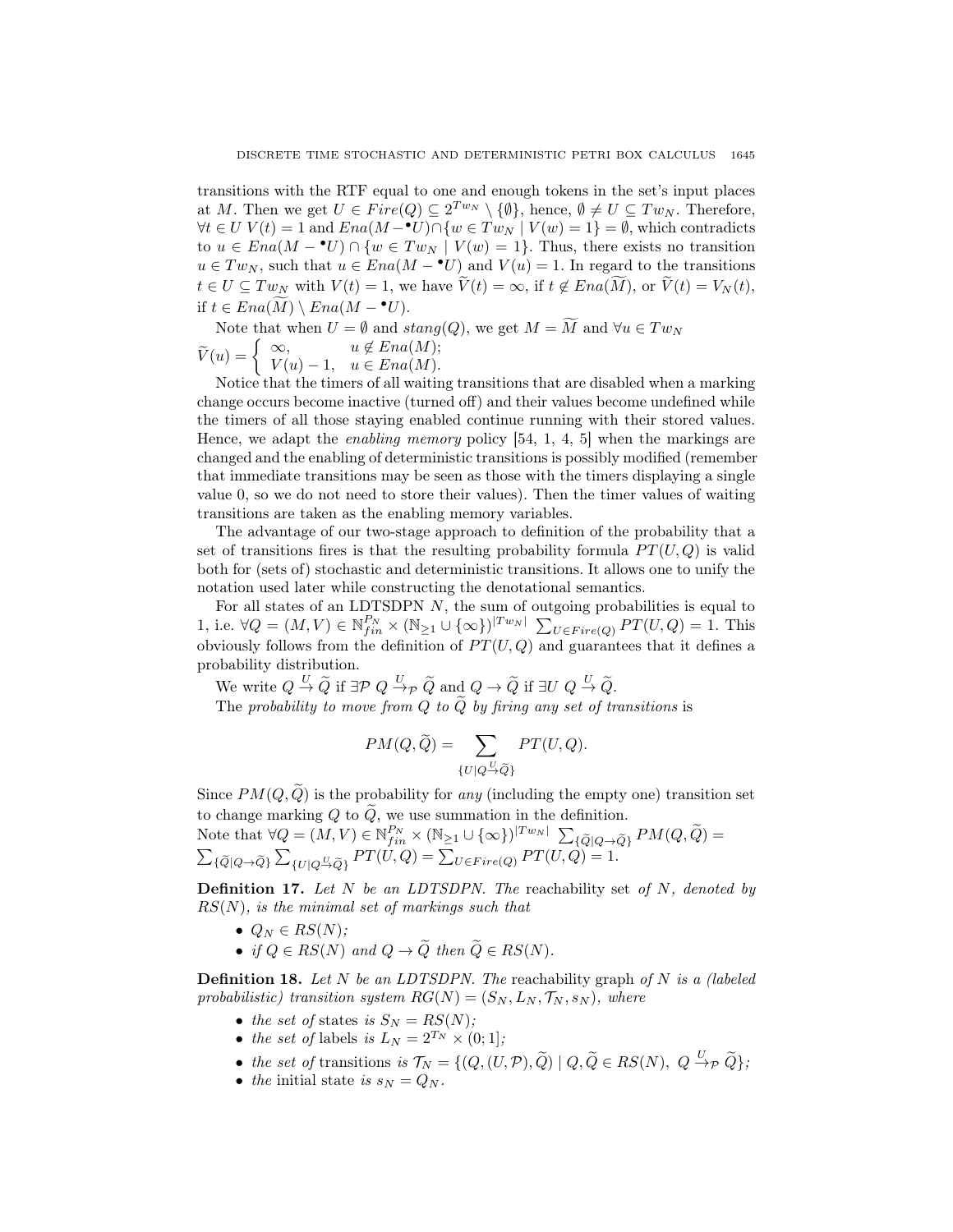1646 I.V. TARASYUK

The set of all s-tangible markings from  $RS(N)$  is denoted by  $RS_{ST}(N)$ , and the set of all w-tangible markings from  $RS(N)$  is denoted by  $RS_{WT}(N)$ . The set of all tangible markings from  $RS(N)$  is denoted by  $RS_T(N) = RS_{ST}(N) \cup RS_{WT}(N)$ . The set of all vanishing markings from  $RS(N)$  is denoted by  $RS_V(N)$ . Obviously,  $RS(N) = RS_T(N) \oplus RS_V(N) = RS_{ST}(N) \oplus RS_{WT}(N) \oplus RS_V(N).$ 

4.2. Algebra of dtsd-boxes. We now define discrete time stochastic and deterministic Petri boxes and the operations for a net representation of the expressions.

Definition 19. A discrete time stochastic and deterministic Petri box (dtsd-box) is a tuple  $N = (P_N, T_N, W_N, \Lambda_N)$ , where

- $P_N$  and  $T_N$  are finite sets of places and transitions, respectively, such that  $P_N \cup T_N \neq \emptyset$  and  $P_N \cap T_N = \emptyset$ ;
- $W_N : (P_N \times T_N) \cup (T_N \times P_N) \to \mathbb{N}$  is a function providing the weights of arcs between places and transitions;
- $\Lambda_N$  is the place and transition labeling function such that
	- $\Lambda_N |_{P_N} : P_N \to \{e, i, x\}$  *(it specifies entry, internal and exit places);*  $- \Lambda_N |_{T_N} : T_N \to \{ \varrho \mid \varrho \subseteq \mathbb{N}_{fin}^{\mathcal{SDL}} \times \mathcal{SDL} \}$  (it associates transitions with
		- the relabeling relations on activities).

Moreover,  $\forall t \in T_N$  \* $t \neq \emptyset \neq t^{\bullet}$ . Next, for the set of entry places of N, defined as  $\hat{\sigma}N = \{p \in P_N \mid \Lambda_N(p) = \mathbf{e}\}\$ , and for the set of exit places of N, defined as  $N^{\circ} = \mathbf{e}$  ${p \in P_N \mid \Lambda_N(p) = x}, \text{ the following holds: } ^\circ N \neq \emptyset \neq N^\circ \text{ and } ^\bullet(^\circ N) = \emptyset = (N^\circ)^\bullet.$ 

A dtsd-box is plain if  $\forall t \in T_N \exists (\alpha, \kappa) \in SDL \Lambda_N(t) = \varrho_{(\alpha, \kappa)}$ , where  $\varrho_{(\alpha, \kappa)} =$  $\{(\emptyset,(\alpha,\kappa))\}\$ is a constant relabeling that can be identified with the activity  $(\alpha,\kappa)$ . The set of waiting transitions of a plain dtsd-box N is defined as  $Tw_N = \{t \in T_N \mid$  $\Lambda_N(t) = \varrho_{(\alpha, \natural_l^{\theta})}, \ \theta \in \mathbb{N}_{\geq 1}, \ l \in \mathbb{R}_{>0} \}.$ 

A (timer-)clocked plain dtsd-box is a pair  $(N, V)$ , where  $N = (P_N, T_N, W_N, \Lambda_N)$ is a plain dtsd-box and  $V: Tw_N \to \mathbb{N}_{\geq 1} \cup \{\infty\}$  is a timer valuation function of the waiting transitions of N, such that  $\forall t \in Tw_N$  with  $\Lambda_N(t) = \varrho_{(\alpha, \natural_t^{\theta})}$  (we say that the transition t corresponds to the activity  $(\alpha, \kappa)$  it holds  $V(t) \in \{1, \ldots, \theta\} \cup \{\infty\}.$ 

A marked and (timer-)clocked plain dtsd-box is a pair  $(N, Q)$ , where N is a plain dtsd-box and  $Q = (M, V)$  is its *state*. Here  $M \in \mathbb{N}_{fin}^{P_N}$  is a marking of N and  $V: Tw_N \to \mathbb{N}_{\geq 1} \cup {\infty}$  is a timer valuation function of the waiting transitions of N, such that  $\forall t \in Tw_N$  with  $\Lambda_N(t) = \varrho_{(\alpha, \mathfrak{h}_t^{\theta})}$  it holds  $V(t) \in \{1, ..., \theta\} \cup \{\infty\}$  and  $V(t) < \infty$ , if  $t \in Tw_N \cap Ena(M)$ .

Let  $(N, Q)$  be a marked and clocked plain dtsd-box. By the definition above,  $\forall t \in Tw_N \cap Ena(M)$   $V(t) < \infty$ , i.e. all enabled at M waiting transitions have finite timer values. Note that for some  $t \in Tw_N \setminus Ena(M)$  we may have  $V(t) < \infty$ , which is allowed in the "incomplete" box specifications for the reason of compositionality, by assuming that  $t$  will be enabled at an "extended" marking of the "complete" box specification. The state  $Q = (M, V)$  is consistent, if  $\forall t \in Tw_N \setminus Ena(M)$   $V(t) = \infty$ , i.e. all non-enabled at M waiting transitions have infinite timer values. It is assumed that the "complete" box specification always has consistent states, i.e. that the underlying markings of those states are "large" enough to make enabled all waiting transitions with finite timer values, thus leaving the infinite timer values just for the non-enabled waiting transitions. A plain dtsd-box  $N = (P_N, T_N, W_N, \Lambda_N)$  can be seen as a clocked plain dtsd-box  $(N, V^{\infty})$ , where  $\forall t \in Tw_N V^{\infty}(t) = \infty$ , i.e.  $V^{\infty} \equiv \infty$ . Next, a clocked plain dtsd-box  $(N, V)$  can be treated as a marked and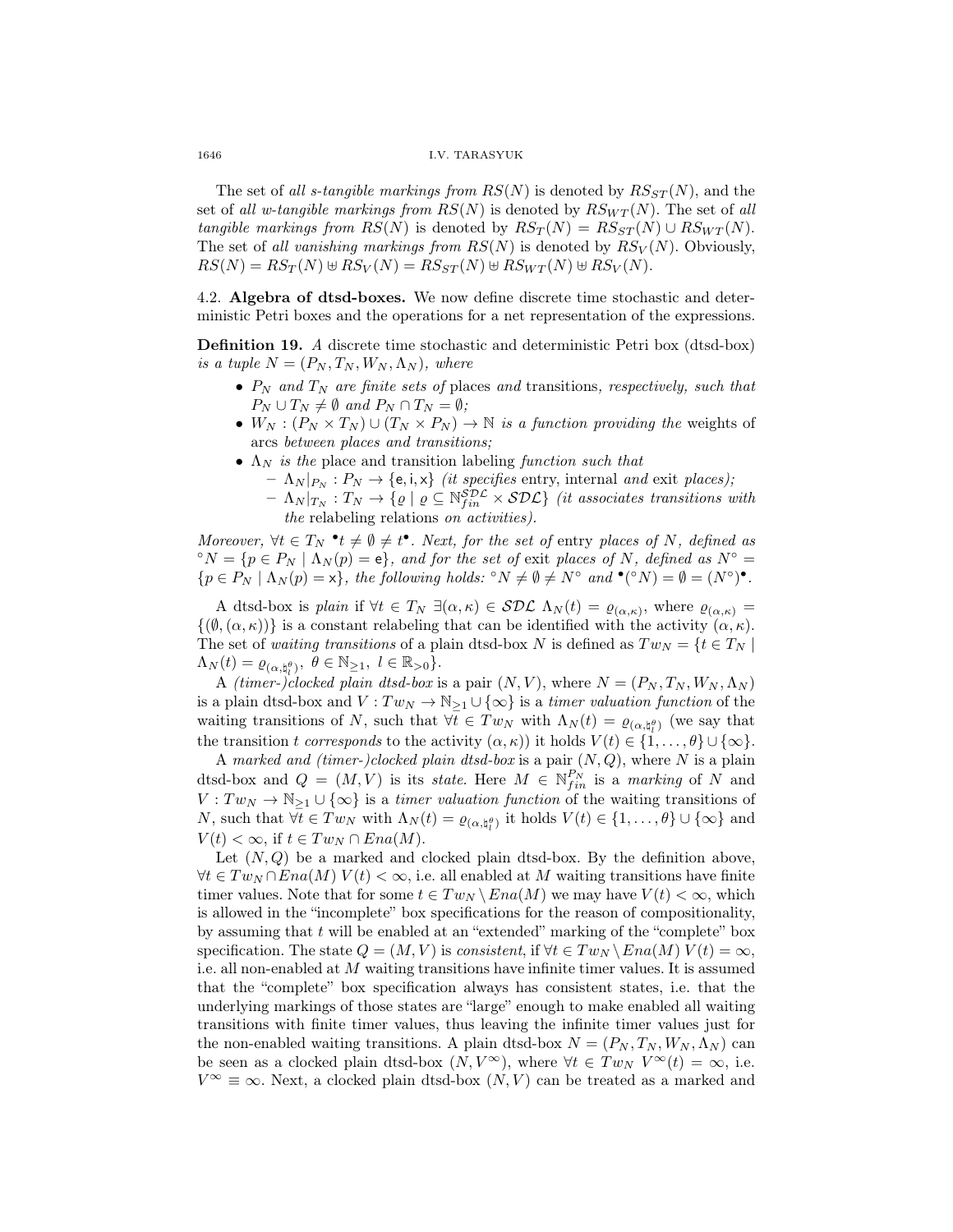clocked plain dtsd-box  $(N,(\emptyset, V))$ . Thus, a plain dtsd-box N can be interpreted as a marked and clocked plain dtsd-box  $(N,(\emptyset, V^{\infty}))$ .

Let  $(N, V)$  be a clocked plain dtsd-box. We denote  $(N, V) = (N, Q_{\overline{(N,V)}})$ , where  $Q_{\overline{(N,V)}} = (^\circ N, V_{\overline{(N,V)}})$  and  $V_{\overline{(N,V)}}$ :  $Tw_N \to \mathbb{N}_{\geq 1} \cup \{\infty\}$  is such that  $\forall t \in Tw_N$ with  $\Lambda_N(t) = \varrho_{(\alpha, \natural_l^{\theta})}$ :

$$
V_{\overline{(N,V)}}(t) = \begin{cases} \min\{V(t), \theta\}, & t \in Tw_N \cap Ena({}^{\circ}N); \\ V(t), & t \in Tw_N \setminus Ena({}^{\circ}N). \end{cases}
$$

By definition of the timer valuation function,  $\forall t \in Tw_{\mathcal{N}} \ (V(t) \leq \theta) \vee (V(t) = \infty)$ . Hence,  $V(t) > \theta$  only in case  $V(t) = \infty$ . The definition above implies  $V_{\overline{(N,V)}}(t) < \infty$ for every  $t \in Tw_N \cap Ena({}^{\circ}N)$ . Thus,  $\overline{(N,V)}$  is a marked and clocked plain dtsd-box.

We denote  $(N, V) = (N, Q_{(N,V)})$ , where  $Q_{(N,V)} = (N^{\circ}, V^{\infty})$ . Since  $Ena(N^{\circ}) =$  $\emptyset$ , one can see that  $(N, V)$  is a marked and clocked plain dtsd-box. We call °N and  $N^{\circ}$  the entry and exit markings of N, respectively.

A marked and clocked plain dtsd-box  $(P_N, T_N, W_N, \Lambda_N, Q)$  with the consistent state Q can be interpreted as the LDTSDPN  $(P_N, T_N, W_N, D_N, \Omega_N, \mathcal{L}_N, Q)$ , where the functions  $D_N$ ,  $\Omega_N$  and  $\mathcal{L}_N$  are defined as follows:  $\forall t \in T_N$  with  $\Lambda_N(t) = \varrho_{(\alpha,\kappa)}$ it holds  $\Omega_N(t) = \kappa$  if  $\kappa \in (0, 1)$ ; or  $D_N(t) = \theta$ ,  $\Omega_N(t) = l$  if  $\kappa = \natural_l^{\theta}$ ,  $\theta \in \mathbb{N}$ ,  $l \in \mathbb{R}_{>0}$ ; and  $\mathcal{L}_N(t) = \alpha$ . Behaviour of the marked and clocked dtsd-boxes with consistent states follows from the firing rule of LDTSDPNs. A plain dtsd-box  $N$  is n-bounded  $(n \in \mathbb{N})$  if  $\overline{N}$  is so, i.e.  $\forall Q = (M, V) \in RS(\overline{N}) \ \forall p \in P_N \ M(p) \leq n$ , and it is safe if it is 1-bounded. A plain dtsd-box N is clean if  $\forall Q = (M, V) \in RS(\overline{N}) \ ^{\circ}N \subseteq M \Rightarrow$  $M = \circ N$  and  $N^{\circ} \subseteq M \Rightarrow M = N^{\circ}$ , i.e. if there are tokens in all its entry (exit) places then no other places have tokens.

The structure of the plain dtsd-box corresponding to a static expression without timer value superscripts is constructed like in PBC [17, 16], i.e. we use simultaneous refinement and relabeling meta-operator (net refinement) in addition to the operator dtsd-boxes corresponding to the algebraic operations of dtsdPBC and featuring transformational transition relabelings. Operator dtsd-boxes specify  $n$ -ary functions from plain dtsd-boxes to plain dtsd-boxes (we have  $1 \leq n \leq 3$  in dtsdPBC). As we shall see in Theorem 1, the resulting plain dtsd-boxes are safe and clean. To define the denotational semantics, we shall apply standard constructions used for PBC. Let  $\Theta$  denote *operator box* and u denote transition name from the PBC setting.

The relabeling relations  $\rho \subseteq \mathbb{N}_{fin}^{\mathcal{SDL}} \times \mathcal{SDL}$  are defined as follows:

- $\varrho_{id} = \{ (\{(\alpha, \kappa)\}, (\alpha, \kappa)) \mid (\alpha, \kappa) \in \mathcal{SDL} \}$  is the *identity relabeling*;
- $\varrho_{(\alpha,\kappa)} = \{(\emptyset, (\alpha,\kappa))\}$  is the constant relabeling, identified with  $(\alpha,\kappa) \in \mathcal{SDL}$ ;
- $\varrho_{[f]} = \{ (\{(\alpha,\kappa)\},(f(\alpha),\kappa)) \mid (\alpha,\kappa) \in \mathcal{SDL} \};$
- $\varrho_{rs a} = \{ (\{ (\alpha, \kappa) \}, (\alpha, \kappa)) \mid (\alpha, \kappa) \in \mathcal{SDL}, a, \hat{a} \notin \alpha \};$
- $\varrho_{\mathsf{sv}}$  a is the least relabeling relation containing  $\varrho_{id}$  such that if  $(\Upsilon,(\alpha,\kappa))$ ,  $(\Xi,(\beta,\lambda)) \in \varrho_{\text{sy }a}$  and  $a \in \alpha, \ \hat{a} \in \beta$  then
	- $(\Upsilon + \Xi, (\alpha \oplus_{a} \beta, \kappa \cdot \lambda)) \in \varrho_{sy}$  a if  $\kappa, \lambda \in (0,1);$

 $(\Upsilon + \Xi, (\alpha \oplus_a \beta, \natural_{l+m}^\theta)) \in \varrho_{sy}$  a if  $\kappa = \natural_l^\theta$ ,  $\lambda = \natural_m^\theta$ ,  $\theta \in \mathbb{N}$ ,  $l, m \in \mathbb{R}_{>0}$ .

The plain dtsd-boxes  $N_{(\alpha,\rho)_l}$ ,  $N_{(\alpha,\nmid_l^{\theta})_l}$ , where  $\rho \in (0,1)$ ,  $\theta \in \mathbb{N}$ ,  $l \in \mathbb{R}_{>0}$ , and operator dtsd-boxes are presented in Figure 15. Note that the label i of internal places is usually omitted.

In the case of the iteration, a decision that we must take is the selection of the operator box that we shall use for it, since we have two proposals in plain PBC for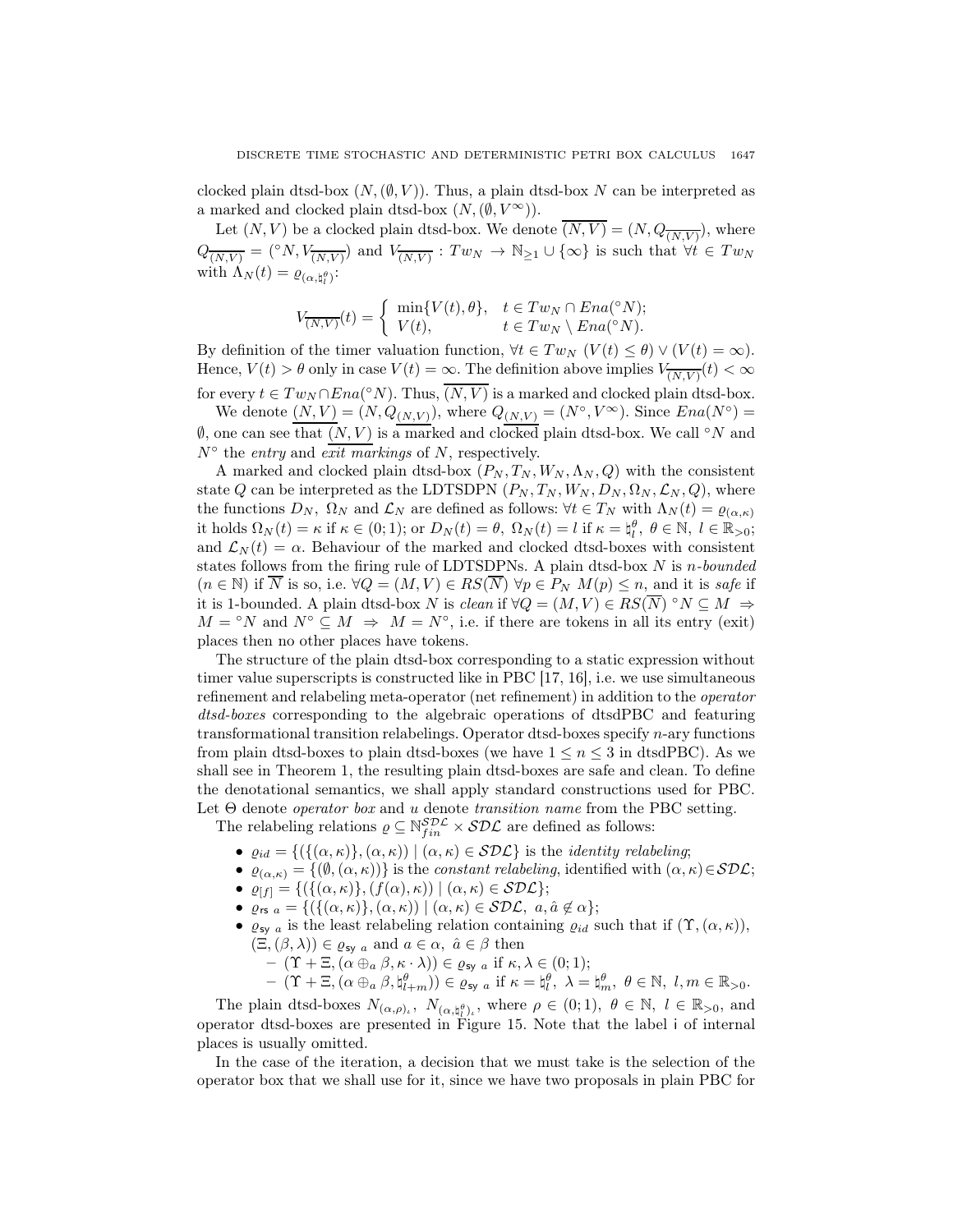1648 I.V. TARASYUK



Fig. 15. The plain and operator dtsd-boxes

that purpose [16]. One of them provides us with a safe version with six transitions in the operator box, but there is also a simpler version, which has only three transitions. In general, in PBC, with the latter version we may generate 2-bounded nets, which only occurs when a parallel behavior appears at the highest level of the body of the iteration. Nevertheless, in our case, and due to the syntactical restriction introduced for regular terms, this particular situation cannot occur, so that the net obtained will be always safe.

Let  $(N_i, V_i) = (P_{N_i}, T_{N_i}, W_{N_i}, \Lambda_{N_i}, V_i)$   $(1 \le i \le 3)$  be clocked plain dtsd-boxes. The operator dtsd-boxes are extended so that they will specify the  $n$ -ary functions from/to clocked plain dtsd-boxes, as follows.

- $\Theta_{\circ}(N_1, V_1), (N_2, V_2)$  =  $(\Theta_{\circ}(N_1, N_2), V)$ ,  $\circ \in \{ ; , \llbracket , \rrbracket \}$ , where  $V(t) = \begin{cases} V_1(t), & t \in T_{N_1};\\ V(t) & t \in T. \end{cases}$  $V_2(t)$ ,  $t \in T_{N_2}$ .
- $\Theta_{[f]}(N_1, V_1) = (\Theta_{[f]}(N_1), V)$ , where  $V(t) = V_1(t), t \in T_{N_1}$ .
- $\Theta_{rs\ a}(N_1, V_1) = (\Theta_{rs\ a}(N_1), V)$ , where  $V(t) = V_1(t), t \in T_{N_1}, a, \hat{a} \notin \alpha$ ,  $\Lambda_{N_1}(t) = \varrho_{(\alpha,\kappa)}.$

\n- \n
$$
\Theta_{\text{sy }a}(N_1, V_1) = (\Theta_{\text{sy }a}(N_1), V), \text{ where}
$$
\n
$$
V(t) = \begin{cases} V_1(t), & t \in Tw_{N_1}; \\ \max\{V_1(v), V_1(w)\}, & t \text{ results from synchronization of} \\ v, w \in Tw_{N_1}. \end{cases}
$$
\n
\n- \n
$$
\Theta_{\lceil \ast \ast \rceil}((N_1, V_1), (N_2, V_1), (N_3, V_1)) = (\Theta_{\lceil \ast \ast \rceil}(N_1, N_2, N_3), V), \text{ where}
$$
\n
$$
V(t) = \begin{cases} V_1(t), & t \in T_{N_1}; \\ V_2(t), & t \in T_{N_2}; \\ V_3(t), & t \in T_{N_3}. \end{cases}
$$
\n
\n

To define a semantic function that assigns a clocked plain dtsd-box to every static expression of dtsdPBC, we introduce the *enumeration* function  $Env : T \rightarrow Num$ , which associates the numberings with transitions of a clocked plain dtsd-box  $N =$  $(P, T, W, \Lambda, V)$  in accordance with those of activities. In the case of synchronization, the function associates with the resulting new transition a concatenation of the parenthesized numberings of the transitions it comes from.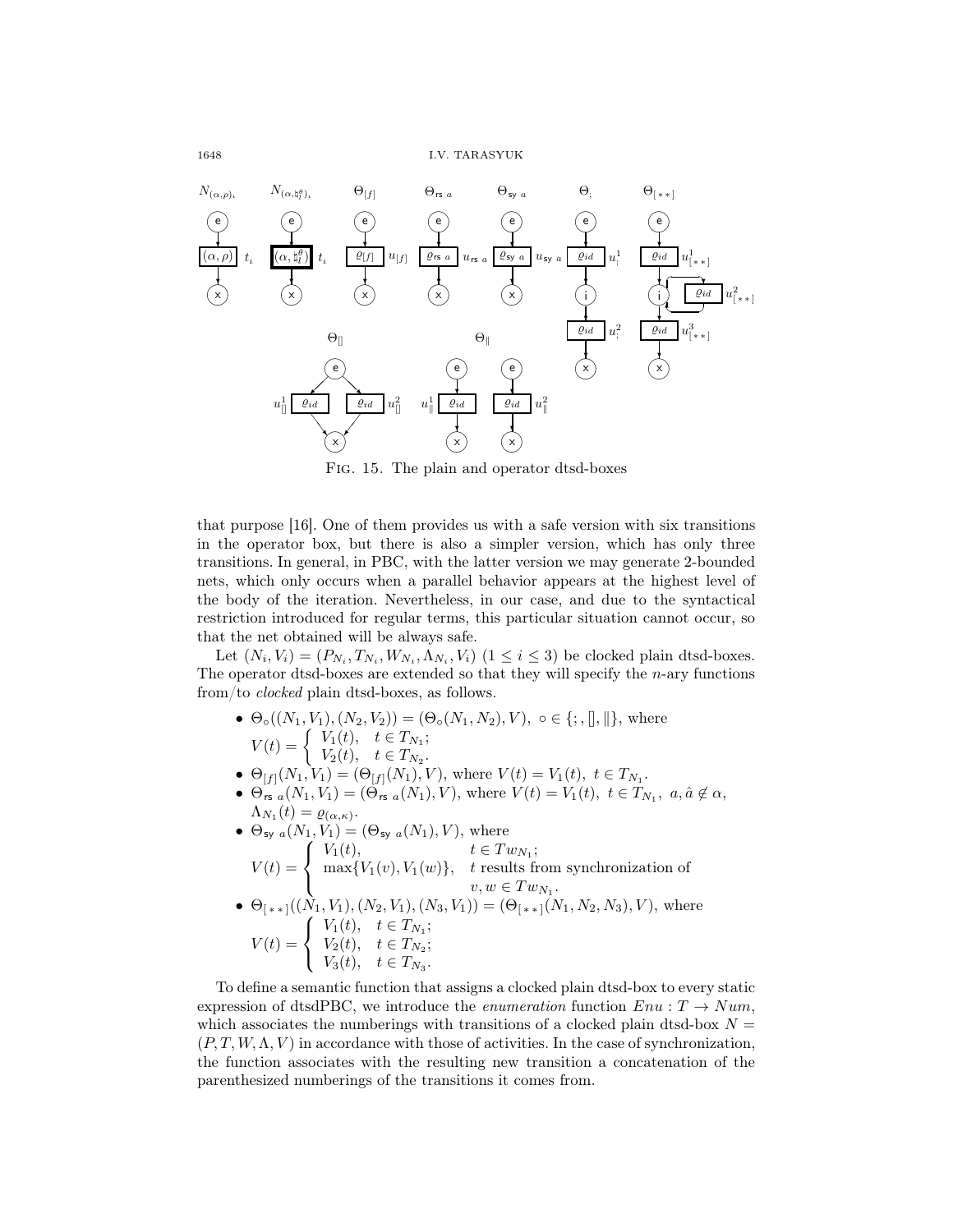We now define the enumeration function  $Enu$  for every operator of dtsdPBC. Let  $Box_{dtsd}(E) = (N_E, V_E) = (P_E, T_E, W_E, \Lambda_E, V_E)$  be the clocked plain dtsd-box corresponding to a static expression  $E$ , and  $Enu_E : T_E \rightarrow Num$  be the enumeration function for  $(N_E, V_E)$ . We use the analogous notation for static expressions F and K.

- $Box_{dtsd}((\alpha,\rho)_\iota) = (N_{(\alpha,\rho)_\iota}, \emptyset)$ . Since a single transition  $t_\iota$  corresponds to the activity  $(\alpha, \rho)_t \in \mathcal{SL}$ , their numberings coincide:  $Env(t_t) = \iota$ .
- $Box_{dtsd}((\alpha, \natural_l^0)_\iota) = (N_{(\alpha, \natural_l^0)_\iota}, \emptyset)$ . Since a single transition  $t_\iota$  corresponds to the activity  $(\alpha, \xi_t^0)_\iota \in \mathcal{IL}$ , their numberings coincide:  $Env(t_\iota) = \iota$ .
- $Box_{dtsd}((\alpha, \natural_l^{\theta})_l) = (N_{(\alpha, \natural_l^{\theta})_l}, (t_l, \infty))$ . Since a single transition  $t_l$  corresponds to the activity  $(\alpha, \xi_l^{\theta})_l \in \mathcal{WL}$ , their numberings coincide:  $Env(t_l) = \iota$ .
- $Box_{dtsd}((\alpha, \natural_l^{\theta})_i^{\delta}) = (N_{(\alpha, \natural_l^{\theta})_i}, (t_i, \delta))$ . Since a single transition  $t_i$  corresponds to the activity  $(\alpha, \xi_l^{\theta})_l \in \mathcal{WL}$ , their numberings coincide:  $Env(t_l) = \iota$ .
- $Box_{dtsd}(E \circ F) = \Theta_{\circ}(Box_{dtsd}(E),Box_{dtsd}(F)), \circ \in \{\, ; , \| , \| \}.$  Since we do not introduce new transitions, we preserve the initial numbering:  $\left($  Enu<sub>E</sub>(t), t  $\in T_F$ .

$$
Enu(t) = \begin{cases} Enu_E(t), & t \in T_E; \\ Enu_F(t), & t \in T_F. \end{cases}
$$

- $Box_{dtsd}(E[f]) = \Theta_{[f]}(Box_{dtsd}(E)).$  Since we only replace the labels of some multiactions by a bijection, we preserve the initial numbering:  $Enu(t) = Enu_E(t), t \in T_E.$
- $Box_{dtsd}(E \r{rs} a) = \Theta_{rs a}(Box_{dtsd}(E)).$  Since we remove all transitions labeled with multiactions containing  $a$  or  $\hat{a}$ , this does not change the numbering of the remaining transitions:  $Env(t)=Env_E(t), t \in T_E, a, \hat{a} \notin \alpha, \Lambda_E(t)=\varrho_{(\alpha,\kappa)}.$
- $Box_{dtsd}(E \text{ sy } a) = \Theta_{\text{sy } a}(Box_{dtsd}(E))$ . Note that  $\forall v, w \in T_E$  such that  $\Lambda_E(v) = \varrho_{(\alpha,\kappa)}, \ \Lambda_E(w) = \varrho_{(\beta,\lambda)}$  and  $a \in \alpha, \ \hat{a} \in \beta$ , the new transition t resulting from synchronization of v and w has the label  $\Lambda(t) = \varrho_{(\alpha \oplus_{\alpha} \beta, \kappa \cdot \lambda)}$ if t is a stochastic transition  $(\kappa, \lambda \in (0,1))$ ; or  $\Lambda(t) = \varrho_{(\alpha \oplus_{a} \beta, \natural_{t+m}^{\theta})}$  if t is a deterministic one  $(\kappa = \natural_l^{\theta}, \ \lambda = \natural_m^{\theta}, \ \theta \in \mathbb{N}, \ l, m \in \mathbb{R}_{>0})$ ; and the numbering  $Env(t) = (Env<sub>E</sub>(v))(Env<sub>E</sub>(w))$ . The enumeration function is defined as  $Env(t) = \begin{cases} Enu_E(t), & t \in T_E; \\ (E_{EM}(t))(E_{EM}(w)) & t \text{ result} \end{cases}$

 $(Enu<sub>E</sub>(v))(Enu<sub>E</sub>(w)),$  t results from synchronization of v, w. According to the definition of  $\varrho_{\text{sy }a}$ , the synchronization is only possible when all the transitions in the set are stochastic (immediate or waiting, respectively). If we synchronize the same set of transitions in different orders, we obtain several resulting transitions with the same label and probability or weight, but with the different numberings having the same content. Then, we only consider a single transition from the resulting ones in the clocked plain dtsd-box to avoid introducing redundant transitions.

If the transitions  $t$  and  $u$  are generated by synchronizing  $v$  and  $w$  in different orders, we have  $\Lambda(t) = \varrho_{(\alpha \oplus_{\alpha} \beta, \kappa \cdot \lambda)} = \Lambda(u)$  for stochastic transitions  $(\kappa, \lambda \in (0,1))$  or  $\Lambda(t) = \varrho_{(\alpha \oplus_{a} \beta, \sharp_{t+m}^{\theta})} = \Lambda(u)$  for deterministic ones  $(\kappa =$  $\natural_{l}^{\theta}, \ \lambda = \natural_{m}^{\theta}, \ \theta \in \mathbb{N}, \ l, m \in \mathbb{R}_{>0}$ , but  $Env(t) = (Env_{E}(v))(Env_{E}(w)) \neq 0$  $(Env_E(w))(Env(v)) = Env(u)$ , whereas  $Cont(Env(t)) = Cont(Env(v)) \cup$  $Cont(Enu(w)) = Cont(Enu(u))$ . Then only one transition t (or u, symmetrically) will appear in  $Box_{dtsd}(E \text{ sy } a)$ .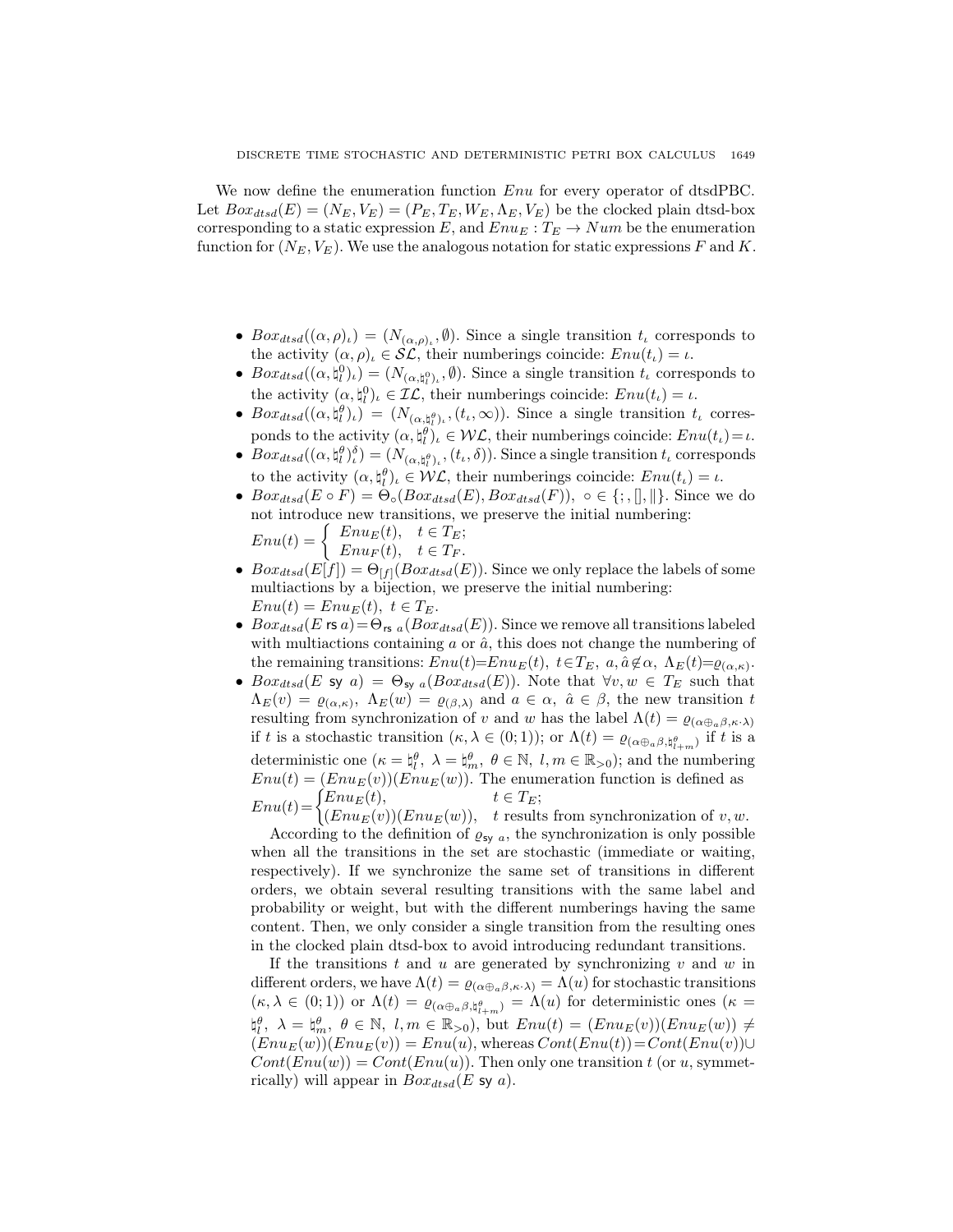1650 I.V. TARASYUK

•  $Box_{dtsd}([E * F * K]) = \Theta_{(**]}(Box_{dtsd}(E), Box_{dtsd}(F), Box_{dtsd}(K)).$  Since we do not introduce new transitions, we preserve the initial numbering:<br> $\int E_n u_{E}(t) \, t \in T_F$ .

$$
Enu(t) = \begin{cases} Enu_E(t), & t \in T_E; \\ Enu_F(t), & t \in T_F; \\ Enu_K(t), & t \in T_K. \end{cases}
$$

We now can formally define the denotational semantics as a homomorphism.

**Definition 20.** Let  $(\alpha, \rho) \in \mathcal{SL}, \ (\alpha, \mathfrak{h}_l^0) \in \mathcal{IL}, \ (\alpha, \mathfrak{h}_l^{\theta}) \in \mathcal{WL}, \ \delta \in \{1, \ldots, \theta\}, \ a \in Act$ and E, F,  $K \in RegStatexpr$ . The denotational semantics of dtsdPBC is a mapping  $Box_{dtsd}$  from RegStatExpr into the domain of clocked plain dtsd-boxes, defined as:

- (1)  $Box_{dtsd}((\alpha, \rho)_{\iota}) = (N_{(\alpha, \rho)_{\iota}}, \emptyset);$
- (2)  $Box_{dtsd}((\alpha, \natural_l^0)_\iota) = (N_{(\alpha, \natural_l^0)_\iota}, \emptyset);$
- (3)  $Box_{dtsd}((\alpha, \xi_{l}^{\theta})_{l}) = (N_{(\alpha, \xi_{l}^{\theta})_{l}}, (t_{l}, \infty));$
- (4)  $Box_{dtsd}((\alpha, \mathfrak{h}_l^{\theta})_t^{\delta}) = (N_{(\alpha, \mathfrak{h}_l^{\theta})_t}, (t_t, \delta)),$
- (5)  $Box_{dtsd}(E \circ F) = \Theta_{\circ}(Box_{dtsd}(E),Box_{dtsd}(F)), \circ \in \{; ,[], \| \};$
- (6)  $Box_{dtsd}(E[f]) = \Theta_{[f]}(Box_{dtsd}(E));$
- (7)  $Box_{dtsd}(E \circ a) = \Theta_{oa} (Box_{dtsd}(E)), o \in \{ \text{rs}, \text{sy} \};$
- (8)  $Box_{dtsd}([E * F * K]) = \Theta_{(**]}(Box_{dtsd}(E), Box_{dtsd}(F), Box_{dtsd}(K)).$

The marked and clocked dtsd-boxes of dynamic expressions can be defined as well. For  $E \in RegStatexpr$ , let  $Box_{dtsd}(\overline{E}) = \overline{Box_{dtsd}(E)}$  and  $Box_{dtsd}(\underline{E}) =$  $Box_{dtsd}(E)$ . Note that this definition is compositional in the sense that, for any arbitrary dynamic expression, we may decompose it in some inner dynamic and static expressions, for which we may apply the definition, thus obtaining the corresponding clocked plain dtsd-boxes, which can be joined according to the term structure (by definition of  $Box_{dtsd}$ ), the resulting clocked plain box being marked in the places that were marked in the argument nets.

When composing marked and clocked dtsd-boxes of arbitrary dynamic expressions, we should guarantee that the operations correctly propagate the timer values from the clocked to non-clocked operands. Then we have to respect the time spent in the entry markings and delays of the waiting transitions, which become enabled at them when composing. The main idea is that the timer values in the composite marked and clocked dtsd-boxes should be as close as possible to those in the substituent marked and clocked dtsd-boxes, whose waiting transition timers should sometimes be decreased to maintain the time progress uniformity in the resulting composition.

Let  $E, F \in RegStatexpr$ ,  $G, H \in RegDynExpr$  and  $a \in Act$ . Then  $Box_{dtsd}(E)$  $(P_E, T_E, W_E, \Lambda_E, V_E) = (N_E, V_E)$  is the clocked plain dtsd-box of E, and similarly for F. The marked and clocked plain dtsd-box of G is  $Box_{dtsd}(G) = (N_G, (M_G, V_G))$ (defined by induction on the structure of  $G$ , as will be descried below), and similarly for H. Next,  $Box_{dtsd}(\overline{E}) = \overline{(N_E, V_E)} = (N_E, ({}^{\circ}N_E, V_{\overline{E}}))$  is the marked and clocked plain dtsd-box of E, and analogously for F. Thus,  $\forall t \in Tw_E$  with  $\Lambda_E(t) = \varrho_{(\alpha, \natural_i^{\theta})}$ : l  $V_{\overline{E}}(t) = \begin{cases} \min\{V_E(t), \theta\}, & t \in Tw_E \cap Ena(^{\circ}N_E); \\ V_E(t) & t \in Tw_E \setminus Ena(^{\circ}N_E). \end{cases}$  $V_E(t)$ ,  $t \in Tw_E \setminus Ena({}^{\circ}N_E).$ 

Moreover,  $Box_{dtsd}(\underline{E}) = (N_E, V_E) = (N_E, (N_E^{\circ}, V^{\infty}))$  is the marked and clocked plain dtsd-box of  $\underline{E}$ , and analogously for  $\underline{F}$ .

Let N, N' be two plain dtsd-boxes and  $p \in {}^{\circ}N \cup N^{\circ}$ ,  $p' \in {}^{\circ}N' \cup N'^{\circ}$  be their respective entry or exit places. Then  $(p, p') \in ({}^{\circ}N \cup N^{\circ}) \times ({}^{\circ}N' \cup N'^{\circ})$  denotes the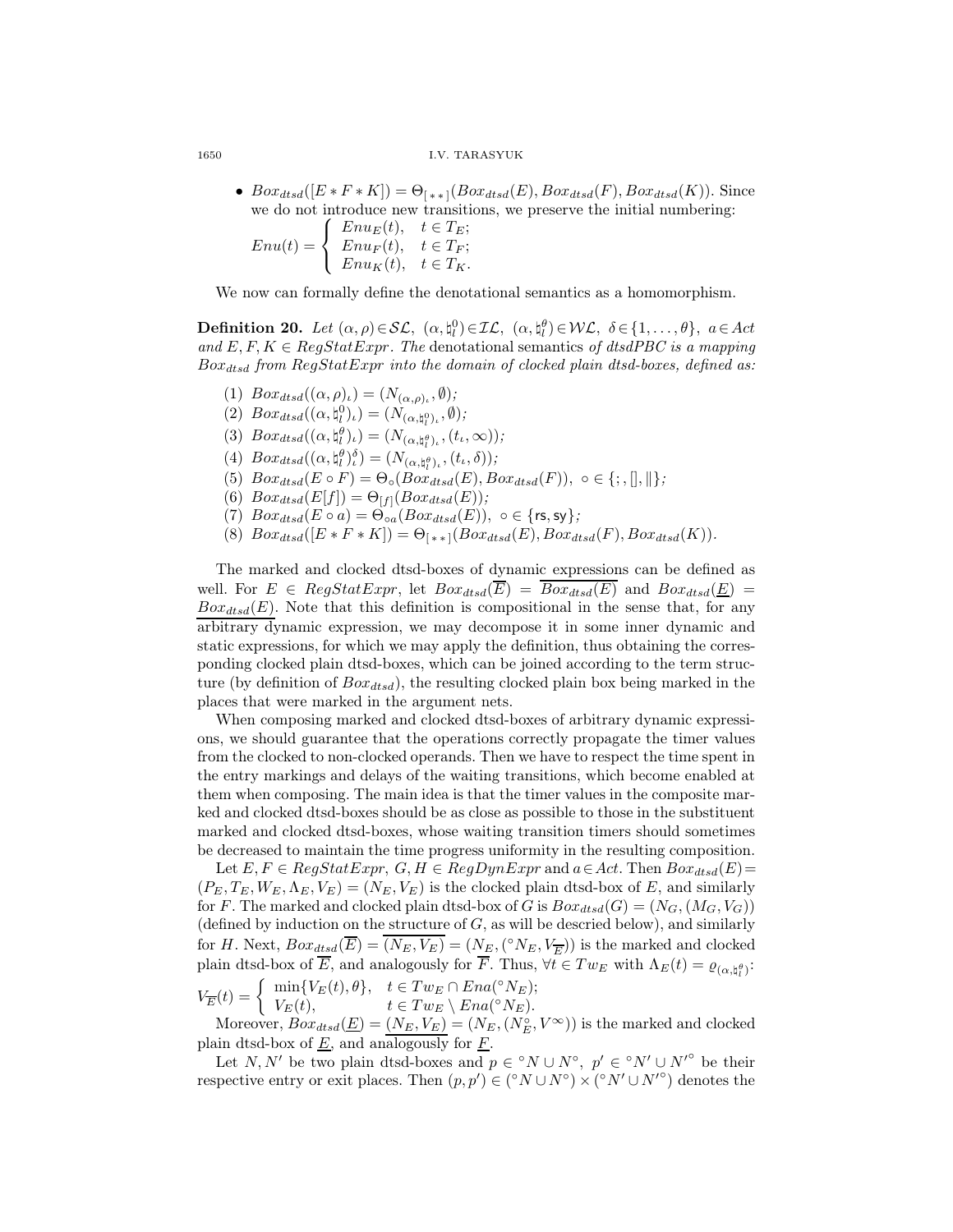merging of p and p' in the composed plain dtsd-box such that  $(p, p')$  inherits all their connectivities from the net structures of  $N$  and  $N'$ .

Let  $(N,(M,V))$  be a marked and clocked plain dtsd-box, where  $T = Ts \oplus Ti \oplus Tw$ consists of stochastic, immediate and waiting transitions. The marking age of the state  $(M, V)$  is  $\square(M, V) = \max\{\eta - V(u) \mid u \in Tw \cap Ena(M), \Lambda(u) = \varrho_{(\beta, \xi_m^{\eta})}\}.$ We now inductively define the dtsd-boxes of arbitrary dynamic expressions.

•  $Box_{dtsd}(\overline{E}) = \overline{Box_{dtsd}(E)}$  and  $Box_{dtsd}(\underline{E}) = Box_{dtsd}(E)$ .

- $Box_{dtsd}(G; E) = (Box_{dtsd}([G]; E), (M, V)),$  where
	- $M =$  $\int M_G,$   $M_G \neq N_G^{\circ};$  $N_G^{\alpha} \times {\,}^\circ N_E, \quad M_G = N_G^{\circ}; \quad \text{and } \forall t \in Tw_N \text{ with } \Lambda_N(t) = \varrho_{(\alpha, \natural_l^{\theta})}:$  $V(t) =$  $\sqrt{ }$  $\mathsf{I}$  $\mathbf{I}$  $V_G(t)$ ,  $t \in Tw_G;$  $\min\{V_E(t), \theta\}, \quad t \in Tw_E \cap Ena(M);$  $V_E(t)$ ,  $t \in Tw_E \setminus Ena(M).$

Thus, each waiting transition of  $N_E$  enabled at the entry marking of it has set its timer to min ${V_E(t), \theta}$ .

• 
$$
Box_{dtsd}(E; G) = (Box_{dtsd}(E; [G]), (M, V)), \text{ where}
$$

$$
M = \begin{cases} M_G, & M_G \neq {}^{\circ}N_G; \\ N_E^{\circ} \times {}^{\circ}N_G, & M_G = {}^{\circ}N_G; \end{cases} \text{ and } \forall t \in Tw_N:
$$

$$
V(t) = \begin{cases} V_E(t), & t \in Tw_E; \\ V_G(t), & t \in Tw_G. \end{cases}
$$

• 
$$
Box_{dtsd}(G[[E]) = (Box_{dtsd}([G][E), (M, V)),
$$
 where  
\n
$$
M = \begin{cases} M_G, & (M_G \neq {}^{\circ}N_G) \wedge (M_G \neq N_G^{\circ}); \\ {}^{\circ}N_G \times {}^{\circ}N_E, & M_G = {}^{\circ}N_G; \\ N_G^{\circ} \times N_E^{\circ}, & M_G = N_G^{\circ}; \end{cases}
$$
 and  $\forall t \in Tw_N$  with  
\n
$$
\Lambda_N(t) = \varrho_{(\alpha, \natural_t^{\theta})}.
$$

$$
V(t) = \begin{cases} \theta - \min\left\{ \begin{matrix} \Box(M_G, V_G), \\ \Box({}^\diamond N_E, V_{\overline{E}}) \end{matrix} \right\}, & ((t \in Tw_G \cap Ena(M)) \land (M_G = {}^\diamond N_G)) \lor \\ & (t \in Tw_E \cap Ena(M)); \\ & ((t \in Tw_G \cap Ena(M)) \land (M_G \neq {}^\diamond N_G)) \lor \\ & (t \in Tw_G \setminus Ena(M)); \\ & t \in Tw_E \setminus Ena(M). \end{cases}
$$

Thus, if  $\zeta$  is the minimum of the times spent at the markings of the states  $(M_G, V_G)$ , such that  $M_G = \circ N_G$ , and  $(\circ N_E, V_{\overline{E}})$  then each waiting transition, enabled at the marking M, has set its timer to  $\theta - \zeta$ , where  $\theta$  is the delay of that transition. The idea is to ensure that the time progresses uniformly, for which the timer decrements of all waiting transitions, enabled at M, should be synchronized (equalized). Hence, the subnet with the more time spent in its local marking should "wait" for the other subnet by modifying appropriately (via increasing by the difference between residence times at  $M_G$  and  $\circ N_E$ ) the timer values of its waiting transitions, enabled at M.

Note that  $\square(M_G,V_G) \neq \square({}^\circ N_E, V_{\overline{E}})$  cannot hold for any dynamic expression, obtained by applying action rules, starting from an overlined static expression without timer value superscripts. The reason is that all the action rules maintain the time progress uniformity, hence,  $\zeta = \Box(M_G, V_G)$  $\square({}^\circ N_E, V_{\overline{E}})$  in that case. Further, the inequality  $\eta - V_G(u) < \square(M_G, V_G)$ may only happen when the  $(\beta, \sharp_m^n) \in \mathcal{WL}(G)$ , corresponding to  $u \in Tw_G \cap$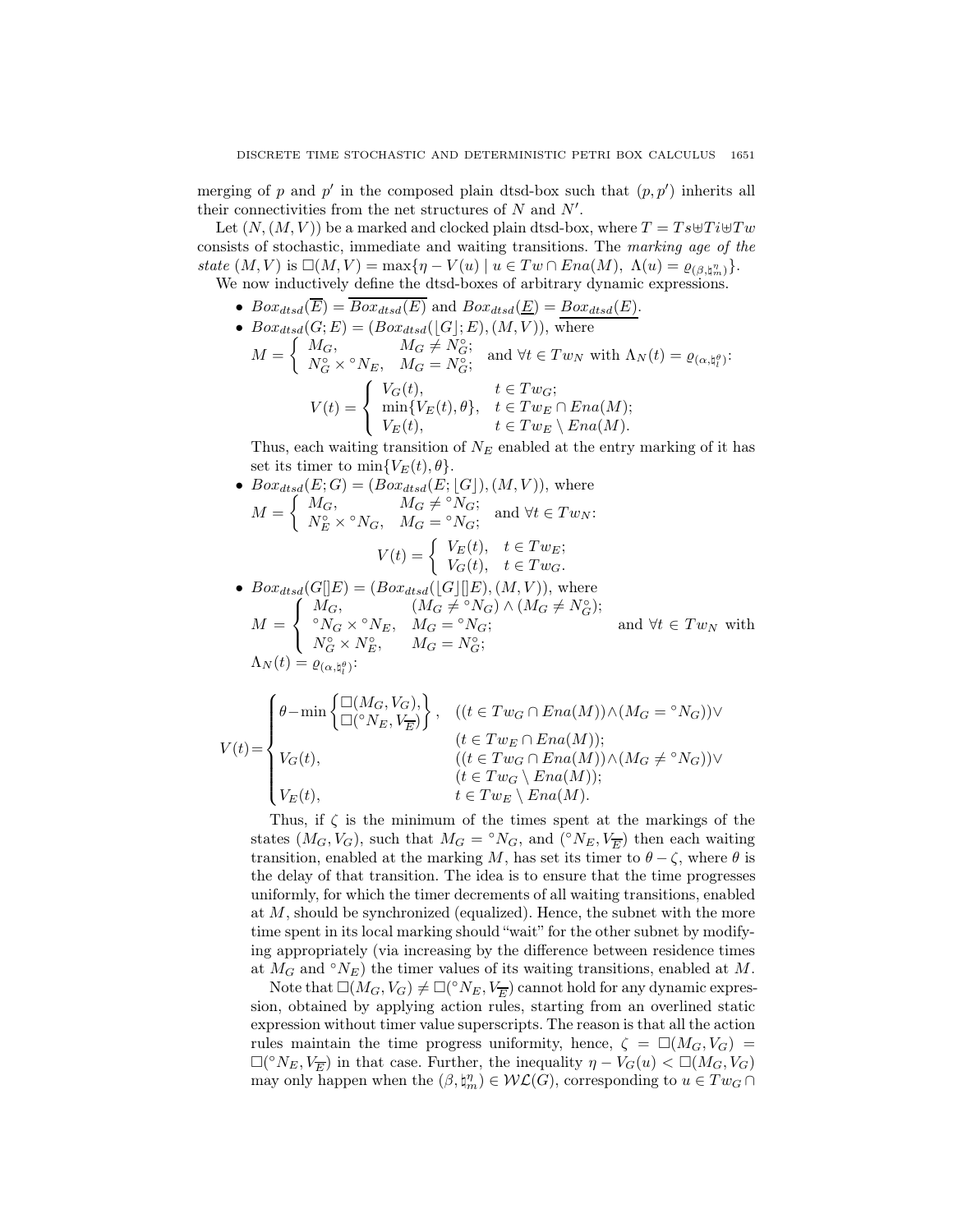### 1652 I.V. TARASYUK

 $Ena(M<sub>G</sub>)$ , is later affected by restriction, so that the timer of that waiting multiaction stops with the value 1 while the waiting multiaction can never be executed. The same holds for  $\square({}^\circ N_E, V_{\overline{E}})$ . Thus, if we start from an overlined static expression without time stamps and the waiting multiaction corresponding to t is not subsequently affected by restriction then  $V(t)$  $\theta$  –  $\square(M_G, V_G) = V_G(t)$  for  $(t \in Tw_G \cap Ena(M)) \wedge (M_G = \circ N_G)$  and  $V(t) = \theta - \Box({}^{\circ}N_E, V_{\overline{E}}) = \min\{V_E(t), \theta\}$  for  $t \in Tw_E \cap Ena(M)$ , i.e.  $V(t)$ is defined like that for the case  $Box_{dtsd}(G; E)$ .

The definition of  $Box_{dtsd}(E||G)$  is similar.

•  $Box_{dtsd}(G||H) = (Box_{dtsd}([G]||[H]), (M, V)),$  where  $M = M_G \cup M_H$ , and  $\forall t \in Tw_N \text{ with } \Lambda_N(t) = \varrho_{(\alpha, \natural_t^{\theta})}$ :

$$
V(t) = \begin{cases} \theta - \min\{\Box(M_G, V_G), \Box(M_H, V_H)\}, & t \in (Tw_G \cup Tw_H) \cap Ena(M); \\ V_G(t), & t \in Tw_G \setminus Ena(M); \\ V_H(t), & t \in Tw_H \setminus Ena(M). \end{cases}
$$

Thus, if  $\zeta$  is the minimum of the times spent at the markings of the states  $(M_G, V_G)$  and  $(M_H, V_H)$  then each waiting transition, enabled at the marking M, has set its timer to  $\theta-\zeta$ , where  $\theta$  is the delay of that transition. The idea is to ensure that the time progresses uniformly, for which the timer decrements of all waiting transitions, enabled at M, should be synchronized (equalized). Hence, the subnet with the more time spent in its local marking should "wait" for the other subnet by modifying appropriately (via increasing by the difference between residence times at  $M_G$  and  $M_H$ ) the timer values of its waiting transitions, enabled at M.

Note that  $\square(M_G, V_G) \neq \square(M_H, V_H)$  cannot hold for any dynamic expression, obtained by applying action rules, starting from an overlined static expression without timer value superscripts. The reason is that all the action rules maintain the time progress uniformity, hence,  $\zeta = \Box(M_G, V_G)$  $\square(M_H, V_H)$  in that case. Further, the inequality  $\eta - V_G(u) < \square(M_G, V_G)$ may only happen when the  $(\beta, \natural_m^n) \in \mathcal{WL}(G)$ , corresponding to  $u \in Tw_G \cap$  $Ena(M<sub>G</sub>)$ , is later affected by restriction, so that the timer of that waiting multiaction stops with the value 1 while the waiting multiaction can never be executed. The same holds for  $\square(M_H, V_H)$ . Thus, if we start from an overlined static expression without time stamps and the waiting multiaction corresponding to t is not subsequently affected by restriction then  $V(t)$  =  $\theta-\Box(M_G, V_G) = V_G(t)$  for  $t \in Tw_G \cap Ena(M)$  and  $V(t) = \theta-\Box(M_H, V_H) =$  $V_H(t)$  for  $t \in Tw_H \cap Ena(M)$ , i.e.  $V(t)$  is defined like that for the case  $Box_{dtsd}(E; G)$ , if to replace E with H in the syntax of that definition.

•  $Box_{dtsd}(G[f]) = (Box_{dtsd}([G][f]), (M, V)),$  where  $M = M_G$ , and  $\forall t \in Tw_N$ :

 $V(t) = V_G(t), t \in Tw_G.$ 

•  $Box_{dtsd}(G \text{ rs } a) = (Box_{dtsd}(|G| \text{ rs } a), (M, V)),$  where  $M = M_G$ , and  $\forall t \in Tw_N$ :

 $V(t) = V_G(t), t \in Tw_G, a, \hat{a} \notin \alpha.$ 

• Box<sub>dtsd</sub>(G sy a)= $(Box_{dtsd}(|G|sya),(M,V))$ , where  $M=M_G$ , and  $\forall t \in Tw_N$ :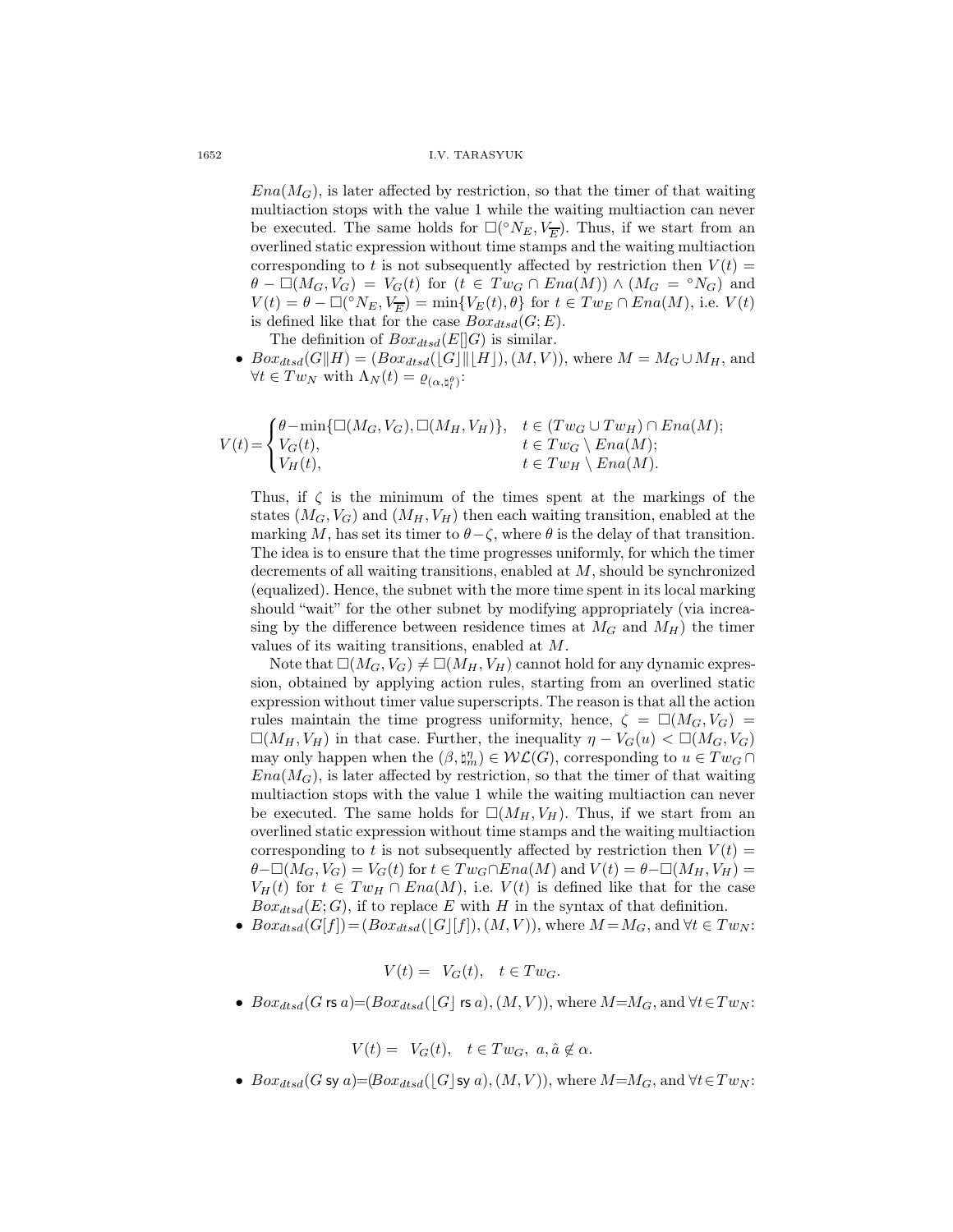$V(t) = \begin{cases} V_G(t), & t \in Tw_G; \\ \text{max}(V(G), V(G)) & \text{t results} \end{cases}$  $\max\{V_G(v), V_G(w)\},\$  t results from synchronization of  $v, w \in Tw_G$ .

Thus, the timer for the synchronous product of the waiting transitions  $v$ and w from  $N_G$  is set to maximum of their timer values. This means that we wait for the latest (being delayed for some reason) of the two synchronized transitions, since their synchronous product cannot fire until they both can fire. If at least one of the timers of v and w has the undefined value  $\infty$  (i.e. the corresponding transition is not enabled at  $M_G$ ) then the result of their synchronization also has the timer value  $\infty$ , since both the synchronized transitions must be enabled at  $M_G$  to enable their synchronous product.

•  $Box_{dtsd}([G * E * F]) = (Box_{dtsd}([G] * E * F), (M, V)),$  where

 $M =$  $\int^{\infty} M_G,$   $M_G \neq N_G^{\circ};$  $N_G^{\circ} \times (^{\circ}N_E \times N_E^{\circ}) \times {^{\circ}N_F}), \quad M_G = N_G^{\circ}; \quad \text{and} \ \forall t \in Tw_N \ \text{with}$  $\Lambda_N(t) = \varrho_{(\alpha, \natural_l^{\theta})}$ :

$$
V(t) = \begin{cases} V_G(t), & t \in Tw_G; \\ \theta - \min\{\Box(M_E, V_E), \Box(M_F, V_F)\}, & t \in (Tw_E \cup Tw_F) \cap Ena(M); \\ V_E(t), & t \in Tw_E \setminus Ena(M); \\ V_F(t), & t \in Tw_F \setminus Ena(M). \end{cases}
$$

Thus, if  $\zeta$  is the minimum of the times spent at the markings of the states  $(M_E, V_E)$  and  $(M_F, V_F)$  then each waiting transition, enabled at the marking M, has set its timer to  $\theta-\zeta$ , where  $\theta$  is the delay of that transition. The idea is to ensure that the time progresses uniformly, for which the timer decrements of all waiting transitions, enabled at M, should be synchronized (equalized). Hence, the subnet with the more time spent in its local marking should "wait" for the other subnet by modifying appropriately (via increasing by the difference between residence times at  $M_E$  and  $M_F$ ) the timer values of its waiting transitions, enabled at M.

•  $Box_{dtsd}([E * G * F]) = (Box_{dtsd}(E * [G] * F), (M, V)),$  where  $M =$  $\int M_G,$   $(M_G \neq {}^{\circ}N_G) \wedge (M_G \neq N^{\circ}_G);$  $N_{E}^{\circ} \times (({}^{\circ}N_{G} \times N_{G}^{\circ}) \times {}^{\circ}N_{F}), \quad (M_{G} = {}^{\circ}N_{G}) \vee (M_{G} = N_{G}^{\circ});$  and  $\forall t \in Tw_N \text{ with } \Lambda_N(t) = \varrho_{(\alpha, \natural_t^{\theta})}$ :

$$
V(t) = \begin{cases} \theta - \min\left\{ \begin{matrix} \square(M_G, V_G), \\ \square({}^\diamond{N_F}, V_{\overline{F}}) \end{matrix} \right\}, & ((t \in Tw_G \cap Ena(M)) \wedge ((M_G = {}^\diamond{N_G}) \vee \\ & (M_G = N_G^\diamond)) ) \vee (t \in Tw_F \cap Ena(M)); \\ & ((t \in Tw_G \cap Ena(M)) \wedge (M_G \neq {}^\diamond{N_G}) \wedge \\ & (M_G \neq N_G^\diamond)) \vee (t \in Tw_G \setminus Ena(M)); \\ & t \in Tw_F \setminus Ena(M). \end{cases}
$$

Thus, if  $\zeta$  is the minimum of the times spent at the markings of the states  $(M_G, V_G)$ , such that  $(M_G = \circ N_G) \vee (M_G = N_G^{\circ})$ , and  $(\circ N_F, V_{\overline{F}})$  then each waiting transition, enabled at the marking  $M$ , has set its timer to  $\theta - \zeta$ , where  $\theta$  is the delay of that transition. The idea is to ensure that the time progresses uniformly, for which the timer decrements of all waiting transitions, enabled at  $M$ , should be synchronized (equalized). Hence, the subnet with the more time spent in its local marking should "wait" for the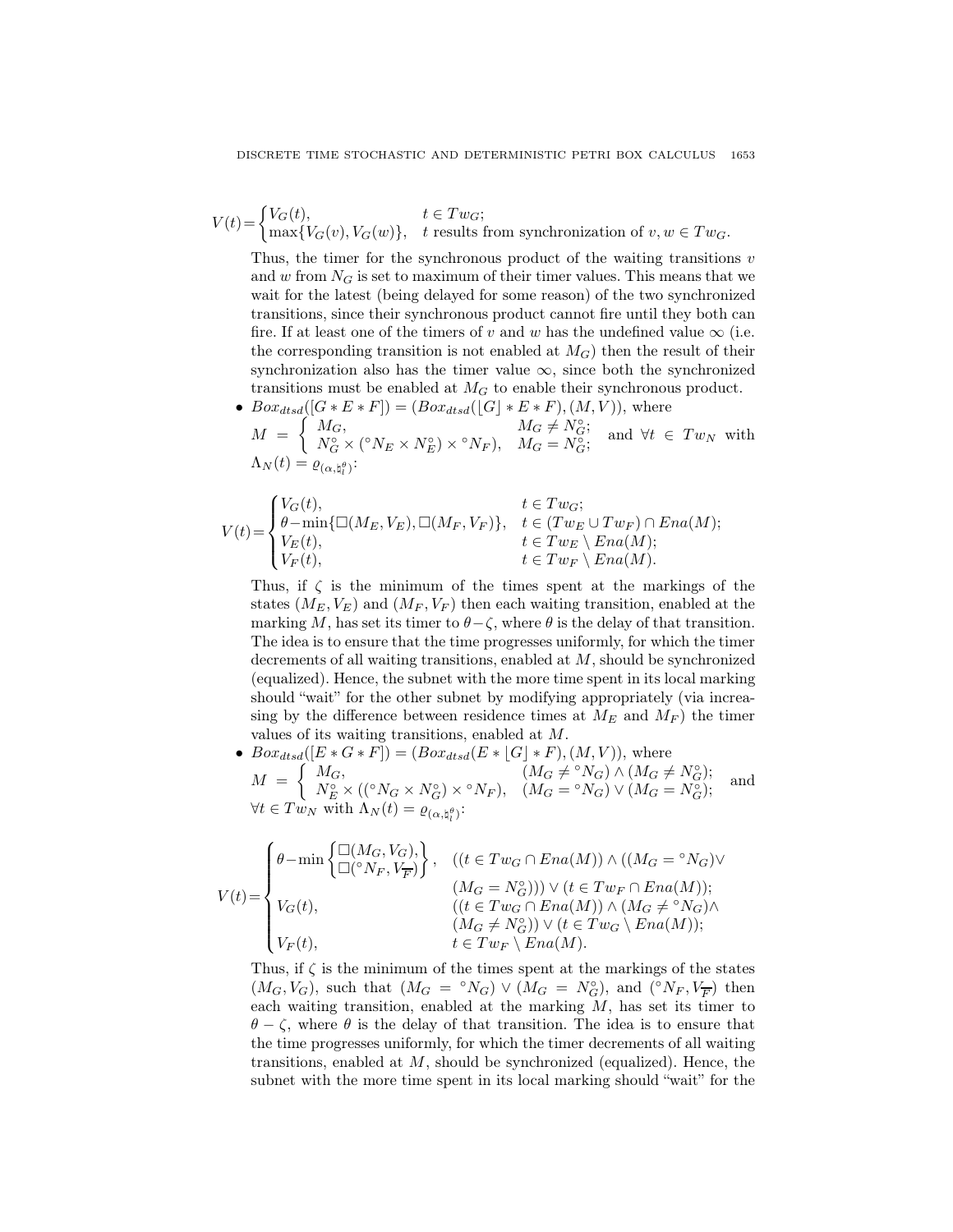### 1654 I.V. TARASYUK

other subnet by modifying appropriately (via increasing by the difference between residence times at  $M_G$  and  $\circ N_F$ ) the timer values of its waiting transitions, enabled at M.

•  $Box_{dtsd}([E * F * G]) = (Box_{dtsd}(E * F * [G]), (M, V)),$  where  $M =$  $\int M_G,$   $M_G \neq {}^{\circ}N_G;$  $N_{E}^{\circ} \times (({}^{\circ}N_{F} \times N_{F}^{\circ}) \times {}^{\circ}N_{G}),$   $M_{G} = {}^{\circ}N_{G};$  and  $\forall t \in Tw_{N}$  with  $\Lambda_N(t) = \varrho_{(\alpha, \natural_l^{\theta})}$ :

$$
V(t) = \begin{cases} \theta - \min\left\{ \frac{\Box({}^{\circ}N_{F}, V_{\overline{F}})}{\Box(M_{G}, V_{G})} \right\}, & (t \in Tw_{F} \cap Ena(M)) \vee \\ V_{F}(t), & (t \in Tw_{G} \cap Ena(M)) \wedge (M_{G} = {}^{\circ}N_{G})) ; \\ V_{G}(t), & t \in Tw_{F} \setminus Ena(M); \\ V_{G}(t), & (t \in Tw_{G} \cap Ena(M)) \wedge (M_{G} \neq {}^{\circ}N_{G})) \vee \\ & (t \in Tw_{G} \setminus Ena(M)). \end{cases}
$$

Thus, if  $\zeta$  is the minimum of the times spent at the markings of the states ( $\sqrt{\ }N_F, V_{\overline{F}}$ ) and  $(M_G, V_G)$ , such that  $M_G = \sqrt{\ }N_G$ , then each waiting transition, enabled at the marking M, has set its timer to  $\theta - \zeta$ , where  $\theta$  is the delay of that transition. The idea is to ensure that the time progresses uniformly, for which the timer decrements of all waiting transitions, enabled at M, should be synchronized (equalized). Hence, the subnet with the more time spent in its local marking should "wait" for the other subnet by modifying appropriately (via increasing by the difference between residence times at  $\mathcal{O}_{N_F}$  and  $M_G$ ) the timer values of its waiting transitions, enabled at M.

Remember that for any  $H \in SatOpRegDynExpr$ , all waiting multiactions from  $EnaWait([H]_{\approx})$  have (finite) timer value superscripts. Then for  $Box_{dtsd}(H)$  =  $(N,(M,V))$  we have  $\forall t \in Tw_N \cap Ena(M)$   $V(t) < \infty$ . Hence, if  $\Lambda_N(t) = \varrho_{(\alpha, \natural_t^{\beta})}$ then  $\min\{V(t), \theta\} = V(t)$ . Suppose that H is also obtained by applying action rules, starting from an overlined static expression without timer value superscripts and the waiting multiactions corresponding to each  $t \in Tw_N$  are not affected by restriction (note that the waiting multiactions affected by restriction in  $H$  have no corresponding transitions in  $Box_{dtsd}(H)$ ). In such a case, by the remarks on the  $\Box(M, V)$  function simplification in the constructions above, the timer valuation function  $V$  is obtained simply by combining those of the subformulas of  $G$ . For  $\overline{V}_{\alpha}(t)$  $\mathcal{L} \subset T_{\text{out}}$ 

example, if 
$$
H = [G * E * F]
$$
 then  $V(t) = \begin{cases} V_G(t), & t \in Tw_G; \\ V_E(t), & t \in Tw_E; \\ V_F(t), & t \in Tw_F. \end{cases}$ 

**Theorem 1.** For any static expression E,  $Box_{dtsd}(\overline{E})$  is safe and clean.

Proof. The structure of the net is obtained as in PBC [17, 16], combining both refinement and relabeling. Hence, the obtained dtsd-boxes will be safe and clean.  $\Box$ 

Proposition 3. For any static expression E without timer value superscripts, all states of  $RG(Box_{dtsd}(\overline{E}))$  (i.e. those from  $RS(Box_{dtsd}(\overline{E})))$  are consistent.

*Proof.* Let  $Box_{dtsd}(E) = (N_E, V_E)$ . Since E is without timer value superscripts,  $V_E = V^{\infty}$  and  $Box_{dtsd}(E) = (N_E, V^{\infty})$ . By construction of marked and clocked dtsd-boxes,  $Box_{dtsd}(\overline{E}) = \overline{Box_{dtsd}(E)} = (\overline{N_E, V^{\infty}}) = (N_E, ({}^{\circ}N_E, V_{\overline{E}}))$ , where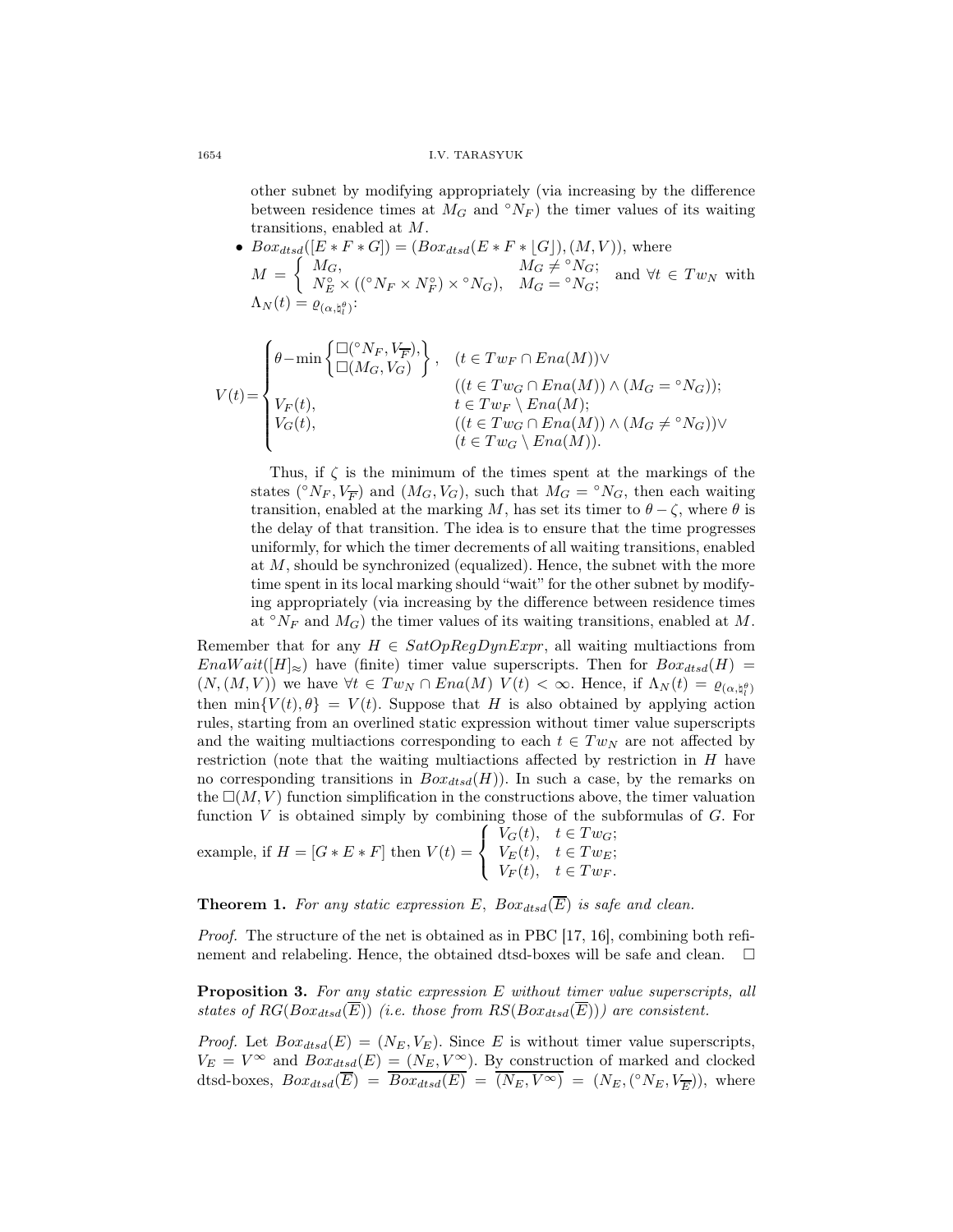

FIG. 16. The marked and clocked dtsd-box  $N = Box_{dtsd}(\overline{E})$  for  $E = (\{a\}, \natural_1^2) [](\{b\}, \natural_2^3)$  and its reachability graph

 $V_{\overline{E}}(t) = \begin{cases} \min\{V^{\infty}(t), \theta\} = \min\{\infty, \theta\} = \theta, & t \in Tw_E \cap Ena({}^{\circ}N_E); \\ V^{\infty}(t) = \infty & t \in Tw_E \setminus Ena({}^{\circ}N_E); \end{cases}$  $V^{\infty}(t) = \infty,$   $t \in Tw_E \setminus Ena(^{\circ}N_E).$  Thus, initial state  $V^{\infty}(t) = \infty$ ,  $({}^{\circ}N_E, V_{\overline{E}})$  of  $RG(Box_{dtsd}(\overline{E}))$  is consistent and  $(N_E, ({}^{\circ}N_E, V_{\overline{E}}))$  is an LDTSDPN.

By definition of the firing rule for LDTSDPNs, the waiting transitions that are not enabled in the next state get (or keep) infinite timer values (item 2, case 1: the infinity value) while those enabled in the next state get (or keep) finite timer values (item 2, cases 2–4: the new, old or decreased by one value). Thus, the firing rule always transforms consistent states into consistent ones. Since the initial state of  $RG(Box_{dtsd}(\overline{E}))$  is consistent and the subsequent states are added according to the firing rule, all states of  $RG(Box_{dtsd}(\overline{E}))$  are consistent.

4.3. Examples of dtsd-boxes. We now present a series of examples that demonstrate how to construct the dtsd-boxes of the dynamic expressions that include various compositions of stochastic, waiting and immediate multiactions.

Example 24. Let E be from Example 11. In Figure 16, the marked and clocked dtsd-box  $N = Box_{dtsd}(\overline{E})$  and its reachability graph  $RG(N)$  are presented. For each state  $Q = (M, V) \in RS(N)$ , the timer valuation function is described by the vector  $V = (V(t_1), V(t_2)),$  placed under the corresponding marking M. Note that  $TS(\overline{E})$ and  $RG(N)$  are isomorphic.

Example 25. Let E be from Example 12. In Figure 17, the marked and clocked dtsd-box  $N = Box_{dtsd}(\overline{E})$  and its reachability graph  $RG(N)$  are presented. For each state  $Q = (M, V) \in RS(N)$ , the timer valuation function is described by the oneelement vector (scalar)  $V = V(t_1)$ , placed under the corresponding marking M. Note that  $TS(\overline{E})$  and  $RG(N)$  are isomorphic.

**Example 26.** . Let E be from Example 13. In Figure 18, the marked and clocked dtsd-box  $N = Box_{dtsd}(\overline{E})$  and its reachability graph  $RG(N)$  are presented. Since  $N$  has no waiting transitions (a single waiting multiaction in  $E$  is affected by restriction), we may consider the substituent markings M as the whole states  $Q =$  $(M, \varepsilon) \in RS(N)$ , where  $\varepsilon$  is the zero-element vector (empty sequence). Note that  $TS(\overline{E})$  and  $RG(N)$  are not isomorphic, but bisimilar (i.e. related by step stochastic bisimulation equivalence, to be defined later).

**Example 27.** Let  $E$  be from Example 14. In Figure 19, the marked and clocked dtsd-box  $N = Box_{dtsd}(\overline{E})$  and its reachability graph  $RG(N)$  are presented. For each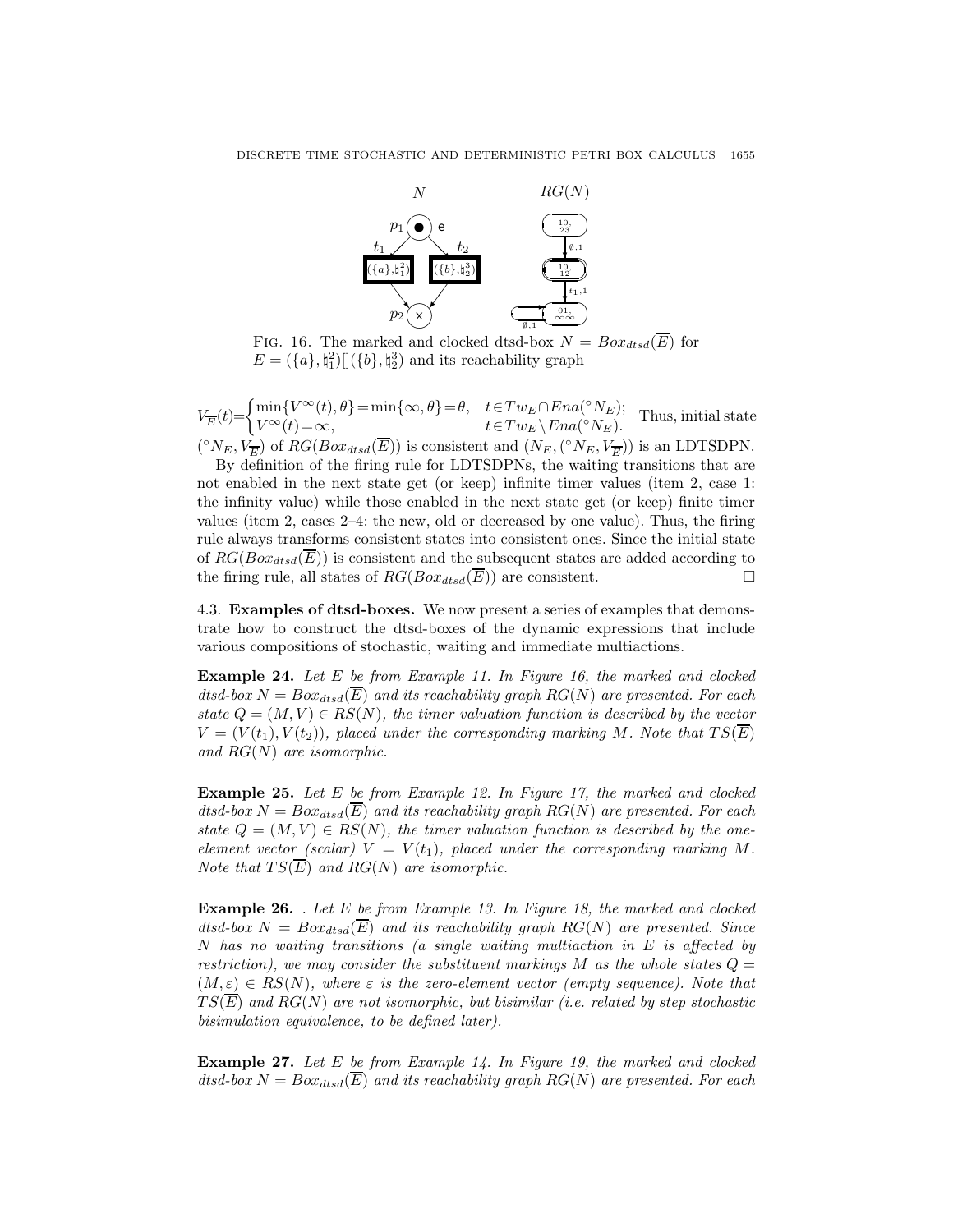

FIG. 17. The marked and clocked dtsd-box  $N = Box_{dtsd}(\overline{E})$  for  $E = (\{a\}, \natural_1^3) [](\{b\}, \frac{1}{3})$  and its reachability graph



FIG. 18. The marked and clocked dtsd-box  $N = Box_{dtsd}(\overline{E})$  for  $E = ((\{a\}, \natural_1^3) || (\{b\}, \frac{1}{3}))$  rs a and its reachability graph



FIG. 19. The marked and clocked dtsd-box  $N = Box_{dtsd}(\overline{E})$  for  $E = [(\{a\}, \frac{1}{2}) * (\{b\}, \natural_1^3) * (\{c\}, \frac{1}{3})]$  and its reachability graph

state  $Q = (M, V) \in RS(N)$ , the timer valuation function is described by the oneelement vector (scalar)  $V = V(t_2)$ , placed under the corresponding marking M. Note that  $TS(\overline{E})$  and  $RG(N)$  are isomorphic.

Example 28. Let E be from Example 15. In Figure 20, the marked and clocked dtsd-box  $N = Box_{dtsd}(\overline{E})$  and its reachability graph  $RG(N)$  are presented. For each state  $Q = (M, V) \in RS(N)$ , the timer valuation function is described by the vector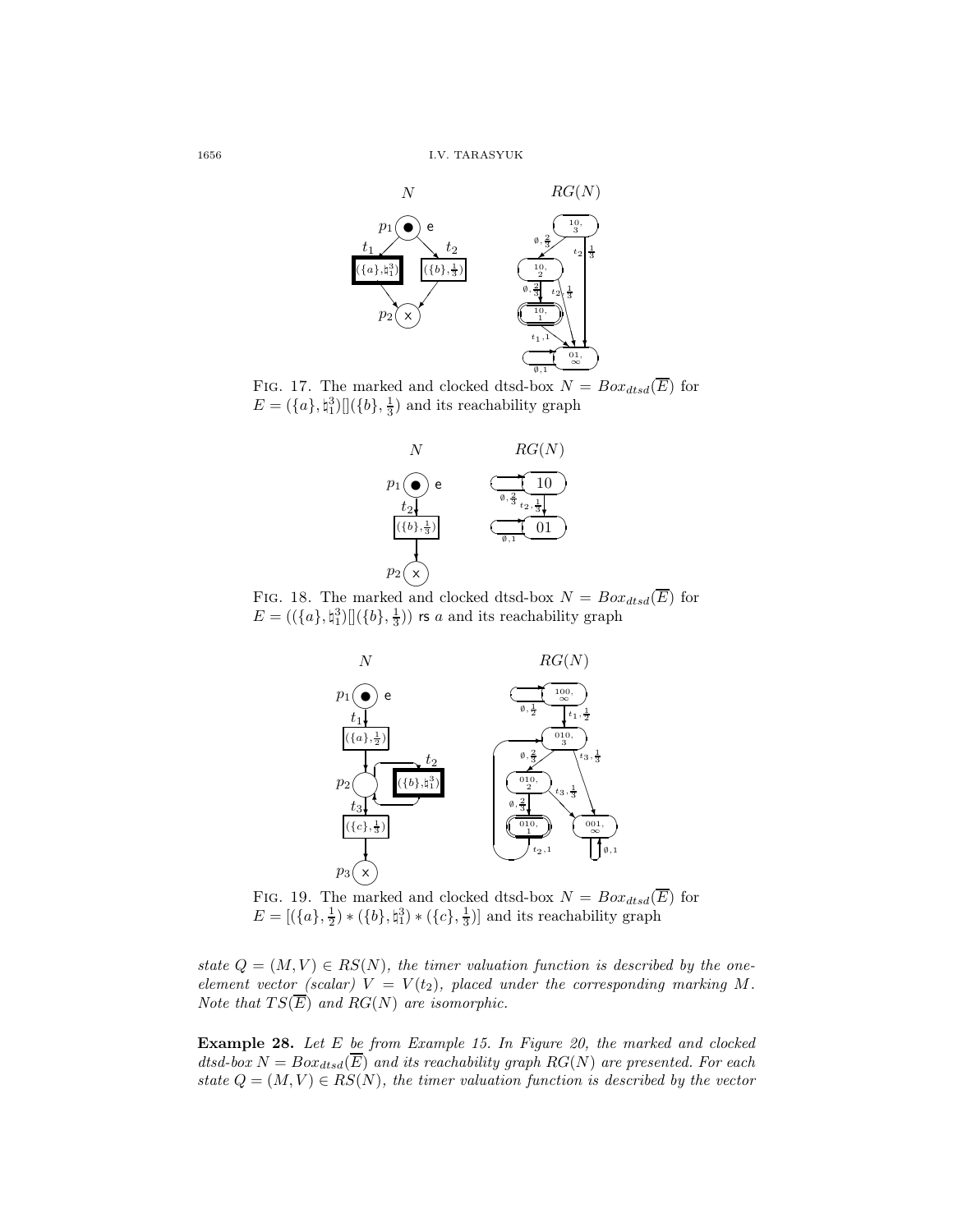

FIG. 20. The marked and clocked dtsd-box  $N = Box_{dtsd}(\overline{E})$  for  $E = (\{a\}, \natural_1^0) || (\{b\}, \natural_2^2) || (\{c\}, \natural_3^3)$  and its reachability graph



FIG. 21. The marked and clocked dtsd-box  $N = Box_{dtsd}(\overline{E})$  for  $E = (\{a\}, \{a}_1^3) || (\{b\}, \frac{1}{3})$  and its reachability graph

 $V = (V(t<sub>2</sub>), V(t<sub>3</sub>)),$  placed under the corresponding marking M. Note that  $TS(\overline{E})$ and  $RG(N)$  are isomorphic.

Example 29. Let E be from Example 16. In Figure 21, the marked and clocked dtsd-box  $N = Box_{dtsd}(\overline{E})$  and its reachability graph  $RG(N)$  are presented. For each state  $Q = (M, V) \in RS(N)$ , the timer valuation function is described by the oneelement vector (scalar)  $V = V(t_1)$ , placed under the corresponding marking M. Note that  $TS(\overline{E})$  and  $RG(N)$  are isomorphic.

Example 30. Let E be from Example 17. In Figure 22, the marked and clocked  $dtsd-box N = Box_{dtsd}(E)$  and its reachability graph  $RG(N)$  are presented. For each state  $Q = (M, V) \in RS(N)$ , the timer valuation function is described by the oneelement vector (scalar)  $V = V(t_{(1)(2)})$ , placed under the corresponding marking M. Note that  $TS(\overline{E})$  and  $RG(N)$  are isomorphic.

Example 31. Let E be from Example 18. In Figure 23, the marked and clocked  $dtsd-box N = Box_{dtsd}(\overline{E})$  and its reachability graph  $RG(N)$  are presented. For each state  $Q = (M, V) \in RS(N)$ , the timer valuation function is described by the vector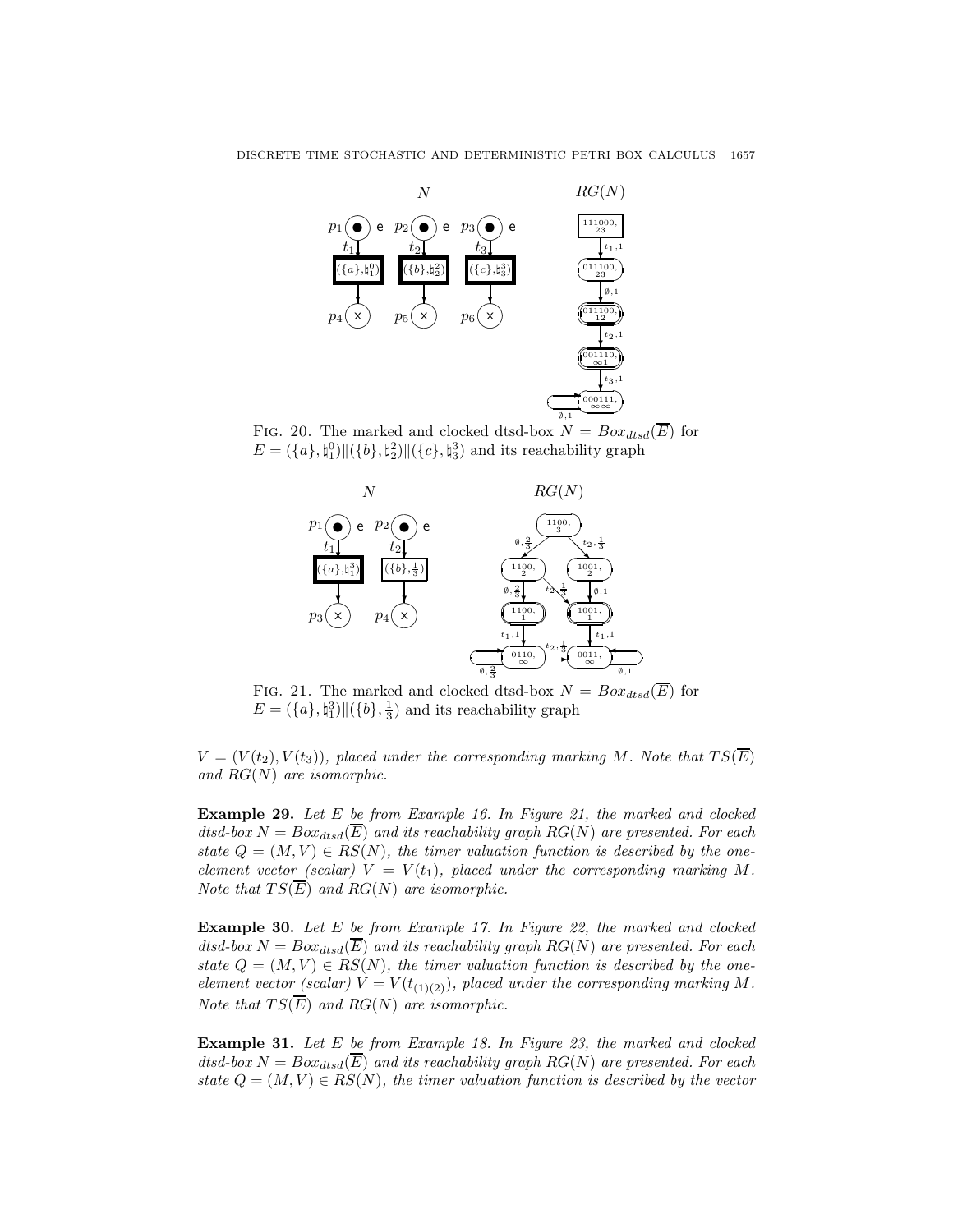

FIG. 22. The marked and clocked dtsd-box  $N = Box_{dtsd}(\overline{E})$  for  $E = ((\{a\}, \natural_1^2) \| (\{\hat{a}\}, \natural_2^2))$  sy a rs a and its reachability graph



FIG. 23. The marked and clocked dtsd-box  $N = Box_{dtsd}(\overline{E})$  for  $E = (((\{a\},\natural_1^1);(\{b\},\natural_2^3)) \| (\{\hat{b}\},\natural_3^3))$  sy b and its reachability graph

 $V = (V(t_1), V(t_2), V(t_{(2)(3)}), V(t_3)),$  placed under the corresponding marking M. Note that  $TS(\overline{E})$  and  $RG(N)$  are isomorphic.

**Example 32.** Let  $E$  be from Example 19. In Figure 24, the marked and clocked dtsd-box  $N = Box_{dtsd}(\overline{E})$  and its reachability graph  $RG(N)$  are presented. For each state  $Q = (M, V) \in RS(N)$ , the timer valuation function is described by the vector  $V = (V(t_1), V(t_4)),$  placed under the corresponding marking M. Note that  $TS(E)$ and  $RG(N)$  are isomorphic.

Example 33. Let E be from Example 20. In Figure 25, the marked and clocked dtsd-box  $N = Box_{dtsd}(\overline{E})$  and its reachability graph  $RG(N)$  are presented. For each state  $Q = (M, V) \in RS(N)$ , the timer valuation function is described by the vector  $V = (V(t_1), V(t_{(2)(3)}), V(t_4))$ , placed under the corresponding marking M. Note that  $TS(\overline{E})$  and  $RG(N)$  are not isomorphic, but bisimilar (i.e. related by step stochastic bisimulation equivalence, to be defined later).

Example 34. Let E be from Example 21. In Figure 26, the marked and clocked dtsd-box  $N = Box_{dtsd}(\overline{E})$  and its reachability graph  $RG(N)$  are presented. For each state  $Q = (M, V) \in RS(N)$ , the timer valuation function is described by the vector  $V = (V(t_1), V(t_2), V(t_{(2)(3)}), V(t_3), V(t_4))$ , placed under the corresponding marking M. Note that  $TS(\overline{E})$  and  $RG(N)$  are isomorphic.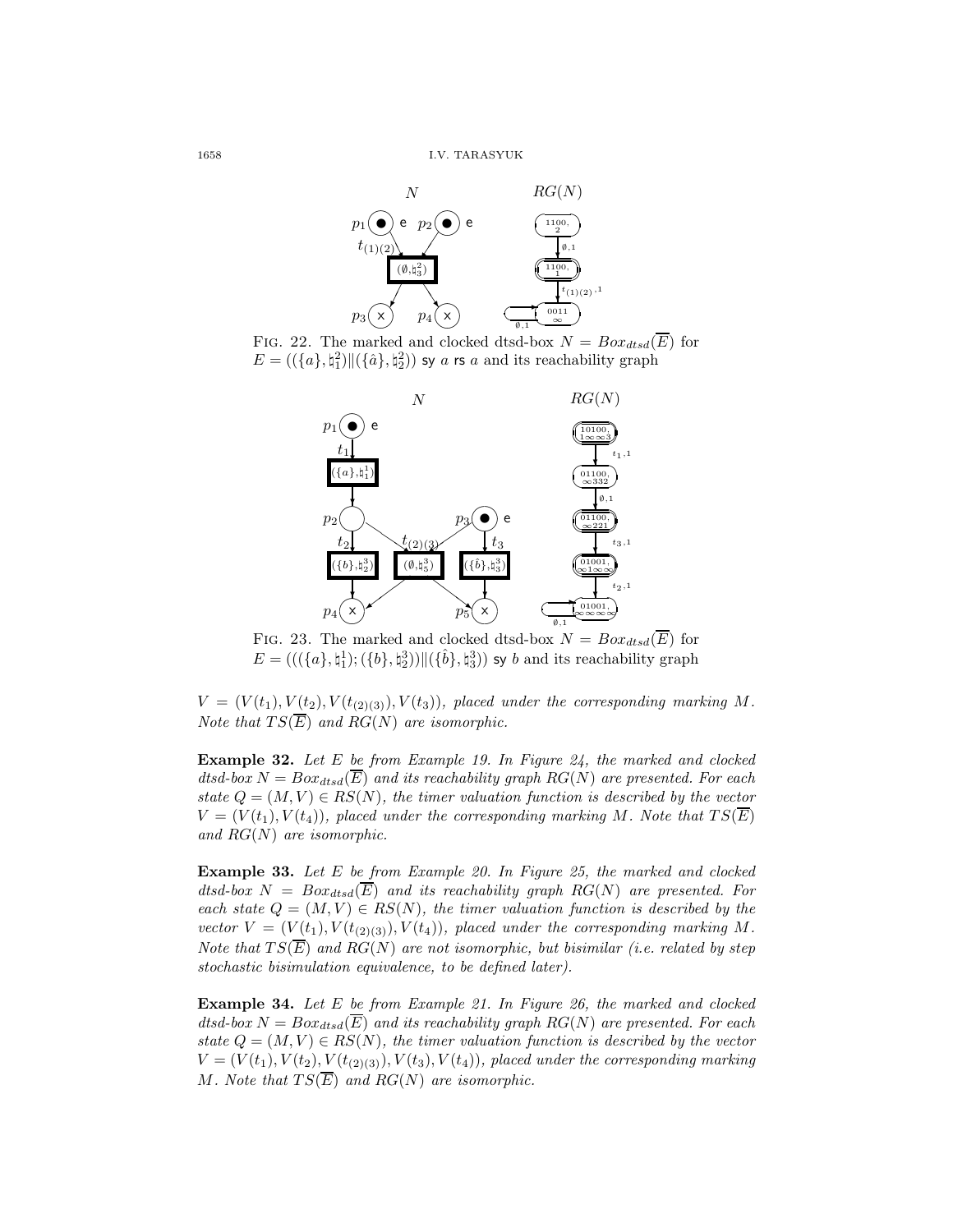

FIG. 24. The marked and clocked dtsd-box  $N = Box_{dtsd}(\overline{E})$  for  $E=(((\{a\},\natural_1^1);(\{b,\hat{x}\},\natural_2^0))\|((\{x\},\natural_3^0)\|(\{c\},\natural_4^1)))$  sy  $x$  rs  $x$  and its reachability graph



FIG. 25. The marked and clocked dtsd-box  $N = Box_{dtsd}(\overline{E})$  for  $E=(((\{\pmb{(}(\{a\},\mathfrak{h}_1^2);(\{b,\hat{x}\},\mathfrak{h}_2^2))\|((\{x\},\mathfrak{h}_3^2)][(\{c\},\mathfrak{h}_4^2)))$  sy  $x$  rs  $x$  and its reachability graph

Example 35. Let E be from Example 22. In Figure 27, the marked and clocked dtsd-box  $N = Box_{dtsd}(\overline{E})$  and its reachability graph  $RG(N)$  are presented. For each state  $Q = (M, V) \in RS(N)$ , the timer valuation function is described by the vector  $V = (V(t<sub>2</sub>), V(t<sub>3</sub>)),$  placed under the corresponding marking M. Note that  $TS(\overline{E})$ and  $RG(N)$  are isomorphic.

Example 36. Let E be from Example 23.In Figure 28, the marked and clocked dtsd-box  $N = Box_{dtsd}(\overline{E})$  and its reachability graph  $RG(N)$  are presented. For each state  $Q = (M, V) \in RS(N)$ , the timer valuation function is described by the one-element vector (scalar)  $V = V(t_2)$ , placed under the corresponding marking M. Note that  $TS(E)$  and  $RG(N)$  are isomorphic.

In Examples 24–36, the marked and clocked dtsd-boxes  $N = Box_{dtsd}(\overline{E})$  are presented for E from Examples 11–23. Note that, due to the time constraints and since waiting multiactions may be preempted by stochastic ones, some dynamic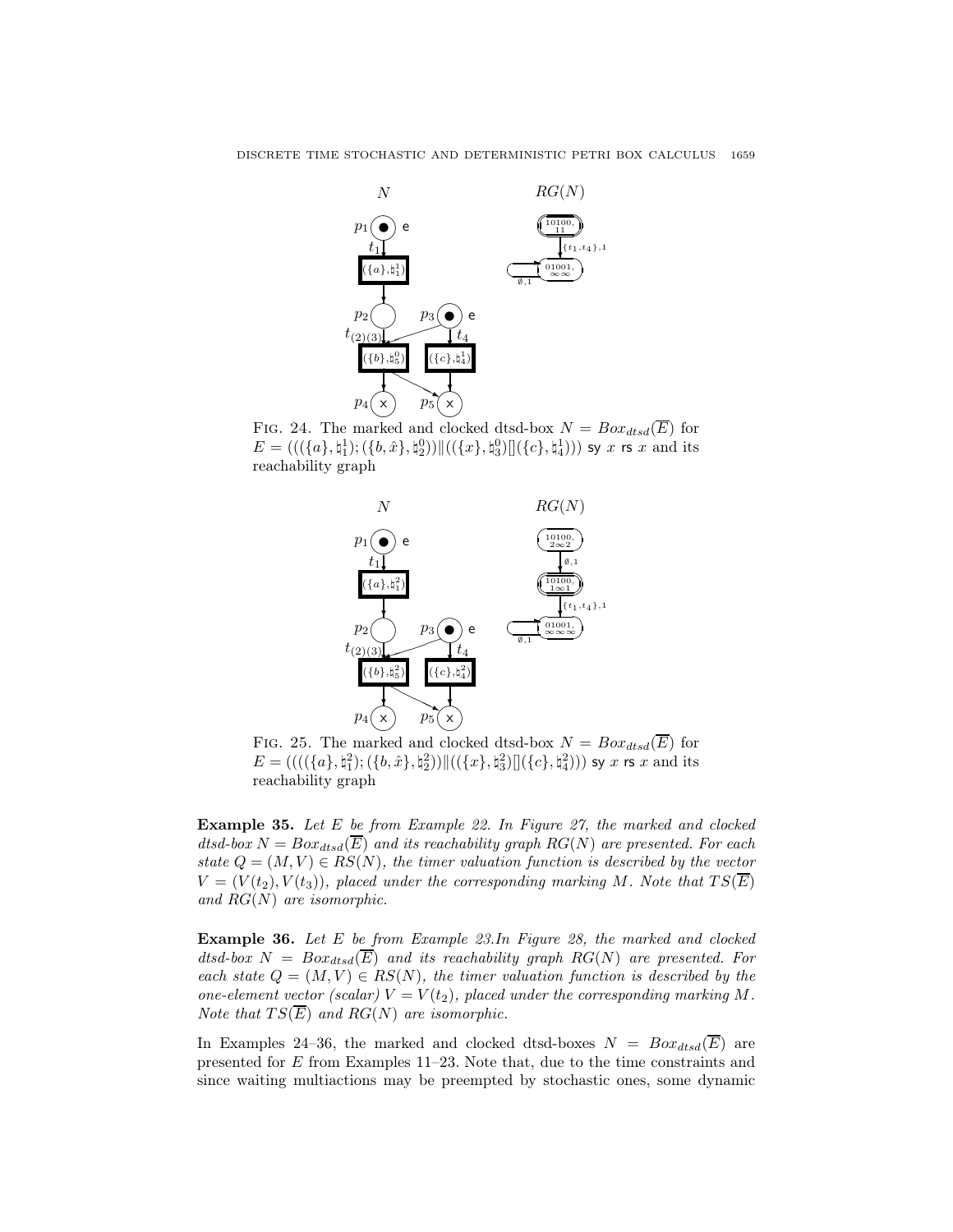

FIG. 26. The marked and clocked dtsd-box  $N = Box_{dtsd}(\overline{E})$ for  $E = (((({a},{{t}_1}^2),{{t}_1}^2);({b},{{\hat{x}}},{{t}_2}^2))||(({{x}},{{t}_3}^2) ||({c},{{t}_1}^2))$  sy x and its reachability graph



FIG. 27. The marked and clocked dtsd-box  $N = Box_{dtsd}(\overline{E})$ for  $E = [(\{a\}, \frac{1}{2}) * ((\{b\}, \natural_1^1)]]((\{c\}, \natural_2^1); (\{d\}, \frac{1}{3}))) * \text{Stop}]$  and its reachability graph

expressions can have complex transition systems (reachability graphs) and simple marked and clocked dtsd-boxes (Examples 24–30), or vice versa (Examples 31–36).

The next example shows that without the syntactic restriction on regularity of expressions the corresponding marked and clocked dtsd-boxes may be not safe.

**Example 37.** Let  $E = [((\{a\}, \frac{1}{2}) * ((\{b\}, \frac{1}{2}) || (\{c\}, \frac{1}{2})) * (\{d\}, \frac{1}{2})]$ . In Figure 29, the marked and clocked dtsd-box  $N = Box_{dtsd}(\overline{E})$  and its reachability graph  $RG(N)$ are presented. Since N has no waiting transitions, we may consider the substituent markings M as the whole states  $Q = (M, \varepsilon) \in RS(N)$ , where  $\varepsilon$  is the zero-element vector (empty sequence). At the marking  $(0, 1, 1, 2, 0, 0)$  there are 2 tokens in the place  $p_4$ . Symmetrically, at the marking  $(0, 1, 1, 0, 2, 0)$  there are 2 tokens in the place  $p_5$ . Thus, allowing concurrency in the second argument of iteration in the expression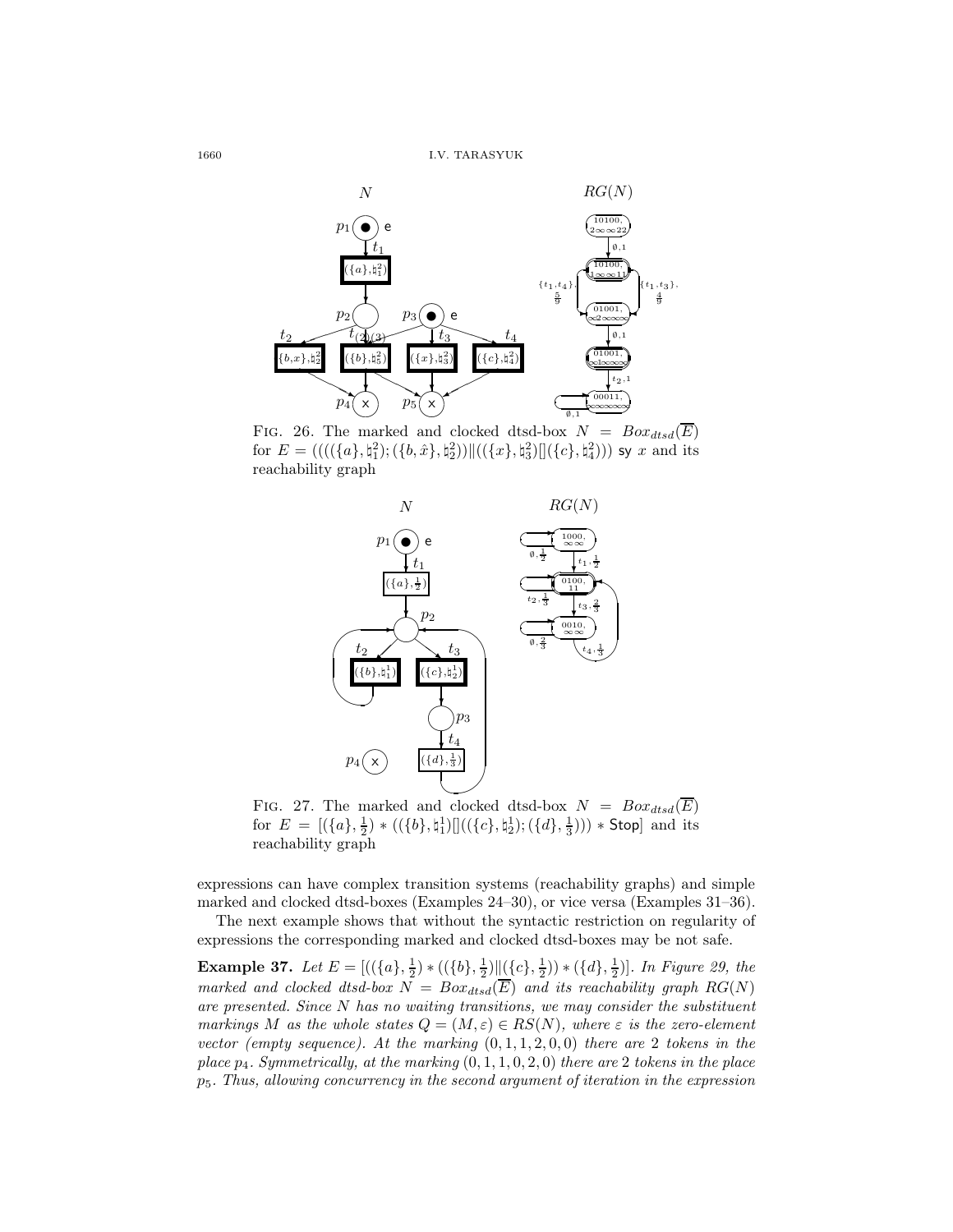

FIG. 28. The marked and clocked dtsd-box  $N = Box_{dst}(\overline{E})$  for  $E \!=\! [(\{a\}, \rho) \ast ((\{b\}, \natural_k^1); (((\{c\}, \natural_l^0); (\{d\}, \theta))]((\{e\}, \natural_m^0); (\{f\}, \phi)))) \ast$ Stop] and its reachability graph

 $E$  can lead to non-safeness of the corresponding marked and clocked dtsd-box  $N$ , though, it is 2-bounded in the worst case [16]. The origin of the problem is that  $N$  has as a self-loop with two subnets which can function independently. Therefore, we have decided to consider regular expressions only, since the alternative, which is a safe version of the iteration operator with six arguments in the corresponding dtsd-box, like that from [16], is rather cumbersome and has too intricate PN interpretation. Our motivation was to keep the algebraic and PN specifications as simple as possible.

# 5. Stochastic equivalences

Consider the expressions  $E = (\{a\}, \frac{1}{2})$  and  $E' = (\{a\}, \frac{1}{3})_1 [](\{a\}, \frac{1}{3})_2$ , for which  $\overline{E} \neq_{ts} \overline{E'}$ , since  $TS(\overline{E})$  has only one transition from the initial to the final state (with probability  $\frac{1}{2}$ ) while  $TS(\overline{E'})$  has two such ones (with probabilities  $\frac{1}{4}$ ). On the other hand, all the mentioned transitions are labeled by activities with the same multiaction part  $\{a\}$ . Moreover, the overall probabilities of the mentioned transitions of  $TS(\overline{E})$  and  $TS(\overline{E'})$  coincide:  $\frac{1}{2} = \frac{1}{4} + \frac{1}{4}$ . Further,  $TS(\overline{E})$  (as well as  $TS(\overline{E'})$  has one empty loop transition from the initial state to itself with probability  $\frac{1}{2}$  and one empty loop transition from the final state to itself with probability 1. The empty loop transitions are labeled by the empty multiset of activities. Let us demonstrate how the transition probabilities in  $TS(\overline{E'})$  are calculated. For the state  $s'_1 = [\overline{E'}]_{\approx}$  we have  $PF(\{(\{a\}, \frac{1}{3})_1\}, s'_1) = PF(\{(\{a\}, \frac{1}{3})_2\}, s'_1) =$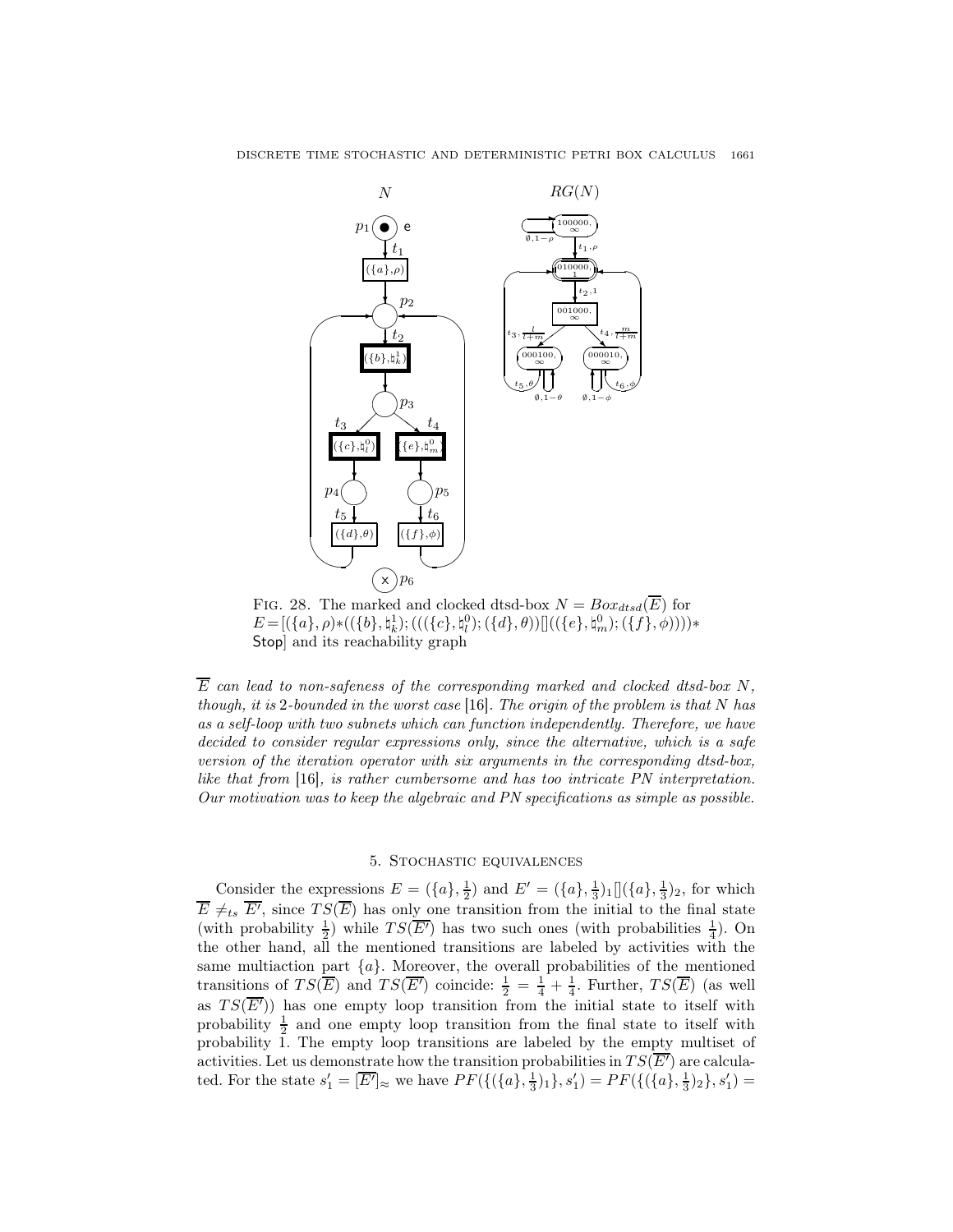

FIG. 29. The marked and clocked dtsd-box  $N = Box_{dtsd}(\overline{E})$  for  $E = [((\{a\}, \frac{1}{2}) * ((\{b\}, \frac{1}{2}) || (\{c\}, \frac{1}{2})) * (\{d\}, \frac{1}{2})]$  and its reachability graph

 $\frac{1}{3}(1-\frac{1}{3}) = \frac{2}{9}$  and  $PF(\emptyset, s'_1) = (1-\frac{1}{3})^2 = \frac{4}{9}$ . Then  $\sum_{\Xi \in Excel( s'_1) } PF(\Xi, s'_1)$  $2 \cdot \frac{2}{9} + \frac{4}{9} = \frac{8}{9}$ . Thus,  $PT(\{(\{a\},\frac{1}{3})_1\},s'_1) = PT(\{(\{a\},\frac{1}{3})_2\},s'_1) = \frac{2}{9} \cdot \frac{8}{9} = \frac{1}{4}$  and  $PT(\emptyset, s'_1) = \frac{4}{9} \cdot \frac{8}{9} = \frac{1}{2}$ . For the final state  $s'_2 = [\underline{E'}]_{\approx}$  we have  $Exec(s'_2) = {\emptyset}$ , hence,  $\sum_{\Xi \in E \text{,} \mathcal{E}(\mathbf{s}'_2)} P F(\Xi, \bar{\mathbf{s}}'_2) = P F(\emptyset, \mathbf{s}'_2) = 1$  and  $PT(\emptyset, \mathbf{s}'_2) = \frac{1}{1} = 1$ . Unlike  $=_{ts}$ , most of the probabilistic and stochastic equivalences proposed in the literature do not differentiate between the processes such as those specified by  $E$  and  $E'$ . In Figure 31(a), the marked dtsd-boxes corresponding to the dynamic expressions  $\overline{E}$  and  $\overline{E'}$ are presented, i.e.  $N = Box_{dtsd}(\overline{E})$  and  $N' = Box_{dtsd}(\overline{E'}).$ 

Since the semantic equivalence  $=_{ts}$  is too discriminating in many cases, we need weaker equivalence notions. These equivalences should possess the following necessary properties. First, any two equivalent processes must have the same sequences of multisets of multiactions, which are the multiaction parts of the activities executed in steps starting from the initial states of the processes. Second, for every such sequence, its execution probabilities within both processes must coincide. Third, the desired equivalence should preserve the branching structure of computations, i.e. the points of choice of an external observer between several extensions of a particular computation should be taken into account. In this section, we define one such notion: step stochastic bisimulation equivalence.

5.1. Step stochastic bisimulation equivalence. Bisimulation equivalences respect the particular points of choice in the behavior of a system. To define stochastic bisimulation equivalences, we have to consider a bisimulation as an equivalence relation that partitions the states of the union of the transition systems  $TS(G)$ and  $TS(G')$  of two dynamic expressions G and G' to be compared. For G and G' to be bisimulation equivalent, the initial states  $[G]_{\approx}$  and  $[G']_{\approx}$  of their transition systems should be related by a bisimulation having the following transfer property: if two states are related then in each of them the same multisets of multiactions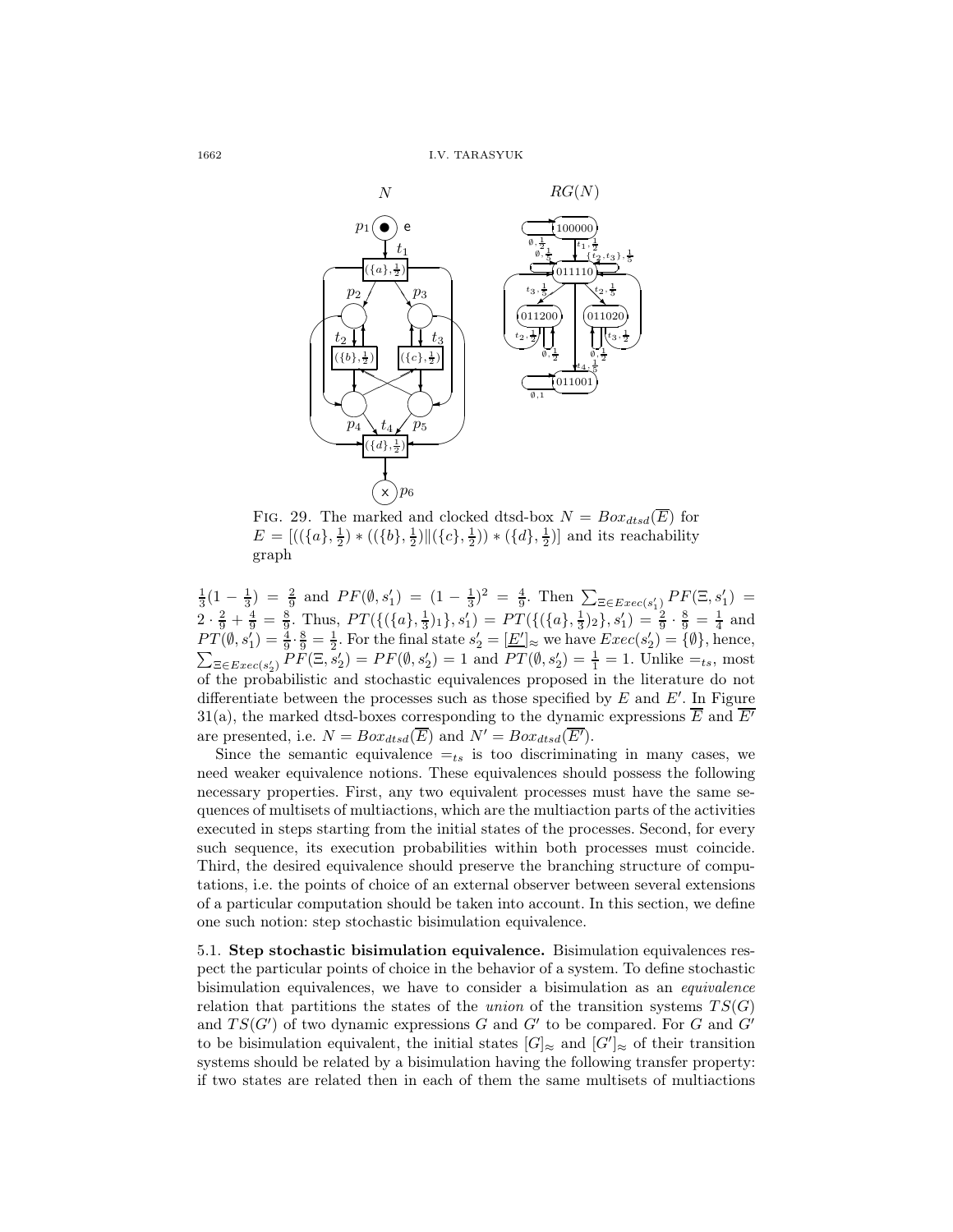can occur, leading with the identical overall probability from each of the two states to the same equivalence class for every such multiset.

We follow the approaches of [40, 42, 34, 36, 14, 8], but we implement step semantics instead of interleaving one considered in these papers. Recall also that we use the generative probabilistic transition systems, like in [40], in contrast to the reactive model, treated in [42], and we take transition probabilities instead of transition rates from [34, 36, 14, 8]. Thus, step stochastic bisimulation equivalence that we define further is (in the probabilistic sense) comparable only with interleaving probabilistic bisimulation equivalence from [40], and our equivalence is obviously stronger.

In the definition below, we consider  $\mathcal{L}(\Upsilon) \in \mathbb{N}_{fin}^{\mathcal{L}}$  for  $\Upsilon \in \mathbb{N}_{fin}^{SL\mathcal{L}}$ , i.e. (possibly empty) multisets of multiactions. The multiactions can be empty as well. In this case,  $\mathcal{L}(\Upsilon)$  contains the elements  $\emptyset$ , but it is not empty itself.

Let G be a dynamic expression and  $\mathcal{H} \subseteq DR(G)$ . Then, for any  $s \in DR(G)$  and  $A \in \mathbb{N}_{fin}^{\mathcal{L}},$  we write  $s \stackrel{A}{\rightarrow}_{\mathcal{P}} \mathcal{H}$ , where  $\mathcal{P} = PM_A(s, \mathcal{H})$  is the *overall probability to* move from s into the set of states  $\mathcal H$  via steps with the multiaction part A defined as

$$
PM_A(s, \mathcal{H}) = \sum_{\{\Upsilon \mid \exists \tilde{s} \in \mathcal{H} \ s \stackrel{\Upsilon}{\to} \tilde{s}, \ \mathcal{L}(\Upsilon) = A\}} PT(\Upsilon, s).
$$

We write  $s \stackrel{A}{\rightarrow} \mathcal{H}$  if  $\exists \mathcal{P} \ s \stackrel{A}{\rightarrow} \mathcal{P} \ \mathcal{H}$ . Further, we write  $s \rightarrow_{\mathcal{P}} \mathcal{H}$  if  $\exists A \ s \stackrel{A}{\rightarrow} \mathcal{H}$ , where  $P = PM(s, \mathcal{H})$  is the overall probability to move from s into the set of states H via any steps defined as

$$
PM(s, \mathcal{H}) = \sum_{\{\Upsilon \mid \exists \tilde{s} \in \mathcal{H}} \ s \stackrel{\Upsilon}{\rightarrow} \tilde{s} \}} PT(\Upsilon, s).
$$

For  $\tilde{s} \in DR(G)$ , we write  $s \stackrel{A}{\rightarrow} p \tilde{s}$  if  $s \stackrel{A}{\rightarrow} p \{\tilde{s}\}\$  and  $s \stackrel{A}{\rightarrow} \tilde{s}$  if  $\exists \mathcal{P} s \stackrel{A}{\rightarrow} p \tilde{s}$ .

To introduce a stochastic bisimulation between dynamic expressions  $G$  and  $G'$ , we should consider the "composite" set of states  $DR(G) \cup DR(G')$ , since we have to identify the probabilities to come from any two equivalent states into the same "composite" equivalence class (with respect to the stochastic bisimulation). Note that, for  $G \neq G'$ , transitions starting from the states of  $DR(G)$  (or  $DR(G')$ ) always lead to those from the same set, since  $DR(G) \cap DR(G') = \emptyset$ , and this allows us to "mix" the sets of states in the definition of stochastic bisimulation.

**Definition 21.** Let  $G$  and  $G'$  be dynamic expressions. An equivalence relation  $\mathcal{R} \subseteq (DR(G) \cup DR(G'))^2$  is a step stochastic bisimulation between G and G', denoted by  $\mathcal{R}: G \rightarrow S_{ss} G'$ , if:

- (1)  $([G]_{\approx}, [G']_{\approx}) \in \mathcal{R}$ .
- $(2)$   $(s_1, s_2) \in \mathcal{R}$  implies  $SJ(s_1) = 0 \Leftrightarrow SJ(s_2) = 0$  and

$$
\forall \mathcal{H} \in (DR(G) \cup DR(G'))/_{\mathcal{R}} \ \forall A \in \mathbb{N}_{fin}^{\mathcal{L}} \ s_1 \stackrel{A}{\rightarrow}_{\mathcal{P}} \mathcal{H} \ \Leftrightarrow \ s_2 \stackrel{A}{\rightarrow}_{\mathcal{P}} \mathcal{H}.
$$

Two dynamic expressions  $G$  and  $G'$  are step stochastic bisimulation equivalent, denoted by  $G \underline{\leftrightarrow}_{ss} G'$ , if  $\exists \mathcal{R} : G \underline{\leftrightarrow}_{ss} G'$ .

Note that the condition  $SJ(s_1) = 0 \Leftrightarrow SJ(s_2) = 0$  in item 2 of the definition above is needed to make difference between w-tangible states (all having at least one time unit sojourn times) and vanishing states (all having zero sojourn times). The reason is that both from w-tangible and vanishing states, no empty moves can be made, unlike s-tangible states, from which empty moves are always possible.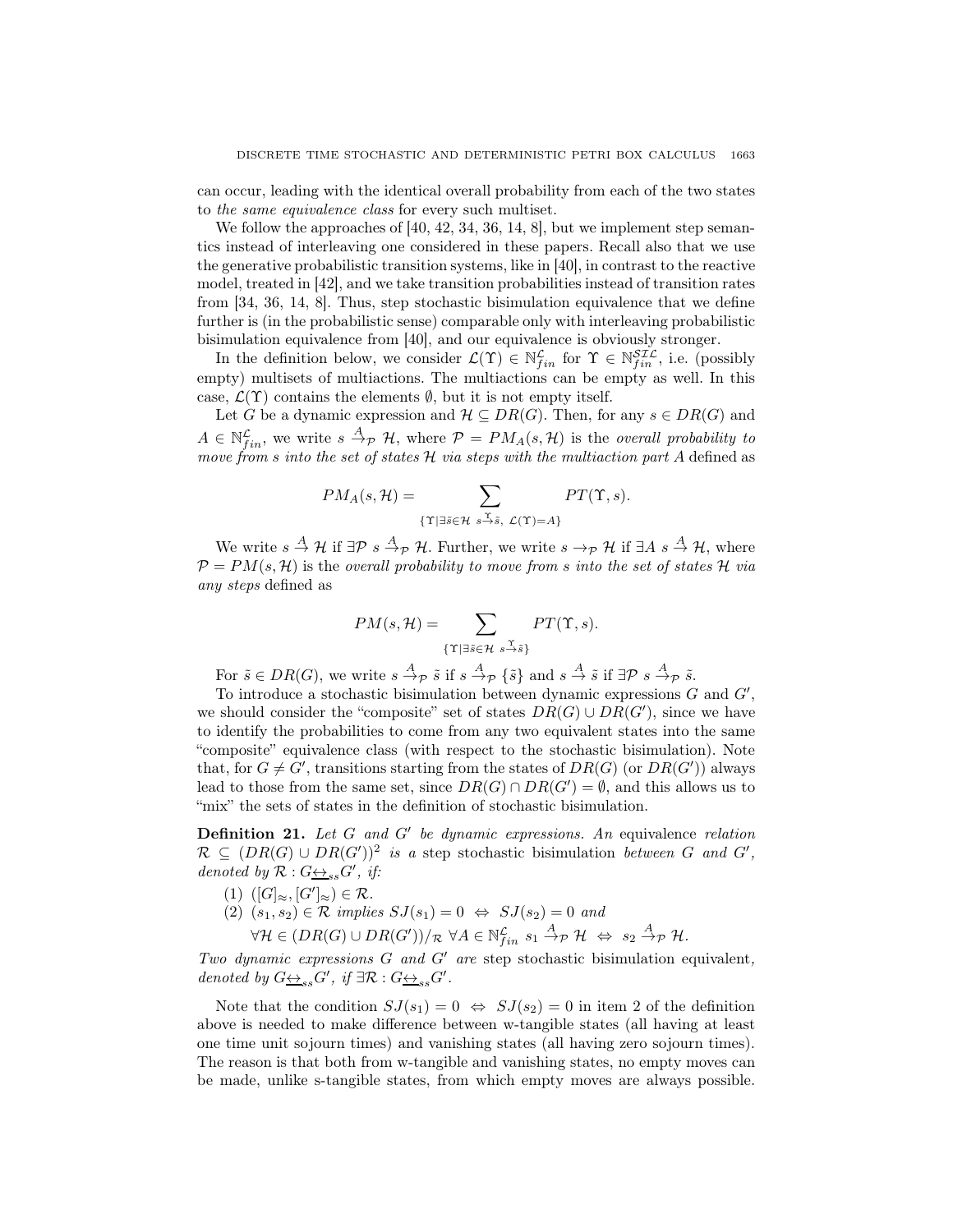

FIG. 30. The multiaction transition system of  $\overline{F}$  for  $F = [(\lbrace a \rbrace, \rho) *$  $((\{b\},\natural_k^1);(((\{c\},\natural_l^0);(\{d\},\theta)_1)[((\{c\},\natural_m^0);(\{d\},\theta)_2))) * \mathsf{Stop}]$ 

When comparing dynamic expressions for step stochastic bisimulation equivalence, we can use empty moves only to make difference between s-tangible and other (w-tangible or vanishing) states. Without the mentioned condition, w-tangible and vanishing states could be related by the bisimulation. We intend to avoid such the relationships, since vanishing states are a special case that should be specifically treated in the proofs of our forthcoming results.

We now define the multiaction transition systems, whose transitions are labeled with the multisets of multiactions, extracted from the corresponding activities.

**Definition 22.** Let G be a dynamic expression. The (labeled probabilistic) multiaction transition system of G is a quadruple  $TS_{\mathcal{L}}(G) = (S_{\mathcal{L}}, L_{\mathcal{L}}, \mathcal{T}_{\mathcal{L}}, s_{\mathcal{L}})$ , where

•  $S_{\mathcal{L}} = DR(G);$ 

• 
$$
L_{\mathcal{L}} = \mathbb{N}_{fin}^{\mathcal{L}} \times (0, 1];
$$

- $\mathcal{T}_{\mathcal{L}} = \{ (s, (A, PM_A(s, \{\tilde{s}\})), \tilde{s}) \mid s, \tilde{s} \in DR(G), s \stackrel{A}{\to} \tilde{s} \};$
- $s_{\mathcal{L}}=[G]_{\approx}.$

The transition  $(s, (A, \mathcal{P}), \tilde{s}) \in \mathcal{T}_{\mathcal{L}}$  will be written as  $s \stackrel{A}{\rightarrow} \mathcal{P} \tilde{s}$ .

The multiaction transition systems of static expressions can be defined as well. For  $E \in RegStatExpr$  let  $TS_{\mathcal{L}}(E) = TS_{\mathcal{L}}(\overline{E}).$ 

Let G and G' be dynamic expressions and  $\mathcal{R}: G \rightarrow S_{ss}G'$ . Then the relation  $\mathcal{R}$ can be interpreted as a step stochastic bisimulation between the transition systems  $TS_{\mathcal{L}}(G)$  and  $TS_{\mathcal{L}}(G')$ , denoted by  $\mathcal{R} : TS_{\mathcal{L}}(G) \rightarrow S_{ss} TS_{\mathcal{L}}(G')$ , which is defined by analogy (excepting step semantics) with interleaving probabilistic bisimulation on generative probabilistic transition systems from [40].

**Example 38.** Let us consider an abstraction  $F$  of the static expression  $E$  from Example 36, such that  $c = e, d = f, \theta = \phi$ , i.e.  $F = [(\{a\}, \rho) * ((\{b\}, \phi_k^1); (((\{c\}, \phi_l^0);$  $(\{d\},\theta)_1)\[]((\{c\},\natural_m^0);(\{d\},\theta)_2))) * \text{Stop}].$  Then  $DR(\overline{F}) = \{s_1,s_2,s_3,s_4,s_5\}$  is obtained from  $DR(\overline{E})$  via substitution of the symbols e, f,  $\phi$  by c, d,  $\theta$ , respectively, in the specifications of the corresponding states from the latter set. We have  $DR_T(\overline{F}) =$  ${s_1, s_2, s_4, s_5}$  and  $DR_V(\overline{F}) = {s_3}$ . In Figure 30, the multiaction transition system  $TS_{\mathcal{L}}(\overline{F})$  is presented. To simplify the presentation, the singleton multisets of multiactions are written without outer braces.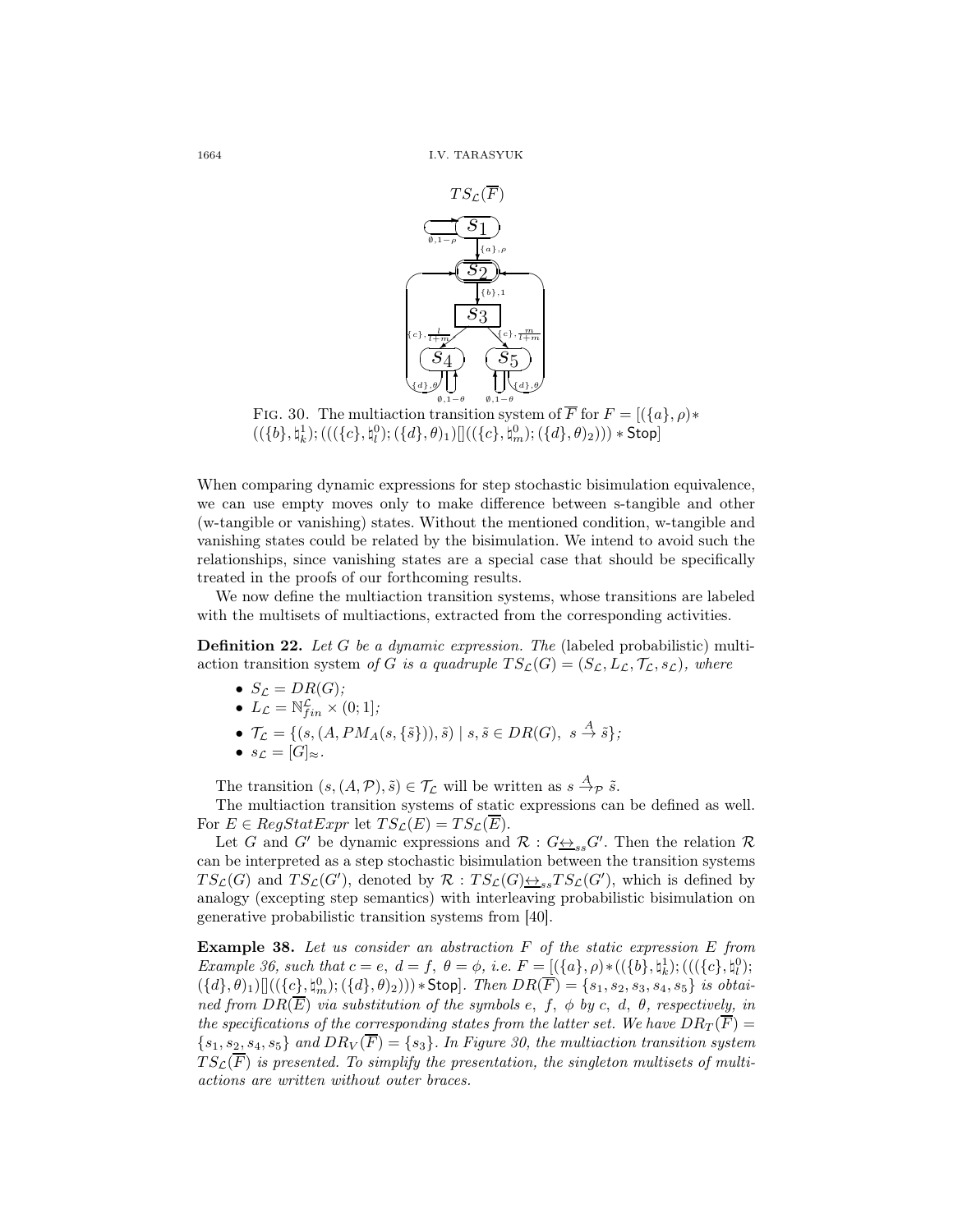The following proposition states that every step stochastic bisimulation binds s-tangible states only with s-tangible ones, and the same is valid for w-tangible states, as well as for vanishing states.

**Proposition 4.** Let G and G' be dynamic expressions and  $\mathcal{R}: G \rightarrow S_{ss} G'$ . Then  $\mathcal{R} \subseteq (DR_{ST}(G) \cup DR_{ST}(G'))^2$ ⊎ $(DR_{WT}(G) \cup DR_{WT}(G'))^2$ ⊎ $(DR_V(G) \cup DR_V(G'))^2$ .

Proof. By definition of transition systems of expressions, for every s-tangible state, there is an empty move from it, and no empty move transitions are possible from w-tangible or vanishing states. Further,  $R$  preserves empty moves. To verify this fact, first take  $A = \emptyset$  in its definition to get  $\forall (s_1, s_2) \in \mathcal{R} \ \forall \mathcal{H} \in (DR(G) \cup$  $DR(G'))/_{\mathcal{R}} s_1 \stackrel{\emptyset}{\rightarrow} \mathcal{H} \Leftrightarrow s_2 \stackrel{\emptyset}{\rightarrow} \mathcal{P} \mathcal{H}$ . Thus,  $\mathcal{R}$  makes difference between s-tangible and all other (i.e. w-tangible or vanishing) states.

To verify that  $\mathcal R$  also makes difference between w-tangible and vanishing states, we first notice that R preserves zero sojourn times, since  $\forall (s_1, s_2) \in \mathcal{R} SJ(s_1) =$  $0 \Leftrightarrow SJ(s_2) = 0$ . Then remember that the sojourn time in each vanishing state is equal to 0 while that in each w-tangible state is greater or equal to 1.  $\Box$ 

Proposition 4 implies  $\mathcal{R} \subseteq (DR_T(G) \cup DR_T(G'))^2 \oplus (DR_V(G) \cup DR_V(G'))^2$ , since  $DR_T(G) = DR_{ST}(G) \cup DR_{WT}(G)$  and  $DR_T(G') = DR_{ST}(G') \cup DR_{WT}(G')$ .

Let  $\mathcal{R}_{ss}(G,G') = \bigcup \{ \mathcal{R} \mid \mathcal{R} : G \underline{\leftrightarrow}_{ss} G' \}$  be the union of all step stochastic bisimulations between G and G'. The following proposition proves that  $\mathcal{R}_{ss}(G, G')$ is also an *equivalence* and  $\mathcal{R}_{ss}(G, G') : G \rightarrow_{ss} G'$ .

**Proposition 5.** Let G and G' be dynamic expressions and  $G \rightarrow_{ss} G'$ . Then  $\mathcal{R}_{ss}(G,G')$  is the largest step stochastic bisimulation between G and G'.

*Proof.* See Appendix A.1. □

In [2], an algorithm for strong probabilistic bisimulation on labeled probabilistic transition systems (a reformulation of probabilistic automata) was proposed with time complexity  $O(n^2m)$ , where n is the number of states and m is the number of transitions. In [3], a decision algorithm for strong probabilistic bisimulation on generative labeled probabilistic transition systems was constructed with time complexity  $O(m \log n)$  and space complexity  $O(m+n)$ . In [29], a polynomial algorithm for strong probabilistic bisimulation on probabilistic automata was presented. The mentioned algorithms for interleaving probabilistic bisimulation equivalence can be adapted for  $\leftrightarrow_{ss}$  using the method from [39], applied to get the decidability results for step bisimulation equivalence. The method takes into account that transition systems in interleaving and step semantics differ only by the additional transitions corresponding to parallel execution of activities in the latter (our case).

We now can establish a connection between operational and denotational semantics of dtsdPBC. Unlike the situation in dtsiPBC, we do not have an isomorphism between the two semantics in dtsdPBC. In particular, for an overlined static expression, multiple states of its transition system may be related to a single state of the reachability graph of its dtsd-box. The reason is that the decreasing timer values of each enabled "restricted" waiting multiaction from the the derived dynamic expressions generate different states in the transition system while there exists no corresponding waiting transition (and the associated timer) in the dtsd-box, hence, its respective state may stay the same with the time ticks. Thus, that reachability graph state relates to all such "generic" transition system states that differ only by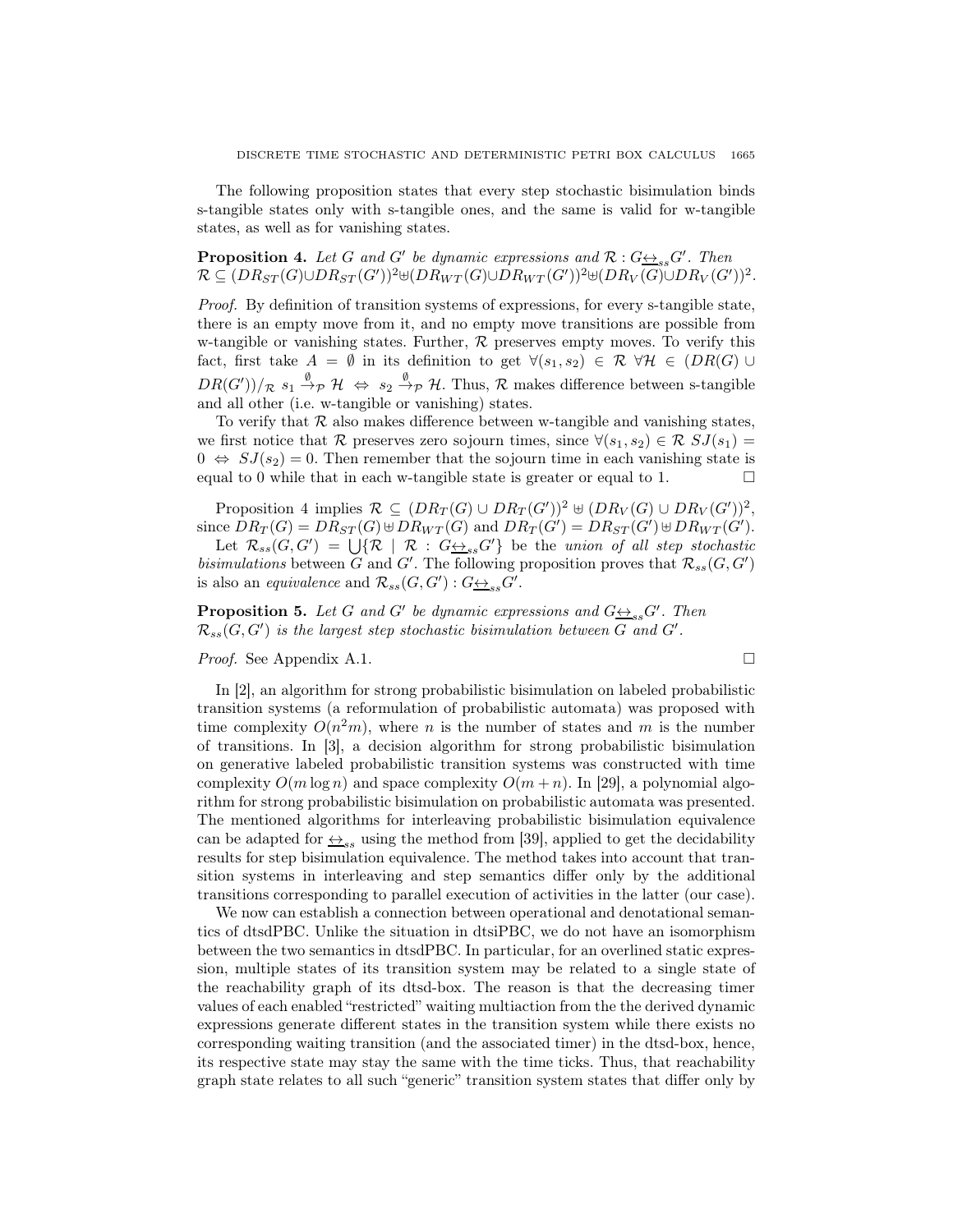

Fig. 31. Dtsd-boxes of the dynamic expressions from Theorem 3

their timer values. In Example 13, three states  $s_1, s_2, s_3$  of  $TS(\overline{E})$ , such that  $s_1 \stackrel{\emptyset}{\rightarrow} \frac{2}{3}$  $s_2 \stackrel{\emptyset}{\to}_{\frac{2}{\pi}} s_3 \stackrel{\emptyset}{\to}_{\frac{2}{\pi}} s_3$ , are all related to the initial state  $Q_1$  of  $RG(Box_{dtsd}(\overline{E}))$ . Thus, in dtsdPBC, like in tPBC [41], the deadlocked states are treated differently by the process-based operational semantics and Petri net-based denotational semantics.

The following theorem shows that both the semantics are bisimulation equivalent.

**Theorem 2.** For any static expression E,  $TS(\overline{E}) \rightarrow S \rightarrow R G(Box_{dtsd}(\overline{E}))$ .

*Proof.* See Appendix A.2. □

5.2. Interrelations of the stochastic equivalences. We now compare the discrimination power of the stochastic equivalences.

**Theorem 3.** For dynamic expressions  $G$  and  $G'$  the next strict implications hold:

$$
G\approx G'\ \Rightarrow\ G=_{ts}G'\ \Rightarrow\ G\underline{\leftrightarrow}_{ss}G'.
$$

Proof. Let us check the validity of the implications.

- The implication  $=_{ts} \rightarrow \underline{\leftrightarrow}_{ss}$  is proved as follows. Let  $\beta : G =_{ts} G'$ . Then it is easy to see that  $\mathcal{R}: G \rightarrow_{ss} G'$ , where  $\mathcal{R} = \{(s, \beta(s)) \mid s \in DR(G)\}.$
- The implication  $\approx \rightarrow =_{ts}$  is valid, since the transition system of a dynamic formula is defined based on its structural equivalence class.

Let us see that that the implications are strict, by the following counterexamples.

- (a) Let  $E = (\{a\}, \frac{1}{2})$  and  $E' = (\{a\}, \frac{1}{3})_1 [(\{a\}, \frac{1}{3})_2]$ . Then  $\overline{E} \underline{\leftrightarrow}_{ss} \overline{E'}$ , but  $\overline{E} \neq_{ts}$  $\overline{E'}$ , since  $TS(\overline{E})$  has only one transition from the initial to the final state while  $TS(\overline{E'})$  has two such ones.
- (b) Let  $E = (\{a\}, \frac{1}{2}); (\{\hat{a}\}, \frac{1}{2})$  and  $E' = ((\{a\}, \frac{1}{2}); (\{\hat{a}\}, \frac{1}{2}))$  sy a. Then  $\overline{E} =_{ts}$  $\overline{E'}$ , but  $\overline{E} \not\approx \overline{E'}$ , since  $\overline{E}$  and  $\overline{E'}$  cannot be reached from each other by applying inaction rules.

 $\Box$ 

Example 39. In Figure 31, the marked dtsd-boxes corresponding to the dynamic expressions from equivalence examples of Theorem 3 are presented, i.e.  $N = Box_{dtsd}(\overline{E})$  and  $N' = Box_{dtsd}(\overline{E'})$  for each picture (a)–(b).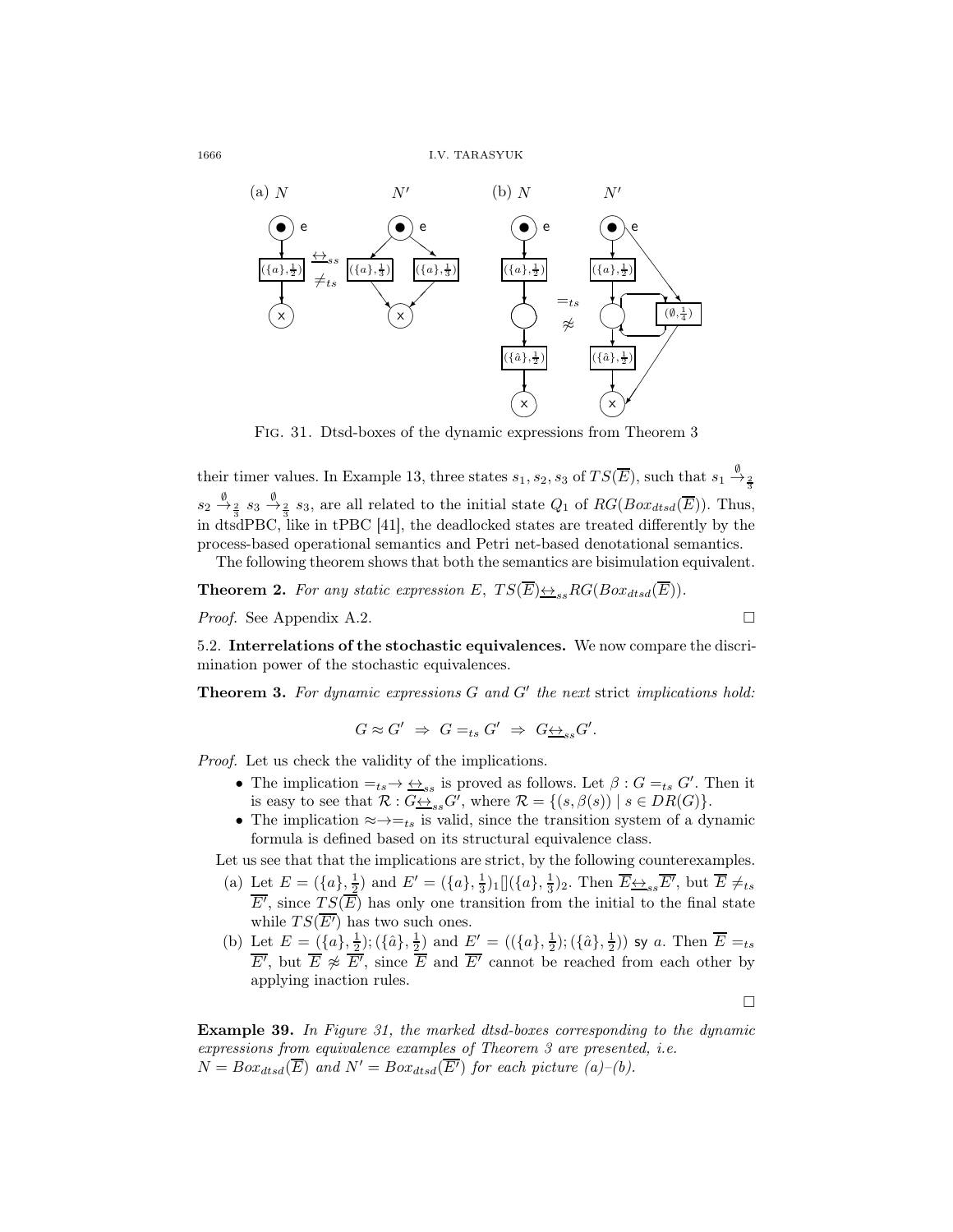# 6. Conclusion

In this paper, we have proposed a discrete time stochastic extension dtsdPBC of PBC, enriched with deterministic multiactions. The calculus has a parallel step operational semantics, based on labeled probabilistic transition systems and a Petri net denotational semantics in terms of a special subclass of novel LDTSDPNs with interface, called dtsd-boxes. LDTSDPNs extend labeled DTSPNs with deterministic transitions and permit parallel (simultaneous) firing of the transitions with the same type (stochastic, immediate or waiting) at time ticks. We have defined step stochastic bisimulation equivalence of the algebraic expressions, used to compare the process behaviour, as well as to establish the consistency of the operational and denotational semantics. We have compared the discriminating power of that equivalence and other behavioural notions of the calculus, and have presented the lattice of their interrelations. A number of examples has demonstrated as construction of the transition systems and dtsd-boxes with s-tangible, w-tangible and vanishing states for the dynamic expressions with different types of multiactions (stochastic, immediate and waiting) and various operations, as the specification capabilities of the calculus and particular features of its semantics.

The advantage of our framework is twofold. First, one can specify in it concurrent composition and synchronization of (multi)actions, whereas this is not possible in classical Markov chains. Second, algebraic formulas represent processes in a more compact way than PNs and allow one to apply syntactic transformations and comparisons. Process algebras are compositional by definition and their operations naturally correspond to operators of programming languages. Hence, it is much easier to construct a complex model in the algebraic setting than in PNs. The complexity of PNs generated for practical models in the literature demonstrates that it is not straightforward to construct such PNs directly from the system specifications. dtsdPBC is well suited for the discrete time applications, whose discrete states change with a global time tick, such as business processes, neural and transportation networks, computer and communication systems, timed web services [73], as well as for those, in which the distributed architecture or the concurrency level should be preserved while modeling and analysis, such as genetic regulatory and cellular signalling networks (featuring maximal parallelism) in biology [19] (remember that, in step semantics, we have additional transitions due to concurrent executions). dtsdPBC is also capable to model parallel systems with fixed durations of the typical activities (loading, processing, transfer, repair, low-level events) and stochastic durations of the randomly occurring activities (arrival, departure, failure), including industrial, manufacturing, queueing, computing and network systems.

In particular, we have adapted for dtsdPBC all examples of the expressions, ctboxes and inferences by the transition rules from tPBC [41]. Whereas the examples from that paper explore only some selected state-transition sequences (paths), we always construct the complete transition systems of the expressions. We have observed that in our framework we have no difficulties like those in tPBC, which have forced to allow illegal transition sequences. In tPBC, the increasing timers are associated with the overlines and underlines of multiactions and suggest the ages of the corresponding markings in the respective boxes. In dtsdPBC, the decreasing (up to the value 1) timers are associated with the enabled waiting multiactions and specify their remaining times to execute (RTEs), like the timers of the enabled deterministic transitions in DTDSPNs from [80, 81, 79]. Besides such a PNs intuition,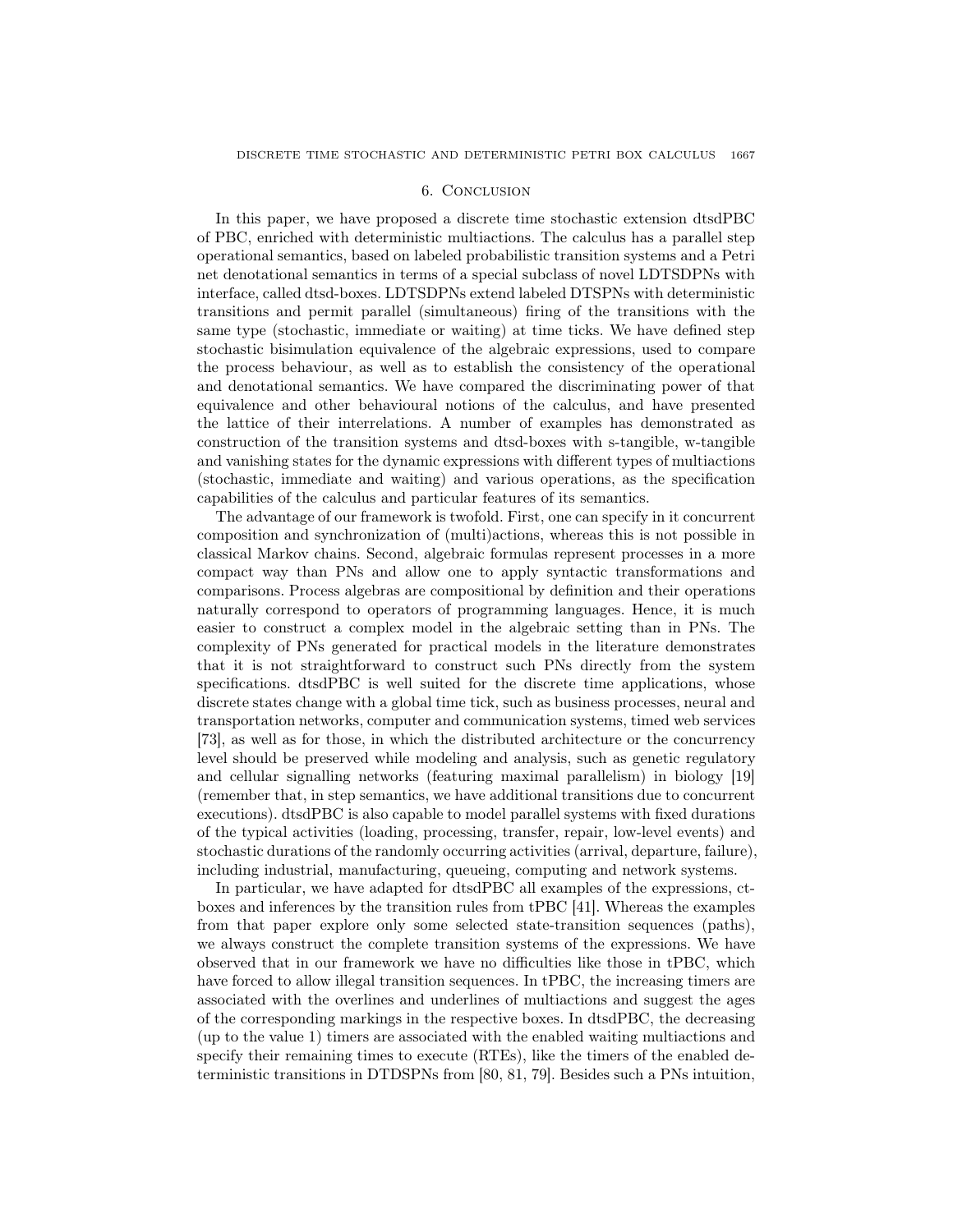#### 1668 I.V. TARASYUK

making difference between markings (overlines and underlines) and timers of (waiting) multiactions offers more syntactical flexibility to express their progress in time. The decreasing timers allow us to avoid problems with infinitely growing timer values in the deadlocked and final (absorbing) states. Each decreasing timer should start with a certain value that cannot be suggested by the current marking, but such an initial value is the delay of the waiting multiaction the timer is associated with.

It is known that combining time restrictions, parallelism and compositionality usually leads to many technical difficulties, so that the formal models possessing all the mentioned properties have almost not been proposed in the literature, in spite of the investigations in the related areas (for example, discrete time, generally distributed delays, non-interleaving functional semantics in the SPA framework). To solve the mentioned problem, some new (not existing in dtsiPBC) notions and constructions have been introduced in dtsdPBC, such as deterministic multiactions, decreasing timers of waiting multiactions, enabledness of activities, saturation with the timer values, timers discarding and decreasing operations, extended Can and Now functions, s-tangible and w-tangible dynamic expressions and states, inaction and action rules respecting waiting multiactions, empty moves, reachability of dynamic expressions, transition systems with 3 types of states and 4 types of transitions (unlike 2 types of states and 3 types of transitions in dtsiPBC). Thus, the main advantages of dtsdPBC are the flexible multiaction labels, deterministic and stochastic multiactions, powerful operations, as well as its step operational and Petri net denotational semantics, allowing for parallel executions (firings).

In the following research, a technique of performance evaluation in the framework of the calculus will be presented that will explore the corresponding stochastic process, which is a semi-Markov chain (SMC). It will be proved that the underlying discrete time Markov chain (DTMC) or its reduction (RDTMC) by eliminating vanishing states may alternatively and suitably be studied for that purpose. We plan to use step stochastic bisimulation equivalence to reduce behaviour of the algebraic processes by quotienting their transition systems and Markov chains. Such a reduction should simplify the functional (qualitative) and performance (quantitative) analysis. We would like to construct some application examples demonstrating expressiveness of the calculus and application of the behavioural analysis and performance evaluation, both simplified using quotienting by step stochastic bisimulation. Future work could also consist in constructing a congruence relation for dtsdPBC, i.e. the equivalence that withstands application of all operations of the algebra. The first possible candidate is a stronger version of step stochastic bisimulation equivalence, defined via transition systems equipped with two extra transitions skip and redo, like those from sPBC [44]. Moreover, recursion operation could be added to dtsdPBC to increase further specification power of the algebra. It would be very interesting to implement the class of DTSDPNs, to be able to specify them and then model their behaviour by constructing the reahability graphs. Note that even DTSPNs of M.K. Molloy [57, 58] have never been implemented. Mostly, interleaving and continuous-time variants of stochastic or timed PNs have been implemented so far.

# Appendix A. Proofs

A.1. Proof of Proposition 5. Like for strong equivalence in Proposition 8.2.1 from [36], we shall prove the following fact about step stochastic bisimulation. Let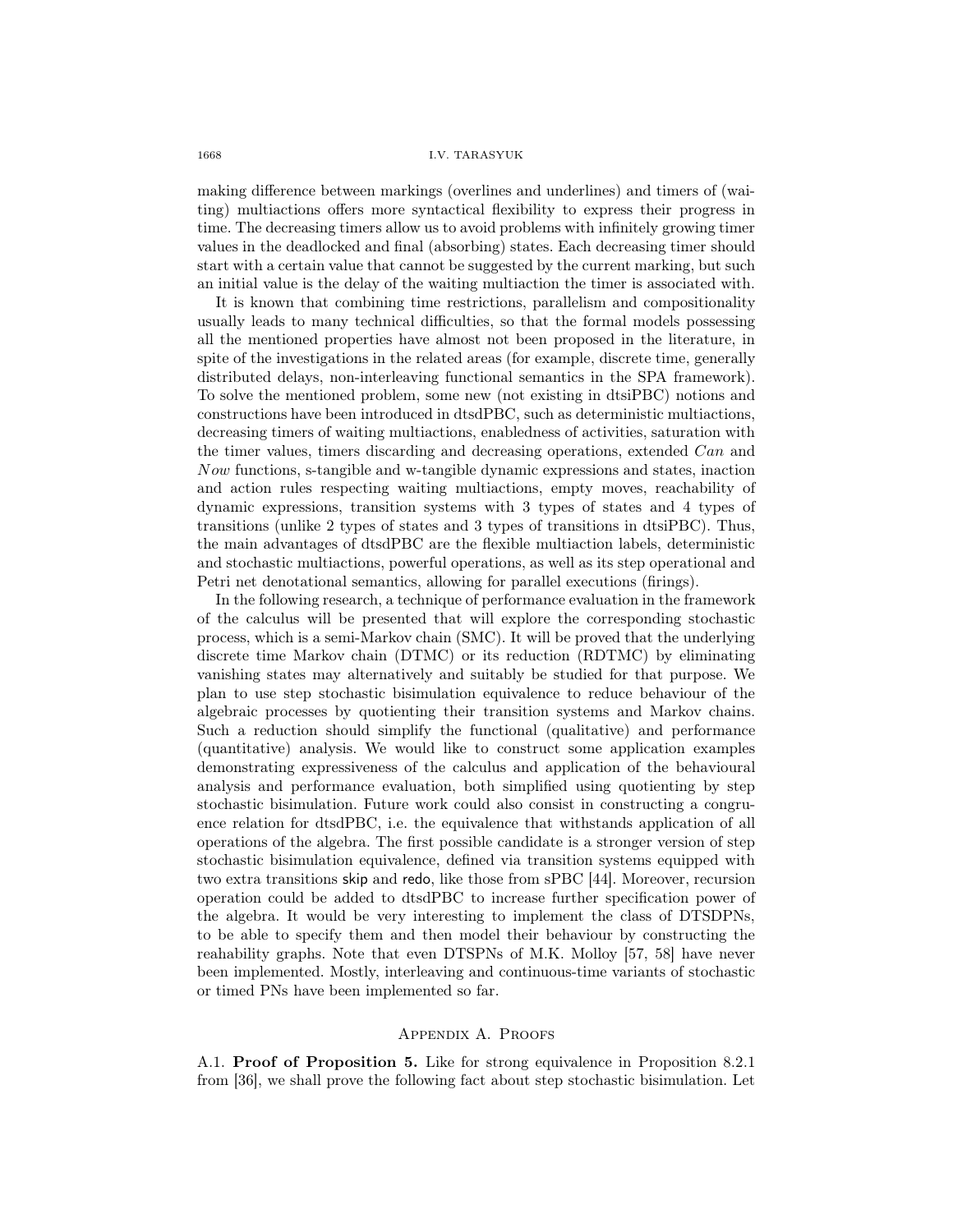us have  $\forall j \in \mathcal{J} \; \mathcal{R}_j : G \rightarrow S_S G'$  for some index set  $\mathcal{J}$ . Then the transitive closure of the union of all relations  $\mathcal{R} = (\cup_{j \in \mathcal{J}} \mathcal{R}_j)^+$  is also an equivalence and  $\mathcal{R} : G \rightarrow S} G'.$ 

Since  $\forall j \in \mathcal{J} \; \mathcal{R}_j$  is an equivalence,  $\mathcal{R}$  is also an equivalence, by definition of  $\mathcal{R}$ . Let  $j \in \mathcal{J}$ , then, by definition of  $\mathcal{R}$ ,  $(s_1, s_2) \in \mathcal{R}_j$  implies  $(s_1, s_2) \in \mathcal{R}$ . Hence,  $\forall \mathcal{H}_{jk} \in (DR(G) \cup DR(G'))/_{\mathcal{R}_j} \exists \mathcal{H} \in (DR(G) \cup DR(G'))/_{\mathcal{R}} \mathcal{H}_{jk} \subseteq \mathcal{H}$ . Moreover,  $\exists \mathcal{J}' \ \mathcal{H} = \cup_{k \in \mathcal{J}'} \mathcal{H}_{jk}.$ 

We denote  $\mathcal{R}(n) = (\cup_{j \in \mathcal{J}} \mathcal{R}_j)^n$ . Let  $(s_1, s_2) \in \mathcal{R}$ , then, by definition of  $\mathcal{R}, \exists n > 0$  $(s_1, s_2) \in \mathcal{R}(n)$ . We shall prove that  $\mathcal{R}: G \leftrightarrow_{ss} G'$  by induction on n.

It is clear that  $\forall j \in \mathcal{J} \; \mathcal{R}_j : G \underline{\leftrightarrow}_{ss} G'$  implies  $\forall j \in \mathcal{J} \; ([G]_{\approx}, [G']_{\approx}) \in \mathcal{R}_j$  and we have  $([G]_{\approx}, [G']_{\approx}) \in \mathcal{R}$  by definition of  $\mathcal{R}$ .

It remains to prove that  $(s_1, s_2) \in \mathcal{R}$  implies  $SJ(s_1) = 0 \Leftrightarrow SJ(s_2) = 0$  and  $\forall \mathcal{H} \in (DR(G) \cup DR(G'))/\mathcal{R} \,\,\forall A \in \mathbb{N}_{fin}^{\mathcal{L}}\,\,PM_A(s_1,\mathcal{H}) = PM_A(s_2,\mathcal{H}).$ 

 $\bullet$   $n=1$ 

In this case,  $(s_1, s_2) \in \mathcal{R}$  implies  $\exists j \in \mathcal{J}$   $(s_1, s_2) \in \mathcal{R}_j$ . Since  $\mathcal{R}_j : G \rightarrowss \rightarrow s$ . we get  $SJ(s_1)=0 \Leftrightarrow SJ(s_2)=0$  and  $\forall H \in (DR(G) \cup DR(G'))/\mathcal{R} \ \forall A \in \mathbb{N}_{fin}^{\mathcal{L}}$ 

$$
PM_A(s_1, \mathcal{H}) = \sum_{k \in \mathcal{J}'} PM_A(s_1, \mathcal{H}_{jk}) = \sum_{k \in \mathcal{J}'} PM_A(s_2, \mathcal{H}_{jk}) = PM_A(s_2, \mathcal{H}).
$$

 $\bullet$   $n \rightarrow n+1$ 

Suppose that  $\forall m \leq n \ (s_1, s_2) \in \mathcal{R}(m)$  implies  $SJ(s_1) = 0 \Leftrightarrow SJ(s_2) = 0$ and  $\forall \mathcal{H} \in (DR(G) \cup DR(G'))/R$   $\forall A \in \mathbb{N}_{fin}^{\mathcal{L}}$   $PM_A(s_1, \mathcal{H}) = PM_A(s_2, \mathcal{H})$ . Then  $(s_1, s_2) \in \mathcal{R}(n+1)$  implies  $\exists j \in \mathcal{J}$   $(s_1, s_2) \in \mathcal{R}_j \circ \mathcal{R}(n)$ , i.e.

 $\exists s_3 \in (DR(G) \cup DR(G'))$  such that  $(s_1, s_3) \in \mathcal{R}_j$  and  $(s_3, s_2) \in \mathcal{R}(n)$ .

Then, like for the case  $n = 1$ , we get  $SJ(s_1) = 0 \Leftrightarrow SJ(s_3) = 0$  and  $PM_A(s_1, \mathcal{H}) = PM_A(s_3, \mathcal{H})$ . By the induction hypothesis, we get  $SJ(s_3) =$  $0 \Leftrightarrow SJ(s_2) = 0$  and  $PM_A(s_3, \mathcal{H}) = PM_A(s_2, \mathcal{H})$ . Thus,  $SJ(s_1) = 0 \Leftrightarrow$  $SJ(s_3) = 0 \Leftrightarrow \ SJ(s_2) = 0 \text{ and } \forall \mathcal{H} \in (DR(G) \cup DR(G'))/\mathcal{R} \ \forall A \in \mathbb{N}_{fin}^{\mathcal{L}}$ 

$$
PM_A(s_1, \mathcal{H}) = PM_A(s_3, \mathcal{H}) = PM_A(s_2, \mathcal{H}).
$$

By definition,  $\mathcal{R}_{ss}(G, G')$  is at least as large as the largest step stochastic bisimulation between G and G'. It follows from above that  $\mathcal{R}_{ss}(G, G')$  is an equivalence and  $\mathcal{R}_{ss}(G, G') : G \rightarrow_{ss} G'$ , hence, it is the largest step stochastic bisimulation.  $\Box$ 

A.2. **Proof of Theorem 2.** At some points, the present proof for dtsdPBC goes along the lines from the respective proofs for PBC [17, 16], tPBC [41] and sPBC [44].

Let  $N = Box_{dtsd}(E)$ . We define a relation  $\mathcal{R} = \{ \{ ([G]_{\approx}, Q_G), (Q_G, [G]_{\approx}) \mid$  $[G]_{\approx} \in DR(\overline{E}), (N,Q_G) = Box_{dtsd}(G)$ <sup>+</sup>, where <sup>+</sup> is the transitive closure operation. It is easy to see that  $R$  is equivalence, since by construction it is symmetric, transitive and reflexive (apply transitivity to each pair  $([G]_{\approx},Q_G),(Q_G,[G]_{\approx})$ ). We shall demonstrate that  $\mathcal{R} : TS(E) \rightarrow S_{ss} RG(Box_{dtsd}(E)).$ 

Clearly,  $[E]_{\approx} \in DR(E)$  and  $Box_{dtsd}(E) = Box_{dtsd}(E) = N = (N, Q_{\overline{N}})$  $(N, Q_{\overline{E}})$ . Hence,  $([E]_{\approx}, Q_{\overline{E}}) \in \mathcal{R}$ .

It remains to check the bisimulation transfer property. Let  $([G]_{\approx}, Q_G) \in \mathcal{R}$ . By Proposition 1, we can suppose that  $G \in SaOpRegDynExpr$ , i.e. all enabled waiting multiactions from G (even those not overlined or underlined) have the consistent timer value superscripts, which is important when composing the subexpressions.

Then for a process state  $[G]_{\approx} \in DR(\overline{E})$ , the related net state  $Q_G = (M_G, V_G) \in$  $RS(\overline{N})$  is consistent and has the following properties. First,  $M_G$  is the marking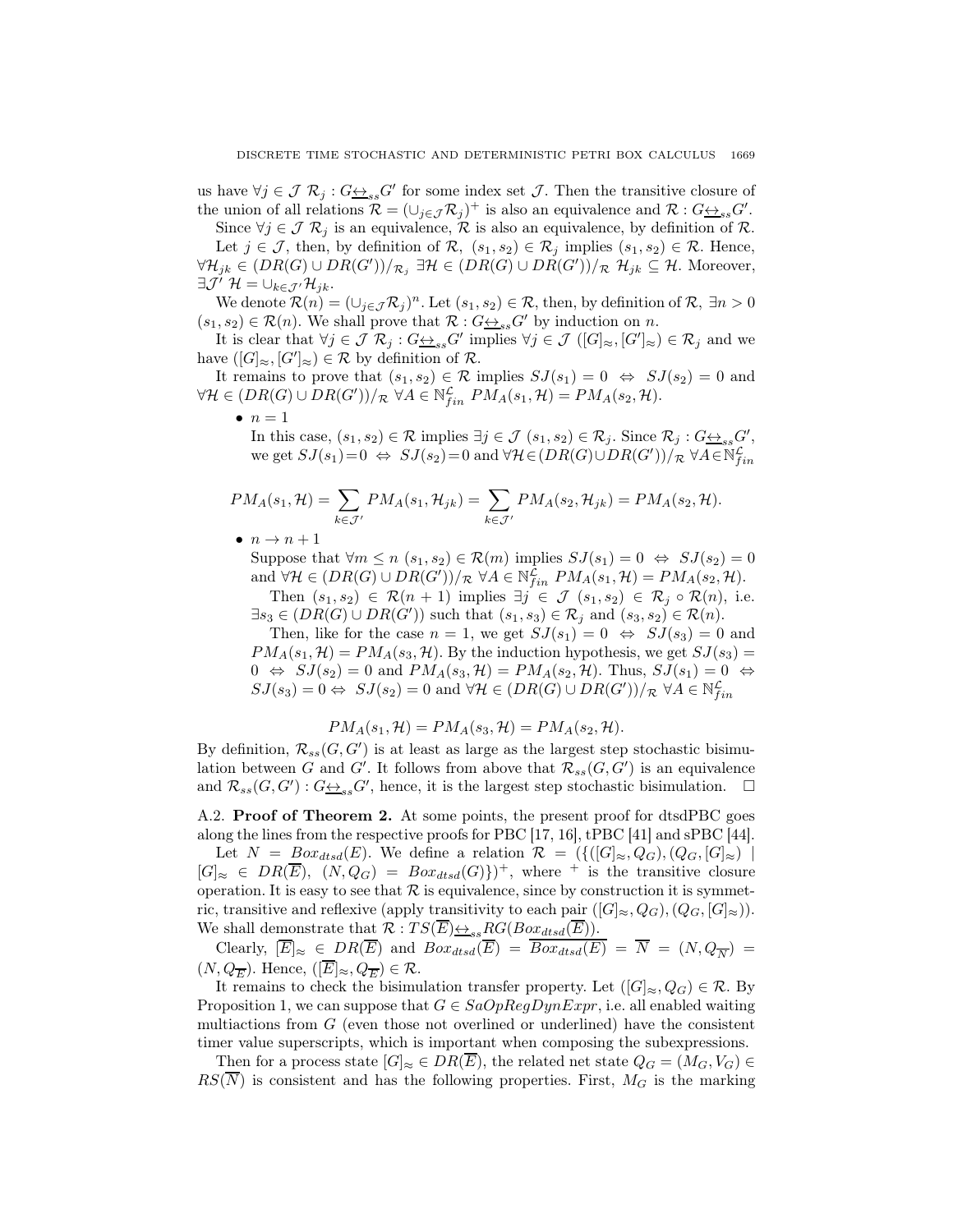1670 I.V. TARASYUK

of the marked and clocked dtsd-box  $(N,(M_G, V_G)) = Box_{dtsd}(G)$  (which is an LDTSDPN, since  $G \in SaOpRegDynExpr$ ). Second, by construction of the timer valuation functions  $V_G$  and  $I_G$ , for each waiting transition  $t \in Tw_N$  with  $\Lambda_N(t) =$  $\varrho_{(\alpha,\natural_l^{\theta})}$ , if  $(\alpha,\natural_l^{\theta}) \in \mathcal{WL}(G)$  then we have  $V_G(t) = I_G((\alpha,\natural_l^{\theta}))$ . Otherwise, if  $(\alpha,\natural_l^{\theta}) \notin$  $W{\mathcal L}(G)$  then either t is obtained from a relabeling f of some transition  $v \in$  $T_N$ , and we have  $V_G(t) = V_H(v)$  for a subexpression  $H[f]$  of G; or t is resulted from synchronization on an action a of some transitions  $v, w \in T_N$  and we have  $V_G(t) = \max\{V_H(v), V_H(w)\}\$ for a subexpression H sy a of G. In the both cases,  $V_G(t)$  is completely defined by the timer valuation function  $V_H$ , applied to some transitions of the marked and clocked dtsd-box  $Box_{dtsd}(H)$ . Then by induction of the expression structure, we can finally prove that  $V_G(t)$  is completely defined by  $I_G$ , applied to some waiting multiactions from  $W\mathcal{L}(G)$ . Any waiting multiaction affected by restriction in G has no corresponding transition in  $Box_{dtsd}(G)$ . Therefore,  $I_G$ (hence,  $[G]_{\approx}$ ) may contain more information (namely, the timer values of the restricted waiting multiactions) than needed to define  $V_G$ . Thus, several process states (which differ just in the timer value superscripts of the restricted waiting multiactions) may be related to one net state, as the example above this theorem shows.

Let us prove by induction on the structure of dynamic expressions and corresponding dtsd-boxes that  $Exec([G]_{\approx})$  and  $Fire(Q_G)$  are isomorphic. This means that for every  $\Upsilon \in \text{Exec}([G]_{\approx})$  there exists  $U \in \text{Fire}(Q_G)$  such that U consists of the transitions *corresponding* to the activities from  $\Upsilon$  and vice versa:  $(\alpha, \kappa)_i \in \Upsilon \Leftrightarrow$  $t_i \in U$ , where  $\Lambda_N(t_i) = \varrho_{(\alpha,\kappa)}$ . Thus, the *corresponding* activities and transitions have the same probabilities (in case of stochastic multiactions and transitions), or delays and weights (in case of deterministic multiactions and transitions), as well as the same multiaction labels and numberings. We can write  $U = U(\Upsilon)$  and  $\Upsilon = \Upsilon(U)$ , to indicate such a correspondence.

Actually, each  $\Upsilon$  and the *corresponding U* are completely defined by the sets of their numberings  $Num(\Upsilon) = \{ \iota \mid (\alpha, \kappa)_\iota \in \Upsilon \} = \{ \iota \mid t_\iota \in U \} = Num(U)$ , since each activity and transition have a unique numbering. Moreover,  $Exec([G]_{\approx})$  and  $Fire(Q_G)$  are completely defined by their numberings sets  $Num(Exec([G]_{\approx}))$  =  $\{Num(\Upsilon) \mid \Upsilon \in Excel(G]_{\approx}\} = \{Num(U) \mid U \in Fire(Q_G)\} = Num(Fire(Q_G)).$ 

- If  $final(G)$  then  $G \approx \underline{E}$ ,  $stand(G|_{\infty})$  and  $Exec([G]_{\infty}) =Exec([\underline{E}]_{\infty})$  $\{\emptyset\}$ . On the other hand,  $Box_{dtsd}(G) = Box_{dtsd}(\underline{E}) = \underline{N} = (N, Q_{\underline{N}}) =$  $(N, Q_{\underline{E}})$  and  $Fire(Q_G) = Fire(Q_{\underline{E}}) = {\emptyset} = Excel(G]_{\approx}$ .
- If  $G = \overline{(\alpha, \sharp_l^{\theta})_l^{\delta}}$  and  $\theta \in \mathbb{N}_{\geq 2}$ ,  $l \in \mathbb{R}_{>0}$ ,  $\delta \in \{2, ..., \theta\}$ , then  $stang([G]_{\approx})$  and  $Exec([G]_{\approx}) = \{\emptyset\}.$  On the other hand,  $Box_{dtsd}(G) = (N_{(\alpha, \natural_t^{\beta})_t^{\delta}}, (\bullet_t, (t_t, \delta))),$ where  $\Lambda_N(t_\iota) = \varrho_{(\alpha, \natural_l^{\theta})}$ , and  $Fire(Q_G) = Fire((\bullet_t, (t_\iota, \delta))) = \{\emptyset\}$  $Exec([G]_{\approx}).$
- If  $G=(\alpha, \rho)_\iota$  and  $\rho \in (0, 1)$  then  $stang([G]_\napprox)$  and  $Exec([G]_\napprox)={\emptyset, \{(\alpha, \rho)_\iota\}}$ . On the other hand,  $Box_{dtsd}(G) = (N_{(\alpha,\rho)_t},({^{\bullet}t_t},(t_t,\emptyset)))$ , where  $\Lambda_N(t_t)$  $\varrho_{(\alpha,\rho)}$ , and  $Fire(Q_G) = Fire((\bullet_t, (t_t, \emptyset))) = {\emptyset, \{t_t\}\}\$ , which is isomorphic to  $Exec([G]_{\approx}).$
- If  $G = \overline{(\alpha, \sharp_l^0)_\iota}$  and  $l \in \mathbb{R}_{>0}$  then  $vanish([G]_{\approx})$  and  $Exec([G]_{\approx})=\{\{(\alpha, \sharp_l^0)_\iota\}\}.$ On the other hand,  $Box_{dtsd}(G) = (N_{(\alpha, \n, \n, \n, \n, \n}(\cdot, (t_i, \emptyset))),$  where  $\Lambda_N(t_i) =$  $\varrho_{(\alpha,\natural_l^0)}$ , and  $Fire(Q_G) = Fire((\bullet_t, (t_t, \emptyset))) = \{\{t_t\}\}\$ , which is isomorphic to  $Exec([G]_{\approx}).$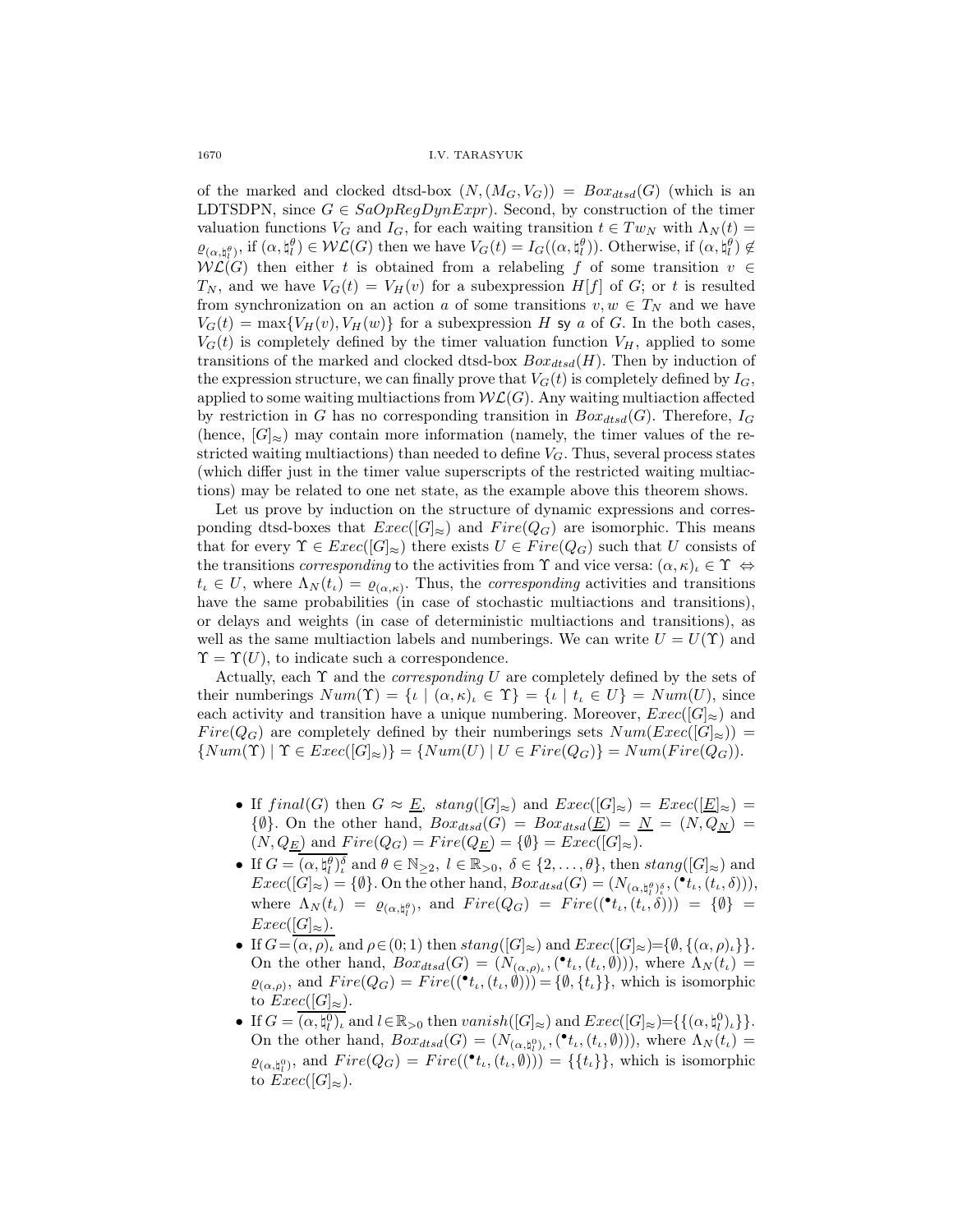DISCRETE TIME STOCHASTIC AND DETERMINISTIC PETRI BOX CALCULUS 1671

- If  $G = \overline{(\alpha, \sharp_l^{\theta})_l^{\perp}}$  and  $\theta \in \mathbb{N}_{\geq 1}$ ,  $l \in \mathbb{R}_{> 0}$ , then  $wtan g([G]_{\approx})$  and  $Exec([G]_{\approx})$  $\{\{\alpha, \sharp^{\theta}_{l}\}_{l}\}$ . On the other hand,  $Box_{dtsd}(G) = (N_{(\alpha, \sharp^{\theta}_{l})^{1}_{l}}, (\bullet_{t_{l}}, (t_{l}, 1))),$  where  $\Lambda_N(t_\iota) = \varrho_{(\alpha, \natural_l^{\theta})}$ , and  $Fire(Q_G) = Fire((\bullet_{t_\iota}, (t_\iota, 1))) = \{\{t_\iota\}\}\$ , which is isomorphic to  $Exec([G]_{\approx}).$
- If  $G = H; E$ , where  $H \in SaOpRegDynExpr$ ,  $E \in RegStatExpr$ , then

$$
Exec([H;E]_{\approx}) = \left\{ \begin{array}{ll} Excel([H]_{\approx}), & \neg final(H); \\ Excel([\overline{E}]_{\approx}) & final(H). \end{array} \right.
$$

On the other hand,  $Box_{dtsd}(G) = Box_{dtsd}(H; E) = (Box_{dtsd}([H]; E), Q_{H; E}),$ and for  $Box_{dtsd}(H) = (Box_{dtsd}(\lfloor H \rfloor), Q_H)$ ,  $Box_{dtsd}(E) = N_E = (N_E, Q_{\overline{N_E}})$ ,

$$
Fire(Q_{H;E}) = \begin{cases} Fire(Q_H), & M_H \neq N_H^{\circ}; \\ Fire(Q_{\overline{N_E}}), & M_H = N_H^{\circ}; \end{cases}
$$

which is isomorphic to  $Exec([H; E]_{\approx}).$ 

• If  $G = E; H$ , where  $E \in RegStatexpr$ ,  $H \in SaOpRegDynExpr$ , then

$$
Exec([E;H]_{\approx}) =Exec([H]_{\approx}).
$$

On the other hand,  $Box_{dtsd}(G) = Box_{dtsd}(E; H) = (Box_{dtsd}(E; [H]), Q_{E;H}),$ and for  $Box_{dtsd}(H) = (Box_{dtsd}(\lfloor H \rfloor), Q_H),$ 

$$
Fire(Q_{E;H}) = Fire(Q_H);
$$

which is isomorphic to  $Exec([E; H]_{\approx}).$ 

• If  $G = H[[E, \text{ where } H \in SaOpRegDynExpr, E \in RegStatExpr, \text{ then }$ 

$$
Exec([H\lbrack E]_{\approx}) = \left\{ \begin{aligned} \textit{Exec}([H]_{\approx}), &\quad \ \ \, \textit{init}(H) \vee \\ &\quad \ \ \, \textit{(init(H) \wedge vtang([H]_{\approx}) \wedge stang([\overline{E}]_{\approx}))} \vee \\ &\quad \ \ \, \textit{(init(H) \wedge vanish([H]_{\approx}) \wedge uang([\overline{E}]_{\approx}))} \vee \\ &\quad \ \ \, \textit{(init(H) \wedge stang([H]_{\approx}) \wedge vatang([\overline{E}]_{\approx}))} \vee \\ &\quad \ \ \, \textit{(init(H) \wedge tang([H]_{\approx}) \wedge vanish([\overline{E}]_{\approx}))} \vee \\ &\quad \ \ \, \textit{(init(H) \wedge stang([H]_{\approx}) \wedge stang([\overline{E}]_{\approx}))} \vee \\ &\quad \ \ \, \textit{(init(H) \wedge vtang([H]_{\approx}) \wedge vatang([\overline{E}]_{\approx}))} \vee \\ &\quad \ \ \, \textit{(init(H) \wedge vanish([H]_{\approx}) \wedge vanish([\overline{E}]_{\approx}))} \vee \\ &\quad \ \ \, \textit{(init(H) \wedge vanish([H]_{\approx}) \wedge vanish([\overline{E}]_{\approx}))} \vee \\ &\quad \ \ \, \textit{(init(H) \wedge vanish([H]_{\approx}) \wedge vanish([\overline{E}]_{\approx}))} \vee \\ &\quad \ \ \, \textit{(init(H) \wedge vanish([H]_{\approx}) \wedge vanish([\overline{E}]_{\approx}))} \vee \\ &\quad \ \ \, \textit{(init(H) \wedge vanish([H]_{\approx}) \wedge vanish([\overline{E}]_{\approx})} \vee \\ &\quad \ \ \, \textit{(init(H) \wedge vanish([H]_{\approx}) \wedge vanish([\overline{E}]_{\approx})} \vee \\ &\quad \ \ \, \textit{(init(H) \wedge vanish([H]_{\approx}) \wedge vanish([\overline{E}]_{\approx})} \vee \\ &\quad \ \ \, \textit{(init(H) \wedge vanish([H]_{\approx}) \wedge vanish([\overline{E}]_{\approx})} \vee \\ &\quad \ \ \
$$

On the other hand,  $Box_{dtsd}(G)=Box_{dtsd}(H[[E]=[Box_{dtsd}([H][E], Q_{H[[E]}],$ and for  $Box_{dtsd}(H) = (Box_{dtsd}(\lfloor H \rfloor), Q_H)$ ,  $Box_{dtsd}(E) = N_E = (N_E, Q_{\overline{N_E}})$ ,

$$
Fire(Q_{H} \|_{E}) = \left\{ \begin{aligned} \label{eq:free} Fire(Q_{H}) & \xrightarrow{M_{H} \neq {}^{\circ}N_{H} \vee } (M_{H} = {}^{\circ}N_{H} \wedge w \text{tang}(Q_{H}) \wedge \text{stang}(Q_{\overline{N_{E}}})) \vee \\ & (M_{H} = {}^{\circ}N_{H} \wedge v \text{anish}(Q_{H}) \wedge \text{tang}(Q_{\overline{N_{E}}})) ; \\ & (M_{H} = {}^{\circ}N_{H} \wedge \text{stang}(Q_{H}) \wedge w \text{tang}(Q_{\overline{N_{E}}})) \vee \\ & (M_{H} = {}^{\circ}N_{H} \wedge \text{tang}(Q_{H}) \wedge v \text{anish}(Q_{\overline{N_{E}}})) ; \\ & (M_{H} = {}^{\circ}N_{H} \wedge \text{tang}(Q_{H}) \wedge \text{stang}(Q_{\overline{N_{E}}})) ; \\ & (M_{H} = {}^{\circ}N_{H} \wedge v \text{atang}(Q_{H}) \wedge \text{stang}(Q_{\overline{N_{E}}})) \vee \\ & (M_{H} = {}^{\circ}N_{H} \wedge w \text{tang}(Q_{H}) \wedge w \text{anish}(Q_{\overline{N_{E}}})) ; \end{aligned} \right.
$$

which is isomorphic to  $Exec([H||E]_{\approx}).$ 

If  $G = E[]H$ , where  $E \in RegStatExpr$ ,  $H \in SaOpRegDynExpr$ , then the constructions are similar.

• If  $G = H||Z$ , where  $H, Z \in SaOpRegDynExpr$ , then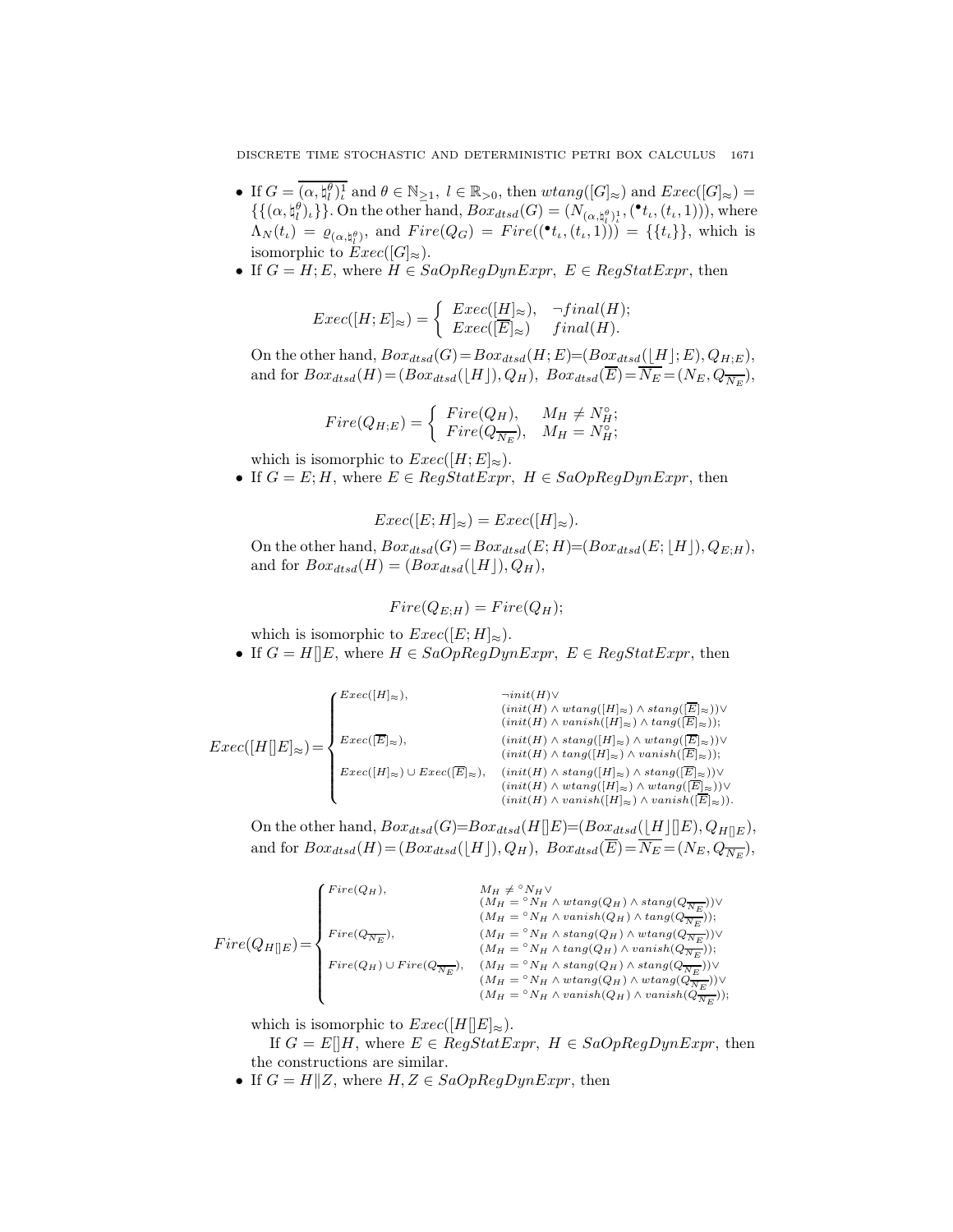$$
Exec([H\|Z]_{\approx}) = \begin{cases} \textit{Exec}([H]_{\approx}), & (\textit{wtang}([H]_{\approx}) \wedge \textit{stang}([Z]_{\approx})) \vee \\ \textit{Exec}([Z]_{\approx}), & (\textit{stang}([H]_{\approx}) \wedge \textit{tang}([Z]_{\approx})); \\ \textit{Exec}([H\|Z]_{\approx}) = \begin{cases} \textit{Exec}([Z]_{\approx}), & (\textit{stang}([H]_{\approx}) \wedge \textit{wtang}([Z]_{\approx})) \vee \\ \textit{Exec}([H]_{\approx}) \wedge \textit{Exec}([Z]_{\approx}), & \textit{wtang}([H]_{\approx}) \wedge \textit{wtang}([Z]_{\approx}) \vee \\ \textit{Exec}([H]_{\approx}) \wedge \textit{Exec}([Z]_{\approx}) \vee \\ \textit{Exec}([H]_{\approx}) \wedge \textit{Exec}([Z]_{\approx})), & (\textit{stang}([H]_{\approx}) \wedge \textit{stang}([Z]_{\approx})) \vee \\ \textit{wains}h([H]_{\approx}) \wedge \textit{vanish}([Z]_{\approx}) \vee \end{cases}
$$

where  $Exec([H]_{\approx})\odot Excel([Z]_{\approx})=\{\Upsilon+\Phi | \Upsilon \in Excel([H]_{\approx}), \Phi \in Excel([Z]_{\approx})\}.$ On the other hand,  $Box_{dtsd}(G)=Box_{dtsd}(H||Z)=(Box_{dtsd}(|H||Z), Q_{H||Z}),$ and for  $Box_{dtsd}(H) = (Box_{dtsd}(\lfloor H \rfloor), Q_H), Box_{dtsd}(Z) = (Box_{dtsd}(\lfloor Z \rfloor), Q_Z),$ 

$$
Fire(Q_{H} \| Z) = \begin{cases} \nFree(Q_H), & (wtang(Q_H) \land \text{stand}(Q_Z)) \lor \\ \nFree(Q_Z), & (sang(Q_H) \land \text{atang}(Q_Z)); \\ \nFree(Q_Z) & (stang(Q_H) \land \text{watang}(Q_Z)); \\ \nFree(Q_H) \odot \nFree(Q_Z), & wtang(Q_H) \land \text{watang}(Q_Z); \\ \nFree(Q_H) \cup \nFree(Q_Z) \cup \\ \n(Fire(Q_H) \odot \nFree(Q_Z)), & (stang(Q_H) \land \text{stand}(Q_Z)) \lor \\ \n(8.200, 1.500) & (sang(Q_H) \land \text{stand}(Q_Z)) \lor \\ \n(9.200, 1.500) & (sang(Q_H) \land \text{stand}(Q_Z)) \lor \\ \n(9.200, 1.500) & (sang(Q_H) \land \text{stand}(Q_Z)) \lor \\ \n(9.200, 1.500) & (sang(Q_H) \land \text{stand}(Q_Z)) \lor \\ \n(9.200, 1.500) & (sang(Q_H) \land \text{stand}(Q_Z)) \lor \\ \n(9.200, 1.500) & (sang(Q_H) \land \text{stand}(Q_Z)) \lor \\ \n(9.200, 1.500) & (sang(Q_H) \land \text{stand}(Q_Z)) \lor \\ \n(9.200, 1.500) & (sang(Q_H) \land \text{stand}(Q_Z)) \lor \\ \n(9.200, 1.500) & (sang(Q_H) \land \text{stand}(Q_Z)) \lor \\ \n(9.200, 1.500) & (sang(Q_H) \land \text{stand}(Q_Z)) \lor \\ \n(9.200, 1.500) & (sang(Q_H) \land \text{stand}(Q_Z)) \lor \\ \n(9.200, 1.500) & (sang(Q_H) \land \text{stand}(Q_Z)) \lor \\ \n(9.200, 1.500) & (sang(Q_H) \land \text{stand}(Q_Z)) \lor \\ \n(9.200, 1.500) & (sang(Q_H) \land \text{stand}(Q_Z)) \lor \\ \n(9.200, 1.500) & (sang(Q_H) \land \text{vanish}(Q_Z)) \
$$

where  $Fire(Q_H) \odot Fire(Q_Z) = \{U \cup T \mid U \in Fire(Q_H), T \in Fire(Q_Z)\};$ which is isomorphic to  $Exec([H||Z]_{\approx}).$ 

• If  $G = H[f]$ , where  $H \in SaOpRegDynExpr$ , then

$$
Exec([H[f]]_{\approx}) = \{f(\Upsilon) \mid \Upsilon \in Excel([H]_{\approx})\}.
$$

On the other hand,  $Box_{dtsd}(G) = Box_{dtsd}(H[f]) = (Box_{dtsd}([H][f]), Q_{H[f]}),$ and for  $Box_{dtsd}(H) = (Box_{dtsd}(\lfloor H \rfloor), Q_H),$ 

$$
Fire(Q_{H[f]}) = \{ f(U) | U \in Fire(Q_H) \},
$$

where  $f(U) = \{t_i \in U \mid \Lambda_H(t_i) = \varrho_{(\alpha,\kappa)}, \Lambda_{H[f]}(t_i) = \varrho_{(f(\alpha),\kappa)}\};$  which is isomorphic to  $Exec([H[f]]_{\approx}).$ 

• If  $G = H$  rs a, where  $H \in SaOpRegDynExpr$ , then

$$
Exec([H \text{ rs } a]_{\approx}) = \{ \Upsilon - \Upsilon_a \mid \Upsilon \in Excel([H]_{\approx}) \},
$$

where  $\Upsilon_a = \{(\alpha, \kappa)_\iota \in \Upsilon \mid (a \in \alpha) \vee (\hat{a} \in \alpha)\}, a \in Act.$ On the other hand,  $Box_{dtsd}(G) = Box_{dtsd}(H \r{rs} a) = (Box_{dtsd}([H] \r{rs} a),$  $Q_{H \text{ is } a}$ , and for  $Box_{dtsd}(H) = (Box_{dtsd}(|H|), Q_H)$ ,

$$
Fire(Q_{H \text{ rs } a}) = \{ U \setminus U_a \mid U \in Fire(Q_H) \},
$$

where  $U_a = \{t_i \in U \mid \Lambda_H(t_i) = \varrho_{(\alpha,\kappa)}, \ (a \in \alpha) \vee (\hat{a} \in \alpha)\}\$ ,  $a \in Act$ ; which is isomorphic to  $Exec([H \r{rs} a]_{\approx}).$ 

• If  $G = H$  sy a, where  $H \in SaOpRegDynExpr$ , then

$$
Exec([H \text{ sy } a]_{\approx}) = \begin{cases} \frac{Exec([H]_{\approx}) \cup \{\Upsilon + \{(\alpha \oplus a \ \beta, \rho \cdot \chi)_{(\iota_1)(\iota_2)}\}}{\Upsilon + \{(\alpha, \rho)_{\iota_1}\} + \{(\beta, \chi)_{\iota_2}\} \in Ezec([H]_{\approx}), \ a \in \alpha, \ \hat{a} \in \beta\}, & \text{stand}([H]_{\approx}); \\ \frac{Exec([H]_{\approx}) \cup \{\Upsilon + \{(\alpha \oplus a \ \beta, \mathfrak{h}_{l+m}^{\theta})_{(\iota_1)(\iota_2)}\}}{\Upsilon + \{(\alpha, \mathfrak{h}_{l}^{\theta})_{\iota_1}\} + \{(\beta, \mathfrak{h}_{m}^{\theta})_{\iota_2}\} \in Ezec([H]_{\approx}), \ a \in \alpha, \ \hat{a} \in \beta\}, & \text{wtang}([H]_{\approx}); \\ \frac{Exec([H]_{\approx}) \cup \{\Upsilon + \{(\alpha \oplus a \ \beta, \mathfrak{h}_{l+m}^{\theta})_{(\iota_1)(\iota_2)}\}}{\Upsilon + \{(\alpha, \mathfrak{h}_{l}^{\theta})_{\iota_1}\} + \{(\beta, \mathfrak{h}_{m}^{\theta})_{\iota_2}\} \in Ezec([H]_{\approx}), \ a \in \alpha, \ \hat{a} \in \beta\}, & \text{vanish}([H]_{\approx}). \end{cases}
$$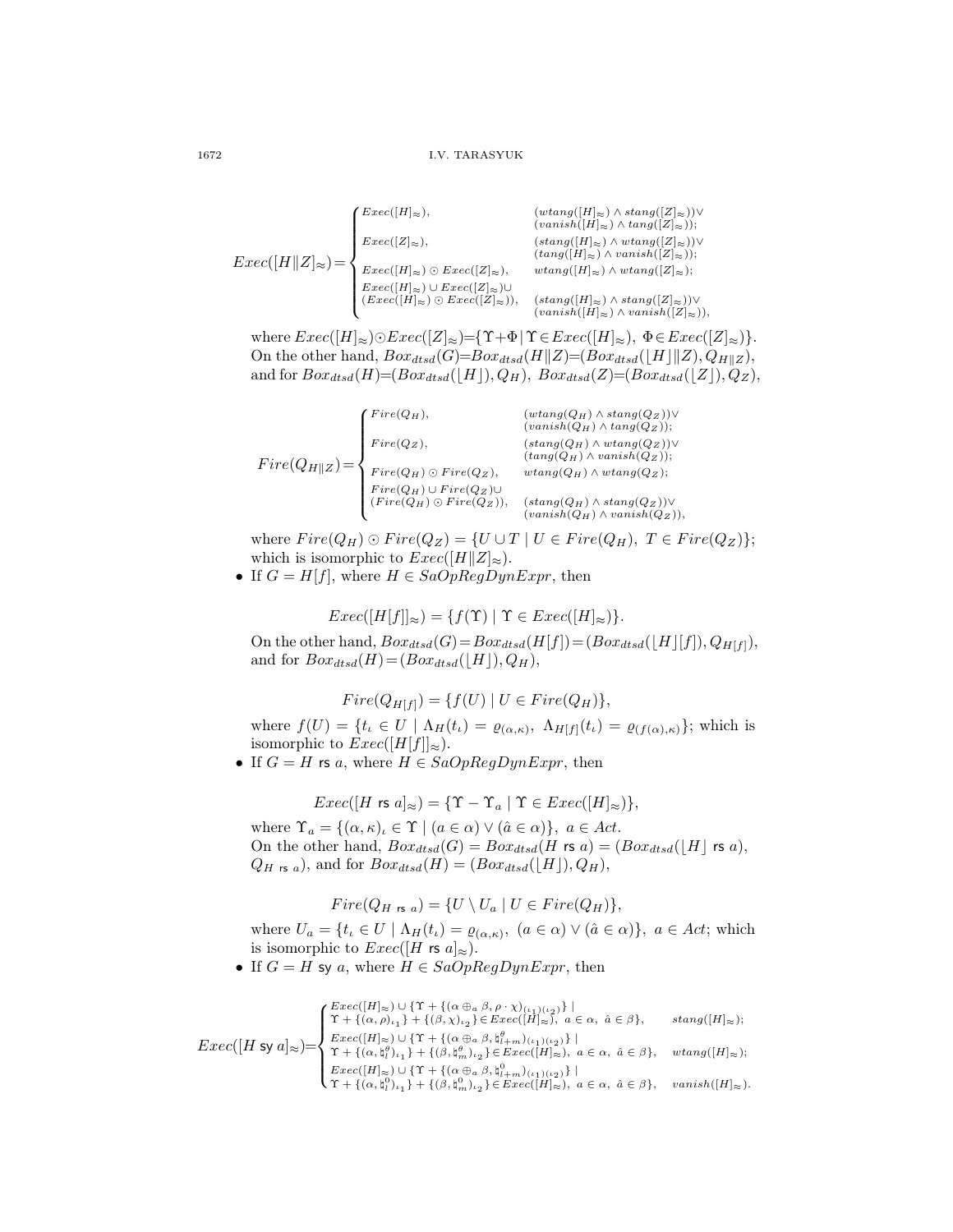On the other hand,  $Box_{dtsd}(G) = Box_{dtsd}(H \text{ sy } a) = (Box_{dtsd}([H] \text{ sy } a),$  $Q_{H \text{sy } a}$ , and for  $Box_{dtsd}(H) = (Box_{dtsd}(\lfloor H \rfloor), Q_H)$ ,

$$
Fire(Q_H \text{ sy } a) = \begin{cases} \nFree(Q_H) \cup \{U \cup \{t_{(\iota_1)(\iota_2)}\} \mid \Lambda_{H \text{ sy } a}(t_{(\iota_1)(\iota_2)}) = \varrho_{(\alpha \oplus a \beta, \rho \cdot \chi)}, \\ \nU \cup \{v_{\iota_1}, w_{\iota_2}\} \in \operatorname{Fire}(Q_H), \Lambda_H(v_{\iota_1}) = \varrho_{(\alpha, \rho)}, \\ \n\Lambda_H(w_{\iota_2}) = \varrho_{(\beta, \chi)}, a \in \alpha, \ \hat{a} \in \beta\}, \\ \nFree(Q_H) \cup \{U \cup \{t_{(\iota_1)(\iota_2)}\} \mid \Lambda_{H \text{ sy } a}(t_{(\iota_1)(\iota_2)}) = \varrho_{(\alpha \oplus a \beta, \natural_{\iota_1 + m}^{\theta})}, \\ \nU \cup \{v_{\iota_1}, w_{\iota_2}\} \in \operatorname{Fire}(Q_H), \ \Lambda_H(v_{\iota_1}) = \varrho_{(\alpha, \natural_{\iota_1}^{\theta})}, \\ \n\Lambda_H(w_{\iota_2}) = \varrho_{(\beta, \natural_{m}^{\theta})}, a \in \alpha, \ \hat{a} \in \beta\}, \\ \nFree(Q_H) \cup \{U \cup \{t_{(\iota_1)(\iota_2)}\} \mid \Lambda_{H \text{ sy } a}(t_{(\iota_1)(\iota_2)}) = \varrho_{(\alpha \oplus a \beta, \natural_{\iota_1 + m}^{\theta})}, \\ \nU \cup \{v_{\iota_1}, w_{\iota_2}\} \in \operatorname{Fire}(Q_H), \ \Lambda_H(v_{\iota_1}) = \varrho_{(\alpha, \natural_{\iota_1}^{\theta})}, \\ \n\Lambda_H(w_{\iota_2}) = \varrho_{(\beta, \natural_{m}^{\theta})}, a \in \alpha, \ \hat{a} \in \beta\}, \end{cases} \text{ vanish}(Q_H);
$$

which is isomorphic to  $Exec([H \text{ sy } a]_{\approx}).$ 

• If  $G=[H*E*F]$ , where  $H \in SaOpRegDynExpr$ ,  $E, F \in RegStatExpr$ , then

$$
Exec([[H * E * F]]_{\approx}) = \left\{ \begin{aligned} \textit{Exec}([E]_{\approx}), &\qquad \qquad \neg final(H);\\ \textit{Exec}([E]_{\approx}), &\qquad \qquad \qquad (final(H) \wedge v \, \textit{tang}([E]_{\approx}) \wedge \textit{tang}([F]_{\approx})) \vee \\ \textit{Exec}([F]_{\approx}), &\qquad \qquad (final(H) \wedge \textit{stang}([E]_{\approx}) \wedge \textit{tang}([F]_{\approx})) \vee \\ \textit{Exec}([E]_{\approx}) \cup \textit{Exec}([F]_{\approx}), &\qquad \qquad (final(H) \wedge \textit{stang}([E]_{\approx}) \wedge \textit{vains}([F]_{\approx})) \vee \\ \textit{Exec}([E]_{\approx}) \cup \textit{Exec}([F]_{\approx}), &\qquad \qquad (final(H) \wedge \textit{stang}([E]_{\approx}) \wedge \textit{vating}([F]_{\approx})) \vee \\ &\qquad \qquad (final(H) \wedge v \, \textit{tang}([E]_{\approx}) \wedge \textit{vains}([F]_{\approx})) \vee \\ &\qquad \qquad (final(H) \wedge v \, \textit{tang}([E]_{\approx}) \wedge \textit{vains}([F]_{\approx})) \vee \\ &\qquad \qquad (final(H) \wedge v \, \textit{tang}([E]_{\approx}) \wedge \textit{vains}([F]_{\approx})) \vee \\ \end{aligned} \right.
$$

On the other hand,  $Box_{dtsd}(G) = Box_{dtsd}([H * E * F]) = (Box_{dtsd}([H] * E * F])$  $F, Q_{[H*E*F]}$ , and for  $Box_{dtsd}(H) = (Box_{dtsd}([H]), Q_H)$ ,  $Box_{dtsd}(E) =$  $N_E = (N_E, Q_{\overline{N_E}}), \; Box_{dtsd}(F) = N_F = (N_F, Q_{\overline{N_F}}),$ 

$$
Fire(Q_{[H*E*F]}) = \left\{ \begin{aligned} \label{eq:free} Fire(Q_H), & \qquad \qquad M_H \neq N_H^{\circ}; \\ \begin{aligned} & \qquad \qquad & \qquad (M_H = N_H^{\circ} \wedge \textit{wtang}(Q_{\overline{N_E}}) \wedge \textit{stand}(Q_{\overline{N_F}})) \vee \\ & \qquad \qquad & \qquad (M_H = N_H^{\circ} \wedge \textit{wanish}(Q_{\overline{N_E}}) \wedge \textit{tang}(Q_{\overline{N_F}})) ; \\ & \qquad \qquad & \qquad (M_H = N_H^{\circ} \wedge \textit{stand}(Q_{\overline{N_E}}) \wedge \textit{wtang}(Q_{\overline{N_F}})) \vee \\ & \qquad \qquad (M_H = N_H^{\circ} \wedge \textit{tang}(Q_{\overline{N_E}}) \wedge \textit{wanish}(Q_{\overline{N_F}})) ; \\ & \qquad \qquad (M_H = N_H^{\circ} \wedge \textit{stand}(Q_{\overline{N_E}}) \wedge \textit{sigma}(Q_{\overline{N_F}})) ; \\ & \qquad \qquad (M_H = N_H^{\circ} \wedge \textit{atang}(Q_{\overline{N_E}}) \wedge \textit{stand}(Q_{\overline{N_F}})) \vee \\ & \qquad \qquad (M_H = N_H^{\circ} \wedge \textit{wtang}(Q_{\overline{N_E}}) \wedge \textit{wtang}(Q_{\overline{N_F}})) ; \\ & \qquad \qquad (M_H = N_H^{\circ} \wedge \textit{wtang}(Q_{\overline{N_E}}) \wedge \textit{wtang}(Q_{\overline{N_F}})) ; \end{aligned} \end{aligned} \right.
$$

which is isomorphic to  $Exec([[H * E * F]]_{\approx}).$ • If  $G=[E*H*F]$ , where  $E, F \in RegStatexpr$ ,  $H \in SaOpRegDynExpr$ , then

$$
Exec([[E*H*F]]_{\approx}) = \begin{cases} \begin{matrix} \textit{Exec}([H]_{\approx}), & (\neg init(H) \wedge \neg final(H)) \vee \\ & ((init(H) \vee final(H)) \wedge v \textit{tang}([H]_{\approx}) \wedge \textit{stand}([F]_{\approx})) \vee \\ & ((init(H) \vee final(H)) \wedge v \textit{anis}( [H]_{\approx}) \wedge \textit{atang}([F]_{\approx})) \vee \\ & ((init(H) \vee final(H)) \wedge \textit{stand}([H]_{\approx}) \wedge v \textit{tang}([F]_{\approx})) \vee \\ & ((init(H) \vee final(H)) \wedge \textit{stand}([H]_{\approx}) \wedge v \textit{anis}( [F]_{\approx})) \vee \\ & \textit{Exec}([H]_{\approx}) \cup \textit{Exec}([\overline{F}]_{\approx}), & ((init(H) \vee final(H)) \wedge \textit{stand}([H]_{\approx}) \wedge v \textit{anis}( [F]_{\approx})) \vee \\ & ((init(H) \vee final(H)) \wedge v \textit{anis}( [H]_{\approx}) \wedge v \textit{anis}( [F]_{\approx})) \vee \\ & ((init(H) \vee final(H)) \wedge v \textit{anis}( [H]_{\approx}) \wedge v \textit{anis}( [F]_{\approx})) \vee \\ & ((init(H) \vee final(H)) \wedge v \textit{anis}( [H]_{\approx}) \wedge v \textit{anis}( [F]_{\approx})) \vee \\ & ((init(H) \vee final(H)) \wedge v \textit{anis}( [H]_{\approx}) \wedge v \textit{anis}( [F]_{\approx})) \vee \\ & ((init(H) \vee final(H)) \wedge v \textit{anis}( [H]_{\approx}) \wedge v \textit{anis}( [F]_{\approx}) \vee \\ & ((init(H) \vee final(H)) \wedge v \textit{anis}( [H]_{\approx}) \wedge v \textit{anis}( [F]_{\approx}) \vee \\ & ((init(H) \vee final(H)) \wedge v \textit{anis}( [H]_{\approx}) \wedge v \textit{anis}( [F]_{\approx}) \vee \\ & ((init(H) \vee final(H)) \wedge v \textit{anis}( [H]_{\approx}) \wedge v \textit{anis}( [F]_{\approx}) \vee \\ & ((init(H) \vee final(H)) \wedge v \textit{
$$

On the other hand,  $Box_{dtsd}(G) = Box_{dtsd}([E * H * F]) = (Box_{dtsd}(E * [H] * F)))$  $(F), Q_{[E*H*F]}),$  and for  $Box_{dtsd}(H) = (Box_{dtsd}([H]), Q_H),$   $Box_{dtsd}(\overline{F}) =$  $N_F = (N_F, Q_{\overline{N_F}}),$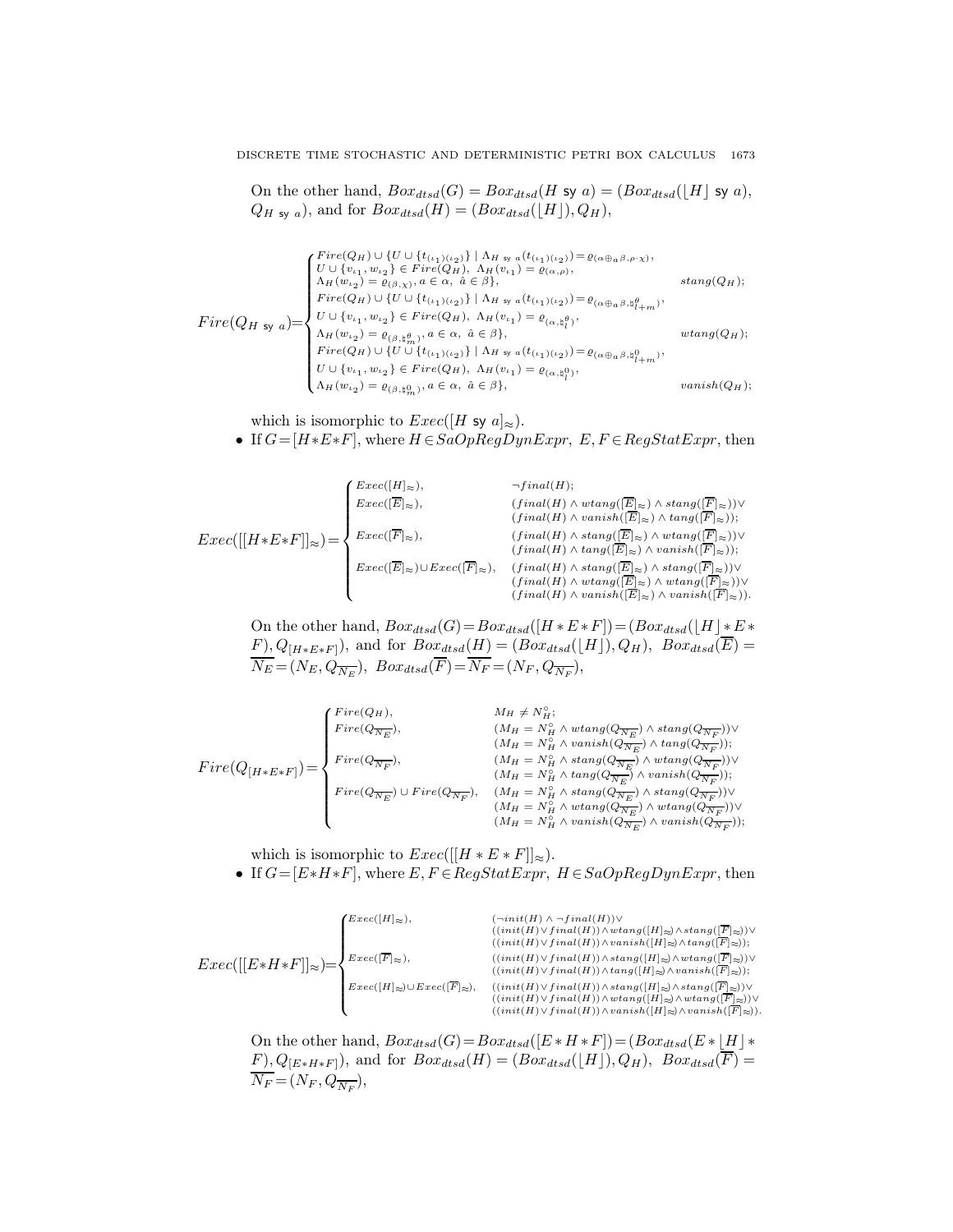$$
Fire(Q_{[E*H*F]} ) = \left\{ \begin{matrix} Fire(Q_H), & (M_H \neq {}^{\mathcal{N}}\!N_H \wedge M_H \neq N_H^{\mathcal{C}}) \vee \\ & ((M_H = {}^{\mathcal{N}}\!N_H \vee M_H = N_H^{\mathcal{C}}) \wedge vansh(Q_H) \wedge stang(Q_{\overline{N}_F})) \vee \\ & ((M_H = {}^{\mathcal{N}}\!N_H \vee M_H = N_H^{\mathcal{C}}) \wedge vansh(Q_H) \wedge tang(Q_{\overline{N}_F})); \\ & ((M_H = {}^{\mathcal{N}}\!N_H \vee M_H = N_H^{\mathcal{C}}) \wedge stang(Q_H) \wedge wansh(Q_{\overline{N}_F})); \\ & ((M_H = {}^{\mathcal{N}}\!N_H \vee M_H = N_H^{\mathcal{C}}) \wedge tang(Q_H) \wedge vansh(Q_{\overline{N}_F})); \\ & ((M_H = {}^{\mathcal{N}}\!N_H \vee M_H = N_H^{\mathcal{C}}) \wedge stang(Q_H) \wedge stang(Q_{\overline{N}_F})); \\ & ((M_H = {}^{\mathcal{N}}\!N_H \vee M_H = N_H^{\mathcal{C}}) \wedge wansh(Q_H) \wedge wansh(Q_{\overline{N}_F})); \\ & ((M_H = {}^{\mathcal{N}}\!N_H \vee M_H = N_H^{\mathcal{C}}) \wedge wansh(Q_H) \wedge vansh(Q_{\overline{N}_F})); \end{matrix} \right.
$$

which is isomorphic to  $Exec([[E * H * F]]_{\approx}).$ 

• If  $G=[E*F*H]$ , where  $E, F \in RegStatexpr$ ,  $H \in SaOpRegDynExpr$ , then

$$
Exec([[E*F*H]]_{\approx}) = \begin{cases} \textit{Exec}([\overline{F}]_{\approx}), & (wtang([\overline{F}]_{\approx}) \wedge init(H) \wedge \textit{stang}([H]_{\approx})) \vee \\ \textit{Exec}([H]_{\approx}), & -init(H) \vee \\ \textit{Exec}([\overline{F}]_{\approx}) \wedge init(H) \wedge \textit{vatang}([H]_{\approx})) \vee \\ \textit{Exec}([\overline{F}]_{\approx}) \wedge \textit{init}(H) \wedge \textit{vatang}([H]_{\approx})) \vee \\ \textit{Exec}([\overline{F}]_{\approx}) \wedge \textit{init}(H) \wedge \textit{vantang}([H]_{\approx})) \vee \\ \textit{Exec}([\overline{F}]_{\approx}) \wedge \textit{init}(H) \wedge \textit{stang}([H]_{\approx})) \vee \\ (wtang([\overline{F}]_{\approx}) \wedge init(H) \wedge \textit{vatang}([H]_{\approx})) \vee \\ (vanish([\overline{F}]_{\approx}) \wedge init(H) \wedge \textit{vatang}([H]_{\approx})) \vee \\ (vanish([\overline{F}]_{\approx}) \wedge init(H) \wedge \textit{vatang}([H]_{\approx})) \vee \end{cases}
$$

On the other hand,  $Box_{dtsd}(G) = Box_{dtsd}([E * F * H]) = (Box_{dtsd}(E * F *$  $[H], Q_{[E*F*H]},$  and for  $Box_{dtsd}(F) = N_F = (N_F, Q_{\overline{N_F}}),$   $Box_{dtsd}(H) =$  $(Box_{dtsd}(\lfloor H \rfloor), Q_H),$ 

$$
Fire(Q_{[E*F*H]}) = \left\{ \begin{aligned} Fire(Q_{\overline{N_F}}), & & (wtang(Q_{\overline{N_F}}) \wedge M_H = {}^{\circ}N_H \wedge starg(Q_H)) \vee \\ & & (vanish(Q_{\overline{N_F}}) \wedge M_H = {}^{\circ}N_H \wedge tang(Q_H)); \\ & & & (tang(Q_{\overline{N_F}}) \wedge M_H = {}^{\circ}N_H \wedge watang(Q_H)) \vee \\ & & & (tang(Q_{\overline{N_F}}) \wedge M_H = {}^{\circ}N_H \wedge watang(Q_H)) \vee \\ & & & (tang(Q_{\overline{N_F}}) \wedge M_H = {}^{\circ}N_H \wedge vanish(Q_H)); \\ & & & (wtang(Q_{\overline{N_F}}) \wedge M_H = {}^{\circ}N_H \wedge starg(Q_H)) \vee \\ & & & & (wtang(Q_{\overline{N_F}}) \wedge M_H = {}^{\circ}N_H \wedge wtang(Q_H)) \vee \\ & & & & (wasih(Q_{\overline{N_F}}) \wedge M_H = {}^{\circ}N_H \wedge wanish(Q_H)); \\ & & & & (wasih(Q_{\overline{N_F}}) \wedge M_H = {}^{\circ}N_H \wedge vanish(Q_H)); \end{aligned} \right.
$$

which is isomorphic to  $Exec([[E * F * H]]_{\approx}).$ 

Thus, we have proved that  $Exec([G]_{\approx})$  and  $Fire(Q_G)$  are isomorphic. Note that the probability functions  $PF(\Upsilon, [G]_{\approx})$  and  $PT(\Upsilon, [G]_{\approx})$  depend only on the structure of  $Exec([G]_{\approx})$ , as well as on the probabilities of stochastic multiactions and weights of deterministic multiactions from its elements. Analogously,  $PF(U, Q_G)$ and  $PT(U, Q_G)$  depend only on the structure of  $Fire(Q_G)$ , as well as the probabilities of stochastic transitions and weights of deterministic transitions from its elements. Further,  $PF(\Upsilon, [G]_{\approx})$  and  $PT(\Upsilon, [G]_{\approx})$  are respectively defined in the same way (using the same formulas and cases) as  $PF(U, Q_G)$  and  $PT(U, Q_G)$ , for each pair of the *corresponding* (multi)set of activities  $\Upsilon$  and transition set U. Obviously, the isomorphism of  $Exec([G]_{\approx})$  and  $Fire(Q_G)$  guarantees coincidence of their structure as well as the mentioned probabilities and weights. Hence, if U corresponds to  $\Upsilon$  then  $PF(\Upsilon, [G]_{\approx}) = PF(U, Q_G)$  and  $PT(\Upsilon, [G]_{\approx}) = PT(U, Q_G)$ .

We also have  $\mathcal{L}(\Upsilon) = \mathcal{L}(U)$ , where  $\mathcal{L}(U) = \sum_{\{t \in U | \Lambda_G(t) = \varrho_{(\alpha,\kappa)}\}} \alpha$  is the *multiac*tion part of a set of transitions  $U \subseteq T_N$ . Thus, each transition  $[G]_{\approx} \stackrel{\Upsilon}{\to} P \tilde{s}$  in  $TS(\overline{E})$ has a corresponding one  $Q_G \stackrel{U}{\to} \tilde{Q}$  in  $RG(\overline{N})$  with  $\mathcal{L}(\Upsilon) = \mathcal{L}(U)$  and vice versa. Observe that the structure of the plain and operator dtsd-boxes in dtsdPBC is similar to that of the plain and operator boxes in PBC. Hence, like in PBC [17, 16], we can prove that  $\tilde{s} = [\tilde{G}]_{\approx}$  and  $\tilde{Q} = Q_{\tilde{G}} = (M_{\tilde{G}}, V_{\tilde{G}})$  with  $(N, Q_{\tilde{G}}) = Box_{dtsd}(\tilde{G})$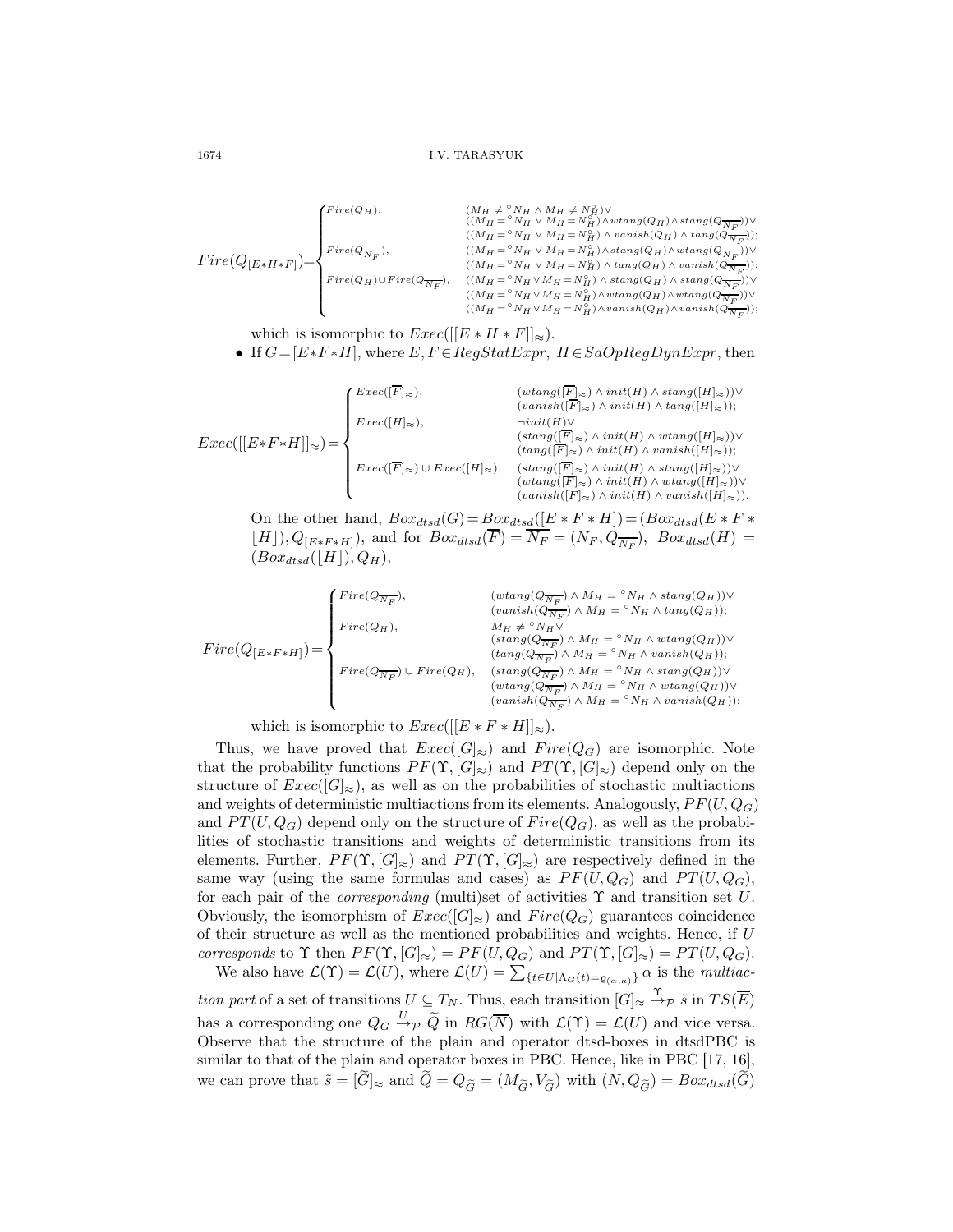for the dynamic expression  $\tilde{G}$  such that  $G \stackrel{\Upsilon}{\rightarrow} \tilde{G}$ . The only fine point here is to check that  $I_{\tilde{G}}$  and  $V_{\tilde{G}}$  are respectively obtained from  $I_G$  and  $V_G$  just by exploring  $Ena(|\tilde{G}|\approx)$  and  $Ena(M_{\tilde{G}})$  (which are similar up to restricted activities, with a care of relabeling and synchronization, as based on the corresponding overlinings and markings), as well as by checking whether  $vanish([G]_{\approx})$  and  $vanish(Q_G)$  (which are correlated, as defined via the isomorphic  $Exec([G]_{\approx})$  and  $Fire(Q_G))$ . Therefore, by construction of R, we get  $([\widetilde{G}]_{\approx}, Q_{\widetilde{G}}) \in \mathcal{R}$ .

The step stochastic bisimulation transfer property states that if  $([G]_{\approx}, Q_G) \in \mathcal{R}$ then  $(SJ([G]_{\approx})=0 \Leftrightarrow SJ(Q_G)=0)$  and  $\forall H \in (DR(G) \cup RS(N_G)) / R \ \forall A \in \mathbb{N}_{fin}^{\mathcal{L}}$ it holds  $[G]_{\approx} \stackrel{A}{\rightarrow} _{\mathcal{P}} \mathcal{H} \Leftrightarrow Q_G \stackrel{A}{\rightarrow} _{\mathcal{P}} \mathcal{H}.$ 

The fact  $SJ([G]_{\approx})=0 \Leftrightarrow SJ(Q_G)=0$  follows from isomorphism of  $Exec([G]_{\approx})$  and  $Fire(Q_G)$ , since  $SJ([G]_{\approx})=0 \Leftrightarrow vanish([G]_{\approx})$  and  $SJ(Q_G)=0 \Leftrightarrow vanish(Q_G)$ . Let  $\mathcal{H} \in (DR(G) \cup RS(N_G))/_{\mathcal{R}}$ . We have  $PM_A([G]_{\approx}, \mathcal{H}) =$ 

 $\overline{\Sigma}$  ${\{\Upsilon|\exists [\widetilde{G}]_{\approx}\in\mathcal{H}}\; [G]_{\approx}}\mathop{\to}\limits^{\sim}[\widetilde{G}]_{\approx},\ \mathcal{L}(\Upsilon)=A\}$   $PT(\Upsilon,[G]_{\approx})=\sum_{i=1}^{n}PT(\Upsilon_{i},[G]_{\approx}).$  Then we take the corresponding sets of transitions  $U_1, \ldots, U_n \subseteq T_N$ , such that  $A = \mathcal{L}(\Upsilon_i) =$  $\mathcal{L}(U_i)$  and  $PT(\Upsilon_i, [G]_{\approx}) = PT(U_i)$  $\sum$  $U_i$  and  $PT(\Upsilon_i, [G]_{\approx}) = PT(U_i, Q_G)$   $(1 \leq i \leq n)$ , hence,  $PM_A([G]_{\approx}, \mathcal{H}) = \sum_{i=1}^n PT(\Upsilon_i, [G]_{\approx}) = \sum_{i=1}^n PT(U_i, Q_G) \leq \sum_{\{U \mid \exists O_{\approx} \in \mathcal{H} \setminus O_G \leq O_{\approx}} \mathcal{L}(U) = A} PT(U, Q_G)$  $\{U \mid \exists Q_{\tilde{G}} \in \mathcal{H} \ Q_G \stackrel{U}{\rightarrow} Q_{\tilde{G}}, \ \mathcal{L}(U)=A\} \frac{PT(U,Q_G)}{T}$  $PM_A(Q_G, \mathcal{H})$ . By symmetry of the correspondence between the (multi)sets of activities and sets of transitions, we get  $PM_A([G]_{\approx}, \mathcal{H}) \geq PM_A(Q_G, \mathcal{H})$ , hence,  $PM_A([G]_\approx, \mathcal{H}) = PM_A(Q_G, \mathcal{H})$ . We conclude that  $[G]_\approx \stackrel{A}{\to}_{\mathcal{P}} \mathcal{H} \iff Q_G \stackrel{A}{\to}_{\mathcal{P}} \mathcal{H}$ .  $\Box$ 

## **REFERENCES**

- [1] W.M.P. van der Aalst, K.M. van Hee, H.A. Reijers, Analysis of discrete-time stochastic Petri nets, Statistica Neerlandica, 54:2 (2000), 237–255. http://tmitwww.tm.tue.nl/staff/hreijers/ H.A. Reijers Bestanden/Statistica.pdf. MR1794979
- [2] C. Baier, Polynomial time algorithms for testing probabilistic bisimulation and simulation, Lecture Notes in Computer Science, 1102 (1996), 50–61.
- [3] C. Baier, B. Engelen, M. Majster-Cederbaum, Deciding bisimilarity and similarity for probabilistic processes, Journal of Computer and System Sciences 60:1 (2000), 187–231. Zbl 1073.68690
- [4] G. Balbo, Introduction to stochastic Petri nets, Lecture Notes in Computer Science, 2090 (2001), 84–155. Zbl 0990.68092
- [5] G. Balbo, Introduction to generalized stochastic Petri nets, Lecture Notes in Computer Science, 4486 (2007), 83–131. Zbl 1323.68400
- [6] J.A. Bergstra, J.W. Klop, Algebra of communicating processes with abstraction, Theoretical Computer Science, 37 (1985), 77–121. MR0796314
- [7] M. Bernardo, Theory and application of extended Markovian process algebra, Ph.D. thesis, 276 p., University of Bologna, Italy, 1999. http://www.sti.uniurb.it/bernardo/documents/ phdthesis.pdf
- [8] M. Bernardo, A survey of Markovian behavioral equivalences, Lecture Notes in Computer Science, 4486 (2007), 180–219. Zbl 1323.68402
- [9] M. Bernardo, On the tradeoff between compositionality and exactness in weak bisimilarity for integrated-time Markovian process calculi, Theoretical Computer Science, 563 (2015), 99–143. MR3286633
- [10] M. Bernardo, S. Botta, Modal logic characterization of Markovian testing and trace equivalences, Electronic Notes in Theoretical Computer Science, 169 (2006), 7–18. Zbl 1276.68119
- [11] M. Bernardo, S. Botta, A survey of modal logics characterizing behavioural equivalences for non-deterministic and stochastic systems, Mathematical Structures in Computer Science, 18 (2008), 29–55. MR2459612
- [12] M. Bernardo, M. Bravetti, Reward based congruences: can we aggregate more? Lecture Notes in Computer Science, 2165 (2001), 136–151. MR1904353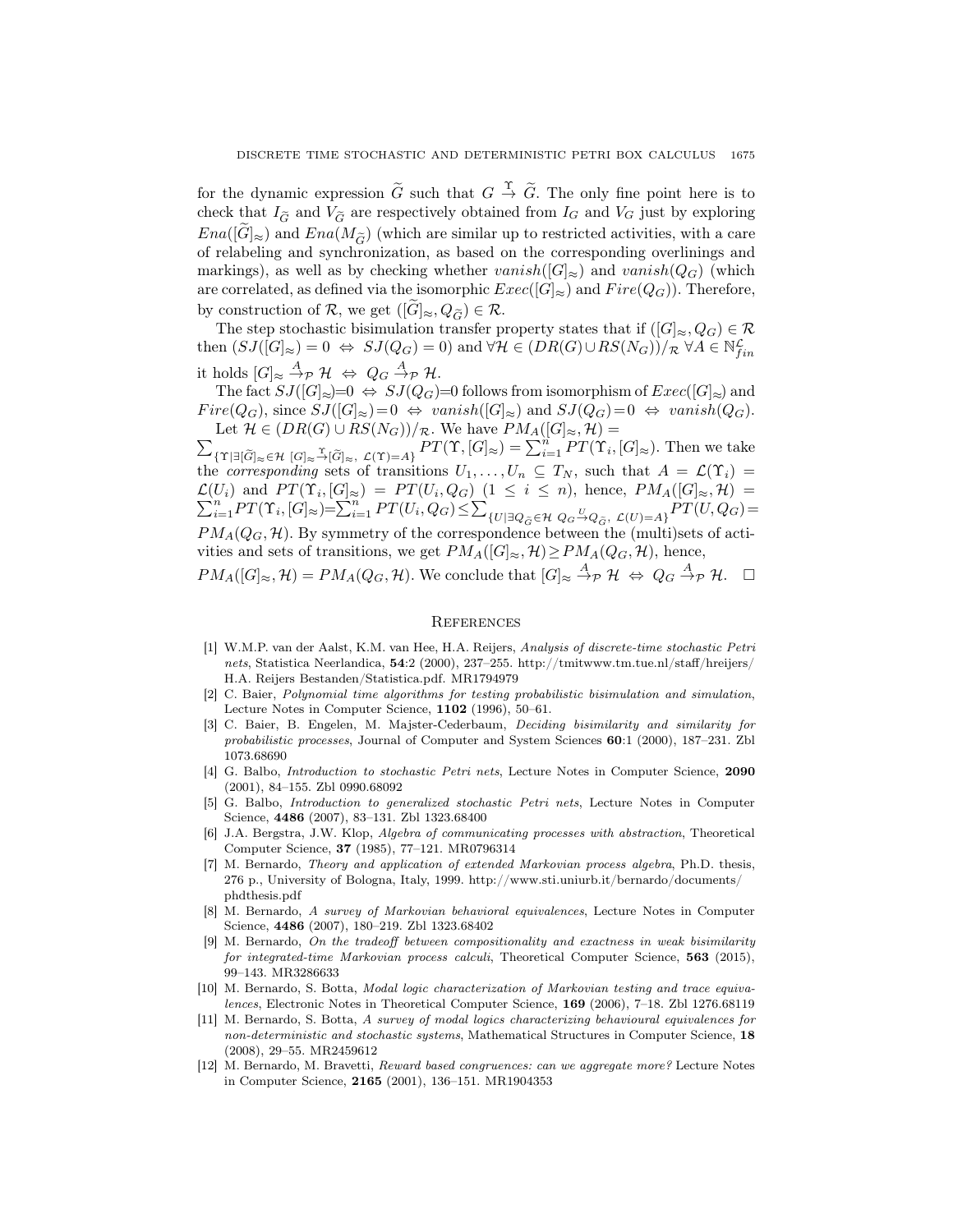## 1676 I.V. TARASYUK

- [13] M. Bernardo, L. Donatiello, R. Gorrieri, A formal approach to the integration of performance aspects in the modeling and analysis of concurrent systems, Information and Computation, 144:2 (1998), 83–154. MR1632840
- [14] M. Bernardo, R. Gorrieri, A tutorial on EMPA: a theory of concurrent processes with nondeterminism, priorities, probabilities and time, Theoretical Computer Science, 202 (1998), 1–54. MR1626813
- [15] E. Best, R. Devillers, J.G. Hall, The box calculus: a new causal algebra with multi-label communication, Lecture Notes in Computer Science, 609 (1992), 21–69. MR1253529
- [16] E. Best, R. Devillers, M. Koutny, Petri net algebra, EATCS Monographs on Theoretical Computer Science, Springer, 2001. MR1932732
- [17] E. Best, M. Koutny, A refined view of the box algebra, Lecture Notes in Computer Science, 935 (1995), 1–20. MR1461021
- [18] T. Bolognesi, F. Lucidi, S. Trigila, From timed Petri nets to timed LOTOS, Proc. IFIP WG 6.1  $10^{th}$  Int. Symposium on Protocol Specification, Testing and Verification 1990, Ottawa, Canada, 1–14, North-Holland, Amsterdam, The Netherlands, 1990.
- [19] N. Bonzanni, K.A. Feenstra, W. Fokkink, E. Krepska, What can formal methods bring to systems biology? Lecture Notes in Computer Science, 5850 (2009), 16–22.
- [20] M. Bravetti, Specification and analysis of stochastic real-time systems, Ph.D. thesis, 432 p., University of Bologna, Italy, 2002. http://www.cs.unibo.it/~bravetti/papers/phdthesis.ps.gz
- [21] M. Bravetti, M. Bernardo, R. Gorrieri, Towards performance evaluation with general distributions in process algebras, Lecture Notes in Computer Science, 1466 (1998), 405–422. MR1683349
- [22] E. Brinksma, H. Hermanns, Process algebra and Markov chains, Lecture Notes in Computer Science, 2090 (2001), 183–231. Zbl 0990.68021
- [23] E. Brinksma, J.-P. Katoen, R. Langerak, D. Latella, A stochastic causality-based process algebra, The Computer Journal, 38:7 (1995), 552–565.
- [24] G. Bucci, L. Sassoli, E. Vicario, Correctness verification and performance analysis of realtime systems using stochastic preemptive time Petri nets. IEEE Transactions on Software Engineering, 31:11 (2005), 913–927.
- [25] P. Buchholz, Markovian process algebra: composition and equivalence, Proc.  $2^{nd}$  Int. Workshop on Process Algebras and Performance Modelling (PAPM) 1994 (U. Herzog, M. Rettelbach, eds.), Regensberg / Erlangen, Germany, July 1994, Arbeitsberichte des IMMD, 27:4 (1994), 11–30.
- [26] P. Buchholz, A notion of equivalence for stochastic Petri nets, Lecture Notes in Computer Science, 935 (1995), 161–180. MR1461026
- [27] P. Buchholz, Iterative decomposition and aggregation of labeled GSPNs, Lecture Notes in Computer Science, 1420 (1998), 226–245.
- [28] P. Buchholz, I.V. Tarasyuk, Net and algebraic approaches to probabilistic modeling, Joint Novosibirsk Computing Center and Institute of Informatics Systems Bulletin, Series Computer Science, 15 (2001), 31–64. Zbl 1004.68112
- [29] S. Cattani, R. Segala, Decision algorithms for probabilistic bisimulation, Lecture Notes in Computer Science, 2421 (2002), 371–385. MR2053817
- [30] I. Christoff, Testing equivalence and fully abstract models of probabilistic processes, Lecture Notes in Computer Science, 458 (1990), 126–140. MR1082160
- [31] G. Ciardo, Discrete-time Markovian stochastic Petri nets, *Computations with Markov* Chains: Proc.  $2^{nd}$  Int. Workshop on the Numerical Solution of Markov Chains (NSMC) *1995* (W.J. Stewart, ed.), Raleigh, NC, USA, January 1995, 339–358, Kluwer, Boston, MA, USA, 1995. http://www.cs.ucr.edu/~ciardo/pubs/1995NSMC-Discrete.pdf Zbl 0862.60079
- [32] R.J. van Glabbeek, S.A. Smolka, B. Steffen, Reactive, generative, and stratified models of probabilistic processes, Information and Computation, 121:1 (1995), 59–80. MR1347332
- [33] H.M. Hanish, Analysis of place/transition nets with timed-arcs and its application to batch process control, Lecture Notes in Computer Science, 691 (1993), 282–299.
- [34] H. Hermanns, M. Rettelbach, Syntax, semantics, equivalences and axioms for MTIPP, Proc.  $2^{nd}$  Int. Workshop on Process Algebras and Performance Modelling (PAPM) 1994 (U. Herzog, M. Rettelbach, eds.), Regensberg / Erlangen, Germany, July 1994, Arbeitsberichte des IMMD, 27:4 (1994), 71–88. http://ftp.informatik.uni-erlangen.de/local/inf7/papers/ Hermanns/syntax\_semantics\_equivalences\_axioms\_for\_MTIPP.ps.gz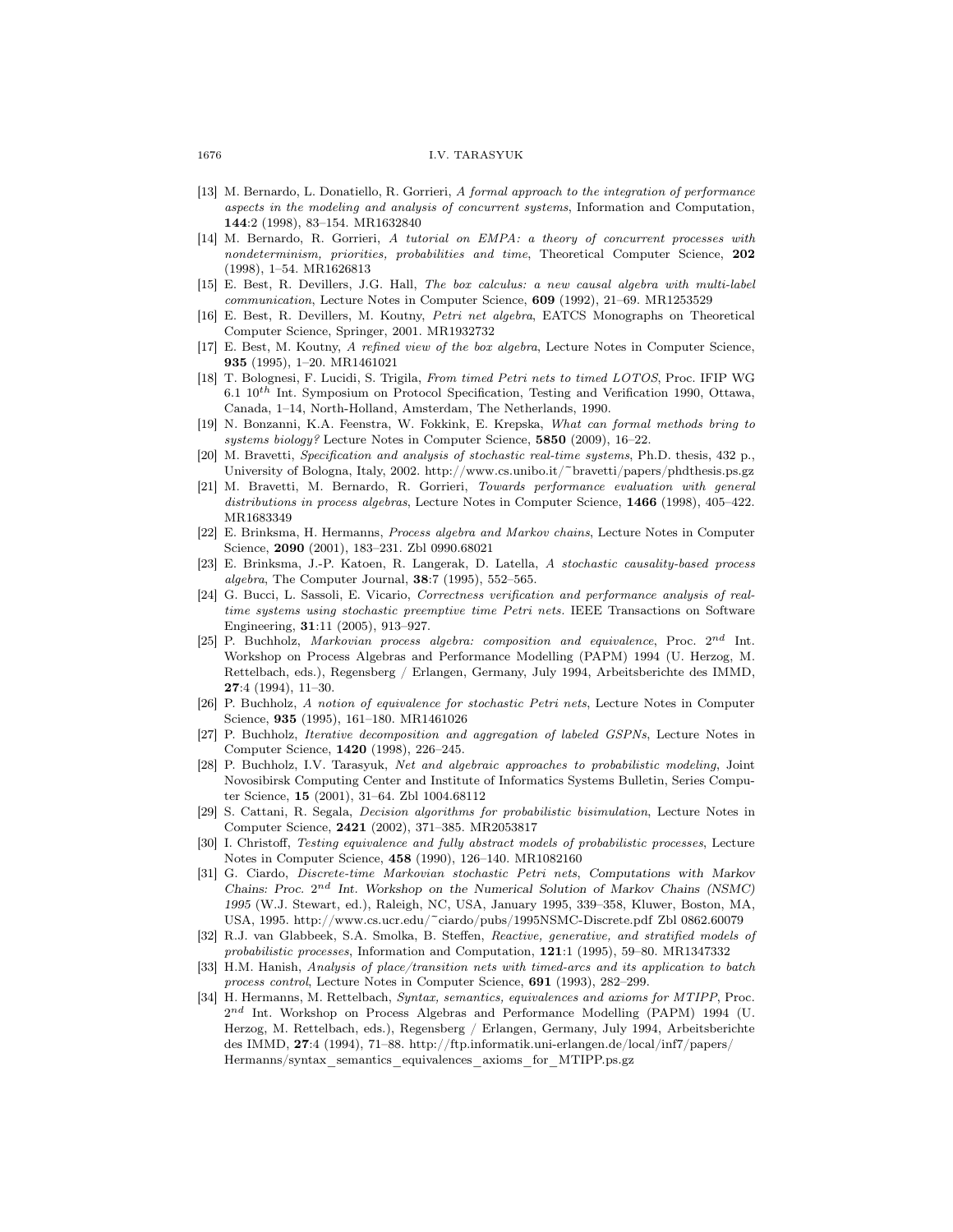- [35] J. Hillston, *The nature of synchronisation*, Proc. 2<sup>nd</sup> Int. Workshop on Process Algebra and Performance Modelling (PAPM) 1994 (U. Herzog, M. Rettelbach, eds.), Regensberg / Erlangen, Germany, July 1994, Arbeitsberichte des IMMD, 27:4 (1994), 51–70. http://www.dcs.ed.ac.uk/pepa/synchronisation.pdf
- [36] J. Hillston, A compositional approach to performance modelling, Cambridge University Press, Cambridge, UK, 1996. http://www.dcs.ed.ac.uk/pepa/book.pdf MR1427945
- [37] C.A.R. Hoare, *Communicating sequential processes*, Prentice-Hall, London, UK, 1985. http://www.usingcsp.com/cspbook.pdf MR0805324
- [38] A. Horváth, A. Puliafito, M. Scarpa, M. Telek, Analysis and evaluation of non-Markovian stochastic Petri nets, Lecture Notes in Computer Science, 1786 (2000), 171–187. Zbl 0967.68114
- [39] L. Jategaonkar, A.R. Meyer, Deciding true concurrency equivalences on safe, finite nets, Theoretical Computer Science, 154:1 (1996), 107–143. MR1374382
- [40] C.-C. Jou, S.A. Smolka, Equivalences, congruences and complete axiomatizations for probabilistic processes, Lecture Notes in Computer Science, 458 (1990), 367-383. MR1082173
- [41] M. Koutny, A compositional model of time Petri nets, Lecture Notes in Computer Science, 1825 (2000), 303–322.
- [42] K.G. Larsen, A. Skou, Bisimulation through probabilistic testing, Information and Computation, 94:1 (1991), 1–28. MR1123153
- [43] H. Macià, V. Valero, D.C. Cazorla, F. Cuartero, *Introducing the iteration in sPBC*, Lecture Notes in Computer Science, 3235 (2004), 292–308. Zbl 1110.68420
- [44] H. Macià, V. Valero, F. Cuartero, D. de Frutos, A congruence relation for sPBC, Formal Methods in System Design, 32:2 (2008), 85–128. Zbl 1138.68040
- [45] H. Macià, V. Valero, F. Cuartero, M.C. Ruiz, sPBC: a Markovian extension of Petri box calculus with immediate multiactions, Fundamenta Informaticae, 87:3–4 (2008), 367–406. Zbl 1154.68092
- [46] H. Macià, V. Valero, F. Cuartero, M.C. Ruiz, I.V. Tarasyuk, Modelling a video conference system with sPBC, Applied Mathematics and Information Sciences 10:2 (2016), 475–493.
- [47] H. Macià, V. Valero, D. de Frutos, sPBC: a Markovian extension of finite Petri box calculus, Proc. 9<sup>th</sup> IEEE Int. Workshop on Petri Nets and Performance Models (PNPM) 2001, Aachen, Germany, 207–216, IEEE Computer Society Press, 2001. http://www.info-ab.uclm.es/retics/ publications/2001/pnpm01.ps
- [48] J. Markovski, P.R. D'Argenio, J.C.M. Baeten, E.P. de Vink, Reconciling real and stochastic time: the need for probabilistic refinement, Formal Aspects of Computing, 24:4–6 (2012), 497–518. MR2947264
- [49] J. Markovski, E.P. de Vink, Extending timed process algebra with discrete stochastic time, Lecture Notes of Computer Science, 5140 (2008), 268–283. Zbl 1170.68542
- [50] J. Markovski, E.P. de Vink, Performance evaluation of distributed systems based on a discrete real- and stochastic-time process algebra, Fundamenta Informaticae, 95:1 (2009), 157–186. MR2590801
- [51] O. Marroquín, D. de Frutos, TPBC: timed Petri box calculus, Technical Report, Departamento de Sistemas Infofmáticos y Programación, Universidad Complutense de Madrid, Madrid, Spain, 2000 (in Spanish).
- [52] O. Marroquín, D. de Frutos, *Extending the Petri box calculus with time*, Lecture Notes in Computer Science, 2075 (2001), 303–322. Zbl 0986.68082
- [53] M.A. Marsan, Stochastic Petri nets: an elementary introduction, Lecture Notes in Computer Science, 424 (1990), 1–29.
- [54] M.A. Marsan, G. Balbo, G. Conte, S. Donatelli, G. Franceschinis, Modelling with generalised stochastic Petri nets, Wiley Series in Parallel Computing, John Wiley and Sons, 1995. http://www.di.unito.it/~greatspn/GSPN-Wiley/ Zbl 0843.68080
- [55] Ph.M. Merlin, D.J. Farber, Recoverability of communication protocols: implications of a theoretical study, IEEE Transactions on Communications, 24:9 (1976), 1036–1043. Zbl 0362.68096
- [56] R.A.J. Milner, Communication and concurrency, Prentice-Hall, Upper Saddle River, NJ, USA, 1989. Zbl 0683.68008
- [57] M.K. Molloy, On the integration of the throughput and delay measures in distributed processing models, Ph.D. thesis, Report, CSD-810-921, 108 p., University of California, Los Angeles, USA, 1981.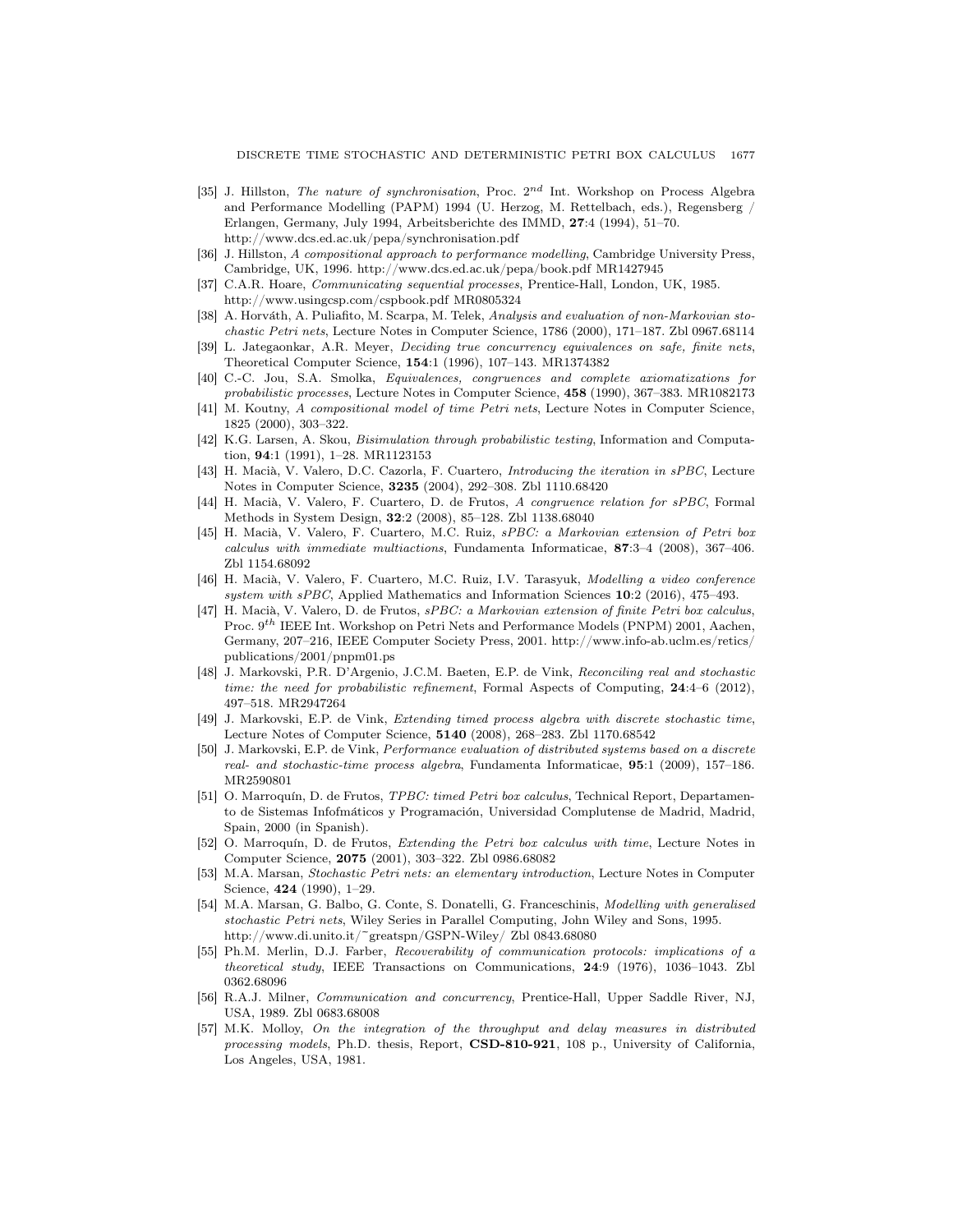## 1678 I.V. TARASYUK

- [58] M.K. Molloy, Discrete time stochastic Petri nets, IEEE Transactions on Software Engineering, 11:4 (1985), 417–423. MR0788999
- [59] A. Niaouris, An algebra of Petri nets with arc-based time restrictions, Lecture Notes in Computer Science, 3407 (2005), 447–462. Zbl 1109.68076
- [60] A. Niaouris, M. Koutny, An algebra of timed-arc Petri nets, Technical Report, CS-TR-895, 60 p., School of Computer Science, University of Newcastle upon Tyne, UK, 2005. http://www.cs.ncl.ac.uk/publications/trs/papers/895.pdf
- [61] C. Priami, Language-based performance prediction for distributed and mobile systems, Information and Computation, 175:2 (2002), 119–145. MR1911524
- [62] C. Ramchandani, Performance evaluation of asynchronous concurrent systems by timed Petri nets, Ph.D. thesis, Department of Electrical Engineering, Massachusetts Institute of Technology, Cambridge, Massachusetts, USA, 1973.
- [63] S.M. Ross, Stochastic processes, John Wiley and Sons, New York, USA, 1996. MR1373653
- [64] I.V. Tarasyuk, Discrete time stochastic Petri box calculus, Berichte aus dem Department für Informatik, 3/05, 25 p., Carl von Ossietzky Universität Oldenburg, Germany, 2005. http://itar.iis.nsk.su/files/itar/pages/dtspbcib\_cov.pdf
- [65] I.V. Tarasyuk, Iteration in discrete time stochastic Petri box calculus, Bulletin of the Novosibirsk Computing Center, Series Computer Science, IIS Special Issue, 24 (2006), 129–148. Zbl 1249.68132
- [66] I.V. Tarasyuk, Stochastic Petri box calculus with discrete time, Fundamenta Informaticae, 76:1–2 (2007), 189–218. MR2293057
- [67] I.V. Tarasyuk, Equivalence relations for modular performance evaluation in dtsPBC, Mathematical Structures in Computer Science, 24:1 (2014), e240103. MR3183269
- [68] I.V. Tarasyuk, H. Macià, V. Valero, Discrete time stochastic Petri box calculus with immediate multiactions, Technical Report, DIAB-10-03-1, 25 p., Department of Computer Systems, High School of Computer Science Engineering, University of Castilla - La Mancha, Albacete, Spain, 2010. http://www.dsi.uclm.es/descargas/technicalreports/DIAB-10-03-1/dtsipbc.pdf
- [69] I.V. Tarasyuk, H. Macià, V. Valero, Discrete time stochastic Petri box calculus with immediate  $multiactions$  dtsiPBC, Proc.  $6^{th}$  Int. Workshop on Practical Applications of Stochastic Modelling (PASM) 2012 and  $11^{th}$  Int. Workshop on Parallel and Distributed Methods in Verification (PDMC) 2012 (J. Bradley, K. Heljanko, W. Knottenbelt, N. Thomas, eds.), London, UK, 2012, Electronic Notes in Theoretical Computer Science, 296 (2013), 229–252.
- [70] I.V. Tarasyuk, H. Macià, V. Valero, Performance analysis of concurrent systems in algebra dtsiPBC, Programming and Computer Software, 40:5 (2014), 229–249.
- [71] I.V. Tarasyuk, H. Macià, V. Valero, Stochastic process reduction for performance evaluation in dtsiPBC, Siberian Electronic Mathematical Reports, 12 (2015), 513-551. MR3493774
- [72] I.V. Tarasyuk, H. Macià, V. Valero, Stochastic equivalence for performance analysis of concurrent systems in dtsiPBC, Siberian Electronic Mathematical Reports, 15 (2018), 1743– 1812. Zbl 1414.60062
- [73] V. Valero, M.E. Cambronero, Using unified modelling language to model the publish/subscribe paradigm in the context of timed Web services with distributed resources, Mathematical and Computer Modelling of Dynamical Systems, 23:6 (2017), 570–594.
- [74] R. Zijal, *Discrete time deterministic and stochastic Petri nets*, Proc. Int. Workshop on Quality of Communication-Based Systems 1994, Technical University of Berlin, Germany, 123–136, Kluwer Academic Publishers, 1995. Zbl 0817.68111
- [75] R. Zijal, Analysis of discrete time deterministic and stochastic Petri nets, Ph.D. thesis, Technical University of Berlin, Germany, 1997.
- [76] R. Zijal, G. Ciardo, Discrete deterministic and stochastic Petri nets, ICASE Report, 96-72, 23 p., Institute for Computer Applications in Science and Engineering (ICASE), NASA, Langley Research Centre, Hampton, VA, USA, 1996. http://www.cs.odu.edu/~mln/ltrspdfs/icase-1996-72.pdf, http://www.dtic.mil/dtic/tr/fulltext/u2/a322409.pdf
- [77] R. Zijal, G. Ciardo, G. Hommel, Discrete deterministic and stochastic Petri nets, Proc.  $9<sup>th</sup> ITG/GI$  Professional Meeting on Measuring, Modeling and Evaluation of Computer and Communication Systems (MMB) 1997 (K. Irmscher, Ch. Mittasch, K. Richter, eds.), Freiberg, Germany, 1997, Vol. 1, 103–117, VDE-Verlag, Berlin, Germany, 1997. http://www.cs.ucr.edu/ ~ciardo/pubs/1997MMB-DDSPN.pdf
- [78] R. Zijal, R. German, A new approach to discrete time stochastic Petri nets, Proc.  $11^{th}$  Int. Conf. on Analysis and Optimization of Systems, Discrete Event Systems (DES) 1994 (G.